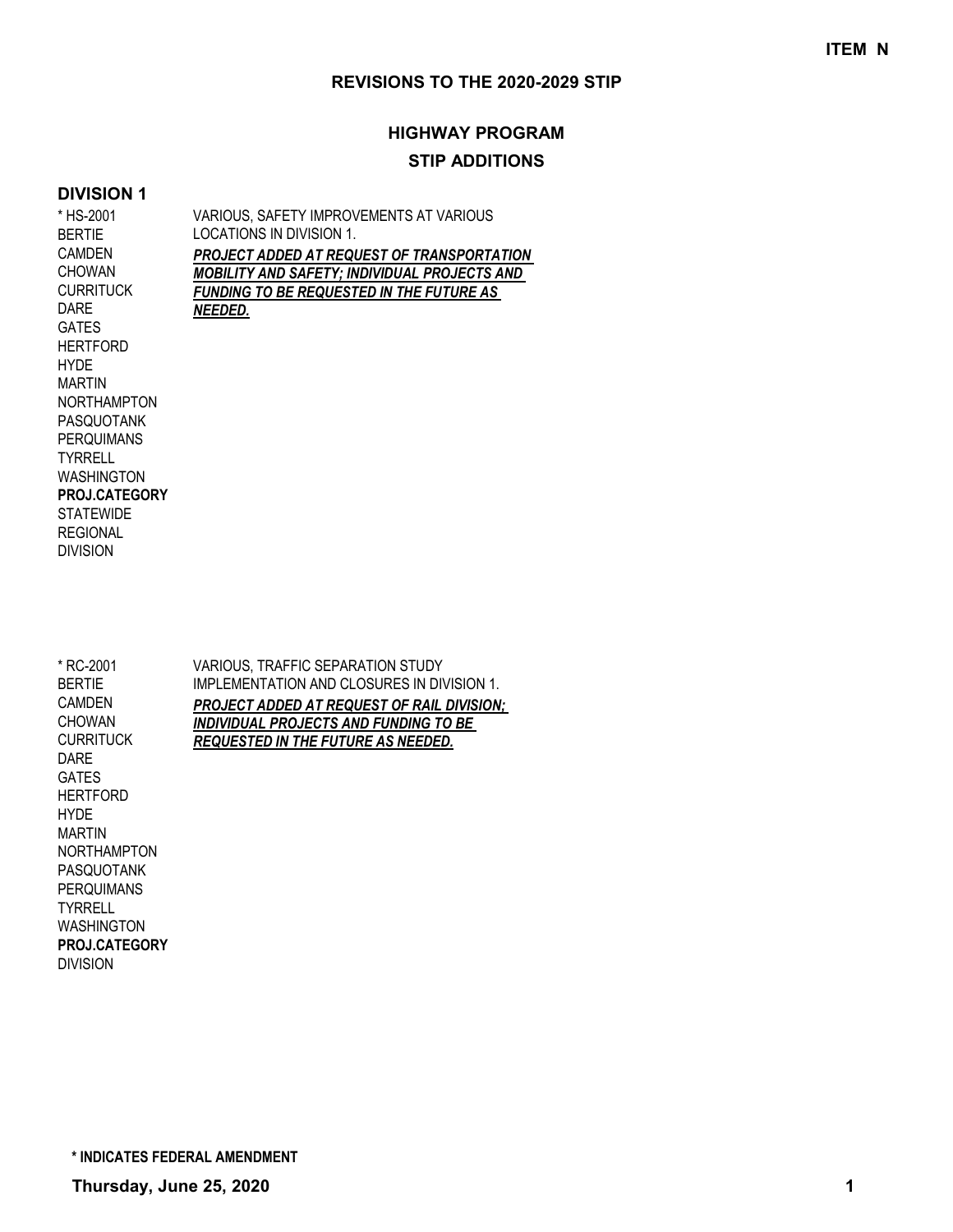# **HIGHWAY PROGRAM STIP ADDITIONS**

#### **DIVISION 1**

VARIOUS, HIGHWAY-RAIL GRADE CROSSING SAFETY IMPROVEMENTS IN DIVISION 1. *PROJECT ADDED AT REQUEST OF RAIL DIVISION; INDIVIDUAL PROJECTS AND FUNDING TO BE REQUESTED IN THE FUTURE AS NEEDED.* \* RX-2001 BERTIE CAMDEN CHOWAN **CURRITUCK** DARE GATES HERTFORD HYDE MARTIN NORTHAMPTON PASQUOTANK PERQUIMANS **TYRRELL** WASHINGTON

**DIVISION 2**

**PROJ.CATEGORY**

DIVISION

| א זושוטויש           |                                                     |
|----------------------|-----------------------------------------------------|
| * HS-2002            | VARIOUS, SAFETY IMPROVEMENTS AT VARIOUS             |
| <b>BEAUFORT</b>      | LOCATIONS IN DIVISION 2.                            |
| CARTERET             | PROJECT ADDED AT REQUEST OF TRANSPORTATION          |
| CRAVEN               | <b>MOBILITY AND SAFETY; INDIVIDUAL PROJECTS AND</b> |
| GREENE               | <b>FUNDING TO BE REQUESTED IN THE FUTURE AS</b>     |
| JONES.               | NEEDED.                                             |
| <b>LENOIR</b>        |                                                     |
| PAMLICO              |                                                     |
| PITT                 |                                                     |
| <b>PROJ.CATEGORY</b> |                                                     |
| STATEWIDE            |                                                     |

REGIONAL DIVISION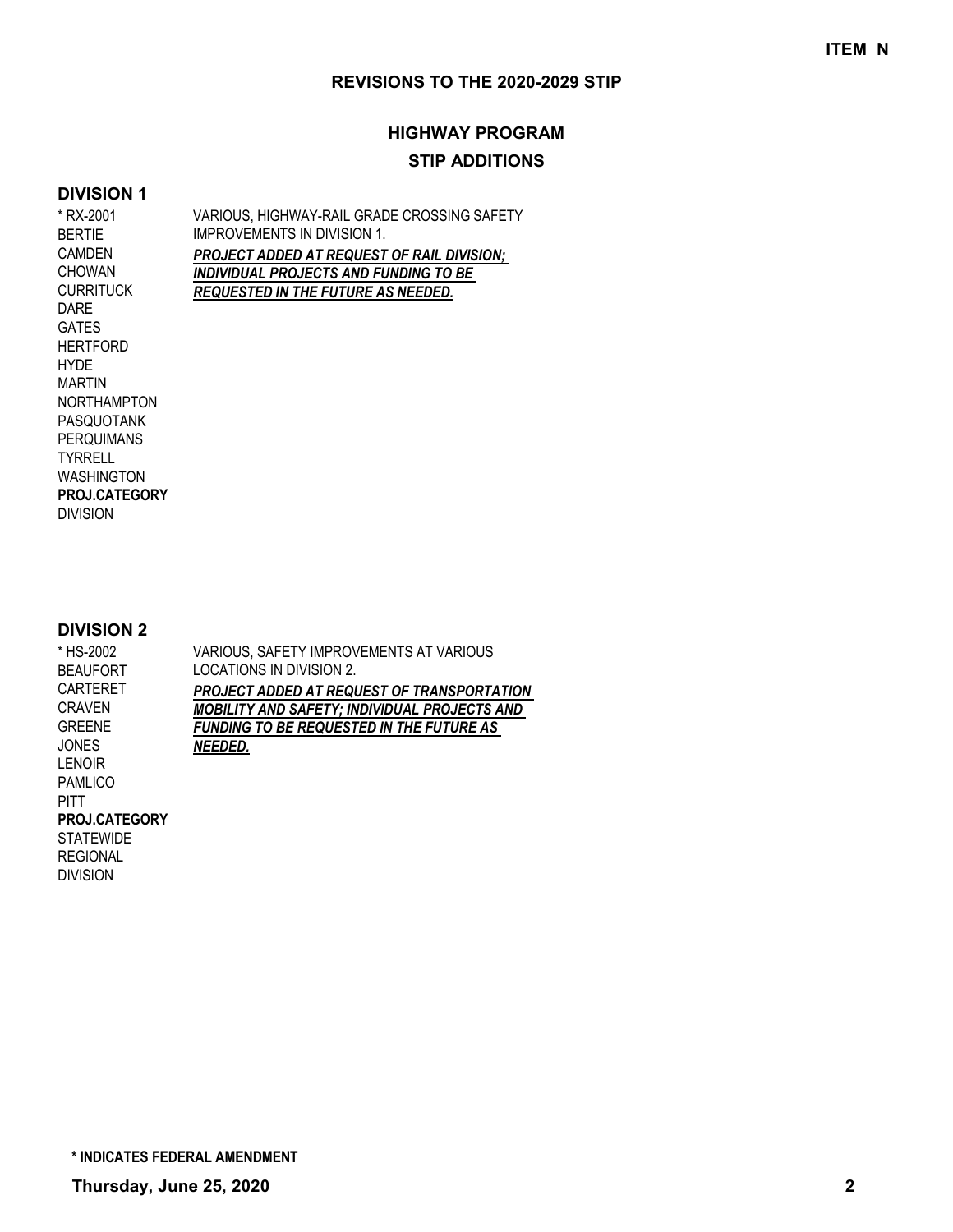# **HIGHWAY PROGRAM STIP ADDITIONS**

#### **DIVISION 2**

VARIOUS, TRAFFIC SEPARATION STUDY IMPLEMENTATION AND CLOSURES IN DIVISION 2. *PROJECT ADDED AT REQUEST OF RAIL DIVISION; INDIVIDUAL PROJECTS AND FUNDING TO BE REQUESTED IN THE FUTURE AS NEEDED.* \* RC-2002 BEAUFORT CARTERET CRAVEN GREENE JONES LENOIR PAMLICO PITT

**PROJ.CATEGORY**

DIVISION

VARIOUS, HIGHWAY-RAIL GRADE CROSSING SAFETY IMPROVEMENTS IN DIVISION 2. *PROJECT ADDED AT REQUEST OF RAIL DIVISION; INDIVIDUAL PROJECTS AND FUNDING TO BE REQUESTED IN THE FUTURE AS NEEDED.* \* RX-2002 BEAUFORT CARTERET CRAVEN GREENE JONES LENOIR PAMLICO **PITT** DIVISION **PROJ.CATEGORY**

#### **DIVISION 3**

| * HS-2003            | VARIOUS, SAFETY IMPROVEMENTS AT VARIOUS             |
|----------------------|-----------------------------------------------------|
| BRUNSWICK            | LOCATIONS IN DIVISION 3.                            |
| Duplin               | <b>PROJECT ADDED AT REQUEST OF TRANSPORTATION</b>   |
| NEW HANOVER          | <b>MOBILITY AND SAFETY; INDIVIDUAL PROJECTS AND</b> |
| ONSLOW               | <b>FUNDING TO BE REQUESTED IN THE FUTURE AS</b>     |
| PENDER               | NEEDED.                                             |
| SAMPSON              |                                                     |
| <b>PROJ.CATEGORY</b> |                                                     |
| STATEWIDE            |                                                     |
| REGIONAL             |                                                     |

REGIONAL DIVISION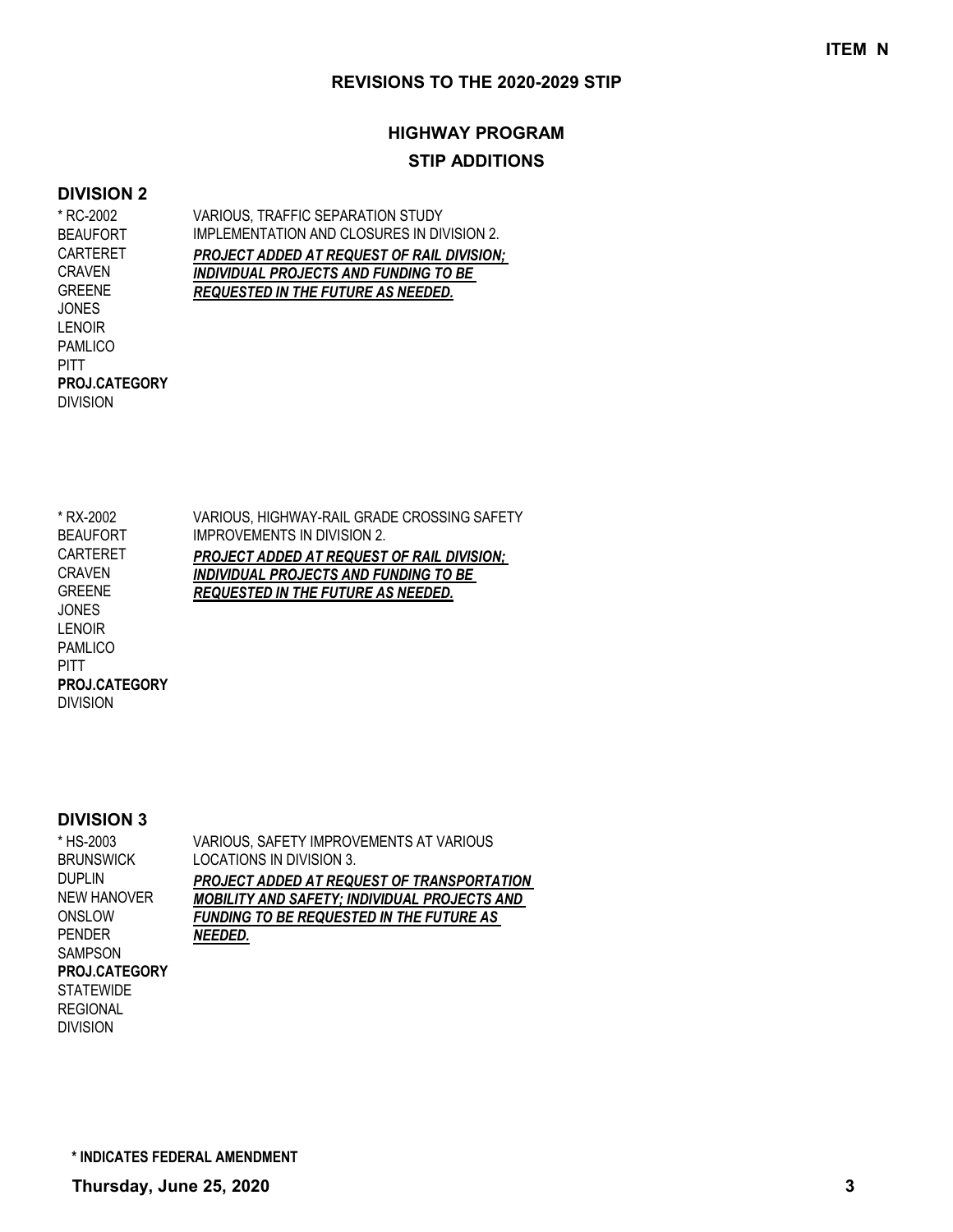## **HIGHWAY PROGRAM STIP ADDITIONS**

### **DIVISION 3**

\* RC-2003 BRUNSWICK DUPLIN NEW HANOVER ONSLOW PENDER SAMPSON DIVISION **PROJ.CATEGORY** VARIOUS, TRAFFIC SEPARATION STUDY IMPLEMENTATION AND CLOSURES IN DIVISION 3. *PROJECT ADDED AT REQUEST OF RAIL DIVISION; INDIVIDUAL PROJECTS AND FUNDING TO BE REQUESTED IN THE FUTURE AS NEEDED.*

\* RX-2003 **BRUNSWICK** DUPLIN NEW HANOVER ONSLOW PENDER SAMPSON DIVISION **PROJ.CATEGORY** VARIOUS, HIGHWAY-RAIL GRADE CROSSING SAFETY IMPROVEMENTS IN DIVISION 3. *PROJECT ADDED AT REQUEST OF RAIL DIVISION; INDIVIDUAL PROJECTS AND FUNDING TO BE REQUESTED IN THE FUTURE AS NEEDED.*

### **DIVISION 4**

| * HS-2004            | VARIOUS, SAFETY IMPROVEMENTS AT VARIOUS             |
|----------------------|-----------------------------------------------------|
| <b>EDGECOMBE</b>     | LOCATIONS IN DIVISION 4.                            |
| <b>HALIFAX</b>       | PROJECT ADDED AT REQUEST OF TRANSPORTATION          |
| <b>JOHNSTON</b>      | <b>MOBILITY AND SAFETY; INDIVIDUAL PROJECTS AND</b> |
| NASH                 | <b>FUNDING TO BE REQUESTED IN THE FUTURE AS</b>     |
| <b>WAYNE</b>         | NEEDED.                                             |
| <b>WILSON</b>        |                                                     |
| <b>PROJ.CATEGORY</b> |                                                     |
| <b>STATEWIDE</b>     |                                                     |
| <b>REGIONAL</b>      |                                                     |
| <b>DIVISION</b>      |                                                     |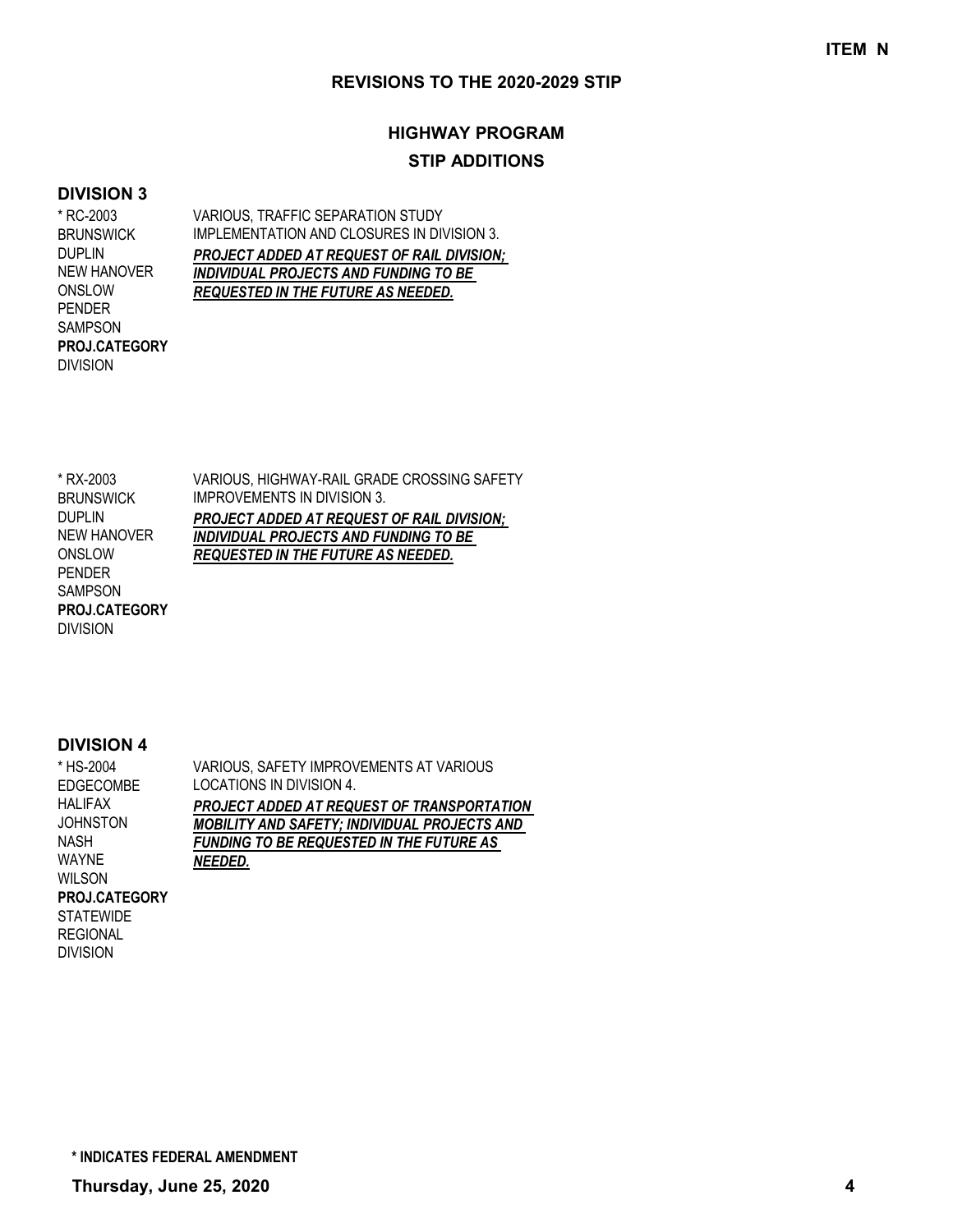# **HIGHWAY PROGRAM STIP ADDITIONS**

#### **DIVISION 4**

\* RC-2004 EDGECOMBE HALIFAX **JOHNSTON** NASH WAYNE WILSON DIVISION **PROJ.CATEGORY** VARIOUS, TRAFFIC SEPARATION STUDY IMPLEMENTATION AND CLOSURES IN DIVISION 4. *PROJECT ADDED AT REQUEST OF RAIL DIVISION; INDIVIDUAL PROJECTS AND FUNDING TO BE REQUESTED IN THE FUTURE AS NEEDED.*

VARIOUS, HIGHWAY-RAIL GRADE CROSSING SAFETY IMPROVEMENTS IN DIVISION 4. *PROJECT ADDED AT REQUEST OF RAIL DIVISION; INDIVIDUAL PROJECTS AND FUNDING TO BE REQUESTED IN THE FUTURE AS NEEDED.* \* RX-2004 EDGECOMBE HALIFAX JOHNSTON NASH WAYNE WILSON DIVISION **PROJ.CATEGORY**

### **DIVISION 5**

| * HS-2005            | VARIOUS, SAFETY IMPROVEMENTS AT VARIOUS             |
|----------------------|-----------------------------------------------------|
| <b>DURHAM</b>        | LOCATIONS IN DIVISION 5.                            |
| <b>FRANKLIN</b>      | PROJECT ADDED AT REQUEST OF TRANSPORTATION          |
| <b>GRANVILLE</b>     | <b>MOBILITY AND SAFETY; INDIVIDUAL PROJECTS AND</b> |
| <b>PERSON</b>        | <b>FUNDING TO BE REQUESTED IN THE FUTURE AS</b>     |
| <b>VANCE</b>         | NEEDED.                                             |
| WAKE                 |                                                     |
| WARREN               |                                                     |
| <b>PROJ.CATEGORY</b> |                                                     |
| <b>STATEWIDE</b>     |                                                     |
| <b>REGIONAL</b>      |                                                     |
| <b>DIVISION</b>      |                                                     |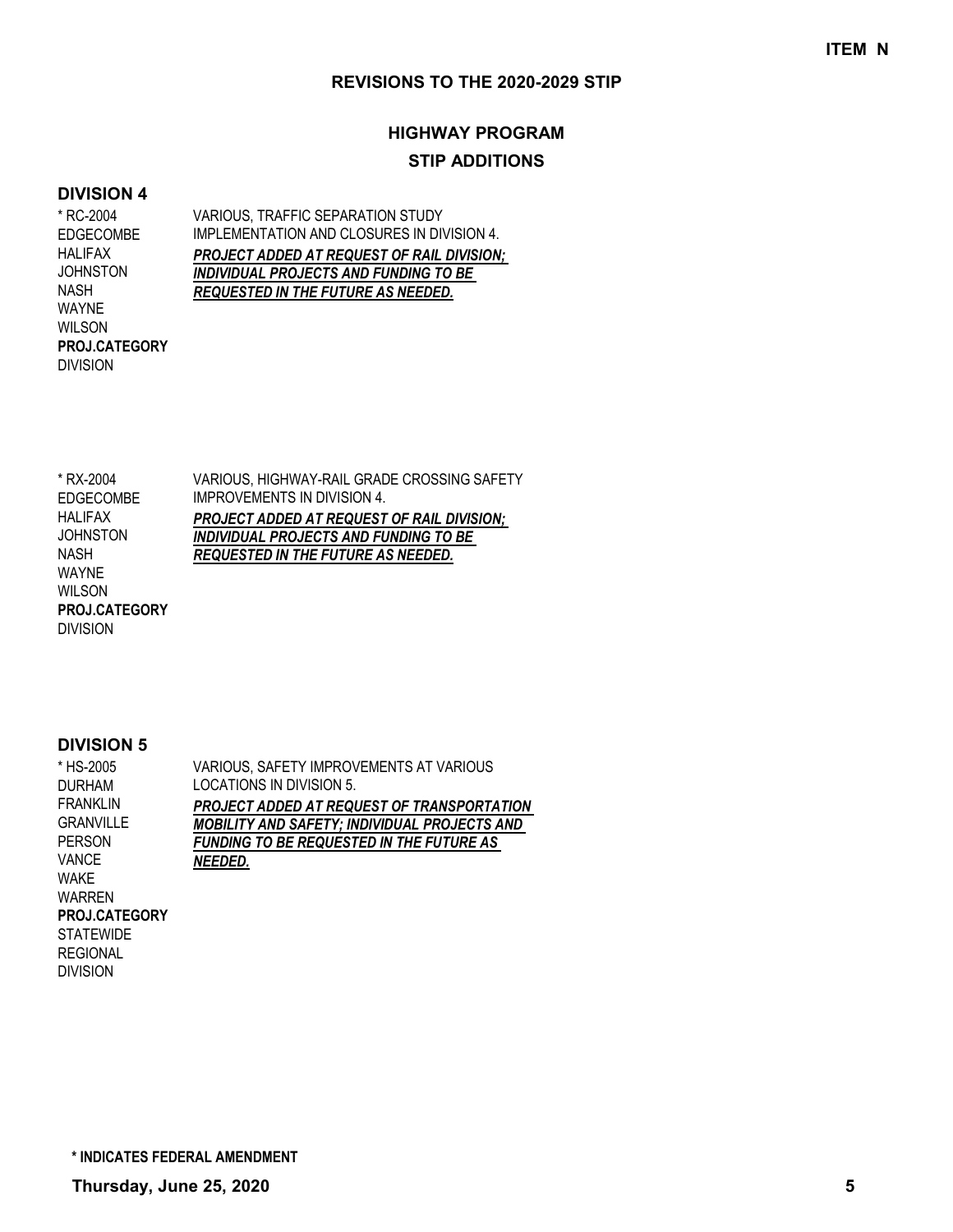# **HIGHWAY PROGRAM STIP ADDITIONS**

#### **DIVISION 5**

\* RC-2005 DURHAM FRANKLIN **GRANVILLE** PERSON VANCE WAKE WARREN DIVISION **PROJ.CATEGORY** VARIOUS, TRAFFIC SEPARATION STUDY IMPLEMENTATION AND CLOSURES IN DIVISION 5. *PROJECT ADDED AT REQUEST OF RAIL DIVISION; INDIVIDUAL PROJECTS AND FUNDING TO BE REQUESTED IN THE FUTURE AS NEEDED.*

VARIOUS, HIGHWAY-RAIL GRADE CROSSING SAFETY IMPROVEMENTS IN DIVISION 5. *PROJECT ADDED AT REQUEST OF RAIL DIVISION; INDIVIDUAL PROJECTS AND FUNDING TO BE REQUESTED IN THE FUTURE AS NEEDED.* \* RX-2005 DURHAM FRANKLIN GRANVILLE PERSON VANCE WAKE WARREN **PROJ.CATEGORY**

#### **DIVISION 6**

DIVISION

DIVISION

VARIOUS, SAFETY IMPROVEMENTS AT VARIOUS LOCATIONS IN DIVISION 6. *PROJECT ADDED AT REQUEST OF TRANSPORTATION MOBILITY AND SAFETY; INDIVIDUAL PROJECTS AND FUNDING TO BE REQUESTED IN THE FUTURE AS NEEDED.* \* HS-2006 BLADEN COLUMBUS CUMBERLAND HARNETT ROBESON **STATEWIDE** REGIONAL **PROJ.CATEGORY**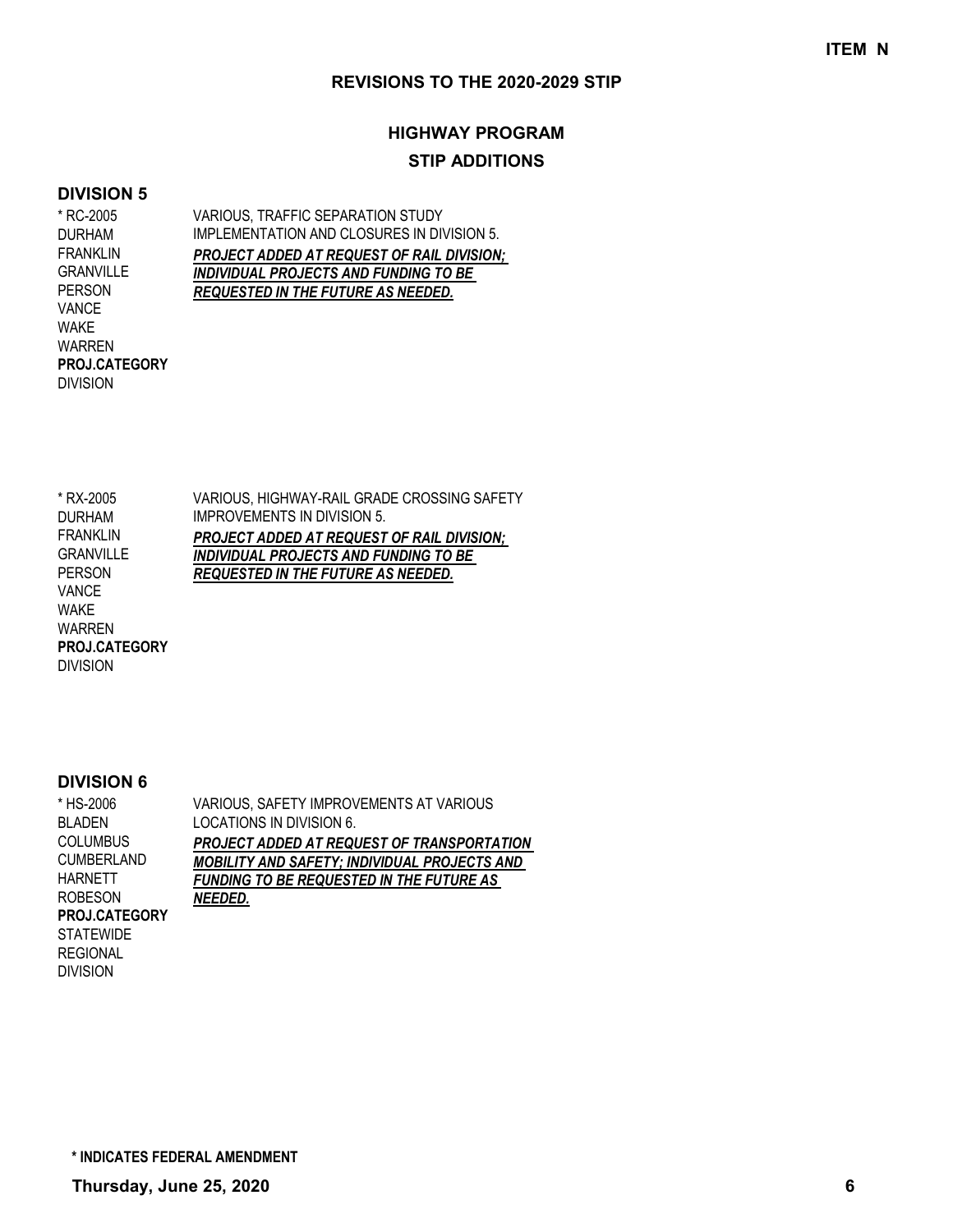# **HIGHWAY PROGRAM STIP ADDITIONS**

#### **DIVISION 6**

\* RC-2006 BLADEN **COLUMBUS** CUMBERLAND HARNETT ROBESON DIVISION **PROJ.CATEGORY** VARIOUS, TRAFFIC SEPARATION STUDY IMPLEMENTATION AND CLOSURES IN DIVISION 6. *PROJECT ADDED AT REQUEST OF RAIL DIVISION; INDIVIDUAL PROJECTS AND FUNDING TO BE REQUESTED IN THE FUTURE AS NEEDED.*

| * RX-2006            | VARIOUS, HIGHWAY-RAIL GRADE CROSSING SAFETY       |
|----------------------|---------------------------------------------------|
| <b>BI ADEN</b>       | <b>IMPROVEMENTS IN DIVISION 6.</b>                |
| <b>COLUMBUS</b>      | <b>PROJECT ADDED AT REQUEST OF RAIL DIVISION:</b> |
| <b>CUMBERLAND</b>    | <b>INDIVIDUAL PROJECTS AND FUNDING TO BE</b>      |
| HARNETT              | <b>REQUESTED IN THE FUTURE AS NEEDED.</b>         |
| <b>ROBESON</b>       |                                                   |
| <b>PROJ.CATEGORY</b> |                                                   |
| <b>DIVISION</b>      |                                                   |

| * HS-2007            | VARIOUS, SAFETY IMPROVEMENTS AT VARIOUS             |
|----------------------|-----------------------------------------------------|
| ALAMANCE             | LOCATIONS IN DIVISION 7.                            |
| <b>CASWELL</b>       | PROJECT ADDED AT REQUEST OF TRANSPORTATION          |
| <b>GUILFORD</b>      | <b>MOBILITY AND SAFETY; INDIVIDUAL PROJECTS AND</b> |
| <b>ORANGE</b>        | <b>FUNDING TO BE REQUESTED IN THE FUTURE AS</b>     |
| <b>ROCKINGHAM</b>    | NEEDED.                                             |
| <b>PROJ.CATEGORY</b> |                                                     |
| <b>STATEWIDE</b>     |                                                     |
| <b>REGIONAL</b>      |                                                     |
| <b>DIVISION</b>      |                                                     |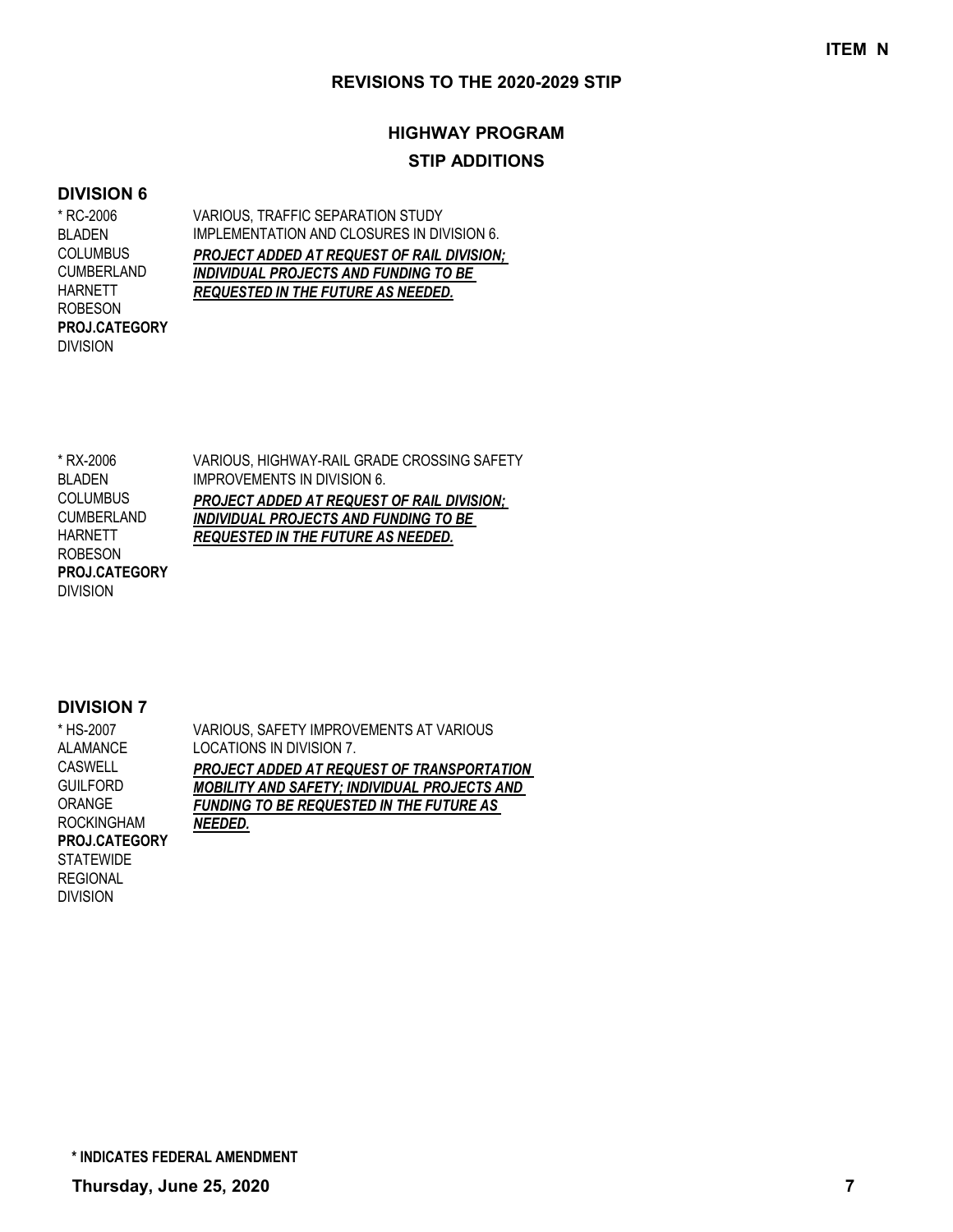# **HIGHWAY PROGRAM STIP ADDITIONS**

### **DIVISION 7**

\* RC-2007 ALAMANCE CASWELL GUILFORD ORANGE ROCKINGHAM DIVISION **PROJ.CATEGORY** VARIOUS, TRAFFIC SEPARATION STUDY IMPLEMENTATION AND CLOSURES IN DIVISION 7. *PROJECT ADDED AT REQUEST OF RAIL DIVISION; INDIVIDUAL PROJECTS AND FUNDING TO BE REQUESTED IN THE FUTURE AS NEEDED.*

| * RX-2007            | VARIOUS, HIGHWAY-RAIL GRADE CROSSING SAFETY  |
|----------------------|----------------------------------------------|
| AI AMANCE            | <b>IMPROVEMENTS IN DIVISION 7.</b>           |
| <b>CASWELL</b>       | PROJECT ADDED AT REQUEST OF RAIL DIVISION;   |
| <b>GUILFORD</b>      | <b>INDIVIDUAL PROJECTS AND FUNDING TO BE</b> |
| ORANGE               | <b>REQUESTED IN THE FUTURE AS NEEDED.</b>    |
| <b>ROCKINGHAM</b>    |                                              |
| <b>PROJ.CATEGORY</b> |                                              |
| <b>DIVISION</b>      |                                              |

#### **DIVISION 8**

| * HS-2008            | VARIOUS, SAFETY IMPROVEMENTS AT VARIOUS         |
|----------------------|-------------------------------------------------|
| CHATHAM              | LOCATIONS IN DIVISION 8.                        |
| HOKE                 | PROJECT ADDED AT REQUEST OF TRANSPORTATION      |
| LEE.                 | MOBILITY AND SAFETY: INDIVIDUAL PROJECTS AND    |
| <b>MONTGOMERY</b>    | <b>FUNDING TO BE REQUESTED IN THE FUTURE AS</b> |
| <b>MOORE</b>         | <b>NEEDED.</b>                                  |
| <b>RANDOLPH</b>      |                                                 |
| <b>RICHMOND</b>      |                                                 |
| <b>SCOTLAND</b>      |                                                 |
| <b>PROJ.CATEGORY</b> |                                                 |
| <b>STATEWIDE</b>     |                                                 |
| <b>REGIONAL</b>      |                                                 |
| <b>DIVISION</b>      |                                                 |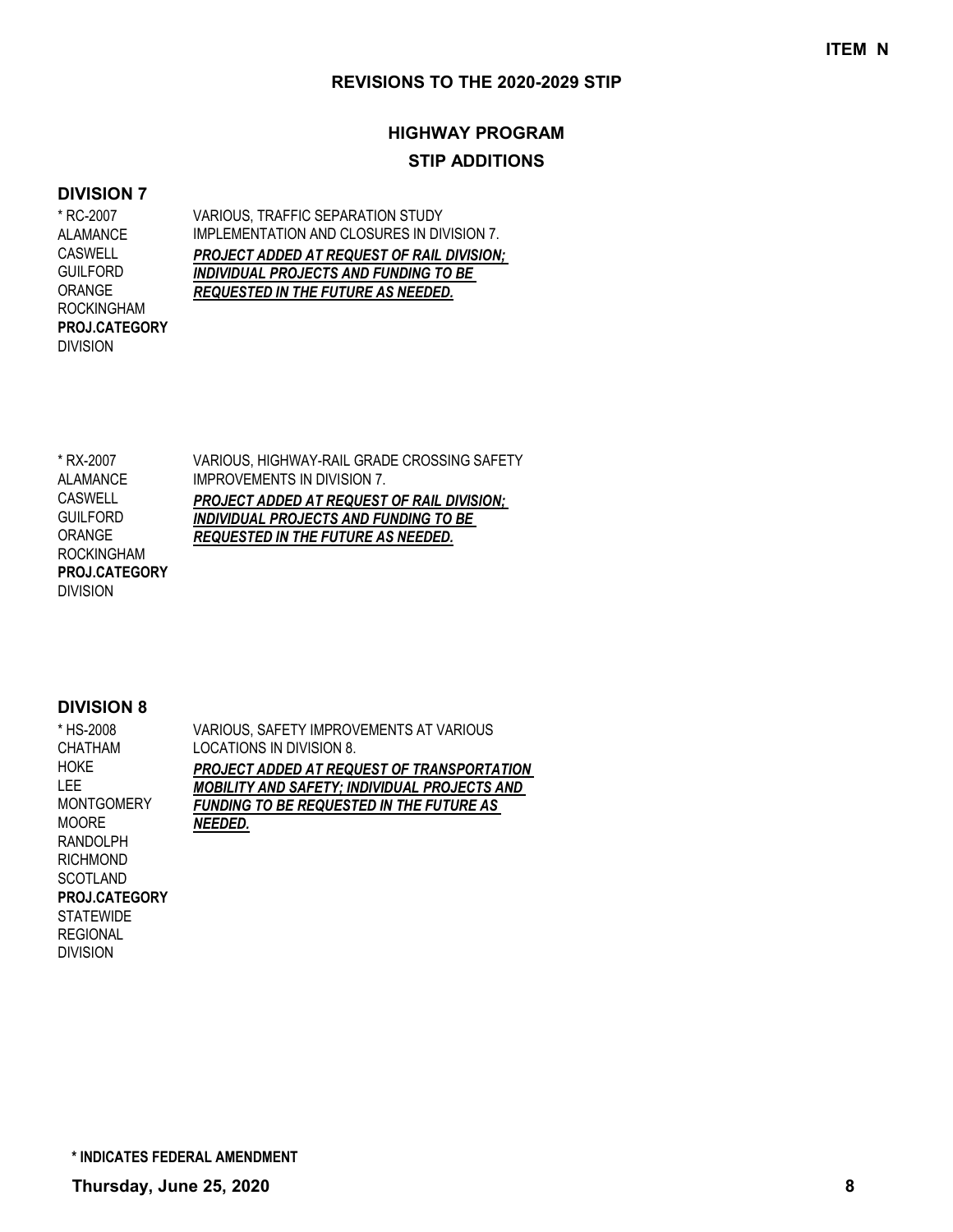# **HIGHWAY PROGRAM STIP ADDITIONS**

#### **DIVISION 8**

\* RC-2008 CHATHAM **HOKE** LEE MONTGOMERY MOORE RANDOLPH RICHMOND **SCOTLAND** DIVISION **PROJ.CATEGORY** VARIOUS, TRAFFIC SEPARATION STUDY IMPLEMENTATION AND CLOSURES IN DIVISION 8. *PROJECT ADDED AT REQUEST OF RAIL DIVISION; INDIVIDUAL PROJECTS AND FUNDING TO BE REQUESTED IN THE FUTURE AS NEEDED.*

\* RX-2008 CHATHAM HOKE LEE MONTGOMERY MOORE RANDOLPH RICHMOND **SCOTLAND** DIVISION **PROJ.CATEGORY**

VARIOUS, HIGHWAY-RAIL GRADE CROSSING SAFETY IMPROVEMENTS IN DIVISION 8. *PROJECT ADDED AT REQUEST OF RAIL DIVISION; INDIVIDUAL PROJECTS AND FUNDING TO BE REQUESTED IN THE FUTURE AS NEEDED.*

#### **DIVISION 9**

DIVISION

| * HS-2009            | VARIOUS, SAFETY IMPROVEMENTS AT VARIOUS             |
|----------------------|-----------------------------------------------------|
| <b>DAVIDSON</b>      | LOCATIONS IN DIVISION 9.                            |
| DAVIE                | <b>PROJECT ADDED AT REQUEST OF TRANSPORTATION</b>   |
| <b>FORSYTH</b>       | <b>MOBILITY AND SAFETY; INDIVIDUAL PROJECTS AND</b> |
| ROWAN                | <b>FUNDING TO BE REQUESTED IN THE FUTURE AS</b>     |
| <b>STOKES</b>        | NEEDED.                                             |
| <b>PROJ.CATEGORY</b> |                                                     |
| STATEWIDE            |                                                     |
| REGIONAL             |                                                     |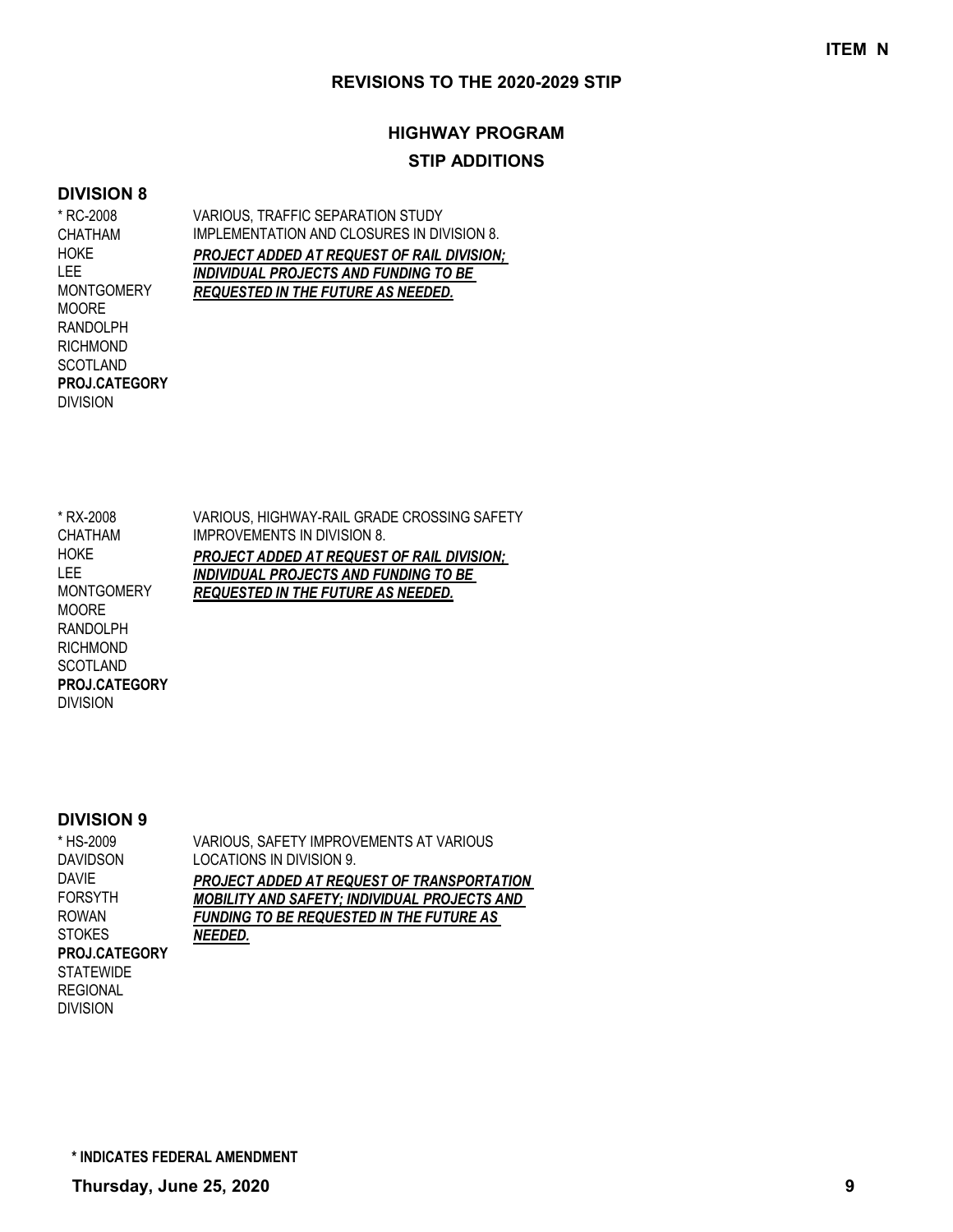# **HIGHWAY PROGRAM STIP ADDITIONS**

#### **DIVISION 9**

\* RC-2009 DAVIDSON DAVIE FORSYTH ROWAN **STOKES** DIVISION **PROJ.CATEGORY**

VARIOUS, TRAFFIC SEPARATION STUDY IMPLEMENTATION AND CLOSURES IN DIVISION 9. *PROJECT ADDED AT REQUEST OF RAIL DIVISION; INDIVIDUAL PROJECTS AND FUNDING TO BE REQUESTED IN THE FUTURE AS NEEDED.*

| * RX-2009       | VARIOUS, HIGHWAY-RAIL GRADE CROSSING SAFETY |
|-----------------|---------------------------------------------|
| <b>DAVIDSON</b> | <b>IMPROVEMENTS IN DIVISION 9.</b>          |
| <b>DAVIE</b>    | PROJECT ADDED AT REQUEST OF RAIL DIVISION;  |
| <b>FORSYTH</b>  | INDIVIDUAL PROJECTS AND FUNDING TO BE       |
| <b>ROWAN</b>    | <b>REQUESTED IN THE FUTURE AS NEEDED.</b>   |
| <b>STOKES</b>   |                                             |
| PROJ.CATEGORY   |                                             |
| <b>DIVISION</b> |                                             |

| * HS-2010            | VARIOUS, SAFETY IMPROVEMENTS AT VARIOUS             |
|----------------------|-----------------------------------------------------|
| ANSON                | LOCATIONS IN DIVISION 10.                           |
| <b>CABARRUS</b>      | PROJECT ADDED AT REQUEST OF TRANSPORTATION          |
| <b>MECKLENBURG</b>   | <b>MOBILITY AND SAFETY; INDIVIDUAL PROJECTS AND</b> |
| <b>STANLY</b>        | <b>FUNDING TO BE REQUESTED IN THE FUTURE AS</b>     |
| UNION                | NEEDED.                                             |
| <b>PROJ.CATEGORY</b> |                                                     |
| <b>STATEWIDE</b>     |                                                     |
| <b>REGIONAL</b>      |                                                     |
| <b>DIVISION</b>      |                                                     |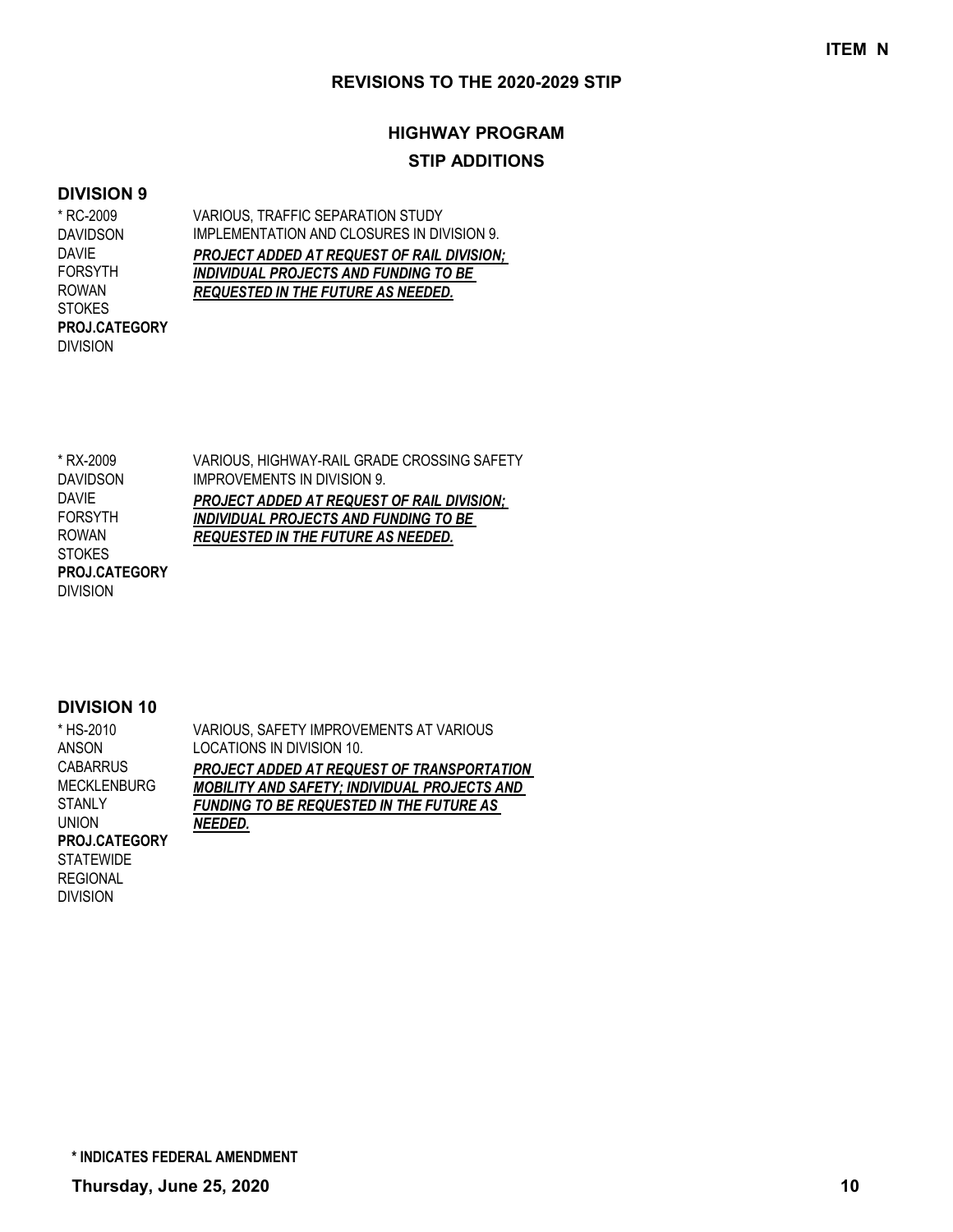# **HIGHWAY PROGRAM STIP ADDITIONS**

#### **DIVISION 10**

\* RC-2010 ANSON **CABARRUS** MECKLENBURG STANLY UNION DIVISION **PROJ.CATEGORY** VARIOUS, TRAFFIC SEPARATION STUDY IMPLEMENTATION AND CLOSURES IN DIVISION 10. *PROJECT ADDED AT REQUEST OF RAIL DIVISION; INDIVIDUAL PROJECTS AND FUNDING TO BE REQUESTED IN THE FUTURE AS NEEDED.*

| * RX-2010            | VARIOUS. HIGHWAY-RAIL GRADE CROSSING SAFETY       |
|----------------------|---------------------------------------------------|
| ANSON                | <b>IMPROVEMENTS IN DIVISION 10.</b>               |
| <b>CABARRUS</b>      | <b>PROJECT ADDED AT REQUEST OF RAIL DIVISION:</b> |
| <b>MECKLENBURG</b>   | <b>INDIVIDUAL PROJECTS AND FUNDING TO BE</b>      |
| <b>STANLY</b>        | <b>REQUESTED IN THE FUTURE AS NEEDED.</b>         |
| <b>UNION</b>         |                                                   |
| <b>PROJ.CATEGORY</b> |                                                   |
| <b>DIVISION</b>      |                                                   |

| * HS-2011            | VARIOUS, SAFETY IMPROVEMENTS AT VARIOUS             |
|----------------------|-----------------------------------------------------|
| ALLEGHANY            | LOCATIONS IN DIVISION 11.                           |
| ASHE                 | PROJECT ADDED AT REQUEST OF TRANSPORTATION          |
| AVERY                | <b>MOBILITY AND SAFETY; INDIVIDUAL PROJECTS AND</b> |
| CAI DWELL            | <b>FUNDING TO BE REQUESTED IN THE FUTURE AS</b>     |
| SURRY                | NEEDED.                                             |
| WATAUGA              |                                                     |
| WII KFS              |                                                     |
| YADKIN               |                                                     |
| <b>PROJ.CATEGORY</b> |                                                     |
| STATEWIDE            |                                                     |
| REGIONAL             |                                                     |
| Division             |                                                     |
|                      |                                                     |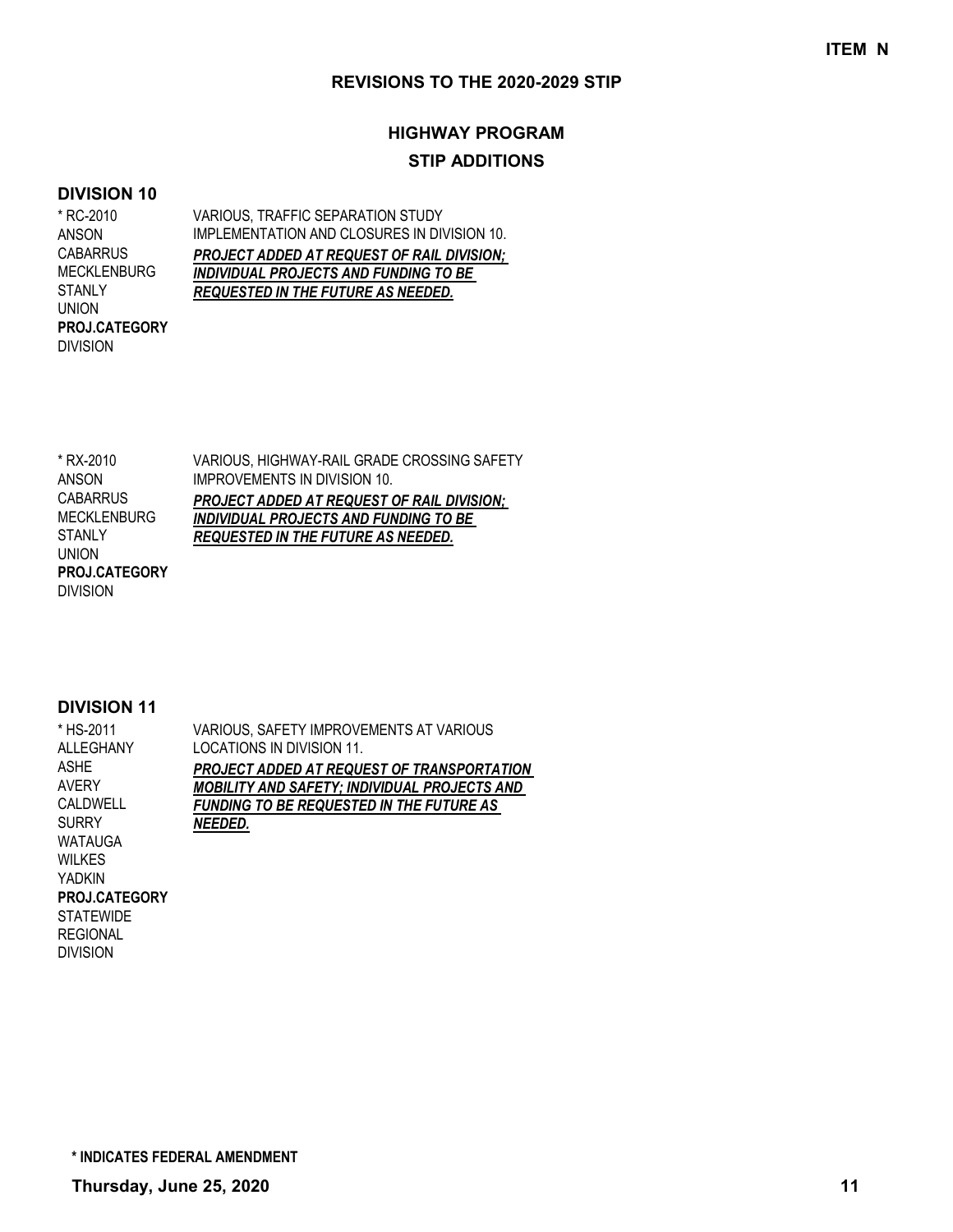# **HIGHWAY PROGRAM STIP ADDITIONS**

#### **DIVISION 11**

\* RC-2011

DIVISION

**PROJ.CATEGORY**

ASHE AVERY CALDWELL SURRY WATAUGA WILKES YADKIN

VARIOUS, TRAFFIC SEPARATION STUDY IMPLEMENTATION AND CLOSURES IN DIVISION 11. *PROJECT ADDED AT REQUEST OF RAIL DIVISION; INDIVIDUAL PROJECTS AND FUNDING TO BE REQUESTED IN THE FUTURE AS NEEDED.* ALLEGHANY

VARIOUS, HIGHWAY-RAIL GRADE CROSSING SAFETY IMPROVEMENTS IN DIVISION 11. *PROJECT ADDED AT REQUEST OF RAIL DIVISION; INDIVIDUAL PROJECTS AND FUNDING TO BE REQUESTED IN THE FUTURE AS NEEDED.* \* RX-2011 ALLEGHANY ASHE AVERY CALDWELL SURRY WATAUGA WILKES YADKIN DIVISION **PROJ.CATEGORY**

#### **DIVISION 12**

| * HS-2012            | VARIOUS, SAFETY IMPROVEMENTS AT VARIOUS             |
|----------------------|-----------------------------------------------------|
| ALEXANDER            | LOCATIONS IN DIVISION 12.                           |
| CATAWBA              | PROJECT ADDED AT REQUEST OF TRANSPORTATION          |
| <b>CLEVELAND</b>     | <b>MOBILITY AND SAFETY; INDIVIDUAL PROJECTS AND</b> |
| <b>GASTON</b>        | <b>FUNDING TO BE REQUESTED IN THE FUTURE AS</b>     |
| <b>IREDELL</b>       | NEEDED.                                             |
| <b>LINCOLN</b>       |                                                     |
| <b>PROJ.CATEGORY</b> |                                                     |
| <b>STATEWIDE</b>     |                                                     |
| <b>REGIONAL</b>      |                                                     |
| <b>DIVISION</b>      |                                                     |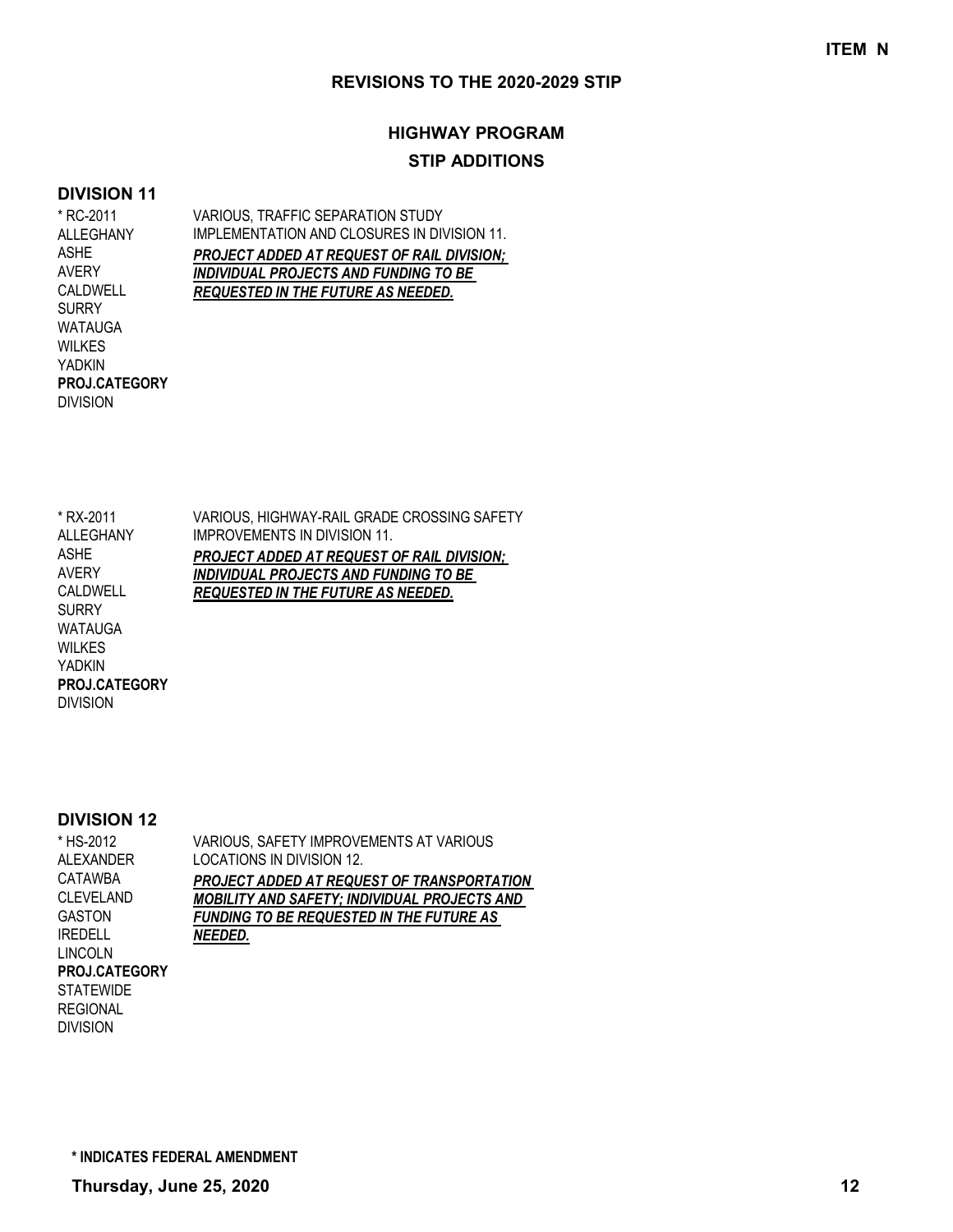# **HIGHWAY PROGRAM STIP ADDITIONS**

#### **DIVISION 12**

DIVISION

**PROJ.CATEGORY**

VARIOUS, TRAFFIC SEPARATION STUDY \* RC-2012 ALEXANDER CATAWBA CLEVELAND GASTON IREDELL LINCOLN

IMPLEMENTATION AND CLOSURES IN DIVISION 12. *PROJECT ADDED AT REQUEST OF RAIL DIVISION; INDIVIDUAL PROJECTS AND FUNDING TO BE REQUESTED IN THE FUTURE AS NEEDED.*

VARIOUS, HIGHWAY-RAIL GRADE CROSSING SAFETY IMPROVEMENTS IN DIVISION 12. *PROJECT ADDED AT REQUEST OF RAIL DIVISION; INDIVIDUAL PROJECTS AND FUNDING TO BE REQUESTED IN THE FUTURE AS NEEDED.* \* RX-2012 ALEXANDER CATAWBA CLEVELAND GASTON IREDELL LINCOLN DIVISION **PROJ.CATEGORY**

### **DIVISION 13**

NEW ROUTE, CONSTRUCT ACCESS ROAD INTO BURKE CONSTRUCTION FY 2021 - \_\_ <u>\$1,500,000</u> (APD) COUNTY INDUSTRIAL PARK. *ADD NEW APPALACHIAN REGIONAL COMMISSION LOCAL ACCESS PROJECT* \$1,500,000 \* HA-0001 BURKE DIVISION **PROJ.CATEGORY**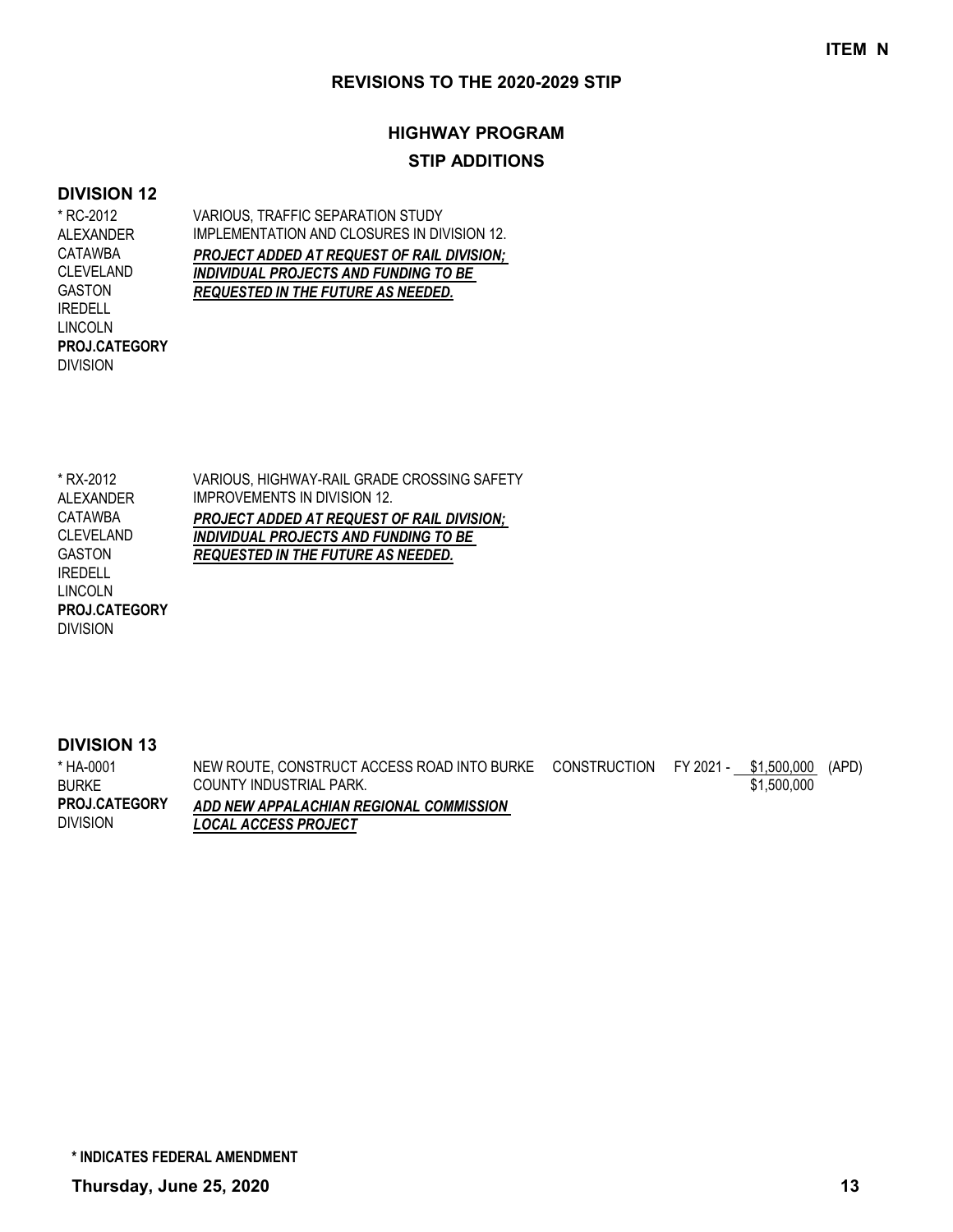# **HIGHWAY PROGRAM STIP ADDITIONS**

#### **DIVISION 13**

**STATEWIDE** REGIONAL DIVISION

VARIOUS, SAFETY IMPROVEMENTS AT VARIOUS LOCATIONS IN DIVISION 13. *PROJECT ADDED AT REQUEST OF TRANSPORTATION MOBILITY AND SAFETY; INDIVIDUAL PROJECTS AND FUNDING TO BE REQUESTED IN THE FUTURE AS NEEDED.* \* HS-2013 BUNCOMBE BURKE MADISON McDOWELL **MITCHELL** RUTHERFORD YANCEY **PROJ.CATEGORY**

\* RC-2013 BUNCOMBE BURKE MADISON McDOWELL **MITCHELL** RUTHERFORD YANCEY DIVISION **PROJ.CATEGORY**

VARIOUS, TRAFFIC SEPARATION STUDY IMPLEMENTATION AND CLOSURES IN DIVISION 13. *PROJECT ADDED AT REQUEST OF RAIL DIVISION; INDIVIDUAL PROJECTS AND FUNDING TO BE REQUESTED IN THE FUTURE AS NEEDED.*

\* RX-2013 BUNCOMBE BURKE MADISON McDOWELL **MITCHELL** RUTHERFORD YANCEY DIVISION **PROJ.CATEGORY** VARIOUS, HIGHWAY-RAIL GRADE CROSSING SAFETY IMPROVEMENTS IN DIVISION 13. *PROJECT ADDED AT REQUEST OF RAIL DIVISION; INDIVIDUAL PROJECTS AND FUNDING TO BE REQUESTED IN THE FUTURE AS NEEDED.*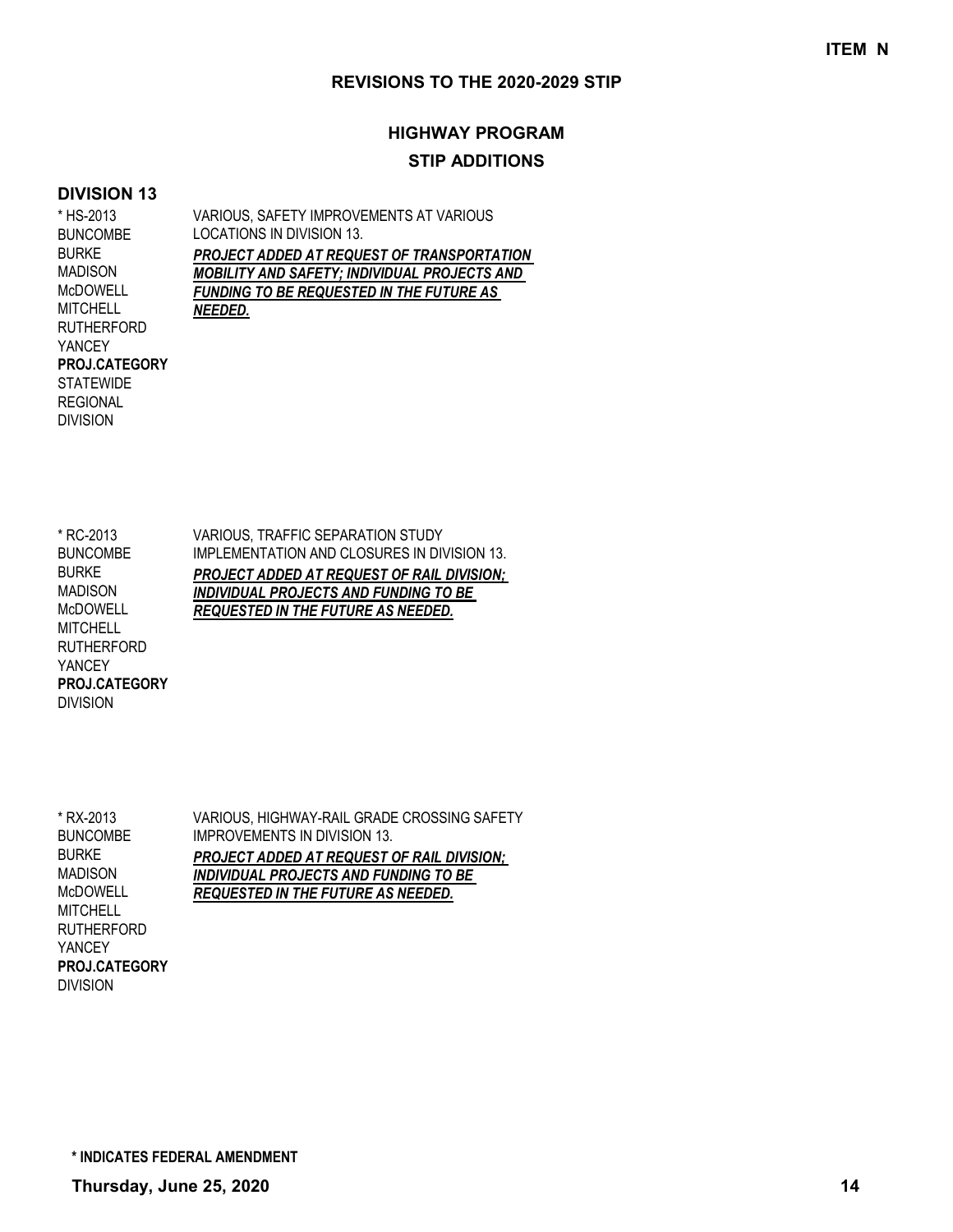## **HIGHWAY PROGRAM STIP ADDITIONS**

#### **DIVISION 14**

VARIOUS, SAFETY IMPROVEMENTS AT VARIOUS LOCATIONS IN DIVISION 14. *PROJECT ADDED AT REQUEST OF TRANSPORTATION MOBILITY AND SAFETY; INDIVIDUAL PROJECTS AND FUNDING TO BE REQUESTED IN THE FUTURE AS NEEDED.* \* HS-2014 CHEROKEE CLAY GRAHAM HAYWOOD HENDERSON **JACKSON** MACON POLK SWAIN **TRANSYLVANIA STATEWIDE REGIONAL** DIVISION **PROJ.CATEGORY**

VARIOUS, TRAFFIC SEPARATION STUDY IMPLEMENTATION AND CLOSURES IN DIVISION 14. *PROJECT ADDED AT REQUEST OF RAIL DIVISION; INDIVIDUAL PROJECTS AND FUNDING TO BE REQUESTED IN THE FUTURE AS NEEDED.* \* RC-2014 CHEROKEE CLAY GRAHAM HAYWOOD HENDERSON **JACKSON** MACON POLK SWAIN **TRANSYLVANIA** DIVISION **PROJ.CATEGORY**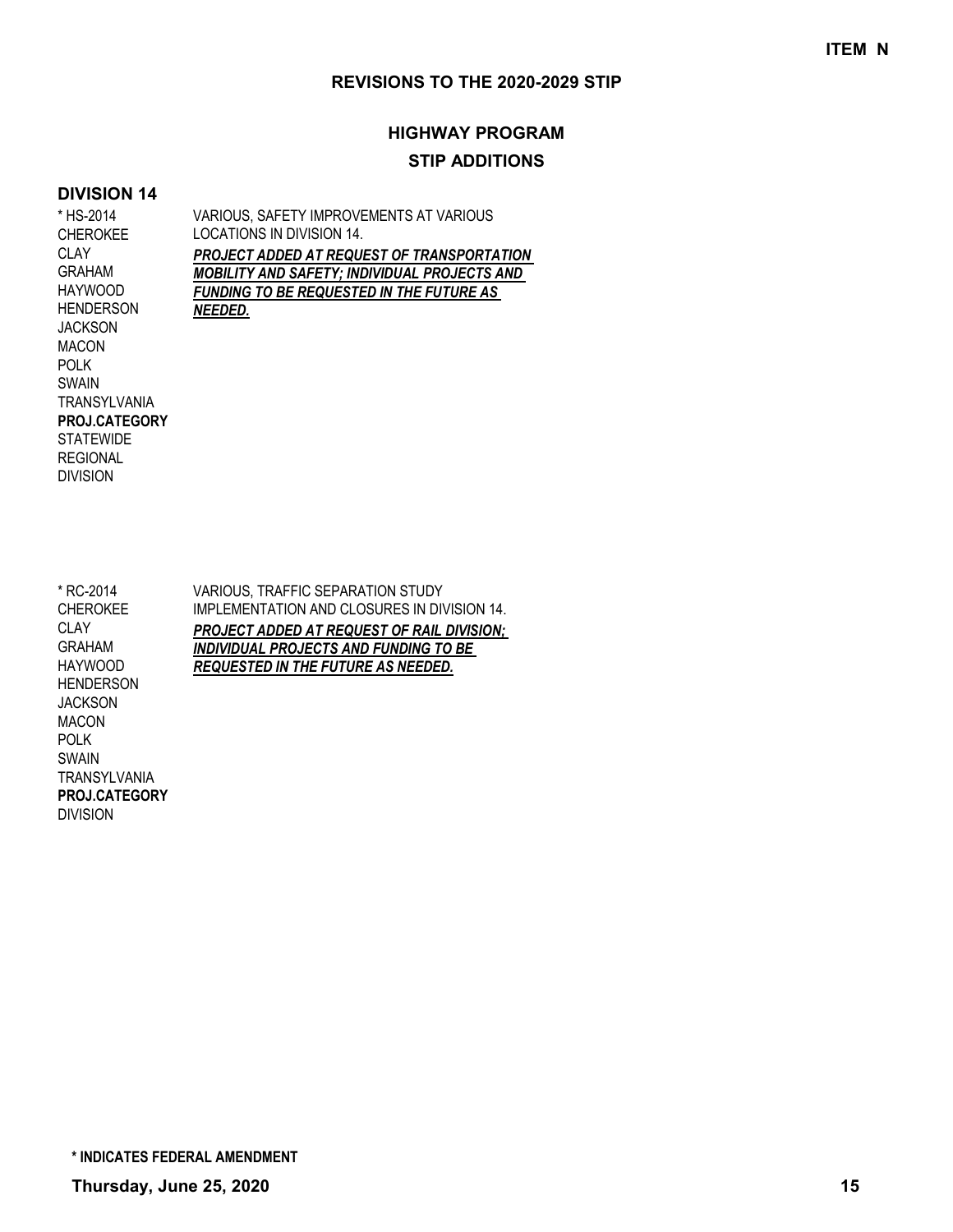# **HIGHWAY PROGRAM STIP ADDITIONS**

#### **DIVISION 14**

VARIOUS, HIGHWAY-RAIL GRADE CROSSING SAFETY IMPROVEMENTS IN DIVISION 14. *PROJECT ADDED AT REQUEST OF RAIL DIVISION; INDIVIDUAL PROJECTS AND FUNDING TO BE REQUESTED IN THE FUTURE AS NEEDED.* \* RX-2014 CHEROKEE CLAY GRAHAM HAYWOOD HENDERSON **JACKSON** MACON POLK SWAIN TRANSYLVANIA DIVISION **PROJ.CATEGORY**

**STIP MODIFICATIONS**

#### **DIVISION 1**

| * R-4467<br><b>PERQUIMANS</b><br>PROJ.CATEGORY<br><b>REGIONAL</b>  | US 17 BUSINESS/ NC 37, FROM SOUTH OF<br>PERQUIMANS RIVER BRIDGE TO NORTH OF NC 37.<br>REPLACE BRIDGE 710008.<br><b>PROJECT TO UTILIZE BUILD NC BONDS.</b>     | <b>BUILD NC CON</b><br><b>CONSTRUCTION</b> | FY 2020 -<br>FY 2021 -<br>FY 2022 -<br>FY 2023 -<br>FY 2024 -<br>FY 2025 -<br>FY 2026 -<br>FY 2027 -<br>FY 2028 -<br>FY 2029 -<br>POST YR-<br>FY 2020 - | \$476,000<br>\$238,000<br>\$238,000<br>\$238,000<br>\$238,000<br>\$238,000<br>\$238,000<br>\$238,000<br>\$238,000<br>\$238,000<br>\$952,000<br>\$16,100,000<br>\$19,670,000 | (T)<br>(T)<br>(T)<br>(T)<br>(T)<br>(T)<br>(T)<br>(T)<br>(T)<br>(T)<br>(T)<br>(T) |
|--------------------------------------------------------------------|---------------------------------------------------------------------------------------------------------------------------------------------------------------|--------------------------------------------|---------------------------------------------------------------------------------------------------------------------------------------------------------|-----------------------------------------------------------------------------------------------------------------------------------------------------------------------------|----------------------------------------------------------------------------------|
| * R-5738<br><b>DARE</b><br><b>PROJ.CATEGORY</b><br><b>DIVISION</b> | SR 1208 (WEST KITTY HAWK ROAD), SR 1210 (BOB<br>PERRY ROAD) TO IVY LANE. UPGRADE FACILITY AND<br>REPLACE BRIDGE 270040.<br>PROJECT TO UTILIZE BUILD NC BONDS. | <b>BUILD NC CON</b>                        | FY 2020 -<br>FY 2021 -<br>FY 2022 -<br>FY 2023 -<br>FY 2024 -<br>FY 2025 -<br>FY 2026 -<br>FY 2027 -<br>FY 2028 -<br>FY 2029 -<br>POST YR-              | \$668,000<br>\$306,000<br>\$306,000<br>\$306,000<br>\$306,000<br>\$306,000<br>\$306,000<br>\$306,000<br>\$306,000<br>\$306,000<br>\$1,224,000                               | (T)<br>(T)<br>(T)<br>(T)<br>(T)<br>(T)<br>(T)<br>(T)<br>(T)<br>(T)<br>(T)        |

\$4,646,000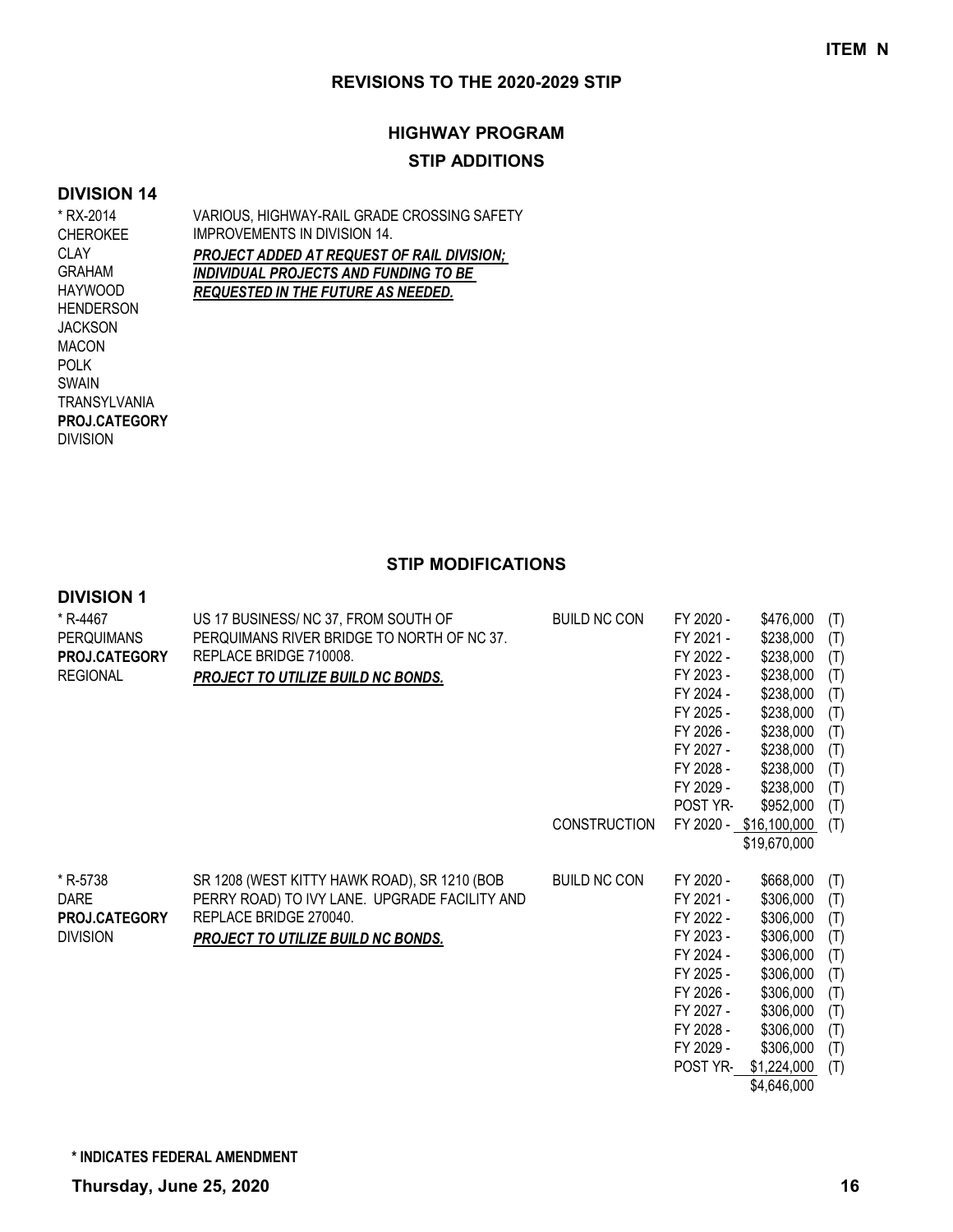### **HIGHWAY PROGRAM**

## **STIP MODIFICATIONS**

## **DIVISION 1**

| * R-5740          | SR 1329 (WOODVILLE ROAD), SR 1331 (RED BANK  | <b>ENGINEERING</b>  | FY 2020 - | \$69,000    | (T) |
|-------------------|----------------------------------------------|---------------------|-----------|-------------|-----|
| <b>PERQUIMANS</b> | ROAD) TO SR 1300 (NEW HOPE ROAD). UPGRADE    |                     | FY 2021 - | \$69,000    | (T) |
| PROJ.CATEGORY     | ROADWAY.                                     |                     | FY 2022 - | \$69,000    | (T) |
| <b>DIVISION</b>   | PROJECT TO UTILIZE BUILD NC BONDS FOR RIGHT- |                     | FY 2023 - | \$69,000    | (T) |
|                   | <b>OF-WAY; REMOVE BUILD NC BONDS FROM</b>    |                     | FY 2024 - | \$69,000    | (T) |
|                   | <b>CONSTRUCTION.</b>                         |                     | FY 2025 - | \$69,000    | (T) |
|                   |                                              |                     | FY 2026 - | \$69,000    | (T) |
|                   |                                              |                     | FY 2027 - | \$69,000    | (T) |
|                   |                                              |                     | FY 2028 - | \$69,000    | (T) |
|                   |                                              |                     | FY 2029 - | \$69,000    | (T) |
|                   |                                              |                     | POST YR-  | \$345,000   | (T) |
|                   |                                              | <b>BUILD NC ROW</b> | FY 2020 - | \$52,000    | (T) |
|                   |                                              |                     | FY 2021 - | \$26,000    | (T) |
|                   |                                              |                     | FY 2022 - | \$26,000    | (T) |
|                   |                                              |                     | FY 2023 - | \$26,000    | (T) |
|                   |                                              |                     | FY 2024 - | \$26,000    | (T) |
|                   |                                              |                     | FY 2025 - | \$26,000    | (T) |
|                   |                                              |                     | FY 2026 - | \$26,000    | (T) |
|                   |                                              |                     | FY 2027 - | \$26,000    | (T) |
|                   |                                              |                     | FY 2028 - | \$26,000    | (T) |
|                   |                                              |                     | FY 2029 - | \$26,000    | (T) |
|                   |                                              |                     | POST YR-  | \$104,000   | (T) |
|                   |                                              | <b>CONSTRUCTION</b> | FY 2020 - | \$3,800,000 | (T) |
|                   |                                              |                     | FY 2021 - | \$3,800,000 | (T) |

\$9,025,000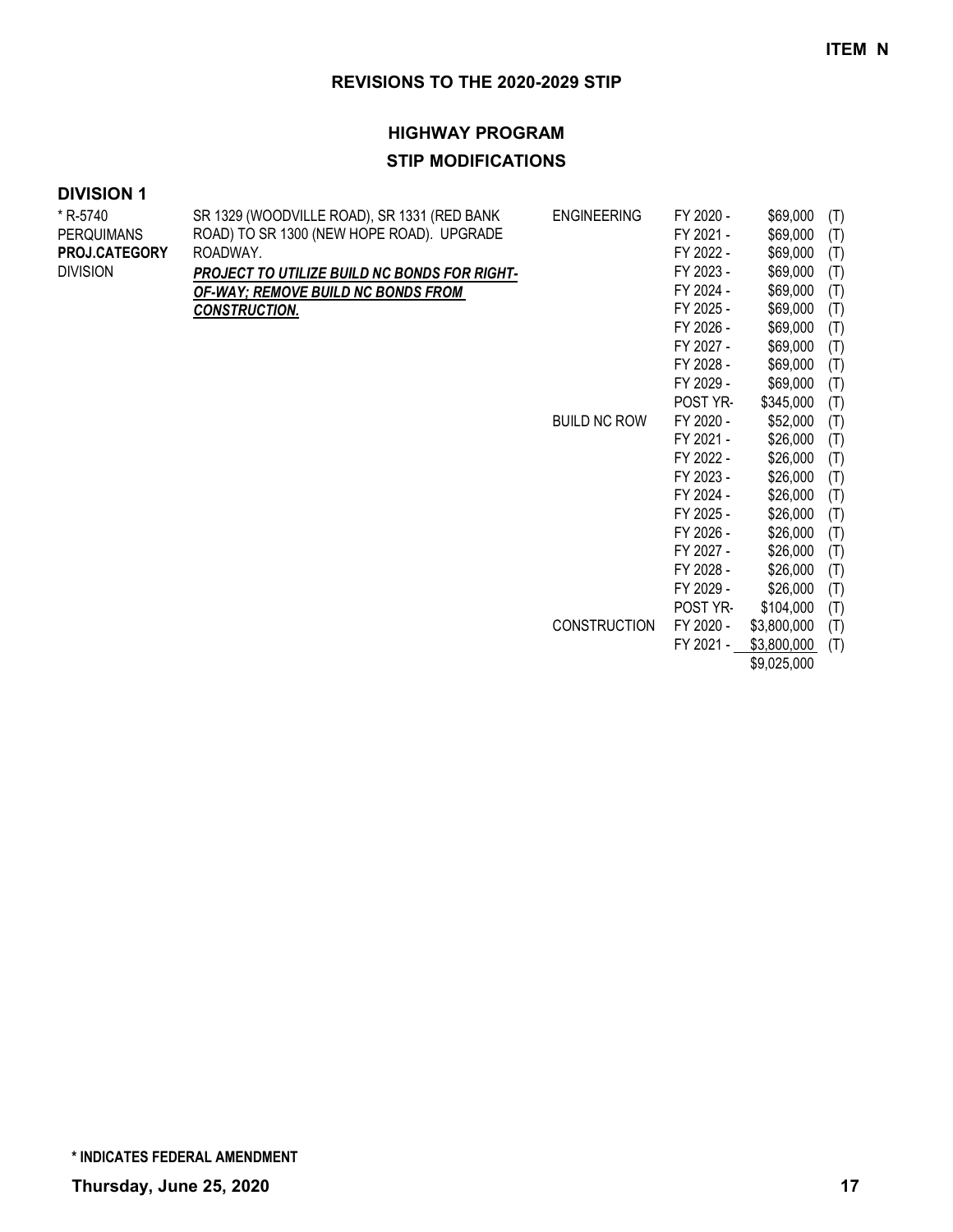## **HIGHWAY PROGRAM STIP MODIFICATIONS**

| <b>DIVISION 2</b>       |                                                                                             |                     |                        |                            |            |
|-------------------------|---------------------------------------------------------------------------------------------|---------------------|------------------------|----------------------------|------------|
| B-4484<br><b>CRAVEN</b> | SR 1470 (MAPLE CYPRESS ROAD), BRIDGE 138 AND<br>BRIDGE 139 OVER THE NEUSE RIVER ON SR 1470. | <b>ENGINEERING</b>  | FY 2021 -<br>FY 2022 - | \$112,000<br>\$112,000     | (T)<br>(T) |
| PROJ.CATEGORY           | TO ASSIST IN BALANCING FUNDS, DELAY                                                         |                     | FY 2023 -              | \$112,000                  | (T)        |
| <b>DIVISION</b>         | <b>CONSTRUCTION FROM FY 20 TO FY 21.</b>                                                    |                     | FY 2024 -              | \$112,000                  | (T)        |
|                         |                                                                                             |                     | FY 2025 -              | \$112,000                  | (T)        |
|                         |                                                                                             |                     | FY 2026 -              | \$112,000                  | (T)        |
|                         |                                                                                             |                     | FY 2027 -              | \$112,000                  | (T)        |
|                         |                                                                                             |                     | FY 2028 -              | \$112,000                  | (T)        |
|                         |                                                                                             |                     | FY 2029 -              | \$112,000                  | (T)        |
|                         |                                                                                             |                     | POST YR-               | \$672,000                  | (T)        |
|                         |                                                                                             | <b>BUILD NC CON</b> | FY 2021 -              | \$600,000                  | (T)        |
|                         |                                                                                             |                     | FY 2022 -              | \$600,000                  | (T)        |
|                         |                                                                                             |                     | FY 2023 -              | \$600,000                  | (T)        |
|                         |                                                                                             |                     | FY 2024 -              | \$600,000                  | (T)        |
|                         |                                                                                             |                     | FY 2025 -              | \$600,000                  | (T)        |
|                         |                                                                                             |                     | FY 2026 -              | \$600,000                  | (T)        |
|                         |                                                                                             |                     | FY 2027 -              | \$600,000                  | (T)        |
|                         |                                                                                             |                     | FY 2028 -              | \$600,000                  | (T)        |
|                         |                                                                                             |                     | FY 2029 -              | \$600,000                  | (T)        |
|                         |                                                                                             | <b>CONSTRUCTION</b> | POST YR-<br>FY 2021 -  | \$3,600,000                | (T)        |
|                         |                                                                                             |                     | FY 2022 -              | \$3,750,000<br>\$3,750,000 | (T)<br>(T) |
|                         |                                                                                             |                     |                        | \$18,180,000               |            |
|                         |                                                                                             |                     |                        |                            |            |
| B-5301                  | NC 33, BRIDGE 87 OVER THE NORFOLK SOUTHERN                                                  | <b>BUILD NC CON</b> | FY 2021 -              | \$215,000                  | (T)        |
| <b>PITT</b>             | RAILROAD ON NC 33.                                                                          |                     | FY 2022 -              | \$215,000                  | (T)        |
| PROJ.CATEGORY           | TO ASSIST IN BALANCING FUNDS, DELAY                                                         |                     | FY 2023 -              | \$215,000                  | (T)        |
| <b>REGIONAL</b>         | <b>CONSTRUCTION FROM FY 20 TO FY 21.</b>                                                    |                     | FY 2024 -              | \$215,000                  | (T)        |
|                         |                                                                                             |                     | FY 2025 -              | \$215,000                  | (T)        |
|                         |                                                                                             |                     | FY 2026 -              | \$215,000                  | (T)        |
|                         |                                                                                             |                     | FY 2027 -              | \$215,000                  | (T)        |
|                         |                                                                                             |                     | FY 2028 -              | \$215,000                  | (T)        |
|                         |                                                                                             |                     | FY 2029 -              | \$215,000                  | (T)        |
|                         |                                                                                             |                     | POST YR-               | \$1,290,000                | (T)        |
|                         |                                                                                             | <b>CONSTRUCTION</b> | FY 2021 -              | \$2,200,000                | (T)        |
|                         |                                                                                             |                     | FY 2022 -              | \$2,200,000                | (T)        |

\$7,625,000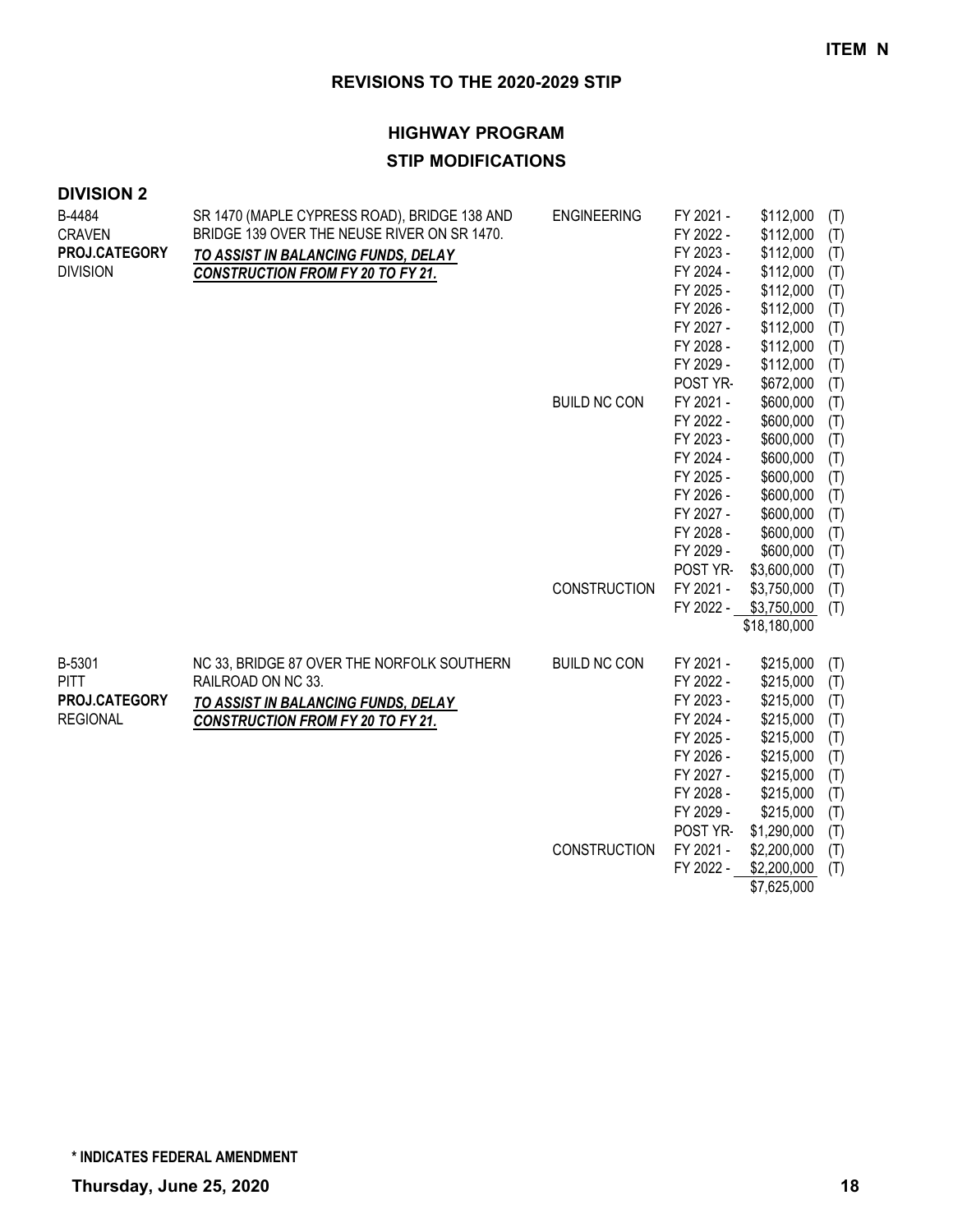### **HIGHWAY PROGRAM**

## **STIP MODIFICATIONS**

| <b>DIVISION 2</b> |                                              |                     |                 |             |     |
|-------------------|----------------------------------------------|---------------------|-----------------|-------------|-----|
| B-5302            | US 17 BUSINESS, BRIDGE 3 OVER THE NORFOLK    | <b>BUILD NC CON</b> | FY 2021 -       | \$257,000   | (T) |
| <b>BEAUFORT</b>   | SOUTHERN RAILROAD ON US 17 BUSINESS;         |                     | FY 2022 -       | \$257,000   | (T) |
| PROJ.CATEGORY     | PRESERVATION OF BRIDGE NO. 25 ON US 17       |                     | FY 2023 -       | \$257,000   | (T) |
| <b>REGIONAL</b>   | BUSINESS OVER PAMLICO RIVER (COMBINED WITH   |                     | FY 2024 -       | \$257,000   | (T) |
|                   | 15BPR.42).                                   |                     | FY 2025 -       | \$257,000   | (T) |
|                   | TO ASSIST IN BALANCING FUNDS, DELAY          |                     | FY 2026 -       | \$257,000   | (T) |
|                   | <b>CONSTRUCTION FROM FY 20 TO FY 21.</b>     |                     | FY 2027 -       | \$257,000   | (T) |
|                   |                                              |                     | FY 2028 -       | \$257,000   | (T) |
|                   |                                              |                     | FY 2029 -       | \$257,000   | (T) |
|                   |                                              |                     | <b>POST YR-</b> | \$1,542,000 | (T) |
|                   |                                              | <b>CONSTRUCTION</b> | FY 2021 -       | \$1,900,000 | (T) |
|                   |                                              |                     | FY 2022 -       | \$1,900,000 | (T) |
|                   |                                              |                     |                 | \$7,655,000 |     |
| * B-5938          | SR 1182 (ATLANTIC BEACH CAUSEWAY),           | <b>BUILD NC CON</b> | FY 2020 -       | \$826,000   | (T) |
| <b>CARTERET</b>   | REHABILITATE BRIDGE 150068 OVER BOGUE SOUND. |                     | FY 2021 -       | \$413,000   | (T) |
| PROJ.CATEGORY     | PROJECT TO UTILIZE BUILD NC BONDS.           |                     | FY 2022 -       | \$413,000   | (T) |
| <b>DIVISION</b>   |                                              |                     | FY 2023 -       | \$413,000   | (T) |
|                   |                                              |                     | FY 2024 -       | \$413,000   | (T) |
|                   |                                              |                     | FY 2025 -       | \$413,000   | (T) |
|                   |                                              |                     | FY 2026 -       | \$413,000   | (T) |
|                   |                                              |                     | FY 2027 -       | \$413,000   | (T) |
|                   |                                              |                     | FY 2028 -       | \$413,000   | (T) |
|                   |                                              |                     | FY 2029 -       | \$413,000   | (T) |

POST YR- \$1,652,000 (T)

\$6,195,000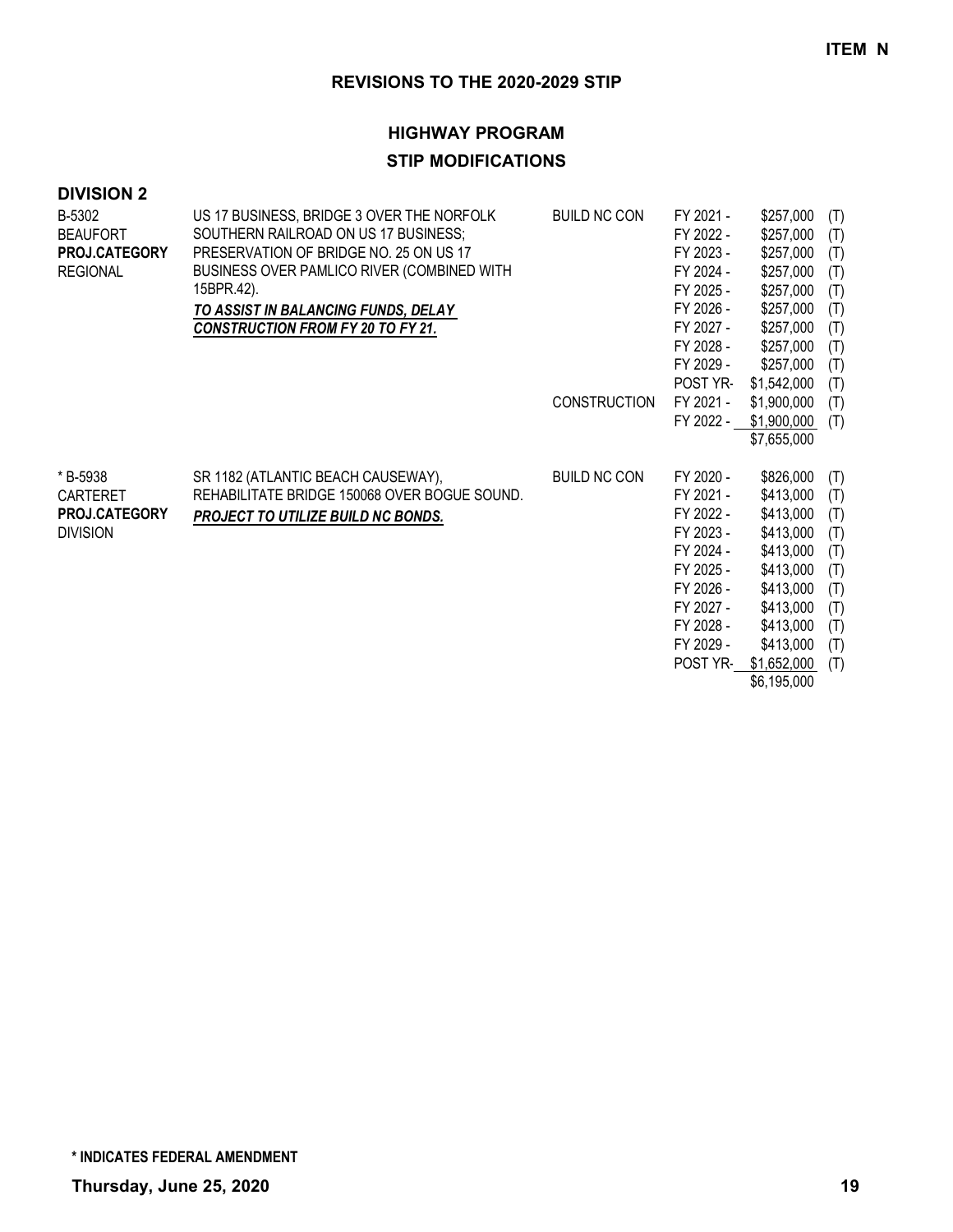POST YR- \$1,032,000 (T)

FY 2022 - \$2,200,000 (T)

FY 2022 - \$300,000 (T)

FY 2025 - \$3,075,000 (T) FY 2026 - \$3,075,000 (T) FY 2027 - \$3,075,000 (T) \$19,880,000

RIGHT-OF-WAY FY 2021 - \$400,000 (T)

UTILITIES FY 2021 - \$300,000 (T)

CONSTRUCTION FY 2024 - \$3,075,000 (T)

### **REVISIONS TO THE 2020-2029 STIP**

## **HIGHWAY PROGRAM STIP MODIFICATIONS**

| R-2513A              | US 17, NC 43 TO SR 1438 (SPRUILL TOWN ROAD).           | <b>ENGINEERING</b>  | FY 2021 - | \$120,000<br>(T) |
|----------------------|--------------------------------------------------------|---------------------|-----------|------------------|
| <b>CRAVEN</b>        | TO ALLOW ADDITIONAL TIME FOR PLANNING AND              |                     | FY 2022 - | \$120,000<br>(T) |
| <b>PROJ.CATEGORY</b> | <b>DESIGN. DELAY RIGHT-OF-WAY FROM FY 20 TO FY 21.</b> |                     | FY 2023 - | \$120,000<br>(T) |
| <b>DIVISION</b>      |                                                        |                     | FY 2024 - | \$120,000<br>(T) |
|                      |                                                        |                     | FY 2025 - | \$120,000<br>(T) |
|                      |                                                        |                     | FY 2026 - | \$120,000<br>(T) |
|                      |                                                        |                     | FY 2027 - | \$120,000<br>(T) |
|                      |                                                        |                     | FY 2028 - | \$120,000<br>(T) |
|                      |                                                        |                     | FY 2029 - | \$120,000<br>(T) |
|                      |                                                        |                     | POST YR-  | \$720,000<br>(T) |
|                      |                                                        | <b>BUILD NC ROW</b> | FY 2021 - | \$172,000<br>(T) |
|                      |                                                        |                     | FY 2022 - | \$172,000<br>(T) |
|                      |                                                        |                     | FY 2023 - | \$172,000<br>(T) |
|                      |                                                        |                     | FY 2024 - | \$172,000<br>(T) |
|                      |                                                        |                     | FY 2025 - | \$172,000<br>(T) |
|                      |                                                        |                     | FY 2026 - | \$172,000<br>(T) |
|                      |                                                        |                     | FY 2027 - | \$172,000<br>(T) |
|                      |                                                        |                     | FY 2028 - | \$172,000<br>(T) |
|                      |                                                        |                     | FY 2029 - | \$172,000<br>(T) |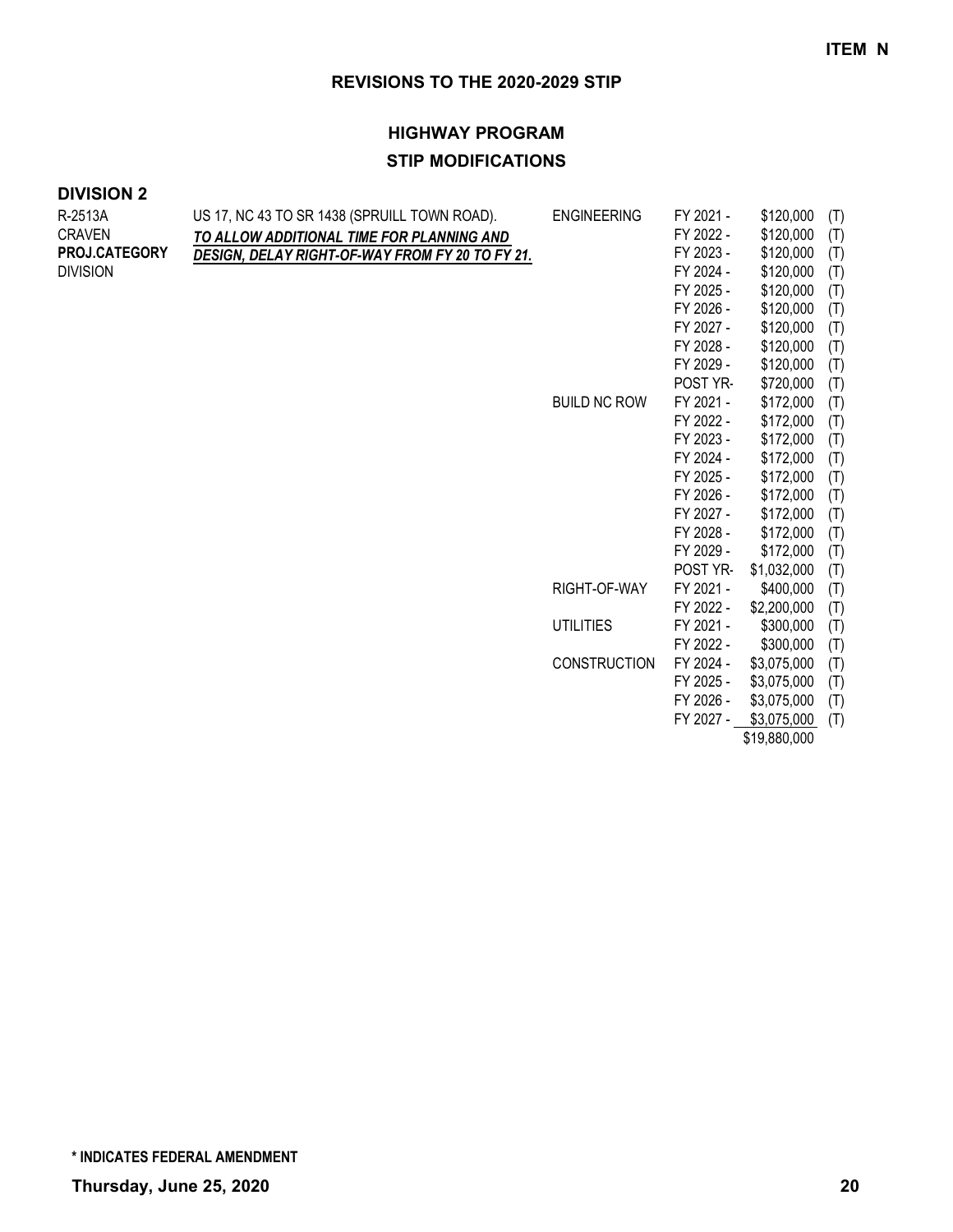## **HIGHWAY PROGRAM STIP MODIFICATIONS**

## **DIVISION 2**

| R-3403B         | US 17, SR 1433 (ANTIOCH ROAD) TO NC 43.         | <b>ENGINEERING</b>  | FY 2021 - | \$197,000              | (T) |
|-----------------|-------------------------------------------------|---------------------|-----------|------------------------|-----|
| <b>CRAVEN</b>   | TO ALLOW ADDITIONAL TIME FOR PLANNING AND       |                     | FY 2022 - | \$197,000              | (T) |
| PROJ.CATEGORY   | DESIGN, DELAY RIGHT-OF-WAY FROM FY 20 TO FY 21. |                     | FY 2023 - | \$197,000              | (T) |
| <b>REGIONAL</b> |                                                 |                     | FY 2024 - | \$197,000              | (T) |
|                 |                                                 |                     | FY 2025 - | \$197,000              | (T) |
|                 |                                                 |                     | FY 2026 - | \$197,000              | (T) |
|                 |                                                 |                     | FY 2027 - | \$197,000              | (T) |
|                 |                                                 |                     | FY 2028 - | \$197,000              | (T) |
|                 |                                                 |                     | FY 2029 - | \$197,000              | (T) |
|                 |                                                 |                     | POST YR-  | \$1,182,000            | (T) |
|                 |                                                 | <b>BUILD NC ROW</b> | FY 2021 - | \$257,000              | (T) |
|                 |                                                 |                     | FY 2022 - | \$257,000              | (T) |
|                 |                                                 |                     | FY 2023 - | \$257,000              | (T) |
|                 |                                                 |                     | FY 2024 - | \$257,000              | (T) |
|                 |                                                 |                     | FY 2025 - | \$257,000              | (T) |
|                 |                                                 |                     | FY 2026 - | \$257,000              | (T) |
|                 |                                                 |                     | FY 2027 - | \$257,000              | (T) |
|                 |                                                 |                     | FY 2028 - | \$257,000              | (T) |
|                 |                                                 |                     | FY 2029 - | \$257,000              | (T) |
|                 |                                                 |                     | POST YR-  | \$1,542,000            | (T) |
|                 |                                                 | RIGHT-OF-WAY        | FY 2021 - | \$1,900,000            | (T) |
|                 |                                                 |                     | FY 2022 - | \$1,900,000            | (T) |
|                 |                                                 | <b>UTILITIES</b>    | FY 2021 - | \$450,000              | (T) |
|                 |                                                 |                     | FY 2022 - | \$450,000              | (T) |
|                 |                                                 | <b>BUILD NC CON</b> | FY 2024 - | \$1,373,000            | (T) |
|                 |                                                 |                     | FY 2025 - | \$1,373,000            | (T) |
|                 |                                                 |                     | FY 2026 - | \$1,373,000            | (T) |
|                 |                                                 |                     | FY 2027 - | \$1,373,000            | (T) |
|                 |                                                 |                     | FY 2028 - | \$1,373,000            | (T) |
|                 |                                                 |                     | FY 2029 - | \$1,373,000            | (T) |
|                 |                                                 |                     |           | POST YR-\$12,357,000   | (T) |
|                 |                                                 | <b>CONSTRUCTION</b> | FY 2024 - | \$1,585,000            | (T) |
|                 |                                                 |                     | FY 2025 - | \$10,039,000           | (T) |
|                 |                                                 |                     | FY 2026 - | \$10,039,000           | (T) |
|                 |                                                 |                     |           | FY 2027 - \$10,038,000 | (T) |

\$63,806,000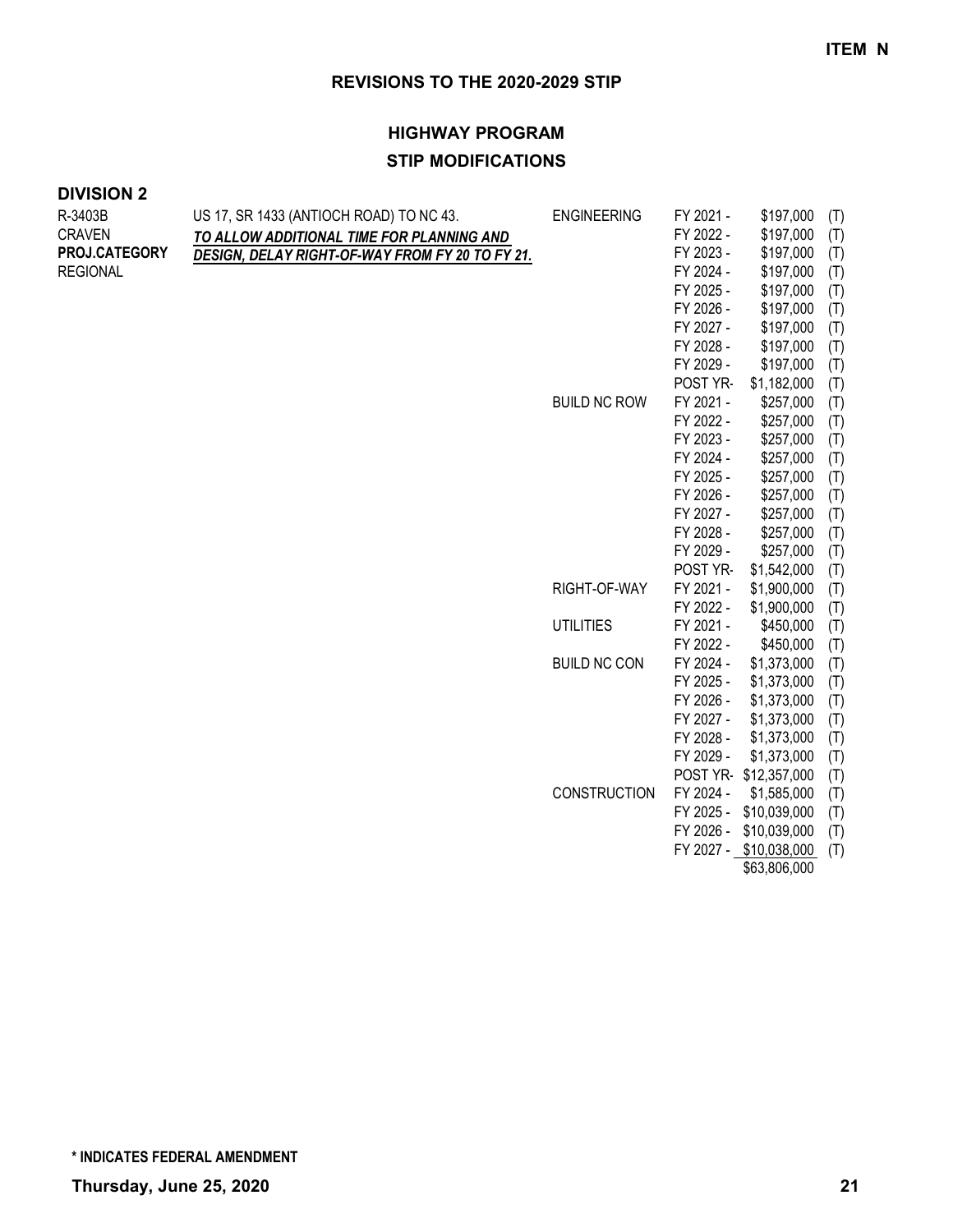## **HIGHWAY PROGRAM STIP MODIFICATIONS**

| * R-5703             | NC 148 (CF HARVEY PARKWAY), NC 58 TO NC 11.     | <b>BUILD NC CON</b> | FY 2020 - | \$6,170,000            | (T) |
|----------------------|-------------------------------------------------|---------------------|-----------|------------------------|-----|
| <b>LENOIR</b>        | CONSTRUCT MULTI-LANE FACILITY ON NEW            |                     | FY 2021 - | \$3,085,000            | (T) |
| PROJ.CATEGORY        | PROJECT TO UTILIZE BUILD NC BONDS.              |                     | FY 2022 - | \$3,085,000            | (T) |
| <b>REGIONAL</b>      |                                                 |                     | FY 2023 - | \$3,085,000            | (T) |
|                      |                                                 |                     | FY 2024 - | \$3,085,000            | (T) |
|                      |                                                 |                     | FY 2025 - | \$3,085,000            | (T) |
|                      |                                                 |                     | FY 2026 - | \$3,085,000            | (T) |
|                      |                                                 |                     | FY 2027 - | \$3,085,000            | (T) |
|                      |                                                 |                     | FY 2028 - | \$3,085,000            | (T) |
|                      |                                                 |                     | FY 2029 - | \$3,085,000            | (T) |
|                      |                                                 |                     |           | POST YR-\$12,340,000   | (T) |
|                      |                                                 | <b>CONSTRUCTION</b> |           | FY 2020 - \$28,334,000 | (T) |
|                      |                                                 |                     |           | \$74,609,000           |     |
|                      |                                                 |                     |           |                        |     |
| U-5785               | SR 1708 (FIRETOWER ROAD), WEST OF EAST          | RIGHT-OF-WAY        | FY 2021 - | \$8,500,000            | (T) |
| <b>PITT</b>          | ARLINGTON BOULEVARD TO SR 1704 (FOURTEENTH      |                     | FY 2022 - | \$8,500,000            | (T) |
| <b>PROJ.CATEGORY</b> | STREET) IN GREENVILLE. WIDEN TO MULTI-LANES.    | <b>CONSTRUCTION</b> | FY 2024 - | \$1,520,000            | (T) |
| <b>DIVISION</b>      | TO ALLOW ADDITIONAL TIME FOR PLANNING AND       |                     | FY 2025 - | \$1,520,000            | (T) |
|                      | DESIGN, DELAY RIGHT-OF-WAY FROM FY 20 TO FY 21. |                     | FY 2026 - | \$1,520,000            | (T) |
|                      |                                                 |                     |           | \$21,560,000           |     |
|                      |                                                 |                     |           |                        |     |
|                      |                                                 |                     |           |                        |     |

| U-5870               | SR 1708 (FIRETOWER ROAD), SR 1704 (FOURTEENTH   | RIGHT-OF-WAY                           | FY 2021 - | \$5,750,000 (T) |  |
|----------------------|-------------------------------------------------|----------------------------------------|-----------|-----------------|--|
| <b>PITT</b>          | STREET) TO NC 33 (EAST 10TH STREET) IN          |                                        | FY 2022 - | \$5,750,000 (T) |  |
| <b>PROJ.CATEGORY</b> | GREENVILLE. WIDEN TO MULTI-LANES.               | CONSTRUCTION FY 2024 - \$5,852,000 (T) |           |                 |  |
| <b>DIVISION</b>      | TO ALLOW ADDITIONAL TIME FOR PLANNING AND       |                                        | FY 2025 - | \$5,852,000 (T) |  |
|                      | DESIGN, DELAY RIGHT-OF-WAY FROM FY 20 TO FY 21. |                                        | FY 2026 - | \$5,852,000 (T) |  |
|                      |                                                 |                                        |           | \$29,056,000    |  |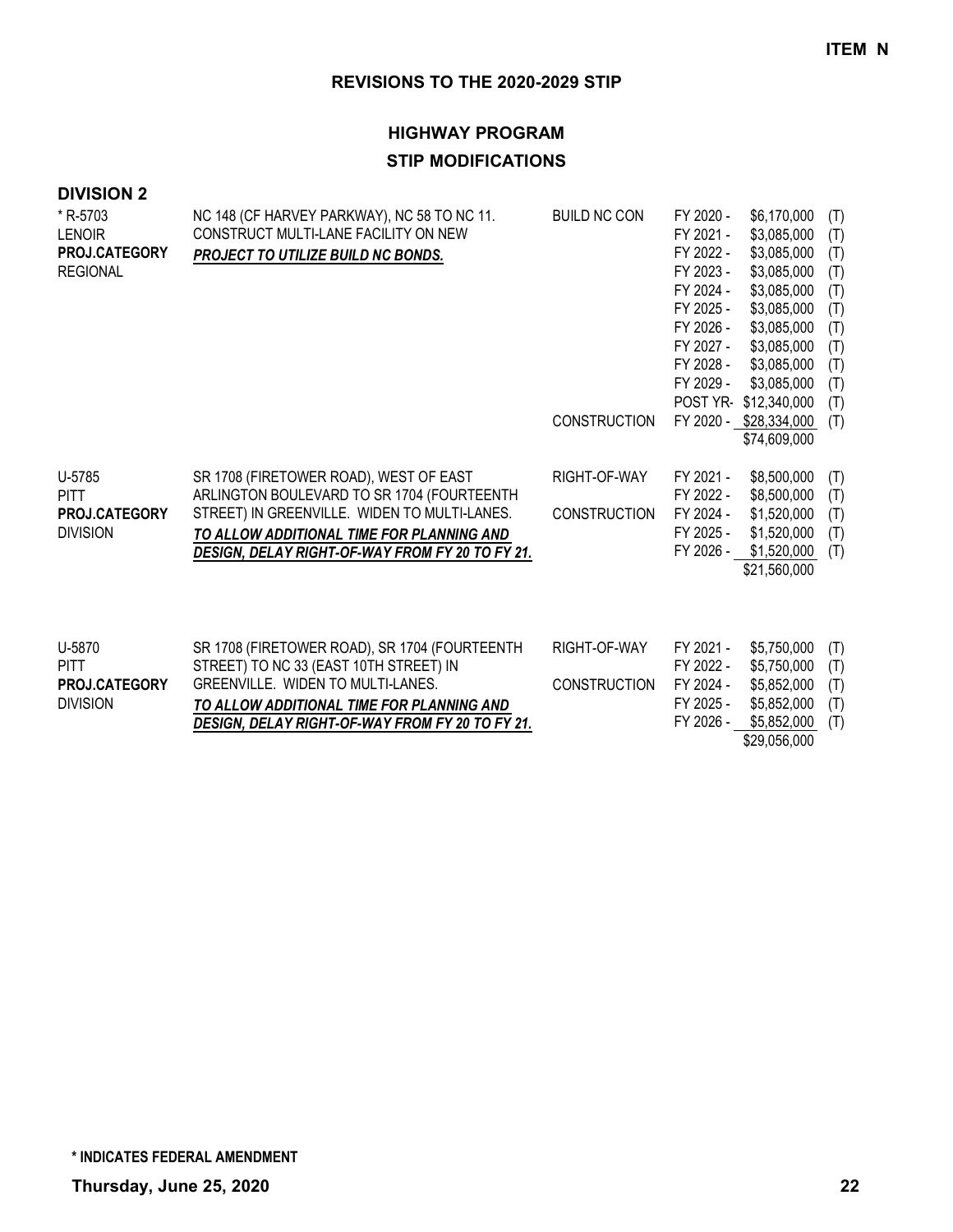## **HIGHWAY PROGRAM STIP MODIFICATIONS**

| <b>DIVISION 3</b> |  |  |  |
|-------------------|--|--|--|
|-------------------|--|--|--|

| B-5534<br><b>DUPLIN</b><br>PROJ.CATEGORY<br><b>REGIONAL</b> | NC 11/NC 111, BRIDGE 300082 OVER BURNT COAT<br>CREEK ON NC 11/NC 111.<br>TO ASSIST IN BALANCING FUNDS, DELAY<br><b>CONSTRUCTION FROM FY 20 TO FY 21.</b> | <b>ENGINEERING</b>                  | FY 2021 -<br>FY 2022 -<br>FY 2023 -<br>FY 2024 -<br>FY 2025 -<br>FY 2026 -<br>FY 2027 -<br>FY 2028 -<br>FY 2029 -                                      | \$34,000<br>\$34,000<br>\$34,000<br>\$34,000<br>\$34,000<br>\$34,000<br>\$34,000<br>\$34,000<br>\$34,000                                                | (T)<br>(T)<br>(T)<br>(T)<br>(T)<br>(T)<br>(T)<br>(T)<br>(T)                        |
|-------------------------------------------------------------|----------------------------------------------------------------------------------------------------------------------------------------------------------|-------------------------------------|--------------------------------------------------------------------------------------------------------------------------------------------------------|---------------------------------------------------------------------------------------------------------------------------------------------------------|------------------------------------------------------------------------------------|
|                                                             |                                                                                                                                                          | <b>BUILD NC CON</b>                 | POST YR-<br>FY 2021 -<br>FY 2022 -<br>FY 2023 -<br>FY 2024 -<br>FY 2025 -<br>FY 2026 -<br>FY 2027 -<br>FY 2028 -<br>FY 2029 -<br>POST YR-              | \$204,000<br>\$129,000<br>\$129,000<br>\$129,000<br>\$129,000<br>\$129,000<br>\$129,000<br>\$129,000<br>\$129,000<br>\$129,000<br>\$774,000             | (T)<br>(T)<br>(T)<br>(T)<br>(T)<br>(T)<br>(T)<br>(T)<br>(T)<br>(T)<br>(T)          |
|                                                             |                                                                                                                                                          | <b>CONSTRUCTION</b>                 | FY 2021 -                                                                                                                                              | \$1,050,000<br>FY 2022 - \$1,050,000<br>\$4,545,000                                                                                                     | (T)<br>(T)                                                                         |
| B-5639<br><b>DUPLIN</b><br>PROJ.CATEGORY<br><b>REGIONAL</b> | NC 11, BRIDGE 36 OVER MAXWELL CREEK ON NC 11.<br>TO ASSIST IN BALANCING FUNDS, DELAY<br><b>CONSTRUCTION FROM FY 20 TO FY 21.</b>                         | <b>ENGINEERING</b>                  | FY 2021 -<br>FY 2022 -<br>FY 2023 -<br>FY 2024 -<br>FY 2025 -<br>FY 2026 -<br>FY 2027 -<br>FY 2028 -<br>FY 2029 -                                      | \$17,000<br>\$17,000<br>\$17,000<br>\$17,000<br>\$17,000<br>\$17,000<br>\$17,000<br>\$17,000<br>\$17,000                                                | (T)<br>(T)<br>(T)<br>(T)<br>(T)<br>(T)<br>(T)<br>(T)<br>(T)                        |
|                                                             |                                                                                                                                                          | RIGHT-OF-WAY<br><b>BUILD NC CON</b> | POST YR-<br>FY 2020 -<br>FY 2021 -<br>FY 2022 -<br>FY 2023 -<br>FY 2024 -<br>FY 2025 -<br>FY 2026 -<br>FY 2027 -<br>FY 2028 -<br>FY 2029 -<br>POST YR- | \$102,000<br>\$56,000<br>\$129,000<br>\$129,000<br>\$129,000<br>\$129,000<br>\$129,000<br>\$129,000<br>\$129,000<br>\$129,000<br>\$129,000<br>\$774,000 | (T)<br>(HFB)<br>(T)<br>(T)<br>(T)<br>(T)<br>(T)<br>(T)<br>(T)<br>(T)<br>(T)<br>(T) |
|                                                             |                                                                                                                                                          | CONSTRUCTION                        | FY 2021 -<br>FY 2022 -                                                                                                                                 | \$925,000<br>\$925,000<br>\$4,096,000                                                                                                                   | (T)<br>(T)                                                                         |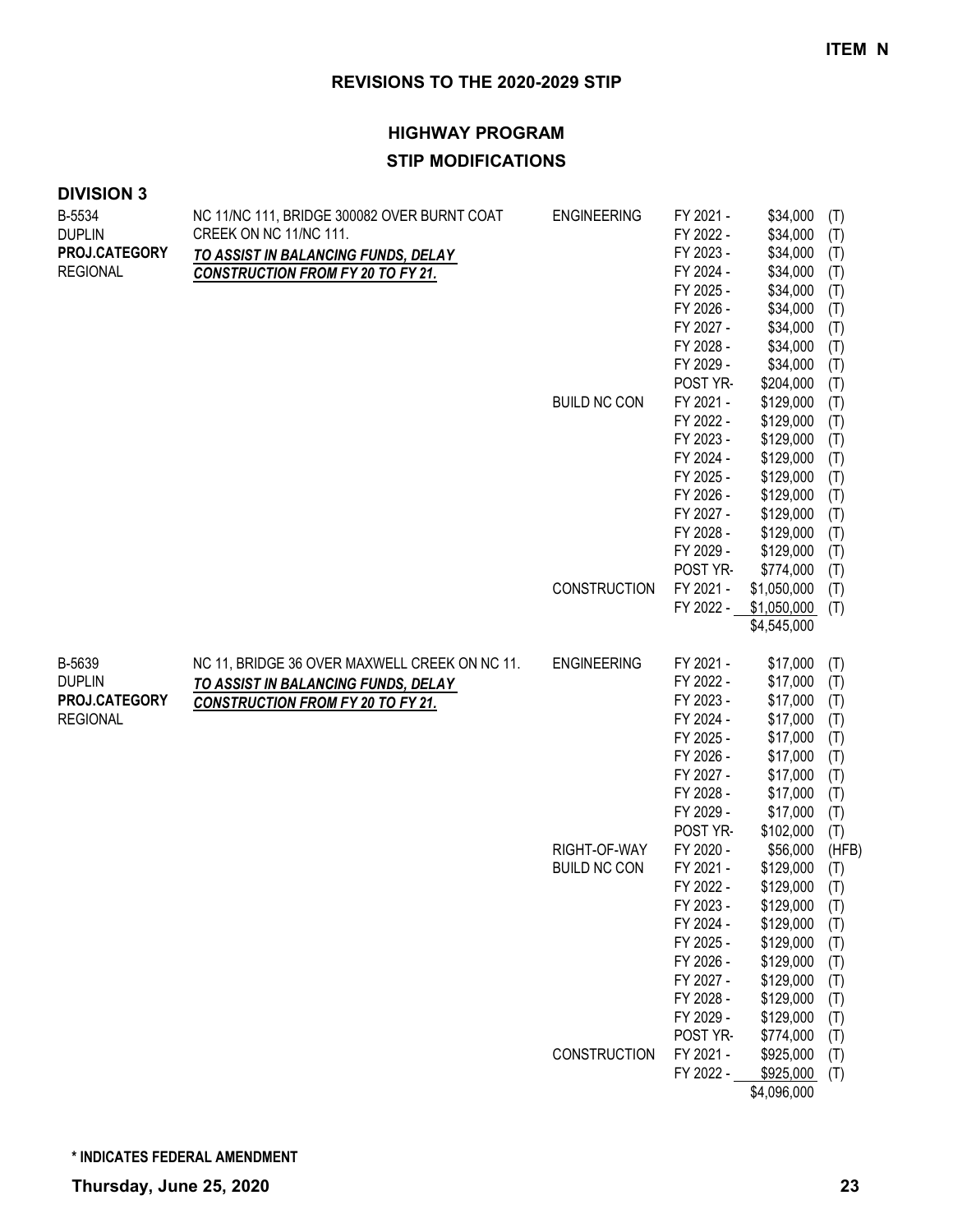## **HIGHWAY PROGRAM STIP MODIFICATIONS**

## **DIVISION 3**

| U-5910               | VARIOUS, GRAND STRAND AREA TRANSPORTATION           | PLANNING | FY 2021 - | \$32.000 | (BGDA) |
|----------------------|-----------------------------------------------------|----------|-----------|----------|--------|
| <b>BRUNSWICK</b>     | STUDY METROPOLITAN PLANNING ORGANIZATION            |          | FY 2021 - | \$8.000  | (L)    |
| <b>PROJ.CATEGORY</b> | PLANNING (PL) SUPPLEMENT.                           |          |           | \$40,000 |        |
| <b>DIVISION</b>      | TO MATCH SCHEDULE PROVIDED BY MPO, DELAY            |          |           |          |        |
|                      | <b>PRELIMINARY ENGINEERING FROM FY 20 TO FY 21.</b> |          |           |          |        |

| BR-0036<br><b>NASH</b><br>PROJ.CATEGORY<br><b>REGIONAL</b> | NC 33, BRIDGE 630041 ON NC 33 OVER I-95.<br>TO ASSIST IN BALANCING FUNDS, DELAY<br><b>CONSTRUCTION FROM FY 20 TO FY 21.</b> | <b>ENGINEERING</b>  | FY 2021 -<br>FY 2022 -<br>FY 2023 -<br>FY 2024 -<br>FY 2025 - | \$26,000<br>\$26,000<br>\$26,000<br>\$26,000<br>\$26,000 | (T)<br>(T)<br>(T)<br>(T)<br>(T) |
|------------------------------------------------------------|-----------------------------------------------------------------------------------------------------------------------------|---------------------|---------------------------------------------------------------|----------------------------------------------------------|---------------------------------|
|                                                            |                                                                                                                             |                     | FY 2026 -                                                     | \$26,000                                                 | (T)                             |
|                                                            |                                                                                                                             |                     | FY 2027 -                                                     | \$26,000                                                 | (T)                             |
|                                                            |                                                                                                                             |                     | FY 2028 -                                                     | \$26,000                                                 | (T)                             |
|                                                            |                                                                                                                             |                     | FY 2029 -                                                     | \$26,000                                                 | (T)                             |
|                                                            |                                                                                                                             |                     | POST YR-                                                      | \$156,000                                                | (T)                             |
|                                                            |                                                                                                                             | <b>BUILD NC CON</b> | FY 2021 -                                                     | \$215,000                                                | (T)                             |
|                                                            |                                                                                                                             |                     | FY 2022 -                                                     | \$215,000                                                | (T)                             |
|                                                            |                                                                                                                             |                     | FY 2023 -                                                     | \$215,000                                                | (T)                             |
|                                                            |                                                                                                                             |                     | FY 2024 -                                                     | \$215,000                                                | (T)                             |
|                                                            |                                                                                                                             |                     | FY 2025 -                                                     | \$215,000                                                | (T)                             |
|                                                            |                                                                                                                             |                     | FY 2026 -                                                     | \$215,000                                                | (T)                             |
|                                                            |                                                                                                                             |                     | FY 2027 -                                                     | \$215,000                                                | (T)                             |
|                                                            |                                                                                                                             |                     | FY 2028 -                                                     | \$215,000                                                | (T)                             |
|                                                            |                                                                                                                             |                     | FY 2029 -                                                     | \$215,000                                                | (T)                             |
|                                                            |                                                                                                                             |                     | <b>POST YR-</b>                                               | \$1,290,000                                              | (T)                             |
|                                                            |                                                                                                                             | <b>CONSTRUCTION</b> | FY 2021 -                                                     | \$1,100,000                                              | (T)                             |
|                                                            |                                                                                                                             |                     | FY 2022 -                                                     | \$1,100,000                                              | (T)                             |
|                                                            |                                                                                                                             |                     |                                                               | \$5,815,000                                              |                                 |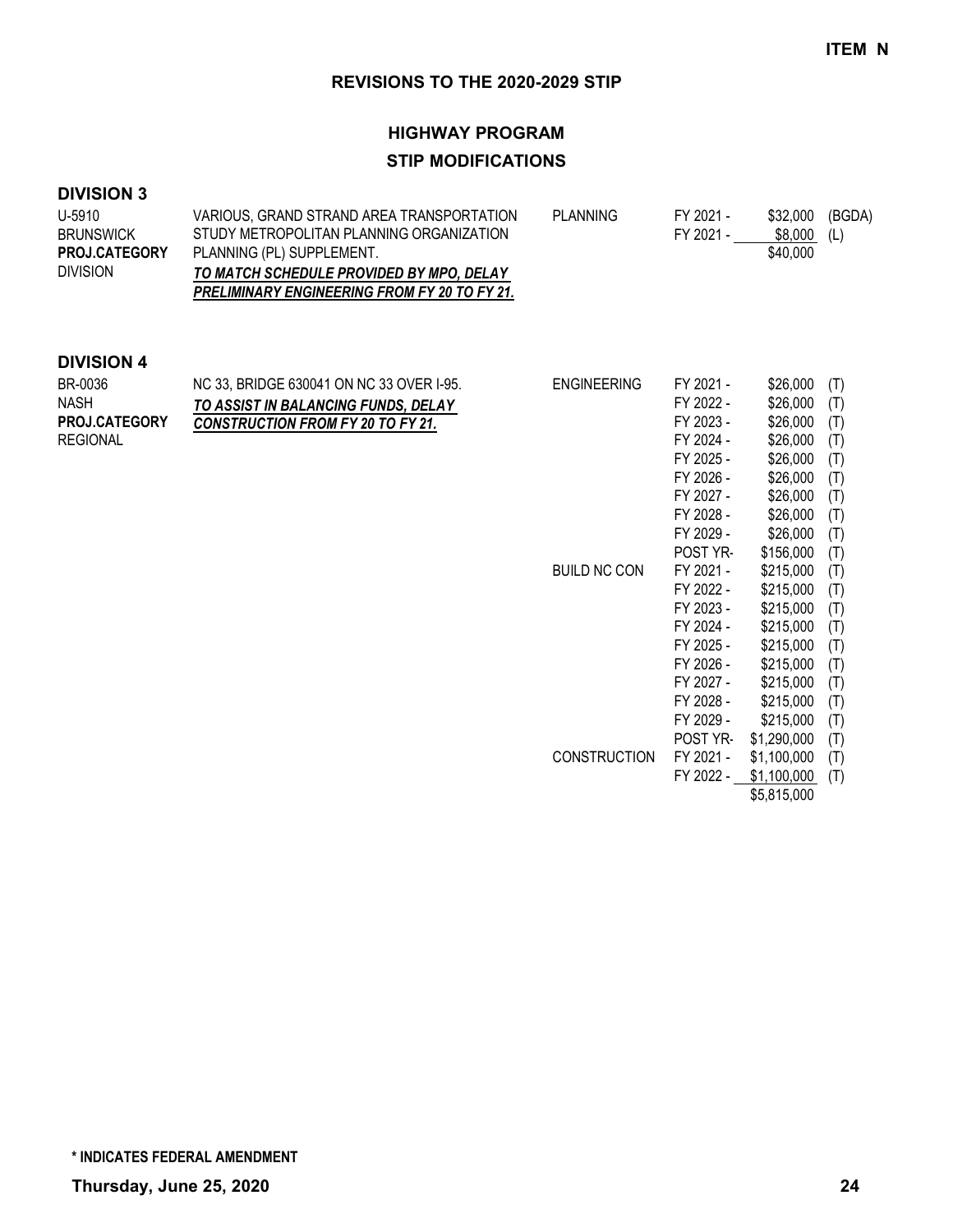## **HIGHWAY PROGRAM STIP MODIFICATIONS**

| BR-0039<br><b>NASH</b><br>PROJ.CATEGORY<br><b>DIVISION</b>              | SR 1510, BRIDGE 224 ON SR 1510 OVER I-95.<br>TO ASSIST IN BALANCING FUNDS, DELAY<br><b>CONSTRUCTION FROM FY 20 TO FY 21.</b>                                                                    | <b>ENGINEERING</b>  | FY 2021 -<br>FY 2022 -<br>FY 2023 -<br>FY 2024 -<br>FY 2025 -<br>FY 2026 -<br>FY 2027 -<br>FY 2028 -                                       | \$26,000<br>\$26,000<br>\$26,000<br>\$26,000<br>\$26,000<br>\$26,000<br>\$26,000<br>\$26,000                                               | (T)<br>(T)<br>(T)<br>(T)<br>(T)<br>(T)<br>(T)<br>(T)                      |
|-------------------------------------------------------------------------|-------------------------------------------------------------------------------------------------------------------------------------------------------------------------------------------------|---------------------|--------------------------------------------------------------------------------------------------------------------------------------------|--------------------------------------------------------------------------------------------------------------------------------------------|---------------------------------------------------------------------------|
|                                                                         |                                                                                                                                                                                                 | <b>BUILD NC CON</b> | FY 2029 -<br>POST YR-<br>FY 2021 -<br>FY 2022 -<br>FY 2023 -<br>FY 2024 -<br>FY 2025 -<br>FY 2026 -<br>FY 2027 -<br>FY 2028 -<br>FY 2029 - | \$26,000<br>\$156,000<br>\$215,000<br>\$215,000<br>\$215,000<br>\$215,000<br>\$215,000<br>\$215,000<br>\$215,000<br>\$215,000<br>\$215,000 | (T)<br>(T)<br>(T)<br>(T)<br>(T)<br>(T)<br>(T)<br>(T)<br>(T)<br>(T)<br>(T) |
|                                                                         |                                                                                                                                                                                                 | <b>CONSTRUCTION</b> | POST YR-<br>FY 2021 -<br>FY 2022 -                                                                                                         | \$1,290,000<br>\$1,350,000<br>\$1,350,000<br>\$6,315,000                                                                                   | (T)<br>(T)<br>(T)                                                         |
| I-6046<br>EDGECOMBE<br><b>NASH</b><br>PROJ.CATEGORY<br><b>STATEWIDE</b> | US 64 (FUTURE I-87), SR 1603 (OLD CARRIAGE ROAD)<br>TO SR 1225 (KINGSBORO ROAD). PAVEMENT<br>REHABILITATION.<br>TO ASSIST IN BALANCING FUNDS, DELAY<br><b>CONSTRUCTION FROM FY 21 TO FY 22.</b> | <b>CONSTRUCTION</b> | FY 2022 -<br>FY 2023 -                                                                                                                     | \$8,850,000<br>\$8,850,000<br>\$17,700,000                                                                                                 | (NHPIM)<br>(NHPIM)                                                        |

| $I-6048$             | US 117 (FUTURE I-795), US 70 TO DUPLIN COUNTY | CONSTRUCTION FY 2022 - | \$5.050.000 (NHPIM)           |  |
|----------------------|-----------------------------------------------|------------------------|-------------------------------|--|
| <b>WAYNE</b>         | LINE. PAVEMENT AND BRIDGE REHABILITATION.     |                        | FY 2023 - \$5,050,000 (NHPIM) |  |
| <b>PROJ.CATEGORY</b> | TO ASSIST IN BALANCING FUNDS. DELAY           |                        | \$10,100,000                  |  |
| <b>STATEWIDE</b>     | <b>CONSTRUCTION FROM FY 21 TO FY 22.</b>      |                        |                               |  |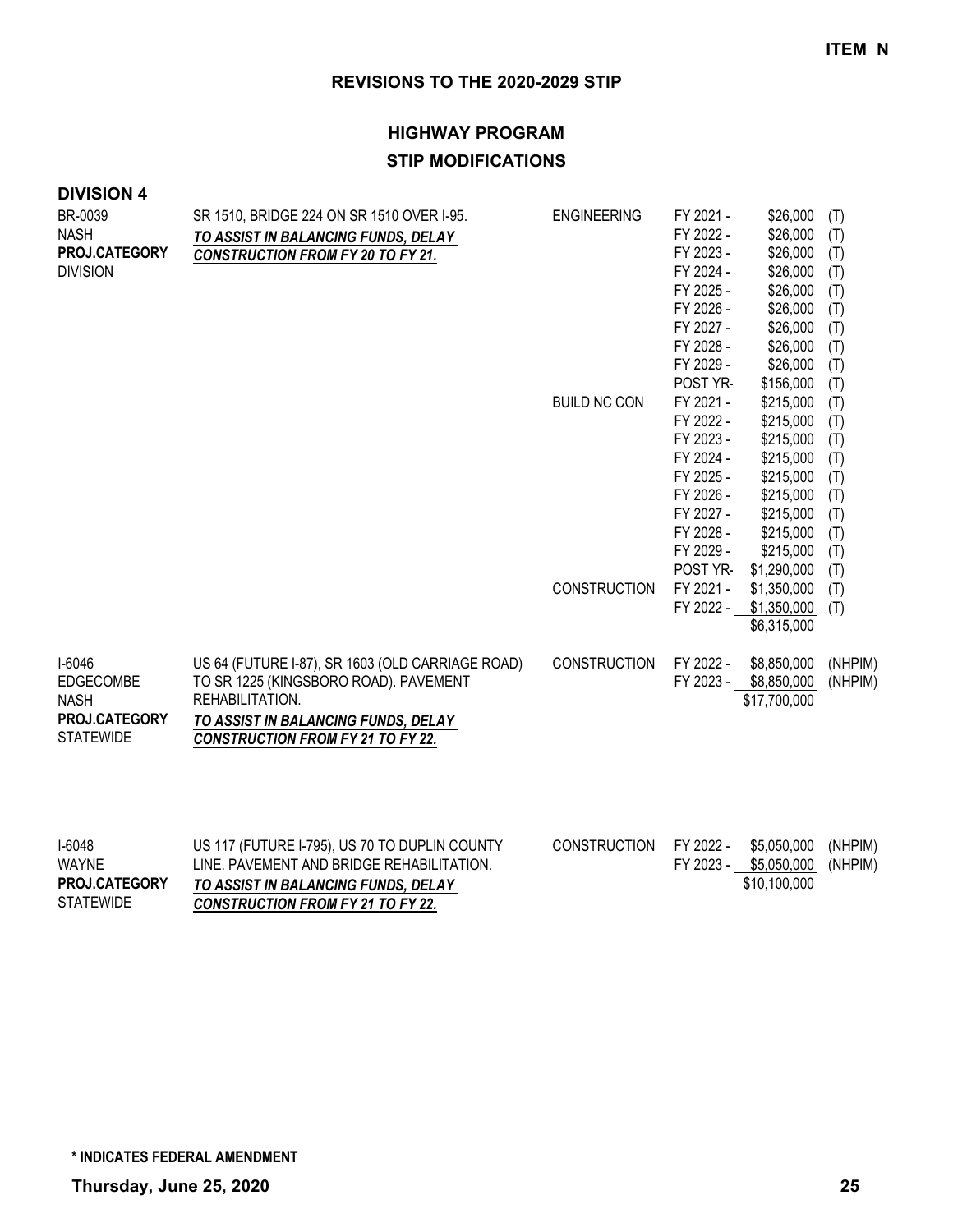## **HIGHWAY PROGRAM STIP MODIFICATIONS**

| * R-3825B<br><b>JOHNSTON</b><br>PROJ.CATEGORY<br><b>DIVISION</b>               | NC 42, EAST OF SR 1902 (GLEN LAUREL ROAD) TO SR<br>1003 (BUFFALOE ROAD).<br>PROJECT TO UTILIZE BUILD NC BONDS.                                                                | <b>BUILD NC CON</b><br><b>CONSTRUCTION</b>              | FY 2020 -<br>\$3,430,000<br>\$1,715,000<br>FY 2021 -<br>FY 2022 -<br>\$1,715,000<br>FY 2023 -<br>\$1,715,000<br>FY 2024 -<br>\$1,715,000<br>FY 2025 -<br>\$1,715,000<br>FY 2026 -<br>\$1,715,000<br>FY 2027 -<br>\$1,715,000<br>FY 2028 -<br>\$1,715,000<br>FY 2029 -<br>\$1,715,000<br>POST YR-<br>\$6,860,000<br>FY 2020 -<br>\$21,537,000<br>FY 2021 - \$21,537,000<br>\$68,799,000 | (T)<br>(T)<br>(T)<br>(T)<br>(T)<br>(T)<br>(T)<br>(T)<br>(T)<br>(T)<br>(T)<br>(T)<br>(T) |
|--------------------------------------------------------------------------------|-------------------------------------------------------------------------------------------------------------------------------------------------------------------------------|---------------------------------------------------------|----------------------------------------------------------------------------------------------------------------------------------------------------------------------------------------------------------------------------------------------------------------------------------------------------------------------------------------------------------------------------------------|-----------------------------------------------------------------------------------------|
| * R-5853<br><b>GREENE</b><br><b>WAYNE</b><br>PROJ.CATEGORY<br><b>DIVISION</b>  | US 13, SR 1572 (SAULSTON ROAD) TO SR 1700<br>(RODELL BARROW ROAD). MODERNIZE ROADWAY.<br><b>COST INCREASE EXCEEDING \$2 MILLION AND 25%</b><br>THRESHOLDS.                    | RIGHT-OF-WAY<br><b>UTILITIES</b><br><b>CONSTRUCTION</b> | FY 2024 -<br>\$2,050,000<br>\$2,050,000<br>FY 2025 -<br>FY 2024 -<br>\$1,000,000<br>FY 2026 -<br>\$3,050,000<br>FY 2027 - \$3,050,000<br>\$11,200,000                                                                                                                                                                                                                                  | (T)<br>(T)<br>(T)<br>(T)<br>(T)                                                         |
| * U-4762<br><b>EDGECOMBE</b><br>PROJ.CATEGORY<br><b>DIVISION</b>               | SR 1250 (SPRINGFIELD ROAD), US 64 ALTERNATE TO<br>SR 1243 (LEGGETT ROAD). WIDEN TO MULTI-LANES.<br>PROJECT TO UTILIZE BUILD NC BONDS.                                         | <b>BUILD NC CON</b>                                     | FY 2020 -<br>\$458,000<br>FY 2021 -<br>\$229,000<br>FY 2022 -<br>\$229,000<br>FY 2023 -<br>\$229,000<br>FY 2024 -<br>\$229,000<br>FY 2025 -<br>\$229,000<br>FY 2026 -<br>\$229,000<br>FY 2027 -<br>\$229,000<br>FY 2028 -<br>\$229,000<br>FY 2029 -<br>\$229,000<br>POST YR-<br>\$916,000<br>\$3,435,000                                                                               | (T)<br>(T)<br>(T)<br>(T)<br>(T)<br>(T)<br>(T)<br>(T)<br>(T)<br>(T)<br>(T)               |
| <b>DIVISION 5</b><br>B-5987<br><b>WAKE</b><br>PROJ.CATEGORY<br><b>REGIONAL</b> | US 401, REPLACE BRIDGES 910115 AND 910117 OVER<br>NORFOLK SOUTHERN RAILROAD AND AN UNNAMED<br>CREEK.<br>TO ASSIST IN BALANCING FUNDS, DELAY RIGHT OF<br>WAY FROM FY 20 TO 21. | RIGHT-OF-WAY<br><b>UTILITIES</b><br><b>CONSTRUCTION</b> | FY 2021 -<br>\$640,000<br>FY 2021 -<br>\$640,000<br>FY 2022 -<br>\$8,450,000<br>FY 2023 -<br>\$8,450,000<br>\$18,180,000                                                                                                                                                                                                                                                               | (NHPB)<br>(NHPB)<br>(NHPB)<br>(NHPB)                                                    |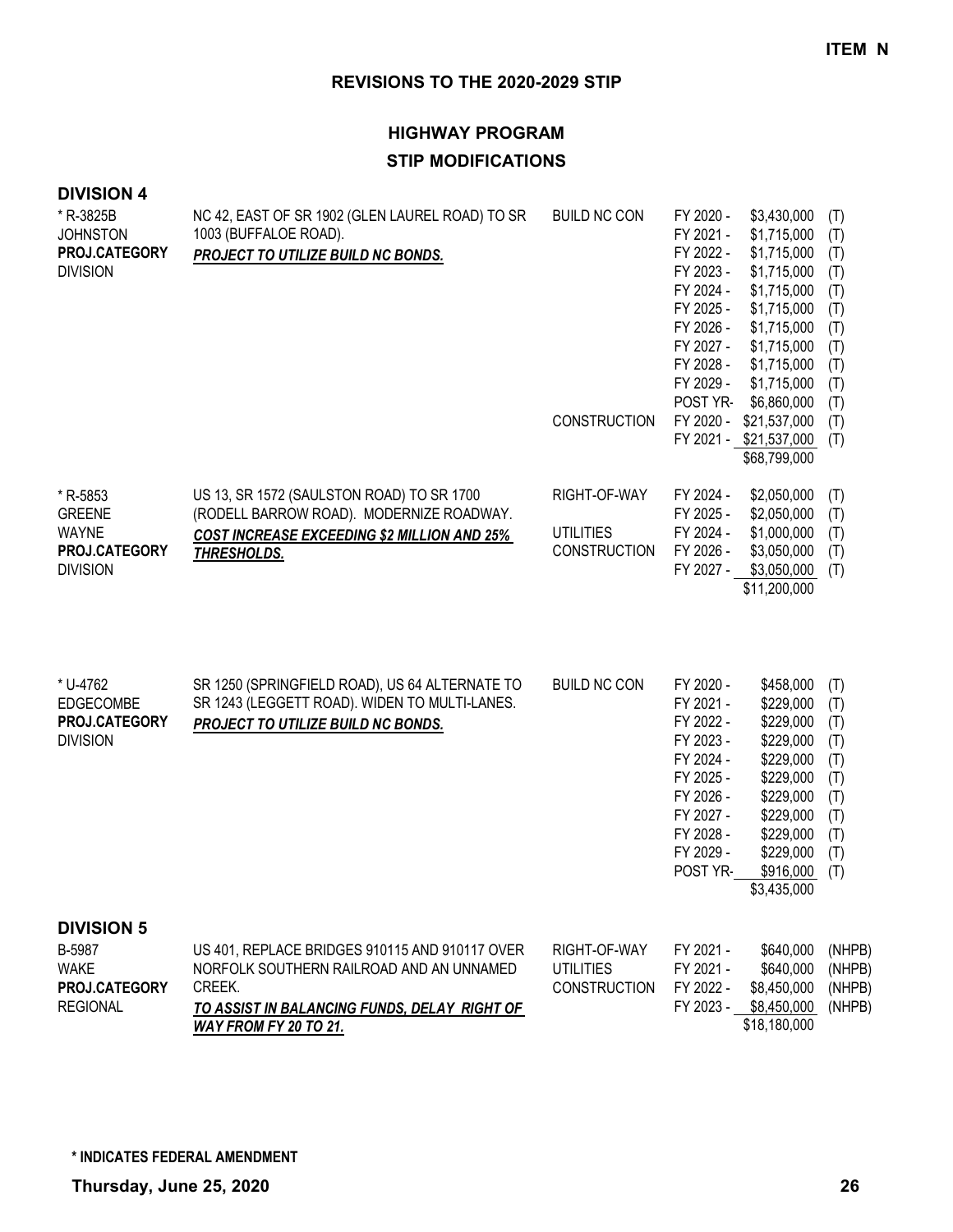## **HIGHWAY PROGRAM STIP MODIFICATIONS**

| <b>DIVISION 5</b><br>EB-5814<br><b>WAKE</b><br>PROJ.CATEGORY<br><b>DIVISION</b> | SR 3015 (AIRPORT BOULEVARD), MCCRIMMON<br>PARKWAY TO FACTORY SHOPPES ROAD IN<br>MORRISVILLE. CONSTRUCT SIDEWALK.<br>TO REFLECT CURRENT TOWN DELIVERY SCHEDULE,<br><b>DELAY CONSTRUCTION FROM FY 20 TO 22.</b>                                                                                                                                                                                                    | <b>CONSTRUCTION</b>                                     | FY 2022 -<br>FY 2022 -                                                     | \$208,000<br>\$52,000<br>\$260,000                                                                                                                                             | (TAANY)<br>(L)                                              |
|---------------------------------------------------------------------------------|------------------------------------------------------------------------------------------------------------------------------------------------------------------------------------------------------------------------------------------------------------------------------------------------------------------------------------------------------------------------------------------------------------------|---------------------------------------------------------|----------------------------------------------------------------------------|--------------------------------------------------------------------------------------------------------------------------------------------------------------------------------|-------------------------------------------------------------|
| EB-5904<br><b>DURHAM</b><br>PROJ.CATEGORY<br><b>DIVISION</b>                    | DUKE BELTLINE TRAIL, PETTIGREW STREET TO<br>AVONDALE DRIVE IN DURHAM. CONSTRUCT MULTIUSE<br>TRAIL ON FORMER RAIL CORRIDOR.<br>TO REFLECT CURRENT CITY DELIVERY SCHEDULE,<br>DELAY CONSTRUCTION FROM FY 20 TO 22.                                                                                                                                                                                                 | <b>CONSTRUCTION</b>                                     | FY 2022 -<br>FY 2022 -                                                     | \$120,000<br>\$2,700,000<br>FY 2022 - \$930,000 (L)<br>\$3,750,000                                                                                                             | (TAANY)<br>(O)                                              |
| P-5706<br><b>DURHAM</b><br>PROJ.CATEGORY<br><b>STATEWIDE</b>                    | NORFOLK SOUTHERN H LINE, EAST DURHAM<br>RAILROAD SAFETY PROJECT. PROJECT WILL<br>STRAIGHTEN EXISTING RAILROAD CURVATURE<br>BETWEEN CP NELSON AND CP EAST DURHAM AND<br>INCLUDES A COMBINATION OF GRADE SEPARATIONS<br>AND CLOSURES AT ELLIS ROAD SOUTH END<br>(734737A), GLOVER ROAD (734735L), AND WRENN<br>TO ALLOW ADDITIONAL TIME FOR PLANNING AND<br><b>DESIGN, DELAY RIGHT OF WAY FROM FY 20 TO FY 21.</b> | RIGHT-OF-WAY<br><b>CONSTRUCTION</b>                     | FY 2021 -<br>FY 2022 -<br>FY 2023 -<br>FY 2026 -<br>FY 2027 -<br>FY 2028 - | \$3,109,000<br>\$3,109,000<br>\$3,109,000<br>FY 2026 - \$10,891,000<br>\$167,000<br>FY 2027 - \$10,891,000<br>\$167,000<br>FY 2028 - \$10,891,000<br>\$166,000<br>\$42,500,000 | (T)<br>(T)<br>(T)<br>(T)<br>(0)<br>(T)<br>(O)<br>(T)<br>(O) |
| P-5717<br><b>DURHAM</b><br>PROJ.CATEGORY<br><b>REGIONAL</b>                     | NORFOLK SOUTHERN H LINE, CROSSING 734742W AT<br>SR 1121 (CORNWALLIS ROAD) IN DURHAM.<br>CONSTRUCT GRADE SEPARATION.<br>TO ASSIST IN BALANCING FUNDS, DELAY RIGHT OF<br>WAY FROM FY 20 TO FY 21 AND CONSTRUCTION<br><b>FROM FY 21 TO FY 22.</b>                                                                                                                                                                   | RIGHT-OF-WAY<br><b>UTILITIES</b><br><b>CONSTRUCTION</b> | FY 2021 -<br>FY 2022 -<br>FY 2021 -<br>FY 2022 -<br>FY 2022 -<br>FY 2023 - | \$125,000<br>\$2,375,000<br>\$94,000<br>\$1,784,000<br>\$500,000<br>\$11,300,000<br>FY 2024 - \$11,300,000<br>\$27,478,000                                                     | (T)<br>(T)<br>(T)<br>(T)<br>(O)<br>(T)<br>(T)               |
| P-5737<br><b>WAKE</b><br>PROJ.CATEGORY<br><b>STATEWIDE</b>                      | CSX S LINE, SR 2108 (MILLBROOK ROAD) IN RALEIGH.<br>CONSTRUCT GRADE SEPARATION AND CLOSE<br>CROSSING 630605A.<br>TO ALLOW ADDITIONAL TIME TO COMPLETE<br>PLANNING AND DESIGN, DELAY RIGHT OF WAY FROM<br>FY 20 TO FY 21.                                                                                                                                                                                         | RIGHT-OF-WAY<br><b>CONSTRUCTION</b>                     | FY 2021 -<br>FY 2021 -<br>FY 2021 -<br>FY 2021 -                           | \$3,700,000<br>\$10,000,000<br>\$3,620,000<br>\$510,000<br>\$17,830,000                                                                                                        | (T)<br>(DP)<br>(T)<br>(O)                                   |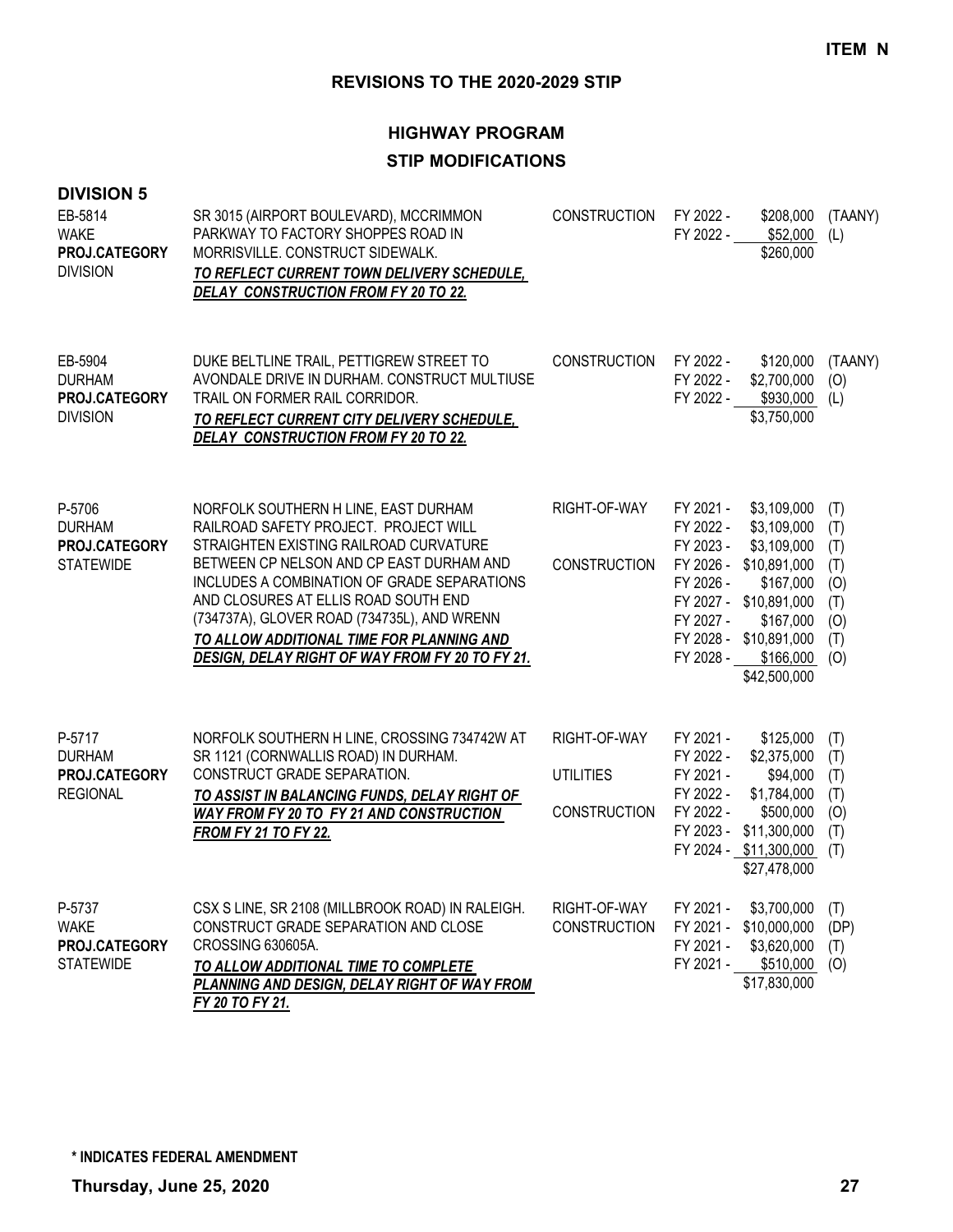## **HIGHWAY PROGRAM STIP MODIFICATIONS**

## **DIVISION 5**

| * R-5707<br><b>GRANVILLE</b><br>PROJ.CATEGORY<br><b>REGIONAL</b> | NC 56, US 15 AND NC 50 IN CREEDMOOR. REALIGN<br>INTERSECTIONS.<br>PROJECT TO UTILIZE BUILD NC BONDS.                                                                                                                                                     | <b>BUILD NC CON</b> | FY 2020 -<br>FY 2021 -<br>FY 2022 -<br>FY 2023 -<br>FY 2024 -<br>FY 2025 -                                                                 | \$470,000<br>\$235,000<br>\$235,000<br>\$235,000<br>\$235,000<br>\$235,000                                                                                         | (T)<br>(T)<br>(T)<br>(T)<br>(T)<br>(T)                                                          |
|------------------------------------------------------------------|----------------------------------------------------------------------------------------------------------------------------------------------------------------------------------------------------------------------------------------------------------|---------------------|--------------------------------------------------------------------------------------------------------------------------------------------|--------------------------------------------------------------------------------------------------------------------------------------------------------------------|-------------------------------------------------------------------------------------------------|
|                                                                  |                                                                                                                                                                                                                                                          |                     | FY 2026 -<br>FY 2027 -<br>FY 2028 -<br>FY 2029 -                                                                                           | \$235,000<br>\$235,000<br>\$235,000<br>\$235,000                                                                                                                   | (T)<br>(T)<br>(T)<br>(T)                                                                        |
|                                                                  |                                                                                                                                                                                                                                                          | <b>CONSTRUCTION</b> | POST YR-<br>FY 2020 -<br>FY 2021 -                                                                                                         | \$940,000<br>\$565,000<br>\$565,000<br>\$4,655,000                                                                                                                 | (T)<br>(T)<br>(T)                                                                               |
| * U-2719<br><b>WAKE</b><br>PROJ.CATEGORY<br><b>STATEWIDE</b>     | I-440/US-1, SOUTH OF SR 1313 (WALNUT STREET) TO<br>NORTH OF SR 1728 (WADE AVENUE) IN RALEIGH.<br>WIDEN FROM FOUR TO SIX LANES, IMPROVE<br>STORAGE AT LAKE BOONE TRAIL INTERCHANGE AND<br><b>INSTALL RAMP METERS.</b><br>PROJECT TO UTILIZE GARVEE BONDS. | <b>GARVEE CON</b>   | FY 2020 -<br>FY 2021 -<br>FY 2022 -<br>FY 2023 -<br>FY 2024 -<br>FY 2025 -<br>FY 2026 -<br>FY 2027 -<br>FY 2028 -<br>FY 2029 -<br>POST YR- | \$5,148,000<br>\$2,574,000<br>\$2,574,000<br>\$2,574,000<br>\$2,574,000<br>\$2,574,000<br>\$2,574,000<br>\$2,574,000<br>\$2,574,000<br>\$2,574,000<br>\$10,296,000 | (NHP)<br>(NHP)<br>(NHP)<br>(NHP)<br>(NHP)<br>(NHP)<br>(NHP)<br>(NHP)<br>(NHP)<br>(NHP)<br>(NHP) |
|                                                                  |                                                                                                                                                                                                                                                          | <b>CONSTRUCTION</b> |                                                                                                                                            | FY 2020 - \$94,166,000                                                                                                                                             | (NHP)                                                                                           |

\$132,776,000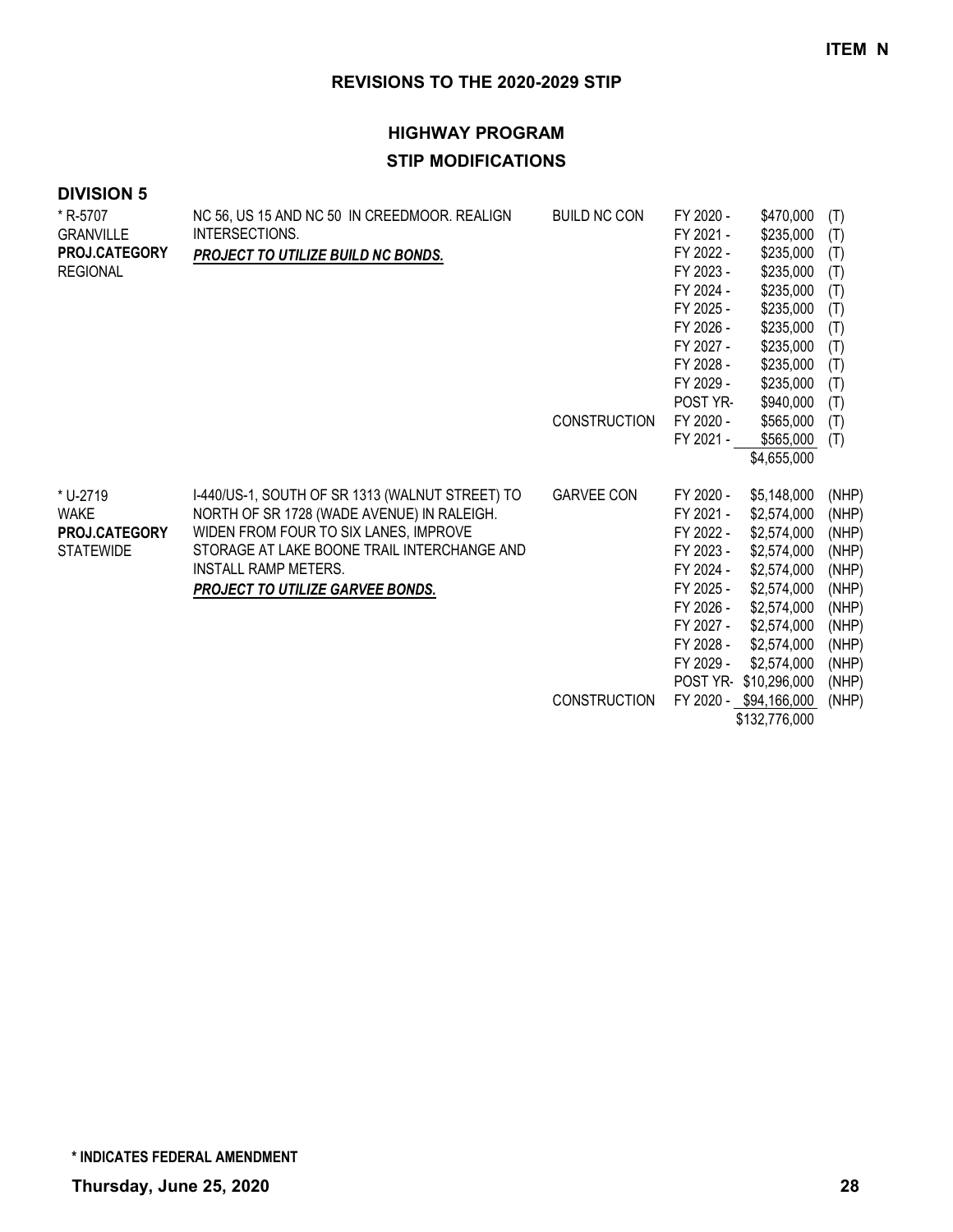### **HIGHWAY PROGRAM**

## **STIP MODIFICATIONS**

| <b>DIVISION 5</b> |  |  |
|-------------------|--|--|
|-------------------|--|--|

| U-5302<br><b>WAKE</b><br>PROJ.CATEGORY<br><b>REGIONAL</b> | US 401, SOUTH OF SR 1006 (OLD STAGE ROAD) TO<br>SOUTH OF SR 2538 (MECHANICAL BOULEVARD) /<br>GARNER STATION BOULEVARD IN GARNER. CONVERT<br>TO SUPERSTREET.<br>TO ALLOW ADDITIONAL TIME FOR RIGHT OF WAY<br>AND UTILITIES, DELAY CONSTRUCTION FROM FY 20<br><u>TO 21.</u>                                                      | <b>ENGINEERING</b>  | FY 2020 -<br>FY 2021 -<br>FY 2022 -<br>FY 2023 -<br>FY 2024 -<br>FY 2025 -<br>FY 2026 -<br>FY 2027 -<br>FY 2028 -<br>FY 2029 -             | \$120,000<br>\$120,000<br>\$120,000<br>\$120,000<br>\$120,000<br>\$120,000<br>\$120,000<br>\$120,000<br>\$120,000<br>\$120,000              | (T)<br>(T)<br>(T)<br>(T)<br>(T)<br>(T)<br>(T)<br>(T)<br>(T)<br>(T)        |
|-----------------------------------------------------------|--------------------------------------------------------------------------------------------------------------------------------------------------------------------------------------------------------------------------------------------------------------------------------------------------------------------------------|---------------------|--------------------------------------------------------------------------------------------------------------------------------------------|---------------------------------------------------------------------------------------------------------------------------------------------|---------------------------------------------------------------------------|
|                                                           |                                                                                                                                                                                                                                                                                                                                | <b>BUILD NC ROW</b> | POST YR-<br>FY 2020 -<br>FY 2021 -<br>FY 2022 -<br>FY 2023 -<br>FY 2024 -<br>FY 2025 -<br>FY 2026 -<br>FY 2027 -                           | \$601,000<br>\$129,000<br>\$129,000<br>\$129,000<br>\$129,000<br>\$129,000<br>\$129,000<br>\$129,000<br>\$129,000                           | (T)<br>(T)<br>(T)<br>(T)<br>(T)<br>(T)<br>(T)<br>(T)<br>(T)               |
|                                                           |                                                                                                                                                                                                                                                                                                                                | <b>BUILD NC CON</b> | FY 2028 -<br>FY 2029 -<br>POST YR-<br>FY 2021 -<br>FY 2022 -<br>FY 2023 -<br>FY 2024 -<br>FY 2025 -<br>FY 2026 -<br>FY 2027 -<br>FY 2028 - | \$129,000<br>\$129,000<br>\$644,000<br>\$257,000<br>\$257,000<br>\$257,000<br>\$257,000<br>\$257,000<br>\$257,000<br>\$257,000<br>\$257,000 | (T)<br>(T)<br>(T)<br>(T)<br>(T)<br>(T)<br>(T)<br>(T)<br>(T)<br>(T)<br>(T) |
|                                                           |                                                                                                                                                                                                                                                                                                                                | CONSTRUCTION        | FY 2029 -<br>POST YR-<br>FY 2021 -<br>FY 2022 -                                                                                            | \$257,000<br>\$1,543,000<br>\$5,500,000<br>\$5,500,000<br>\$18,591,000                                                                      | (T)<br>(T)<br>(T)<br>(T)                                                  |
| * U-5537<br>WAKE<br>PROJ.CATEGORY<br><b>DIVISION</b>      | SR 1521 (LAKE PINE DRIVE), WIDEN TO 3 LANES -<br>NORTH OF MACGREGOR PINES ROAD TO NORTH OF<br>VERSAILLES DRIVE. INCL. 10 FT MULTIUSE PATH EAST<br>SIDE; 5 FT SIDEWALK WEST SIDE.<br>ADD CONSTRUCTION IN FY 21 NOT PREVIOUSLY<br><b>PROGRAMMED [DELAY FROM 18-27 STIP] TO REFLECT</b><br><b>CURRENT TOWN DELIVERY SCHEDULE.</b> | <b>CONSTRUCTION</b> | FY 2021 -<br>FY 2021 -                                                                                                                     | \$668,000<br>\$167,000<br>\$835,000                                                                                                         | (BGDA)<br>(L)                                                             |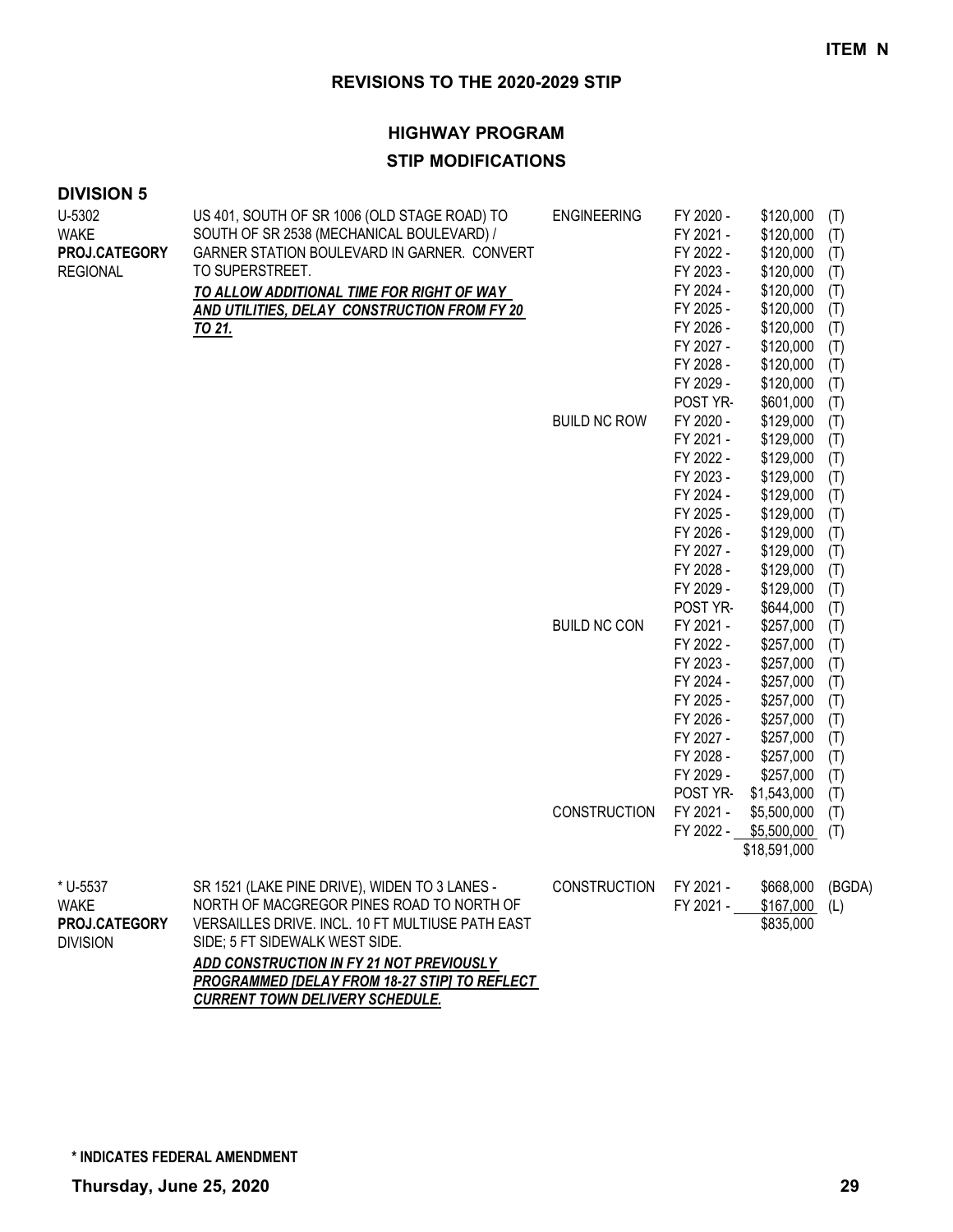## **HIGHWAY PROGRAM STIP MODIFICATIONS**

| <b>DIVISION 5</b><br>* U-5618<br><b>WAKE</b><br>PROJ.CATEGORY<br><b>DIVISION</b> | SR 3014 (MORRISVILLE- CARPENTER ROAD), SR 1613<br>(DAVIS DRIVE) TO WEST OF NC 54 IN MORRISVILLE.<br>WIDEN TO 4-LANE DIVIDED FACILITY.<br>ADD CONSTRUCTION IN FY 20 NOT PREVIOUSLY<br>PROGRAMMED [DELAY FROM 18-27 STIP] TO REFLECT<br><b>CURRENT CITY DELIVERY SCHEDULE.</b> | <b>CONSTRUCTION</b>                                                            | FY 2020 -<br>FY 2020 -                                                                                                                                                                         | \$4,924,000<br>\$2,110,000<br>\$7,034,000                                                                                                                                                   | (BGDA)<br>(L)                                                                                         |
|----------------------------------------------------------------------------------|------------------------------------------------------------------------------------------------------------------------------------------------------------------------------------------------------------------------------------------------------------------------------|--------------------------------------------------------------------------------|------------------------------------------------------------------------------------------------------------------------------------------------------------------------------------------------|---------------------------------------------------------------------------------------------------------------------------------------------------------------------------------------------|-------------------------------------------------------------------------------------------------------|
| U-5747A<br><b>WAKE</b><br>PROJ.CATEGORY<br><b>DIVISION</b>                       | SR 1635 (MCCRIMMON PARKWAY), SR 1613 (DAVIS<br>DRIVE) TO NORTH OF SR 1637 (CHURCH STREET) IN<br>MORRISVILLE. WIDEN TO 4-LANE DIVIDED FACILITY.<br>TO ASSIST IN BALANCING FUNDS, DELAY RIGHT OF<br>WAY FROM FY 20 TO FY 21 AND CONSTRUCTION<br><b>FROM FY 21 TO FY 22.</b>    | RIGHT-OF-WAY<br><b>UTILITIES</b><br><b>CONSTRUCTION</b>                        | FY 2021 -<br>FY 2022 -<br>FY 2021 -<br>FY 2022 -<br>FY 2022 -<br>FY 2023 -<br>FY 2024 -                                                                                                        | \$1,000,000<br>\$1,000,000<br>\$250,000<br>\$250,000<br>\$5,100,000<br>\$5,100,000<br>\$5,100,000<br>\$17,800,000                                                                           | (T)<br>(T)<br>(T)<br>(T)<br>(T)<br>(T)<br>(T)                                                         |
| U-5747B<br><b>WAKE</b><br>PROJ.CATEGORY<br><b>REGIONAL</b>                       | NC 54, SR 1635 (MCCRIMMON PARKWAY) IN<br>MORRISVILLE. CONVERT AT-GRADE INTERSECTION<br>TO GRADE SEPARATION, INCLUDING GRADE<br>SEPARATION OF NORTH CAROLINA RAILROAD.<br>TO ASSIST IN BALANCING FUNDS, DELAY<br><b>CONSTRUCTION FROM FY 21 TO FY 22.</b>                     | <b>BUILD NC ROW</b><br>RIGHT-OF-WAY<br><b>UTILITIES</b><br><b>CONSTRUCTION</b> | FY 2020 -<br>FY 2021 -<br>FY 2022 -<br>FY 2023 -<br>FY 2024 -<br>FY 2025 -<br>FY 2026 -<br>FY 2027 -<br>FY 2028 -<br>FY 2029 -<br>POST YR-<br>FY 2020 -<br>FY 2020 -<br>FY 2022 -<br>FY 2023 - | \$86,000<br>\$86,000<br>\$86,000<br>\$86,000<br>\$86,000<br>\$86,000<br>\$86,000<br>\$86,000<br>\$86,000<br>\$86,000<br>\$430,000<br>\$5,300,000<br>\$500,000<br>\$5,834,000<br>\$5,833,000 | (T)<br>(T)<br>(T)<br>(T)<br>(T)<br>(T)<br>(T)<br>(T)<br>(T)<br>(T)<br>(T)<br>(T)<br>(T)<br>(T)<br>(T) |
| * U-5828<br><b>WAKE</b><br>PROJ.CATEGORY<br><b>DIVISION</b>                      | MCCRIMMON PARKWAY, SR 3015 (AIRPORT<br>BOULEVARD) TO SR 1002 (AVIATION PARKWAY) IN<br>MORRISVILLE. WIDEN TO MULTILANES, PART ON NEW<br>LOCATION.<br>PROJECT TO UTILIZE BUILD NC BONDS.                                                                                       | <b>BUILD NC CON</b>                                                            | FY 2020 -<br>FY 2021 -<br>FY 2022 -<br>FY 2023 -<br>FY 2024 -<br>FY 2025 -<br>FY 2026 -<br>FY 2027 -<br>FY 2028 -<br>FY 2029 -<br>POST YR-                                                     | FY 2024 - \$5,833,000<br>\$24,590,000<br>\$742,000<br>\$371,000<br>\$371,000<br>\$371,000<br>\$371,000<br>\$371,000<br>\$371,000<br>\$371,000<br>\$371,000<br>\$371,000<br>\$1,484,000      | (T)<br>(T)<br>(T)<br>(T)<br>(T)<br>(T)<br>(T)<br>(T)<br>(T)<br>(T)<br>(T)<br>(T)                      |

\$5,565,000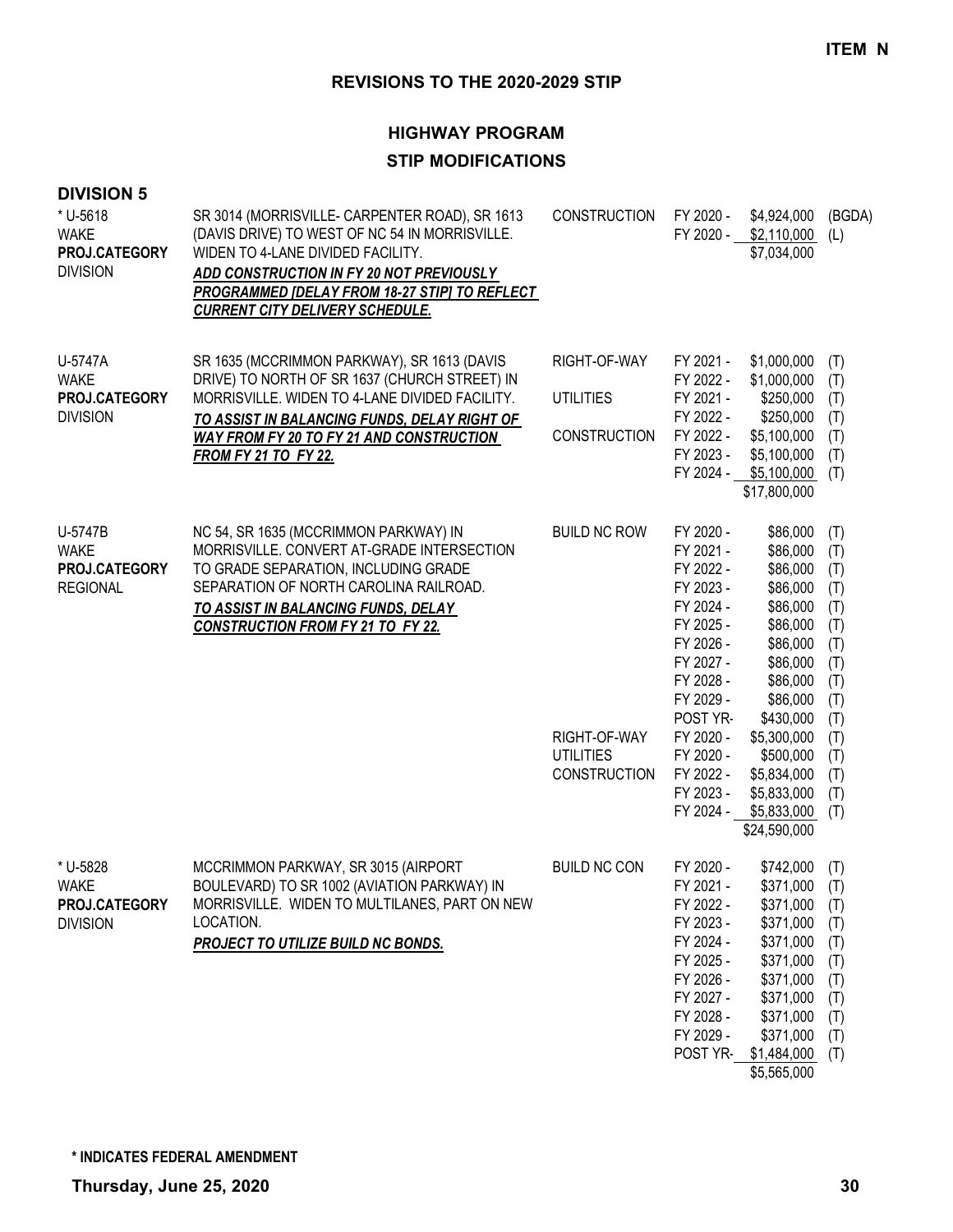# **HIGHWAY PROGRAM**

## **STIP MODIFICATIONS**

| * U-5928<br><b>WAKE</b><br>PROJ.CATEGORY<br><b>DIVISION</b>      | APEX PEAKWAY, JAMES STREET TO TOWHEE DRIVE.<br>CONSTRUCT GRADE SEPARATED INTERCHANGE FOR<br>APEX PEAKWAY AT SOUTH SALEM STREET AND CSX<br>RR.<br>ADD CONSTRUCTION IN FY 22 NOT PREVIOUSLY<br>PROGRAMMED [DELAY FROM 18-27 STIP] TO REFLECT<br><b>CURRENT TOWN DELIVERY SCHEDULE.</b> | <b>CONSTRUCTION</b>                 | FY 2022 -                                        | \$2,500,000<br>FY 2022 - \$10,000,000<br>\$12,500,000                            | (BGDA)<br>(L)                  |
|------------------------------------------------------------------|--------------------------------------------------------------------------------------------------------------------------------------------------------------------------------------------------------------------------------------------------------------------------------------|-------------------------------------|--------------------------------------------------|----------------------------------------------------------------------------------|--------------------------------|
| U-6093<br><b>WAKE</b><br>PROJ.CATEGORY<br><b>DIVISION</b>        | SR 2542 (ROCK QUARRY ROAD), OLDE BIRCH ROAD TO<br>SR 2544 (SUNNYBROOK ROAD) IN RALEIGH. WIDEN TO<br>4-LANE DIVIDED FACILITY.<br>FOR STRATEGIC LETTING PURPOSES, DELAY<br><b>CONSTRUCTION FROM FY 20 TO FY 22.</b>                                                                    | RIGHT-OF-WAY<br><b>CONSTRUCTION</b> | FY 2020 -<br>FY 2020 -<br>FY 2022 -              | \$1,324,000<br>\$567,000<br>\$7,743,000<br>FY 2022 - \$3,319,000<br>\$12,953,000 | (BGDA)<br>(L)<br>(BGDA)<br>(L) |
| U-6095<br><b>WAKE</b><br><b>PROJ.CATEGORY</b><br><b>DIVISION</b> | US 64 BUSINESS (NEW BERN AVENUE), FREEDOM<br>DRIVE TO PATRIOT DRIVE IN RALEIGH. ADD LANE IN<br>EASTBOUND DIRECTION.<br>TO REFLECT CURRENT CITY DELIVERY SCHEDULE,<br>DELAY RIGHT OF WAY FROM FY 20 TO FY 21 AND<br><b>CONSTRUCTION FROM FY 20 TO 22.</b>                             | RIGHT-OF-WAY<br><b>CONSTRUCTION</b> | FY 2021 -<br>FY 2021 -<br>FY 2022 -<br>FY 2022 - | \$90,000<br>\$22,000<br>\$320,000<br>\$80,000<br>\$512,000                       | (BGDA)<br>(L)<br>(BGDA)<br>(L) |
| <b>DIVISION 6</b>                                                |                                                                                                                                                                                                                                                                                      |                                     |                                                  |                                                                                  |                                |

| * B-5708             | NC 24, REPLACE BRIDGE 250144 OVER SOUTH RIVER. | RIGHT-OF-WAY        | FY 2024 - | $$204,000$ (T) |     |
|----------------------|------------------------------------------------|---------------------|-----------|----------------|-----|
| CUMBERLAND           | TO ASSIST IN BALANCING FUNDS, DELAY RIGHT-OF-  | UTILITIES           | FY 2024 - | \$56.000       | (T) |
| <b>PROJ.CATEGORY</b> | WAY FROM FY 20 TO FY 24 AND CONSTRUCTION       | <b>CONSTRUCTION</b> | FY 2025 - | \$2.040.000    | (T) |
| <b>STATEWIDE</b>     | <b>FROM FY 22 TO FY 25.</b>                    |                     | FY 2026 - | \$2.040.000    | (T) |
|                      |                                                |                     |           | \$4,340,000    |     |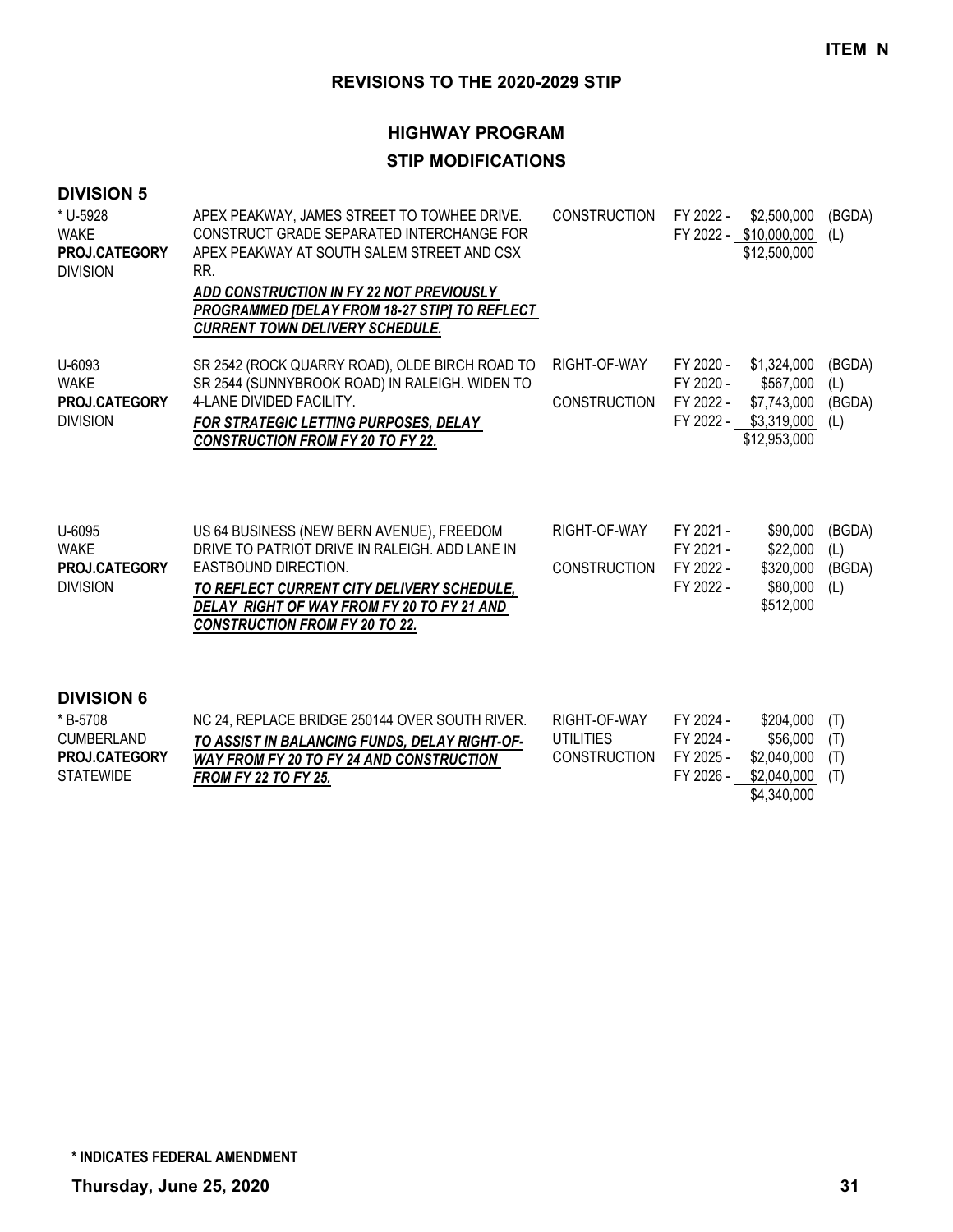## **HIGHWAY PROGRAM STIP MODIFICATIONS**

## **DIVISION 6**

| BR-0014<br><b>CUMBERLAND</b><br>PROJ.CATEGORY<br><b>REGIONAL</b>  | NC 242, BRIDGE 250025 OVER BEAVER DAM CREEK ON<br>NC 242.<br>TO ASSIST IN BALANCING FUNDS, DELAY<br><b>CONSTRUCTION FROM FY 20 TO FY 21.</b> | <b>ENGINEERING</b>                      | FY 2021 -<br>FY 2022 -<br>FY 2023 -<br>FY 2024 -                                                                                           | \$17,000<br>\$17,000<br>\$17,000<br>\$17,000                                                                                      | (T)<br>(T)<br>(T)<br>(T)                                                  |
|-------------------------------------------------------------------|----------------------------------------------------------------------------------------------------------------------------------------------|-----------------------------------------|--------------------------------------------------------------------------------------------------------------------------------------------|-----------------------------------------------------------------------------------------------------------------------------------|---------------------------------------------------------------------------|
|                                                                   |                                                                                                                                              |                                         | FY 2025 -<br>FY 2026 -<br>FY 2027 -<br>FY 2028 -                                                                                           | \$17,000<br>\$17,000<br>\$17,000<br>\$17,000                                                                                      | (T)<br>(T)<br>(T)<br>(T)                                                  |
|                                                                   |                                                                                                                                              | <b>BUILD NC CON</b>                     | FY 2029 -<br>POST YR-<br>FY 2021 -<br>FY 2022 -<br>FY 2023 -                                                                               | \$17,000<br>\$102,000<br>\$129,000<br>\$129,000<br>\$129,000                                                                      | (T)<br>(T)<br>(T)<br>(T)                                                  |
|                                                                   |                                                                                                                                              |                                         | FY 2024 -<br>FY 2025 -<br>FY 2026 -<br>FY 2027 -<br>FY 2028 -<br>FY 2029 -                                                                 | \$129,000<br>\$129,000<br>\$129,000<br>\$129,000<br>\$129,000<br>\$129,000                                                        | (T)<br>(T)<br>(T)<br>(T)<br>(T)<br>(T)<br>(T)                             |
|                                                                   |                                                                                                                                              | <b>CONSTRUCTION</b>                     | POST YR-<br>FY 2021 -<br>FY 2022 -                                                                                                         | \$774,000<br>\$550,000<br>\$550,000<br>\$3,290,000                                                                                | (T)<br>(T)<br>(T)                                                         |
| * R-5705A<br><b>HARNETT</b>                                       | NC 55, JUST SOUTH OF SR 1532 (OAK GROVE CHURCH<br>ROAD) TO NC 210. PART ON NEW LOCATION.                                                     | RIGHT-OF-WAY                            | FY 2020 -<br>FY 2021 -                                                                                                                     | \$5,917,000<br>\$5,918,000                                                                                                        | (T)<br>(T)                                                                |
| PROJ.CATEGORY<br><b>DIVISION</b>                                  | <b>COST INCREASE EXCEEDING \$2 MILLION AND 25%</b><br>THRESHOLDS.                                                                            | <b>UTILITIES</b><br><b>CONSTRUCTION</b> | FY 2020 -<br>FY 2023 -<br>FY 2024 -<br>FY 2025 -<br>FY 2026 -                                                                              | \$840,000<br>\$7,850,000<br>\$7,850,000<br>\$7,850,000<br>\$7,850,000<br>\$44,075,000                                             | (T)<br>(T)<br>(T)<br>(T)<br>(T)                                           |
| * U-5742<br><b>CUMBERLAND</b><br>PROJ.CATEGORY<br><b>REGIONAL</b> | FAYETTEVILLE, FAYETTEVILLE COMPUTERIZED<br>TRAFFIC SIGNAL SYSTEM.<br>PROJECT TO UTILIZE BUILD NC BONDS.                                      | <b>BUILD NC CON</b>                     | FY 2020 -<br>FY 2021 -<br>FY 2022 -<br>FY 2023 -<br>FY 2024 -<br>FY 2025 -<br>FY 2026 -<br>FY 2027 -<br>FY 2028 -<br>FY 2029 -<br>POST YR- | \$98,000<br>\$49,000<br>\$49,000<br>\$49,000<br>\$49,000<br>\$49,000<br>\$49,000<br>\$49,000<br>\$49,000<br>\$49,000<br>\$196,000 | (T)<br>(T)<br>(T)<br>(T)<br>(T)<br>(T)<br>(T)<br>(T)<br>(T)<br>(T)<br>(T) |

\$735,000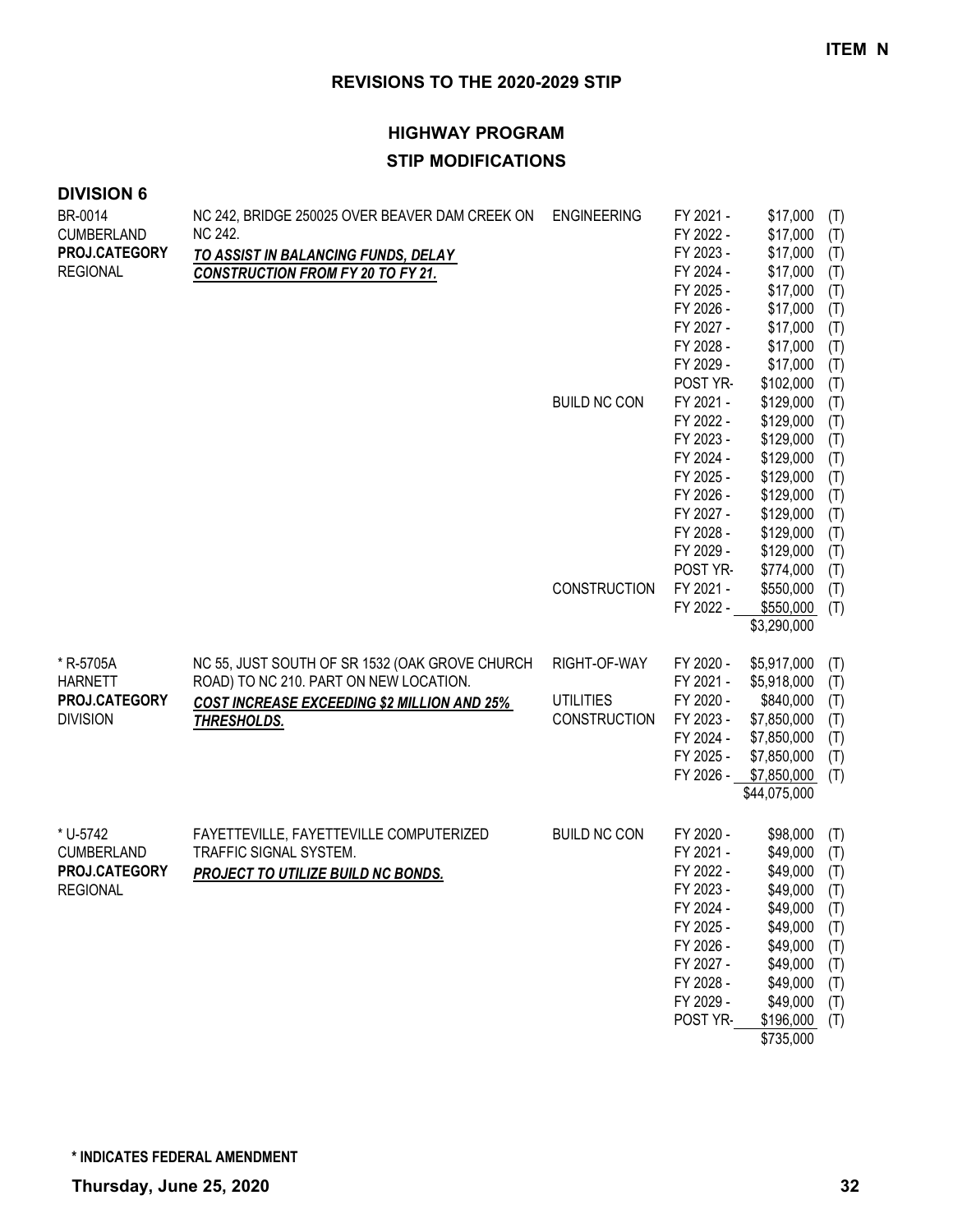# **HIGHWAY PROGRAM STIP MODIFICATIONS**

| <b>DIVISION 6</b><br>W-5806B<br><b>HARNETT</b><br><b>PROJ.CATEGORY</b><br><b>DIVISION</b>    | SR 1117, SR 1120, SR 1615, SR 1117 (NURSERY ROAD)<br>FROM NC 27 TO SR 1120 (OVERHILLS ROAD). SR 1120<br>(OVERHILLS ROAD) FROM NC 24/87 TO SR 1117<br>(NURSERY ROAD). SR 1121 (RAY ROAD) FROM SR 1117<br>(NURSERY ROAD) TO SR 1120 (OVERHILLS ROAD).<br>WIDEN CURVES AND INSTALL RUMBLE STRIPS.<br>TO ASSIST IN BALANCING FUNDS, DELAY<br><b>CONSTRUCTION FROM FY 20 TO FY 22.</b> | <b>CONSTRUCTION</b>                       | FY 2022 -                                                                                                                                                                                                                             | \$468,000<br>\$468,000                                                                                                                                                                                                        | (HSIP)                                                                                                                     |
|----------------------------------------------------------------------------------------------|-----------------------------------------------------------------------------------------------------------------------------------------------------------------------------------------------------------------------------------------------------------------------------------------------------------------------------------------------------------------------------------|-------------------------------------------|---------------------------------------------------------------------------------------------------------------------------------------------------------------------------------------------------------------------------------------|-------------------------------------------------------------------------------------------------------------------------------------------------------------------------------------------------------------------------------|----------------------------------------------------------------------------------------------------------------------------|
| * W-5806E<br><b>ROBESON</b><br>PROJ.CATEGORY<br><b>DIVISION</b>                              | NC 41 (MARTIN LUTHER KING JR DRIVE), NC 41<br>(MARTIN LUTHER KING JR DRIVE) AT NC 72 (WEST<br>SECOND STREET) AND SR 1599 (MARTIN LUTHER KING<br>JR DRIVE). CONSTRUCT SIGNALIZED PEDESTRIAN<br>CROSSINGS.<br>ADD NEW PROJECT BREAK AT REQUEST OF<br>TRANSPORTATION MOBILITY AND SAFETY.                                                                                            | <b>CONSTRUCTION</b>                       | FY 2022 -                                                                                                                                                                                                                             | \$95,000<br>\$95,000                                                                                                                                                                                                          | (HSIP)                                                                                                                     |
| <b>DIVISION 7</b><br>BR-0042<br><b>ROCKINGHAM</b><br><b>PROJ.CATEGORY</b><br><b>DIVISION</b> | SR 2600 (MIZPAH CHURCH ROAD), REPLACE BRIDGE<br>780116 OVER US 29.<br>TO ASSIST IN BALANCING FUNDS, DELAY<br><b>CONSTRUCTION FROM FY 20 TO FY 21.</b>                                                                                                                                                                                                                             | <b>ENGINEERING</b><br><b>BUILD NC CON</b> | FY 2021 -<br>FY 2022 -<br>FY 2023 -<br>FY 2024 -<br>FY 2025 -<br>FY 2026 -<br>FY 2027 -<br>FY 2028 -<br>FY 2029 -<br>POST YR-<br>FY 2021 -<br>FY 2022 -<br>FY 2023 -<br>FY 2024 -<br>FY 2025 -<br>FY 2026 -<br>FY 2027 -<br>FY 2028 - | \$41,000<br>\$41,000<br>\$41,000<br>\$41,000<br>\$41,000<br>\$41,000<br>\$41,000<br>\$41,000<br>\$41,000<br>\$246,000<br>\$352,000<br>\$352,000<br>\$352,000<br>\$352,000<br>\$352,000<br>\$352,000<br>\$352,000<br>\$352,000 | (T)<br>(T)<br>(T)<br>(T)<br>(T)<br>(T)<br>(T)<br>(T)<br>(T)<br>(T)<br>(T)<br>(T)<br>(T)<br>(T)<br>(T)<br>(T)<br>(T)<br>(T) |
|                                                                                              |                                                                                                                                                                                                                                                                                                                                                                                   | <b>CONSTRUCTION</b>                       | FY 2029 -<br>POST YR-<br>FY 2021 -                                                                                                                                                                                                    | \$352,000<br>\$2,112,000<br>\$4,125,000<br>\$10,020,000                                                                                                                                                                       | (T)<br>(T)<br>(T)                                                                                                          |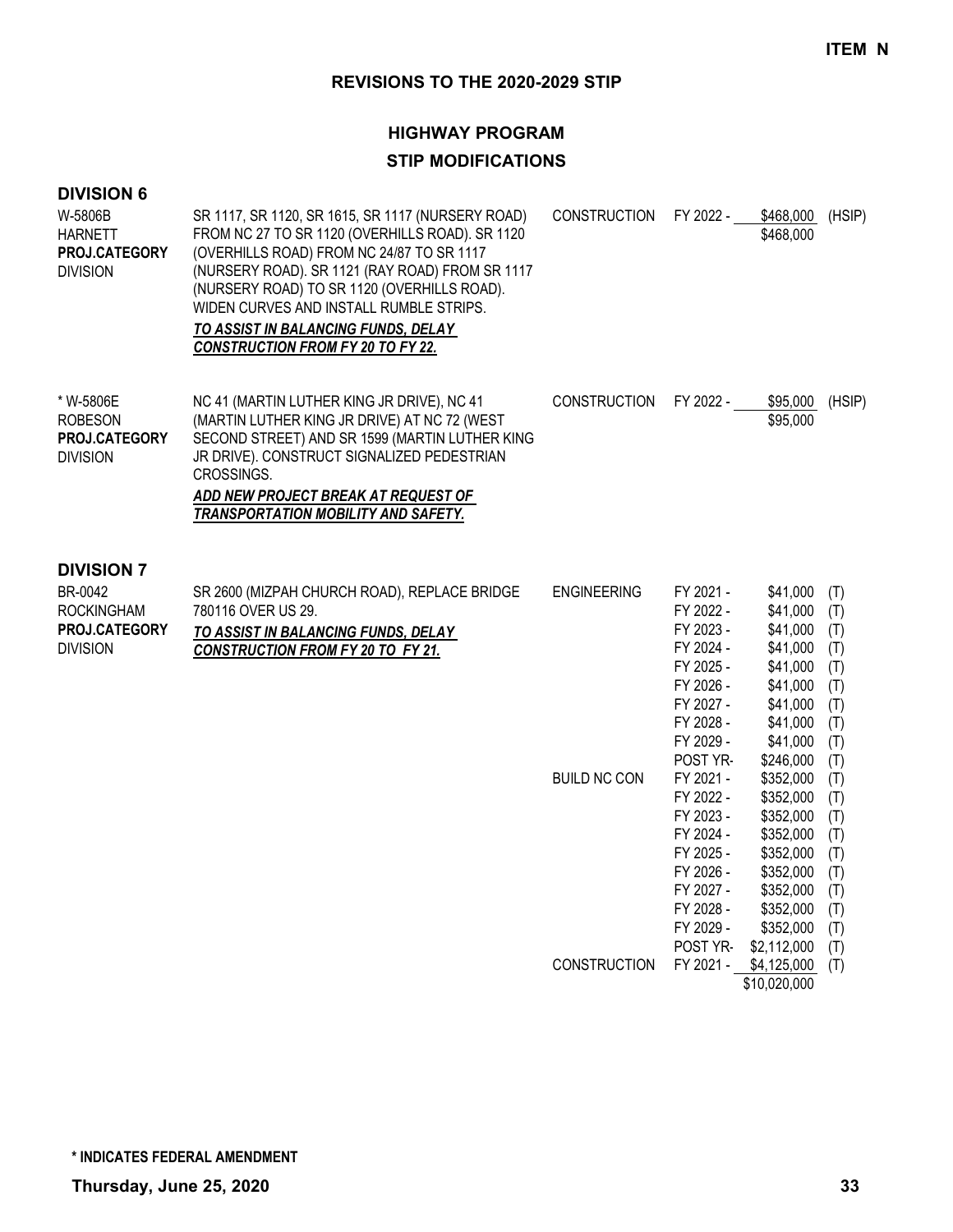## **HIGHWAY PROGRAM STIP MODIFICATIONS**

| BR-0044                          | NC 14 / NC 87, REPLACE BRIDGE 780168 OVER SMITH           | <b>ENGINEERING</b>  | FY 2021 - | \$57,000    | (T)      |
|----------------------------------|-----------------------------------------------------------|---------------------|-----------|-------------|----------|
| <b>ROCKINGHAM</b>                | RIVER.                                                    |                     | FY 2022 - | \$57,000    | (T)      |
| PROJ.CATEGORY                    | TO ASSIST IN BALANCING FUNDS, DELAY                       |                     | FY 2023 - | \$57,000    | (T)      |
| <b>REGIONAL</b>                  | <b>CONSTRUCTION FROM FY 20 TO FY 21.</b>                  |                     | FY 2024 - | \$57,000    | (T)      |
|                                  |                                                           |                     | FY 2025 - | \$57,000    | (T)      |
|                                  |                                                           |                     | FY 2026 - | \$57,000    | (T)      |
|                                  |                                                           |                     | FY 2027 - | \$57,000    | (T)      |
|                                  |                                                           |                     | FY 2028 - | \$57,000    | (T)      |
|                                  |                                                           |                     | FY 2029 - | \$57,000    | (T)      |
|                                  |                                                           |                     | POST YR-  | \$342,000   | (T)      |
|                                  |                                                           | <b>BUILD NC CON</b> | FY 2021 - | \$515,000   | (T)      |
|                                  |                                                           |                     | FY 2022 - | \$515,000   | (T)      |
|                                  |                                                           |                     | FY 2023 - | \$515,000   | (T)      |
|                                  |                                                           |                     | FY 2024 - | \$515,000   | (T)      |
|                                  |                                                           |                     | FY 2025 - | \$515,000   | (T)      |
|                                  |                                                           |                     | FY 2026 - | \$515,000   | (T)      |
|                                  |                                                           |                     | FY 2027 - | \$515,000   | (T)      |
|                                  |                                                           |                     | FY 2028 - | \$515,000   | (T)      |
|                                  |                                                           |                     | FY 2029 - | \$515,000   | (T)      |
|                                  |                                                           |                     | POST YR-  | \$3,090,000 | (T)      |
|                                  |                                                           | <b>CONSTRUCTION</b> | FY 2021 - | \$700,000   | (T)      |
|                                  |                                                           |                     |           | \$9,280,000 |          |
| EB-5889                          | SR 1486 (WEST MAIN STREET); SR 1539 (PENNY                | <b>CONSTRUCTION</b> | FY 2023 - | \$400,000   | (TA5200) |
|                                  | ROAD), EXISTING SIDEWALK ON SR 1486 (WEST MAIN            |                     | FY 2023 - | \$100,000   | (L)      |
| <b>GUILFORD</b>                  | STREET) TO PARK ACCESS ON SR 1539 (PENNY ROAD)            |                     |           | \$500,000   |          |
| PROJ.CATEGORY<br><b>DIVISION</b> | IN JAMESTOWN. CONSTRUCT SIDEWALK WITH CURB<br>AND GUTTER. |                     |           |             |          |
|                                  | TO ALLOW TOWN ADDITIONAL TIME FOR PLANNING                |                     |           |             |          |
|                                  | AND DESIGN, DELAY CONSTRUCTION FROM FY 21 TO              |                     |           |             |          |
|                                  | FY 23.                                                    |                     |           |             |          |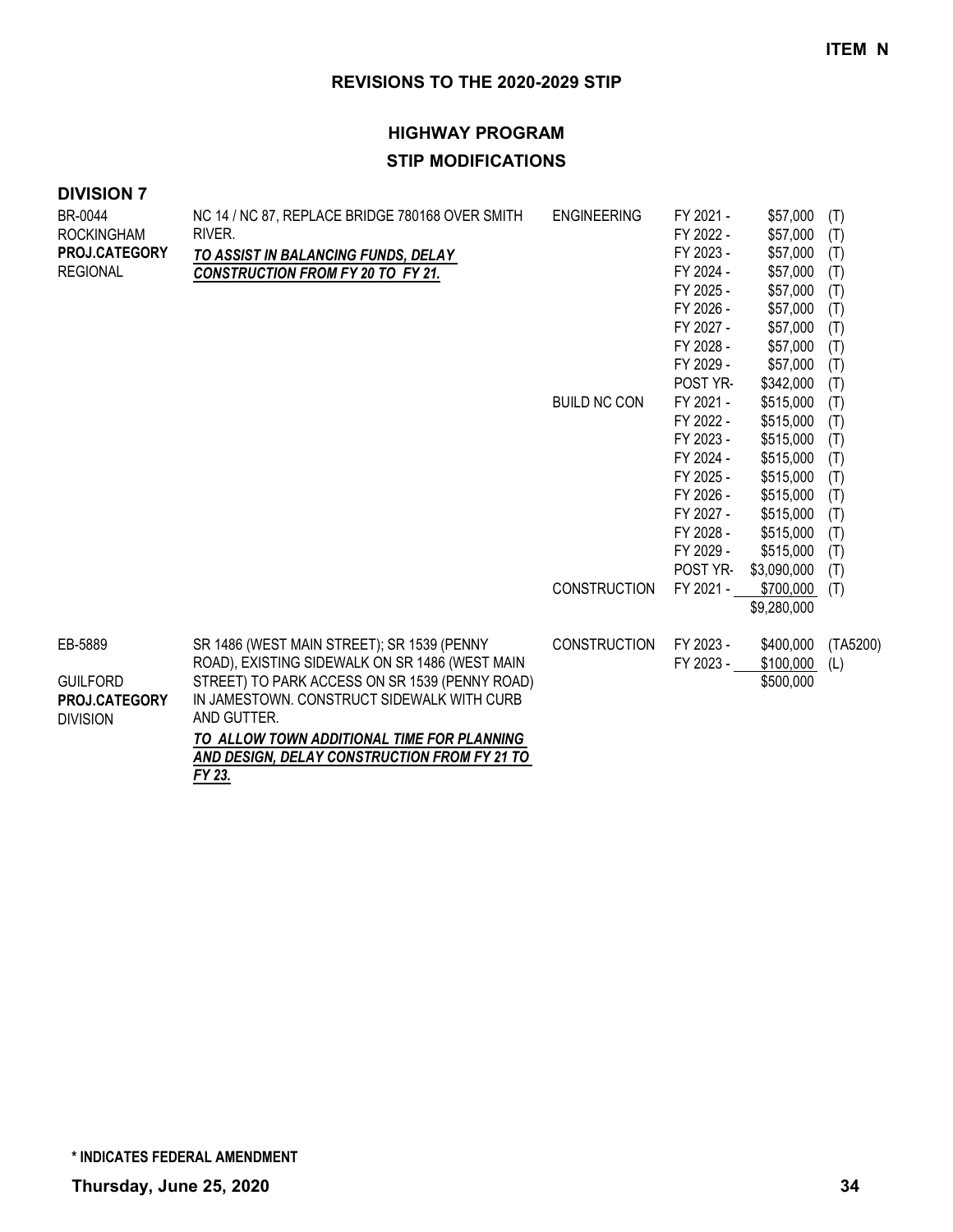### **HIGHWAY PROGRAM**

## **STIP MODIFICATIONS**

| <b>DIVISION 7</b> |  |
|-------------------|--|
|-------------------|--|

| R-4707<br><b>GUILFORD</b> | US 29; SR 4771 (REEDY FORK PARKWAY), US 29 / SR<br>4771 (REEDY FORK PARKWAY) INTERCHANGE | <b>ENGINEERING</b>  | FY 2020 -<br>FY 2021 - | \$268,000<br>\$268,000     | (T)<br>(T) |
|---------------------------|------------------------------------------------------------------------------------------|---------------------|------------------------|----------------------------|------------|
| PROJ.CATEGORY             | IMPROVEMENTS IN GREENSBORO. IMPROVE                                                      |                     | FY 2022 -              | \$268,000                  | (T)        |
| <b>REGIONAL</b>           | ROADWAY, MODIFY INTERCHANGE, AND REPLACE                                                 |                     | FY 2023 -              | \$268,000                  | (T)        |
|                           | <b>BRIDGE 400360</b>                                                                     |                     | FY 2024 -              | \$268,000                  | (T)        |
|                           | TO ASSIST IN BALANCING FUNDS, DELAY                                                      |                     | FY 2025 -              | \$268,000                  | (T)        |
|                           | <b>CONSTRUCTION FROM FY 20 TO FY 21.</b>                                                 |                     | FY 2026 -              | \$268,000                  | (T)        |
|                           |                                                                                          |                     | FY 2027 -              | \$268,000                  | (T)        |
|                           |                                                                                          |                     | FY 2028 -              | \$268,000                  | (T)        |
|                           |                                                                                          |                     | FY 2029 -              | \$268,000                  | (T)        |
|                           |                                                                                          |                     | POST YR-               | \$1,339,000                | (T)        |
|                           |                                                                                          | <b>BUILD NC ROW</b> | FY 2020 -              | \$1,201,000                | (T)        |
|                           |                                                                                          |                     | FY 2021 -              | \$1,201,000                | (T)        |
|                           |                                                                                          |                     | FY 2022 -              | \$1,201,000                | (T)        |
|                           |                                                                                          |                     | FY 2023 -              | \$1,201,000                | (T)        |
|                           |                                                                                          |                     | FY 2024 -              | \$1,201,000                | (T)        |
|                           |                                                                                          |                     | FY 2025 -              | \$1,201,000                | (T)        |
|                           |                                                                                          |                     | FY 2026 -              | \$1,201,000                | (T)        |
|                           |                                                                                          |                     | FY 2027 -              | \$1,201,000                | (T)        |
|                           |                                                                                          |                     | FY 2028 -              | \$1,201,000                | (T)        |
|                           |                                                                                          |                     | FY 2029 -              | \$1,201,000                | (T)        |
|                           |                                                                                          |                     | POST YR-               | \$4,804,000                | (T)        |
|                           |                                                                                          | <b>BUILD NC CON</b> | FY 2021 -              | \$1,544,000                | (T)        |
|                           |                                                                                          |                     | FY 2022 -              | \$1,544,000                | (T)        |
|                           |                                                                                          |                     | FY 2023 -              | \$1,544,000                | (T)        |
|                           |                                                                                          |                     | FY 2024 -              | \$1,544,000                | (T)        |
|                           |                                                                                          |                     | FY 2025 -              | \$1,544,000                | (T)        |
|                           |                                                                                          |                     | FY 2026 -              | \$1,544,000                | (T)        |
|                           |                                                                                          |                     | FY 2027 -              | \$1,544,000                | (T)        |
|                           |                                                                                          |                     | FY 2028 -<br>FY 2029 - | \$1,544,000                | (T)        |
|                           |                                                                                          |                     | POST YR-               | \$1,544,000                | (T)        |
|                           |                                                                                          | CONSTRUCTION        | FY 2021 -              | \$9,264,000<br>\$7,600,000 | (T)        |
|                           |                                                                                          |                     | FY 2022 -              | \$7,600,000                | (T)        |
|                           |                                                                                          |                     | FY 2023 -              | \$7,600,000                | (T)        |
|                           |                                                                                          |                     | FY 2024 -              | \$7,600,000                | (T)        |
|                           |                                                                                          |                     |                        | \$74,393,000               | (T)        |
|                           |                                                                                          |                     |                        |                            |            |
| R-5725                    | NC 68, SR 2129 (FOGLEMAN ROAD) TO NC 150                                                 | RIGHT-OF-WAY        | FY 2021 -              | \$1,287,000                | (T)        |
| <b>GUILFORD</b>           | INTERSECTION IN OAK RIDGE. INTERSECTION                                                  | <b>UTILITIES</b>    | FY 2021 -              | \$500,000                  | (T)        |
| PROJ.CATEGORY             | IMPROVEMENTS, ACCESS MANAGEMENT AND SAFETY                                               | <b>CONSTRUCTION</b> | FY 2022 -              | \$2,950,000                | (T)        |
| <b>REGIONAL</b>           | ENHANCEMENTS.                                                                            |                     | FY 2023 -              | \$2,950,000                | (T)        |
|                           | TO ASSIST IN BALANCING FUNDS, DELAY RIGHT-OF-                                            |                     |                        | \$7,687,000                |            |
|                           | WAY FROM FY 20 TO FY 21 AND CONSTRUCTION                                                 |                     |                        |                            |            |
|                           | <b>FROM FY 21 TO FY 22.</b>                                                              |                     |                        |                            |            |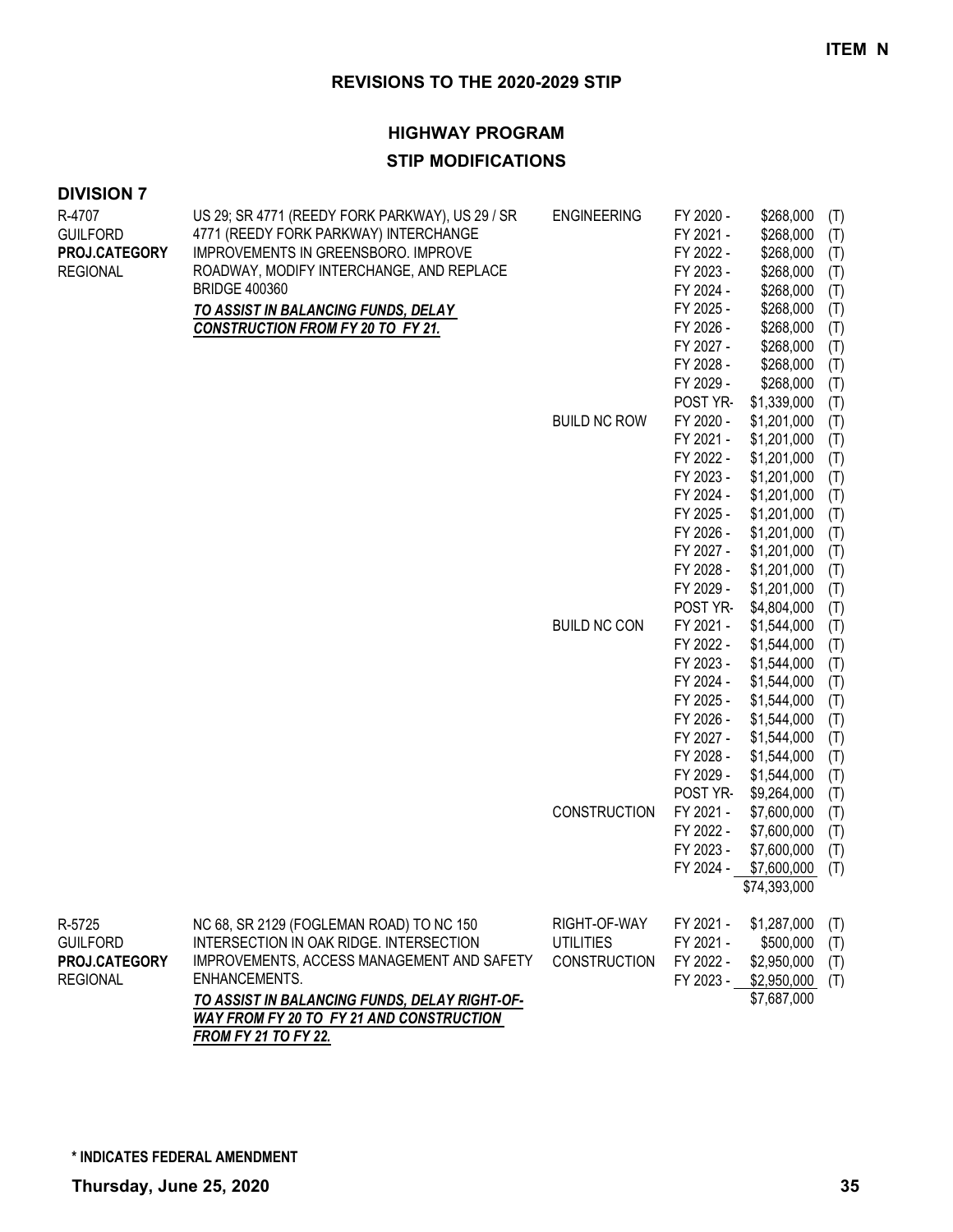## **HIGHWAY PROGRAM STIP MODIFICATIONS**

| <b>DIVISION 7</b><br>* TA-4767<br><b>GUILFORD</b><br>PROJ.CATEGORY | GTA, REPLACEMENT PARATRANSIT BUSES<br>FUNDING ADDED TO FY 21, FY 22, AND FY 23 AT THE<br><b>REQUEST OF GREENSBORO MPO.</b>                            | CAPITAL           | FY 2021 -<br>FY 2021 -<br>FY 2022 -<br>FY 2022 -<br>FY 2023 -<br>FY 2023 -                                                                                                                                   | \$102,000<br>\$579,000<br>\$102,000<br>\$579,000<br>\$102,000<br>\$579,000<br>\$2,043,000                                                                                                                                   | (L)<br>(5309)<br>(L)<br>(5309)<br>(L)<br>(5309)                                                                                      |
|--------------------------------------------------------------------|-------------------------------------------------------------------------------------------------------------------------------------------------------|-------------------|--------------------------------------------------------------------------------------------------------------------------------------------------------------------------------------------------------------|-----------------------------------------------------------------------------------------------------------------------------------------------------------------------------------------------------------------------------|--------------------------------------------------------------------------------------------------------------------------------------|
| * TD-5279<br><b>GUILFORD</b><br>PROJ.CATEGORY                      | GREENSBORO TRANSIT AUTHORITY, RENOVATION OF<br>J. DOUGLAS GAYLON DEPOT<br>FUNDING ADDED TO FY 20 AT THE REQUEST OF THE<br><b>GREENSBORO MPO</b>       | CAPITAL           | FY 2020 -<br>FY 2020 -<br>FY 2020 -                                                                                                                                                                          | \$373,000<br>\$373,000<br>\$1,538,000<br>\$2,284,000                                                                                                                                                                        | (S)<br>(L)<br>(5339)                                                                                                                 |
| * TO-5209<br><b>GUILFORD</b><br><b>PROJ.CATEGORY</b>               | GTA, OPERATING- FIXED ROUTE<br>FUNDING ADDED TO FY 20, FY 21, FY 22, AND FY 23<br>AT THE REQUEST OF GREENSBORO MPO.                                   | <b>OPERATIONS</b> | FY 2020 -<br>FY 2020 -<br>FY 2021 -<br>FY 2021 -<br>FY 2022 -<br>FY 2022 -<br>FY 2023 -<br>FY 2023 -<br>FY 2024 -<br>FY 2024 -<br>FY 2025 -<br>FY 2025 -<br>FY 2026 -<br>FY 2026 -<br>FY 2027 -<br>FY 2027 - | \$326,000<br>\$326,000<br>\$294,000<br>\$294,000<br>\$294,000<br>\$294,000<br>\$294,000<br>\$294,000<br>\$227,000<br>\$227,000<br>\$227,000<br>\$227,000<br>\$227,000<br>\$227,000<br>\$227,000<br>\$227,000<br>\$4,232,000 | (L)<br>(5307)<br>(L)<br>(5307)<br>(L)<br>(5307)<br>(L)<br>(5307)<br>(L)<br>(5307)<br>(L)<br>(5307)<br>(L)<br>(5307)<br>(1)<br>(5307) |
| * TQ-6783<br><b>GUILFORD</b><br>PROJ.CATEGORY                      | GREENSBORO TRANSIT AUTHORITY, SECTION 5310<br>CAPITAL PROJECT<br>FUNDING ADDED TO FY 20, FY 21, FY 22, AND FY 23<br>AT THE REQUEST OF GREENSBORO MPO. | CAPITAL           | FY 2020 -<br>FY 2020 -<br>FY 2021 -<br>FY 2021 -<br>FY 2022 -<br>FY 2022 -<br>FY 2023 -<br>FY 2023 -                                                                                                         | \$52,000<br>\$209,000<br>\$52,000<br>\$209,000<br>\$52,000<br>\$209,000<br>\$52,000<br>\$209,000<br>\$1,044,000                                                                                                             | (L)<br>(5310)<br>(L)<br>(5310)<br>(L)<br>(5310)<br>(L)<br>(5310)                                                                     |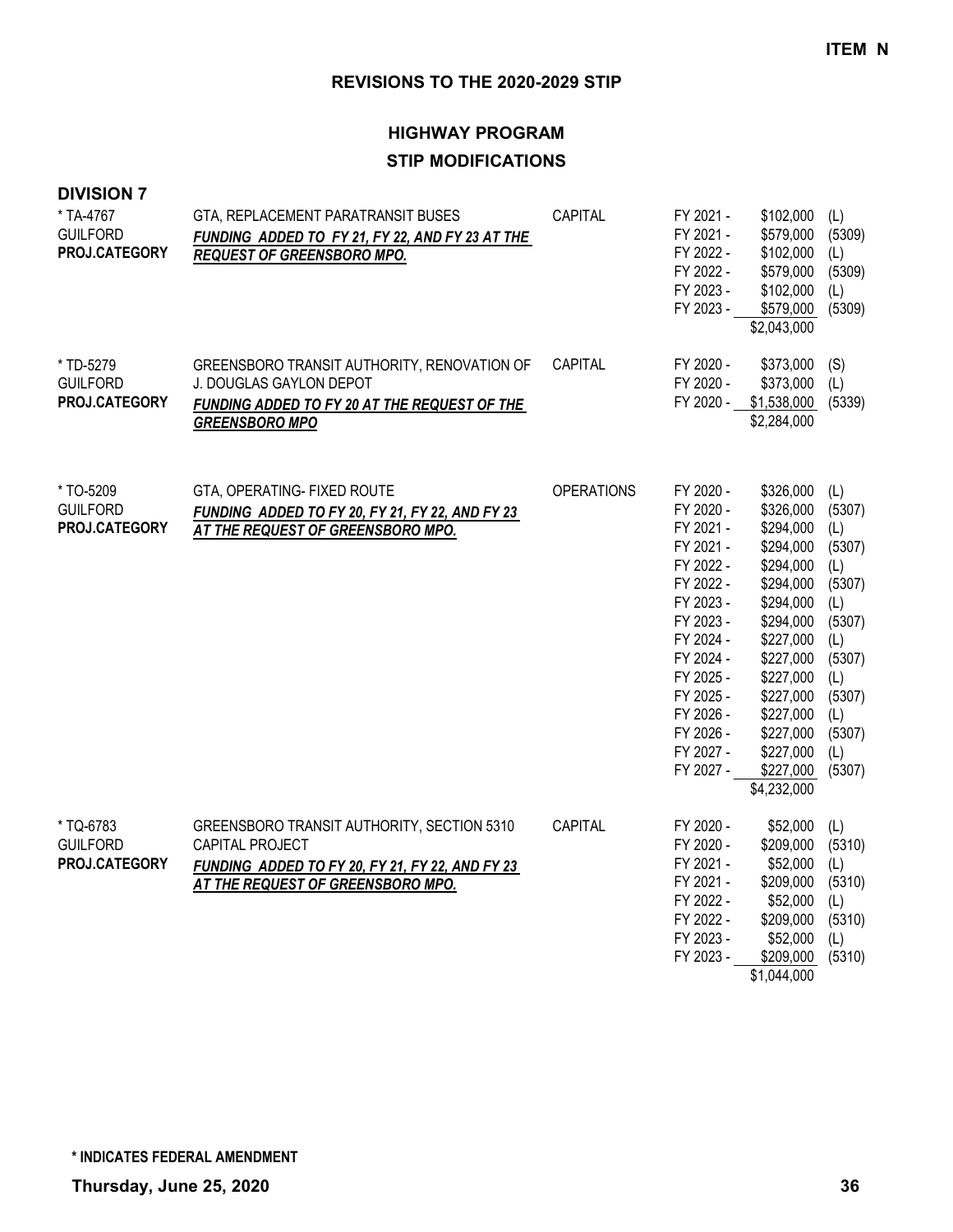| <b>DIVISION 7</b>                                                |                                                                                                                                                                                                                                                         |                                                         |                                                                                                                                                                      |                                                                                                                                                                                                                 |                                                                                         |
|------------------------------------------------------------------|---------------------------------------------------------------------------------------------------------------------------------------------------------------------------------------------------------------------------------------------------------|---------------------------------------------------------|----------------------------------------------------------------------------------------------------------------------------------------------------------------------|-----------------------------------------------------------------------------------------------------------------------------------------------------------------------------------------------------------------|-----------------------------------------------------------------------------------------|
| * U-2412A<br><b>GUILFORD</b><br>PROJ.CATEGORY<br><b>DIVISION</b> | SR 1486 (GREENSBORO RD) / SR 4121 (HIGH POINT<br>RD), US 311 BYPASS TO SR 4228 (VICKREY CHAPEL<br>ROAD)<br>PROJECT TO UTILIZE BUILD NC BONDS.                                                                                                           | <b>BUILD NC CON</b><br><b>CONSTRUCTION</b>              | FY 2020 -<br>FY 2021 -<br>FY 2022 -<br>FY 2023 -<br>FY 2024 -<br>FY 2025 -<br>FY 2026 -<br>FY 2027 -<br>FY 2028 -<br>FY 2029 -<br>POST YR-<br>FY 2020 -<br>FY 2021 - | \$3,711,000<br>\$1,856,000<br>\$1,856,000<br>\$1,856,000<br>\$1,856,000<br>\$1,856,000<br>\$1,856,000<br>\$1,856,000<br>\$1,856,000<br>\$1,856,000<br>\$7,424,000<br>\$9,718,000<br>\$9,718,000<br>\$47,275,000 | (T)<br>(T)<br>(T)<br>(T)<br>(T)<br>(T)<br>(T)<br>(T)<br>(T)<br>(T)<br>(T)<br>(T)<br>(T) |
| * U-3109A<br><b>ALAMANCE</b><br>PROJ.CATEGORY<br><b>REGIONAL</b> | NC 119, NC 119 RELOCATION, I-40 / I-85 TO NORTH OF<br>SR 1921 (MEBANE ROGERS ROAD).<br>PROJECT TO UTILIZE BUILD NC BONDS.                                                                                                                               | <b>BUILD NC CON</b>                                     | FY 2020 -<br>FY 2021 -<br>FY 2022 -<br>FY 2023 -<br>FY 2024 -<br>FY 2025 -<br>FY 2026 -<br>FY 2027 -<br>FY 2028 -<br>FY 2029 -                                       | \$2,426,000<br>\$1,213,000<br>\$1,213,000<br>\$1,213,000<br>\$1,213,000<br>\$1,213,000<br>\$1,213,000<br>\$1,213,000<br>\$1,213,000<br>\$1,213,000<br>POST YR-\$4,852,000<br>\$18,195,000                       | (T)<br>(T)<br>(T)<br>(T)<br>(T)<br>(T)<br>(T)<br>(T)<br>(T)<br>(T)<br>(T)               |
| * U-5843<br><b>ALAMANCE</b><br>PROJ.CATEGORY<br><b>DIVISION</b>  | US 70 (NORTH CHURCH STREET), SR 1817 (GRAHAM-<br>HOPEDALE ROAD) IN BURLINGTON. INTERSECTION<br><b>IMPROVEMENTS.</b><br>PROJECT TO UTILIZE BUILD NC BONDS.                                                                                               | <b>BUILD NC CON</b>                                     | FY 2020 -<br>FY 2021 -<br>FY 2022 -<br>FY 2023 -<br>FY 2024 -<br>FY 2025 -<br>FY 2026 -<br>FY 2027 -<br>FY 2028 -<br>FY 2029 -<br><b>POST YR-</b>                    | \$156,000<br>\$78,000<br>\$78,000<br>\$78,000<br>\$78,000<br>\$78,000<br>\$78,000<br>\$78,000<br>\$78,000<br>\$78,000<br>\$312,000<br>\$1,170,000                                                               | (T)<br>(T)<br>(T)<br>(T)<br>(T)<br>(T)<br>(T)<br>(T)<br>(T)<br>(T)<br>(T)               |
| * U-5851<br><b>GUILFORD</b><br>PROJ.CATEGORY<br><b>DIVISION</b>  | SR 1001 (CHURCH STREET), US 220 (WENDOVER<br>AVENUE) TO EAST CONE BOULEVARD IN<br>GREENSBORO. ADD LANES.<br>TO ALLOW ADDITIONAL TIME FOR PLANNING AND<br>DESIGN, DELAY RIGHT OF WAY FROM FY 20 TO FY 22<br><b>AND CONSTRUCTION FROM FY 22 TO FY 24.</b> | RIGHT-OF-WAY<br><b>UTILITIES</b><br><b>CONSTRUCTION</b> | FY 2022 -<br>FY 2023 -<br>FY 2022 -<br>FY 2024 -                                                                                                                     | \$772,000<br>\$2,316,000<br>\$371,000<br>\$6,156,000<br>FY 2025 - \$6,156,000<br>\$15,771,000                                                                                                                   | (T)<br>(T)<br>(T)<br>(T)<br>(T)                                                         |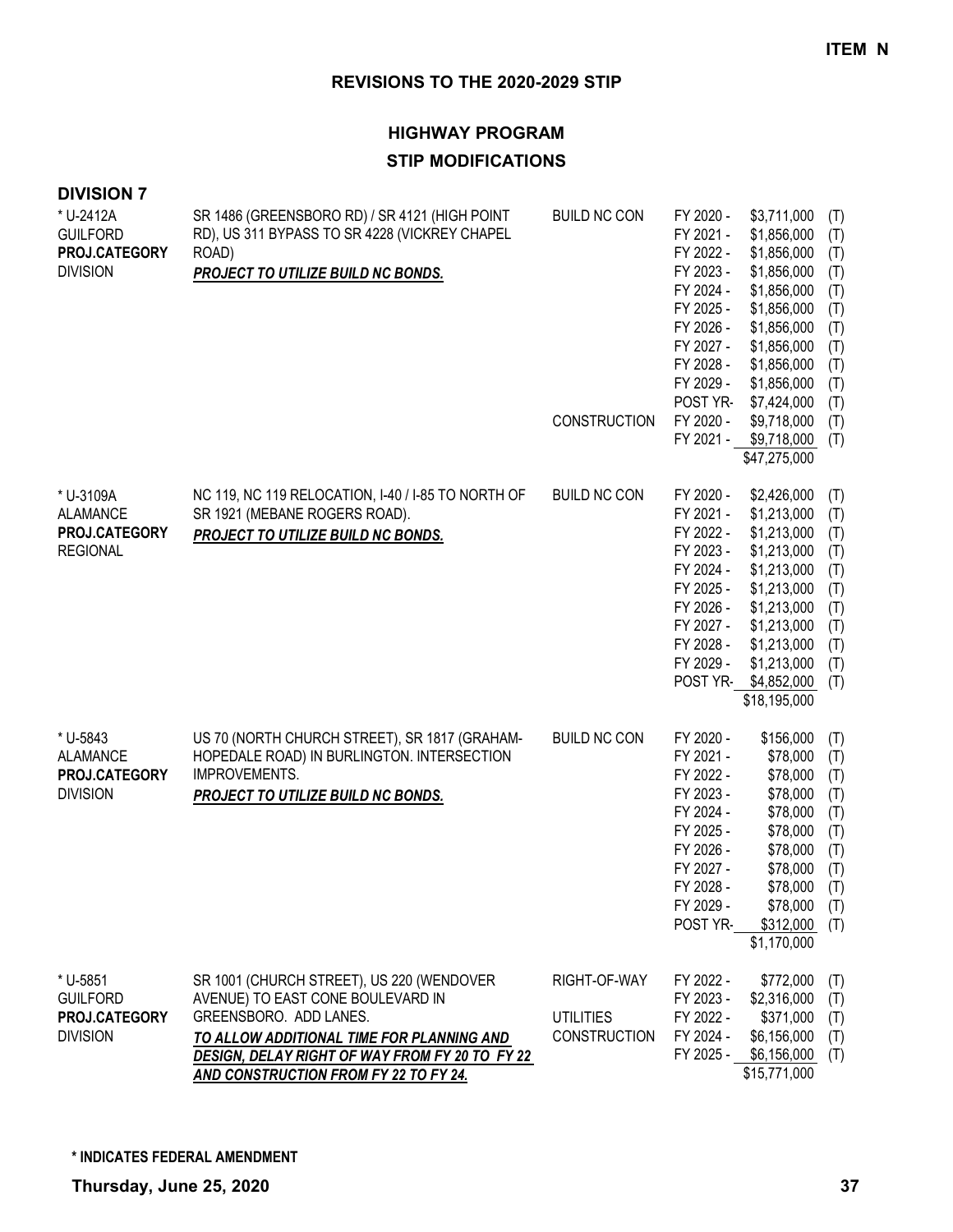## **HIGHWAY PROGRAM**

## **STIP MODIFICATIONS**

| <b>DIVISION 7</b><br>U-5852<br><b>GUILFORD</b><br>PROJ.CATEGORY<br><b>DIVISION</b>   | SR 2085 (BENJAMIN PARKWAY / BRYAN BOULEVARD),<br>SR 2254 (WENDOVER AVENUE) TO HOLDEN ROAD IN<br>GREENSBORO. ADD LANES.<br>TO ALLOW ADDITIONAL TIME FOR PLANNING AND<br>DESIGN, DELAY RIGHT-OF-WAY FROM FY 21 TO FY 22<br>AND CONSTRUCTION FROM FY 22 TO FY 23.   | RIGHT-OF-WAY<br><b>UTILITIES</b><br><b>BUILD NC CON</b><br><b>CONSTRUCTION</b> | FY 2022 -<br>FY 2022 -<br>FY 2023 -<br>FY 2024 -<br>FY 2025 -<br>FY 2026 -<br>FY 2027 -<br>FY 2028 -<br>FY 2029 -<br>POST YR-<br>FY 2023 -<br>FY 2024 - | \$855,000<br>\$103,000<br>\$257,000<br>\$257,000<br>\$257,000<br>\$257,000<br>\$257,000<br>\$257,000<br>\$257,000<br>\$2,056,000<br>\$4,729,000<br>\$4,729,000<br>\$14,271,000 | (T)<br>(T)<br>(T)<br>(T)<br>(T)<br>(T)<br>(T)<br>(T)<br>(T)<br>(T)<br>(T)<br>(T) |
|--------------------------------------------------------------------------------------|------------------------------------------------------------------------------------------------------------------------------------------------------------------------------------------------------------------------------------------------------------------|--------------------------------------------------------------------------------|---------------------------------------------------------------------------------------------------------------------------------------------------------|--------------------------------------------------------------------------------------------------------------------------------------------------------------------------------|----------------------------------------------------------------------------------|
| * U-6184<br><b>ALAMANCE</b><br>PROJ.CATEGORY<br><b>DIVISION</b>                      | NC 54 (CHAPEL HILL ROAD), SR 1445 (SOUTH O'NEAL<br>STREET) IN BURLINGTON. RECONFIGURE<br>INTERSECTION TO MAKE O'NEAL STREET THE<br>THROUGH MOVEMENT WITH NC 54 EAST OF THE<br>INTERSECTION.<br><b>COST INCREASE EXCEEDING \$2 MILLION AND 25%</b><br>THRESHOLDS. | RIGHT-OF-WAY<br><b>UTILITIES</b><br><b>CONSTRUCTION</b>                        | FY 2027 -<br>FY 2027 -<br>FY 2028 -                                                                                                                     | \$5,800,000<br>\$400,000<br>\$8,400,000<br>\$14,600,000                                                                                                                        | (T)<br>(T)<br>(T)                                                                |
| <b>DIVISION 8</b><br>EB-5872A<br><b>SCOTLAND</b><br>PROJ.CATEGORY<br><b>DIVISION</b> | SR 1108 (WEST BOULEVARD), SR 1105 (TURNPIKE<br>ROAD) TO GLASGOW DRIVE AND EAST OF US 15 / US<br>401 / US 501 TO SUNSET DRIVE IN LAURINBURG.<br>TO ASSIST IN BALANCING FUNDS, DELAY RIGHT OF<br>WAY AND CONSTRUCTION FROM FY 20 TO FY 21.                         | RIGHT-OF-WAY<br><b>CONSTRUCTION</b>                                            | FY 2021 -<br>FY 2021 -<br>FY 2021 -<br>FY 2021 -                                                                                                        | \$133,000<br>\$33,000<br>\$348,000<br>\$88,000<br>\$602,000                                                                                                                    | (TA5200)<br>(L)<br>(TA5200)<br>(L)                                               |
| * R-2501C<br><b>RICHMOND</b><br>PROJ.CATEGORY<br><b>DIVISION</b>                     | US 1, NORTH OF SR 1606 (FOX ROAD) TO SOUTH OF<br>SR 1001 (MARSTON ROAD)<br><b>PROJECT TO UTILIZE BUILD NC BONDS.</b>                                                                                                                                             | <b>BUILD NC CON</b>                                                            | FY 2020 -<br>FY 2021 -<br>FY 2022 -<br>FY 2023 -<br>FY 2024 -<br>FY 2025 -<br>FY 2026 -<br>FY 2027 -<br>FY 2028 -<br>FY 2029 -<br>POST YR-              | \$1,202,000<br>\$601,000<br>\$601,000<br>\$601,000<br>\$601,000<br>\$601,000<br>\$601,000<br>\$601,000<br>\$601,000<br>\$601,000<br>\$2,404,000<br>\$9,015,000                 | (T)<br>(T)<br>(T)<br>(T)<br>(T)<br>(T)<br>(T)<br>(T)<br>(T)<br>(T)<br>(T)        |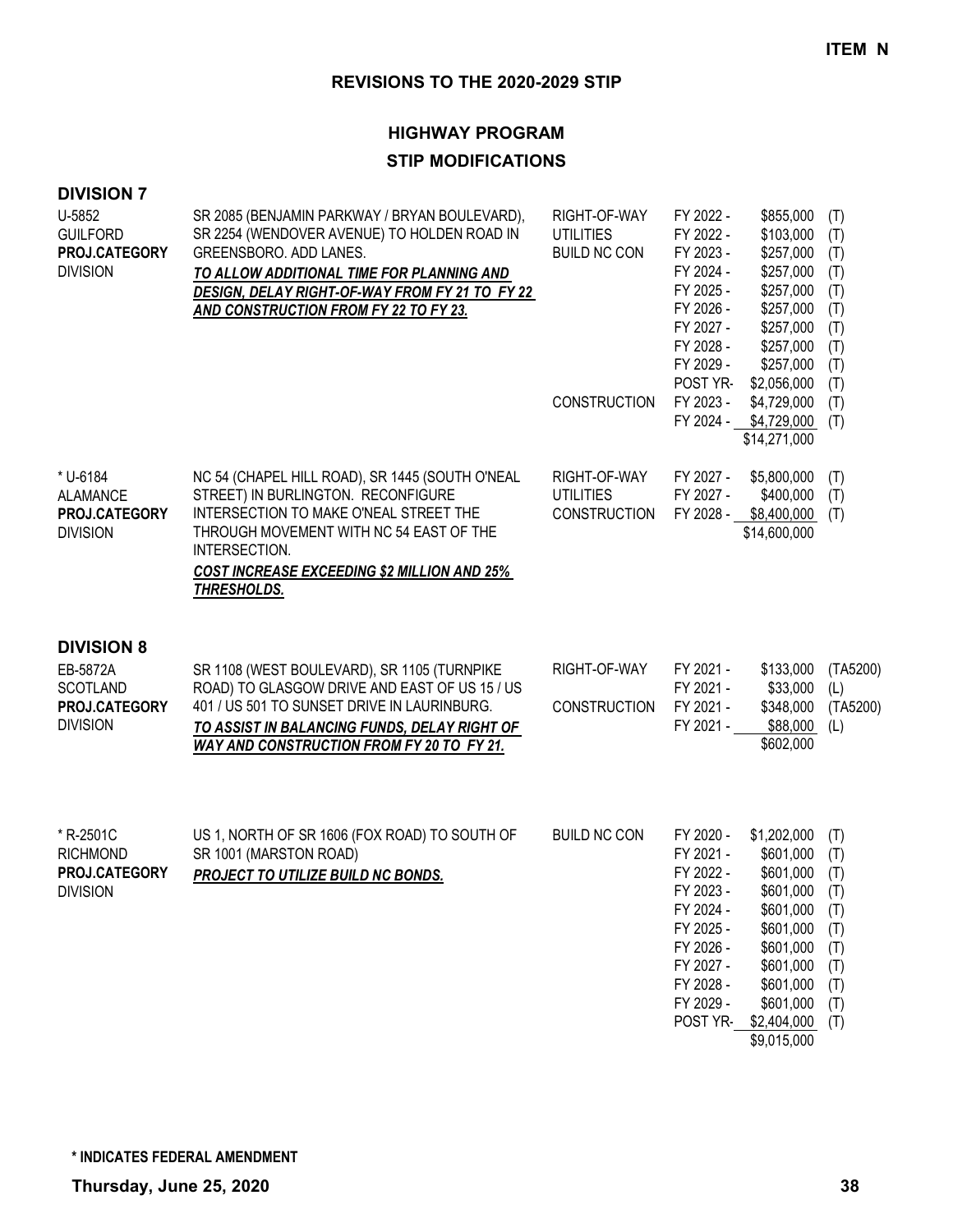## **HIGHWAY PROGRAM STIP MODIFICATIONS**

| * R-5726        | NC 211, NC 73 IN WEST END TO WEST OF SR 1241   | CONSTRUCTION FY 2024 - |           | \$8,125,000 (T) |  |
|-----------------|------------------------------------------------|------------------------|-----------|-----------------|--|
| <b>MOORE</b>    | (HOLLY GROVE SCHOOL ROAD). WIDEN TO            |                        | FY 2025 - | \$8,125,000 (T) |  |
| PROJ.CATEGORY   | MULTILANES.                                    |                        | FY 2026 - | \$8,125,000 (T) |  |
| <b>REGIONAL</b> | TO AVOID CONFLICT WITH THE 2024 US OPEN, DELAY |                        | FY 2027 - | \$8,125,000 (T) |  |
|                 | <b>CONSTRUCTION FROM FY 21 TO 24.</b>          |                        |           | \$32,500,000    |  |

| * R-5824             | NC 690 (LOBELIA ROAD), US 1 IN VASS TO             | RIGHT-OF-WAY        | FY 2021 - | \$585.000                  | (T) |
|----------------------|----------------------------------------------------|---------------------|-----------|----------------------------|-----|
| MOORE                | CUMBERLAND COUNTY LINE. UPGRADE ROADWAY, TO        | UTILITIES           | FY 2021 - | \$100.000                  | (T) |
| <b>PROJ.CATEGORY</b> | INCLUDE TURN LANES AT VARIOUS LOCATIONS AND        | <b>CONSTRUCTION</b> |           | FY 2023 - \$13,300,000     | (T) |
| REGIONAL             | SOME REALIGNMENT.                                  |                     |           | FY 2024 - \$13,300,000 (T) |     |
|                      | <b>COST INCREASE EXCEEDING \$2 MILLION AND 25%</b> |                     |           | \$27,285,000               |     |
|                      | THRESHOLDS.                                        |                     |           |                            |     |
|                      |                                                    |                     |           |                            |     |

| * U-5308        | SR 1547 (FINCH FARM ROAD), SR 3106 (KENNEDY        | <b>ENGINEERING</b>  | FY 2020 -       | \$180,000   | (T) |
|-----------------|----------------------------------------------------|---------------------|-----------------|-------------|-----|
| <b>RANDOLPH</b> | ROAD) TO I-85 IN TRINITY. WIDEN TO MULTILANES.     |                     | FY 2021 -       | \$180,000   | (T) |
| PROJ.CATEGORY   | <b>COST INCREASE EXCEEDING \$2 MILLION AND 25%</b> |                     | FY 2022 -       | \$180,000   | (T) |
| <b>DIVISION</b> | THRESHOLDS.                                        |                     | FY 2023 -       | \$180,000   | (T) |
|                 |                                                    |                     | FY 2024 -       | \$180,000   | (T) |
|                 |                                                    |                     | FY 2025 -       | \$180,000   | (T) |
|                 |                                                    |                     | FY 2026 -       | \$180,000   | (T) |
|                 |                                                    |                     | FY 2027 -       | \$180,000   | (T) |
|                 |                                                    |                     | FY 2028 -       | \$180,000   | (T) |
|                 |                                                    |                     | FY 2029 -       | \$180,000   | (T) |
|                 |                                                    |                     | POST YR-        | \$903,000   | (T) |
|                 |                                                    | <b>BUILD NC ROW</b> | FY 2020 -       | \$429,000   | (T) |
|                 |                                                    |                     | FY 2021 -       | \$429,000   | (T) |
|                 |                                                    |                     | FY 2022 -       | \$429,000   | (T) |
|                 |                                                    |                     | FY 2023 -       | \$429,000   | (T) |
|                 |                                                    |                     | FY 2024 -       | \$429,000   | (T) |
|                 |                                                    |                     | FY 2025 -       | \$429,000   | (T) |
|                 |                                                    |                     | FY 2026 -       | \$429,000   | (T) |
|                 |                                                    |                     | FY 2027 -       | \$429,000   | (T) |
|                 |                                                    |                     | FY 2028 -       | \$429,000   | (T) |
|                 |                                                    |                     | FY 2029 -       | \$429,000   | (T) |
|                 |                                                    |                     | <b>POST YR-</b> | \$1,716,000 | (T) |

|                     | . טטו     | 1,1,1,1,0,0,0,0,1,1,1      |  |
|---------------------|-----------|----------------------------|--|
| RIGHT-OF-WAY        | FY 2020 - | $$4,430,000$ (T)           |  |
| UTILITIES           |           | FY 2020 - \$2,106,000 (T)  |  |
| <b>CONSTRUCTION</b> |           | FY 2022 - \$13,400,000 (T) |  |
|                     |           | FY 2023 - \$13,400,000 (T) |  |
|                     |           | \$42,045,000               |  |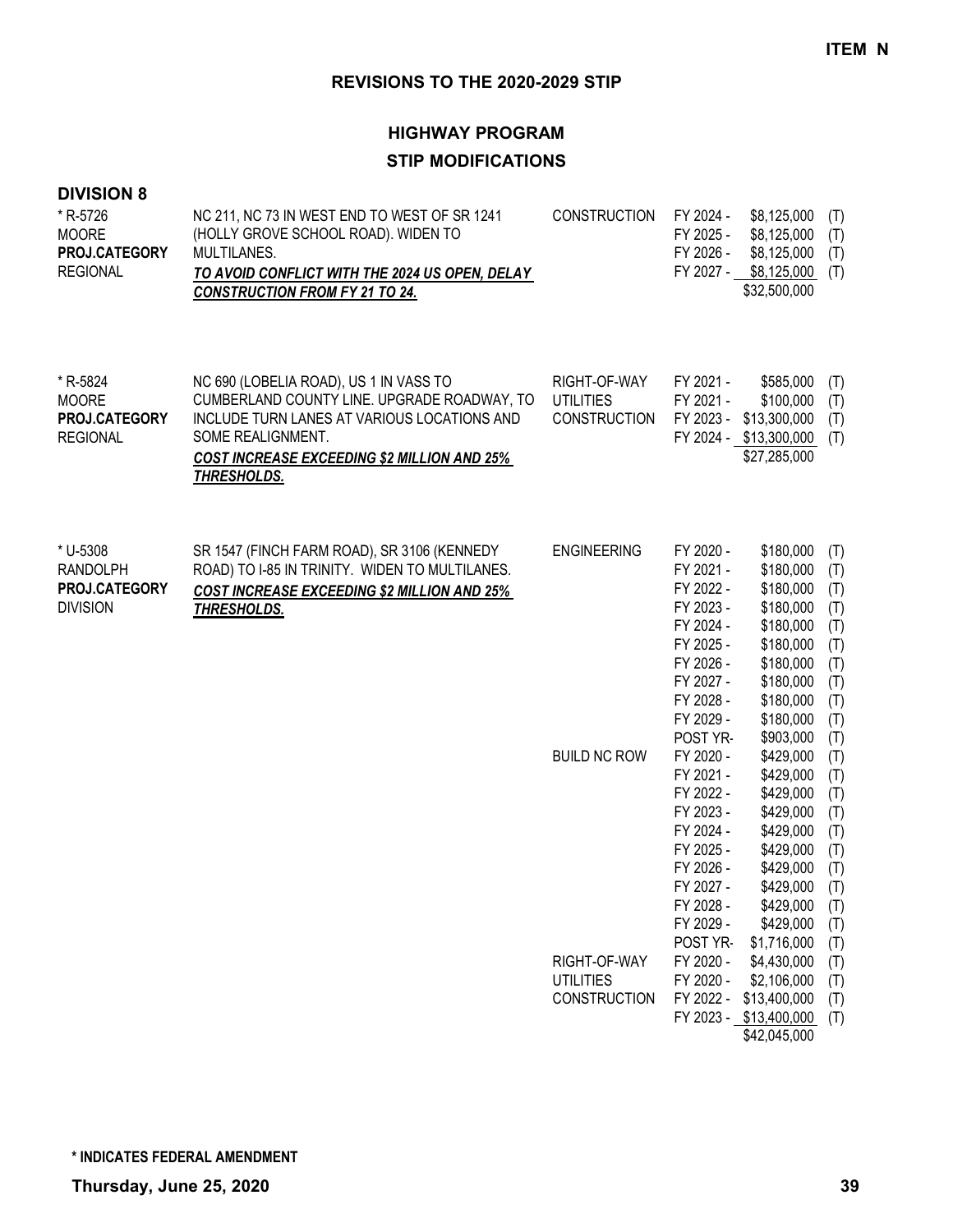#### **HIGHWAY PROGRAM**

#### **STIP MODIFICATIONS**

| <b>DIVISION 8</b>              |                                                                                                                |                     |                                                  |                                     |                   |
|--------------------------------|----------------------------------------------------------------------------------------------------------------|---------------------|--------------------------------------------------|-------------------------------------|-------------------|
| U-5709<br>LEE<br>PROJ.CATEGORY | SR 1237 (CARTHAGE STREET), SR 1152 (FIRE TOWER<br>ROAD) TO NC 42 (WICKER STREET) IN SANFORD.<br>WIDEN ROADWAY. | <b>ENGINEERING</b>  | FY 2021 -<br>FY 2022 -<br>FY 2023 -<br>FY 2024 - | \$116,000<br>\$116,000<br>\$116,000 | (T)<br>(T)<br>(T) |
| <b>DIVISION</b>                | TO ASSIST IN BALANCING FUNDS, DELAY RIGHT OF                                                                   |                     | FY 2025 -                                        | \$116,000<br>\$116,000              | (T)<br>(T)        |
|                                | WAY FROM FY 20 TO FY 21.                                                                                       |                     | FY 2026 -                                        | \$116,000                           | (T)               |
|                                |                                                                                                                |                     | FY 2027 -                                        | \$116,000                           | (T)               |
|                                |                                                                                                                |                     | FY 2028 -                                        | \$116,000                           | (T)               |
|                                |                                                                                                                |                     | FY 2029 -                                        | \$116,000                           | (T)               |
|                                |                                                                                                                |                     | POST YR-                                         | \$695,000                           | (T)               |
|                                |                                                                                                                | <b>BUILD NC ROW</b> | FY 2021 -                                        | \$129,000                           | (T)               |
|                                |                                                                                                                |                     | FY 2022 -                                        | \$129,000                           | (T)               |
|                                |                                                                                                                |                     | FY 2023 -                                        | \$129,000                           | (T)               |
|                                |                                                                                                                |                     | FY 2024 -                                        | \$129,000                           | (T)               |
|                                |                                                                                                                |                     | FY 2025 -                                        | \$129,000                           | (T)               |
|                                |                                                                                                                |                     | FY 2026 -                                        | \$129,000                           | (T)               |
|                                |                                                                                                                |                     | FY 2027 -                                        | \$129,000                           | (T)               |
|                                |                                                                                                                |                     | FY 2028 -                                        | \$129,000                           | (T)               |
|                                |                                                                                                                |                     | FY 2029 -                                        | \$129,000                           | (T)               |
|                                |                                                                                                                |                     | POST YR-                                         | \$773,000                           | (T)               |
|                                |                                                                                                                | RIGHT-OF-WAY        | FY 2021 -                                        | \$1,174,000                         | (T)               |
|                                |                                                                                                                | <b>UTILITIES</b>    | FY 2021 -                                        | \$698,000                           | (T)               |
|                                |                                                                                                                | CONSTRUCTION        | FY 2024 -                                        | \$3,400,000                         | (T)               |
|                                |                                                                                                                |                     | FY 2025 -                                        | \$3,400,000                         | (T)               |
|                                |                                                                                                                |                     |                                                  | \$12,345,000                        |                   |
| * U-5753                       | SR 1305 (WAYSIDE ROAD); SR 1418 (LINDSAY ROAD),                                                                | RIGHT-OF-WAY        | FY 2020 -                                        | \$8,086,000                         | (T)               |
| <b>HOKE</b>                    | SR 1305, US 401 TO PLANK ROAD, AND SR 1418, US 401                                                             |                     | FY 2021 -                                        | \$8,086,000                         | (T)               |
| PROJ.CATEGORY                  | TO SR 1406 (ROCKFISH ROAD). WIDEN TO                                                                           | <b>UTILITIES</b>    | FY 2020 -                                        | \$525,000                           | (T)               |
| <b>DIVISION</b>                | COST INCREASE EXCEEDING \$2 MILLION AND 25%                                                                    |                     | FY 2021 -                                        | \$525,000                           | (T)               |
|                                | THRESHOLDS.                                                                                                    | <b>CONSTRUCTION</b> |                                                  | FY 2022 - \$12,350,000              | (T)               |
|                                |                                                                                                                |                     |                                                  | FY 2023 - \$12,350,000              | (T)               |
|                                |                                                                                                                |                     |                                                  | FY 2024 - \$12,350,000              | (T)               |
|                                |                                                                                                                |                     |                                                  | FY 2025 - \$12,350,000              | (T)               |
|                                |                                                                                                                |                     |                                                  | \$66,622,000                        |                   |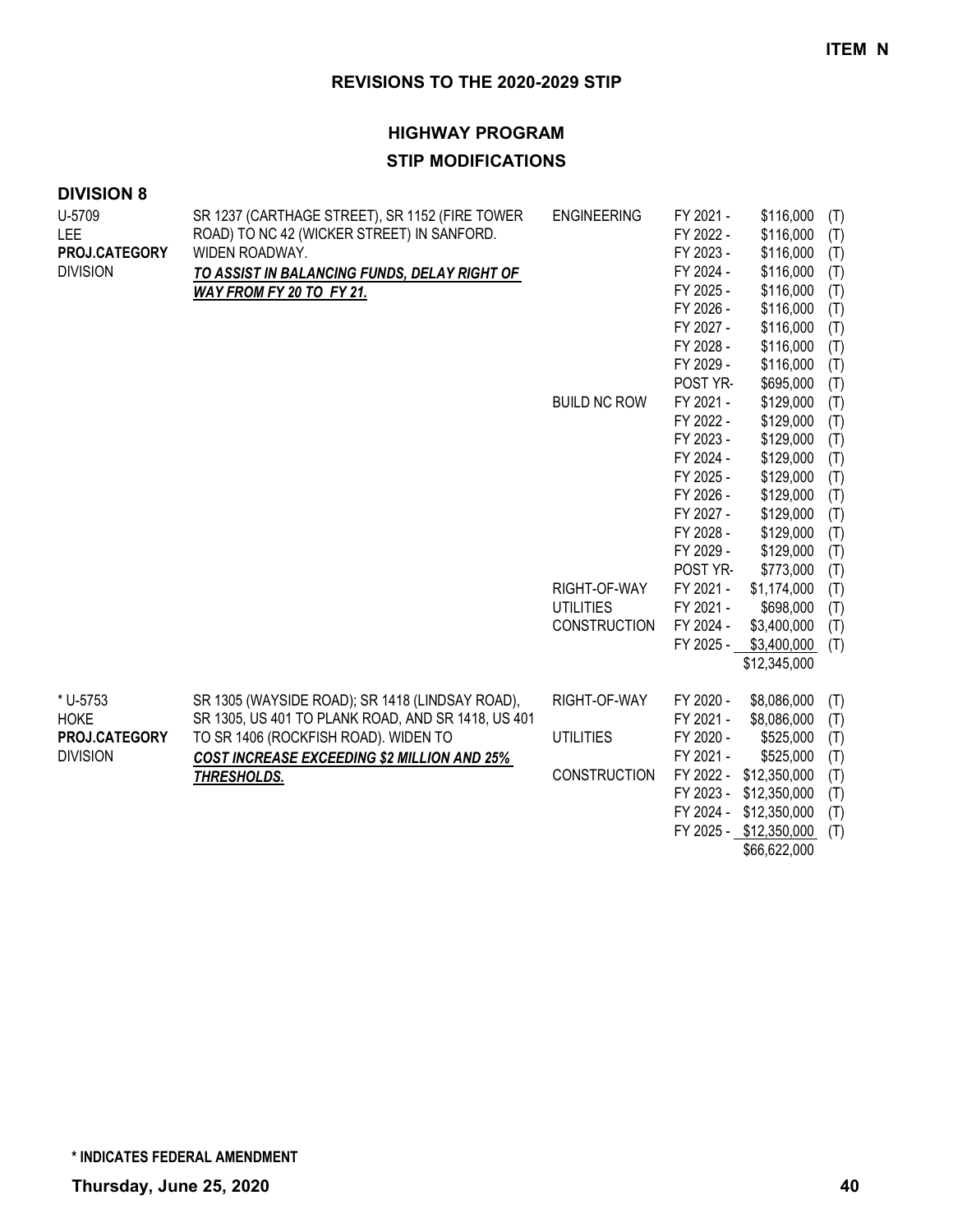## **HIGHWAY PROGRAM STIP MODIFICATIONS**

| * U-5770             | I-85, SR 1009 (SOUTH MAIN STREET) IN ARCHDALE.  | <b>ENGINEERING</b>  | FY 2021 -       | \$80,000               | (T) |
|----------------------|-------------------------------------------------|---------------------|-----------------|------------------------|-----|
| <b>RANDOLPH</b>      | INTERCHANGE IMPROVEMENTS.                       |                     | FY 2022 -       | \$80,000               | (T) |
| <b>PROJ.CATEGORY</b> | TO ALLOW ADDITIONAL TIME FOR PLANNING AND       |                     | FY 2023 -       | \$80,000               | (T) |
| <b>REGIONAL</b>      | DESIGN, DELAY RIGHT OF WAY FROM FY 20 TO FY 21. |                     | FY 2024 -       | \$80,000               | (T) |
|                      | TO ALLOW ADDITIONAL TIME FOR RIGHT OF WAY       |                     | FY 2025 -       | \$80,000               | (T) |
|                      | AND UTLITIES, DELAY CONSTRUCTION FROM FY 22     |                     | FY 2026 -       | \$80,000               | (T) |
|                      | <u>TO 24.</u>                                   |                     | FY 2027 -       | \$80,000               | (T) |
|                      |                                                 |                     | FY 2028 -       | \$80,000               | (T) |
|                      |                                                 |                     | FY 2029 -       | \$80,000               | (T) |
|                      |                                                 |                     | <b>POST YR-</b> | \$480,000              | (T) |
|                      |                                                 | <b>BUILD NC ROW</b> | FY 2021 -       | \$343,000              | (T) |
|                      |                                                 |                     | FY 2022 -       | \$343,000              | (T) |
|                      |                                                 |                     | FY 2023 -       | \$343,000              | (T) |
|                      |                                                 |                     | FY 2024 -       | \$343,000              | (T) |
|                      |                                                 |                     | FY 2025 -       | \$343,000              | (T) |
|                      |                                                 |                     | FY 2026 -       | \$343,000              | (T) |
|                      |                                                 |                     | FY 2027 -       | \$343,000              | (T) |
|                      |                                                 |                     | FY 2028 -       | \$343,000              | (T) |
|                      |                                                 |                     | FY 2029 -       | \$343,000              | (T) |
|                      |                                                 |                     | POST YR-        | \$2,059,000            | (T) |
|                      |                                                 | RIGHT-OF-WAY        | FY 2021 -       | \$1,833,000            | (T) |
|                      |                                                 | <b>UTILITIES</b>    | FY 2021 -       | \$575,000              | (T) |
|                      |                                                 | <b>CONSTRUCTION</b> |                 | FY 2024 - \$12,200,000 | (T) |
|                      |                                                 |                     |                 | \$20,954,000           |     |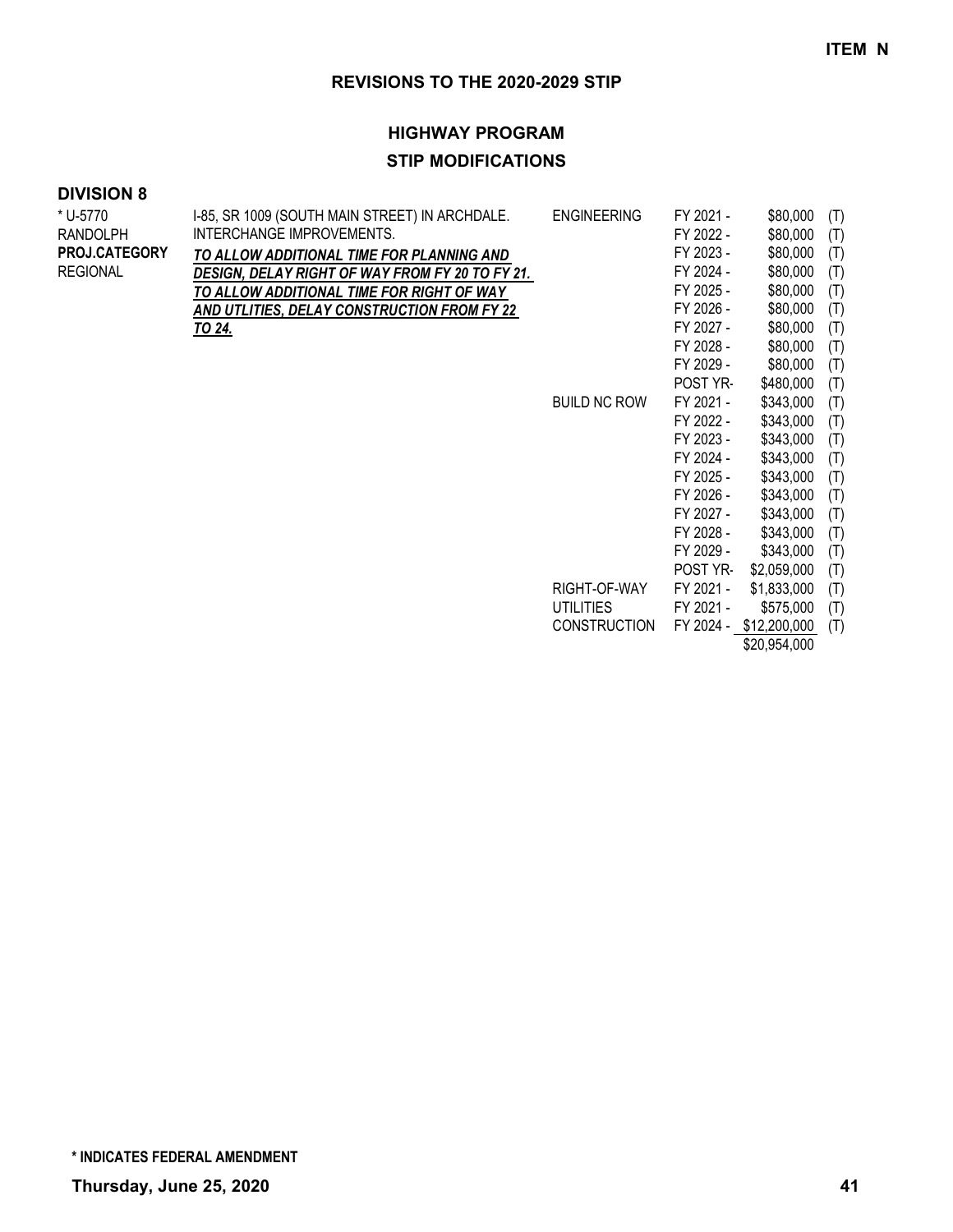# **HIGHWAY PROGRAM**

## **STIP MODIFICATIONS**

| <b>DIVISION 8</b>                                                                 |                                                                                                                                                                                                    |                                                                                                      |                                                                                                                                                                                                                                                                                                       |                                                                                                                                                                                                                                                                                                                                                           |                                                                                                                                                                      |
|-----------------------------------------------------------------------------------|----------------------------------------------------------------------------------------------------------------------------------------------------------------------------------------------------|------------------------------------------------------------------------------------------------------|-------------------------------------------------------------------------------------------------------------------------------------------------------------------------------------------------------------------------------------------------------------------------------------------------------|-----------------------------------------------------------------------------------------------------------------------------------------------------------------------------------------------------------------------------------------------------------------------------------------------------------------------------------------------------------|----------------------------------------------------------------------------------------------------------------------------------------------------------------------|
| U-5857<br><b>HOKE</b><br>PROJ.CATEGORY<br><b>DIVISION</b>                         | SR 1406 (ROCKFISH ROAD), SR 1418 (LINDSAY ROAD)<br>TO SR 1003 (CAMDEN ROAD) NEAR FAYETTEVILLE.<br>WIDEN TO MULTILANES.<br>TO ASSIST IN BALANCING FUNDS, DELAY RIGHT OF<br>WAY FROM FY 20 TO FY 21. | <b>ENGINEERING</b><br><b>BUILD NC ROW</b><br>RIGHT-OF-WAY<br><b>UTILITIES</b><br><b>CONSTRUCTION</b> | FY 2021 -<br>FY 2022 -<br>FY 2023 -<br>FY 2024 -<br>FY 2025 -<br>FY 2026 -<br>FY 2027 -<br>FY 2028 -<br>FY 2029 -<br>POST YR-<br>FY 2021 -<br>FY 2022 -<br>FY 2023 -<br>FY 2024 -<br>FY 2025 -<br>FY 2026 -<br>FY 2027 -<br>FY 2028 -<br>FY 2029 -<br>POST YR-<br>FY 2021 -<br>FY 2022 -<br>FY 2021 - | \$116,000<br>\$116,000<br>\$116,000<br>\$116,000<br>\$116,000<br>\$116,000<br>\$116,000<br>\$116,000<br>\$116,000<br>\$695,000<br>\$172,000<br>\$172,000<br>\$172,000<br>\$172,000<br>\$172,000<br>\$172,000<br>\$172,000<br>\$172,000<br>\$172,000<br>\$1,030,000<br>\$5,185,000<br>\$5,185,000<br>\$1,146,000<br>FY 2022 - \$15,600,000<br>\$31,433,000 | (T)<br>(T)<br>(T)<br>(T)<br>(T)<br>(T)<br>(T)<br>(T)<br>(T)<br>(T)<br>(T)<br>(T)<br>(T)<br>(T)<br>(T)<br>(T)<br>(T)<br>(T)<br>(T)<br>(T)<br>(T)<br>(T)<br>(T)<br>(T) |
| <b>DIVISION 9</b><br>BR-0047<br><b>STOKES</b><br>PROJ.CATEGORY<br><b>DIVISION</b> | SR 1105 (MEADOWBROOK DRIVE), REPLACE BRIDGE<br>840010 OVER US 52 IN KING.<br>TO ASSIST IN BALANCING FUNDS, DELAY<br><b>CONSTRUCTION FROM FY 20 TO FY 21.</b>                                       | <b>ENGINEERING</b><br><b>BUILD NC CON</b><br>CONSTRUCTION                                            | FY 2021 -<br>FY 2022 -<br>FY 2023 -<br>FY 2024 -<br>FY 2025 -<br>FY 2026 -<br>FY 2027 -<br>FY 2028 -<br>FY 2029 -<br>POST YR-<br>FY 2021 -<br>FY 2022 -<br>FY 2023 -<br>FY 2024 -<br>FY 2025 -<br>FY 2026 -<br>FY 2027 -<br>FY 2028 -<br>FY 2029 -<br>POST YR-<br>FY 2021 -                           | \$57,000<br>\$57,000<br>\$57,000<br>\$57,000<br>\$57,000<br>\$57,000<br>\$57,000<br>\$57,000<br>\$57,000<br>\$342,000<br>\$214,000<br>\$214,000<br>\$214,000<br>\$214,000<br>\$214,000<br>\$214,000<br>\$214,000<br>\$214,000<br>\$214,000<br>\$1,285,000<br>\$3,900,000                                                                                  | (T)<br>(T)<br>(T)<br>(T)<br>(T)<br>(T)<br>(T)<br>(T)<br>(T)<br>(T)<br>(T)<br>(T)<br>(T)<br>(T)<br>(T)<br>(T)<br>(T)<br>(T)<br>(T)<br>(T)                             |
|                                                                                   |                                                                                                                                                                                                    |                                                                                                      |                                                                                                                                                                                                                                                                                                       | \$7,966,000                                                                                                                                                                                                                                                                                                                                               | (T)                                                                                                                                                                  |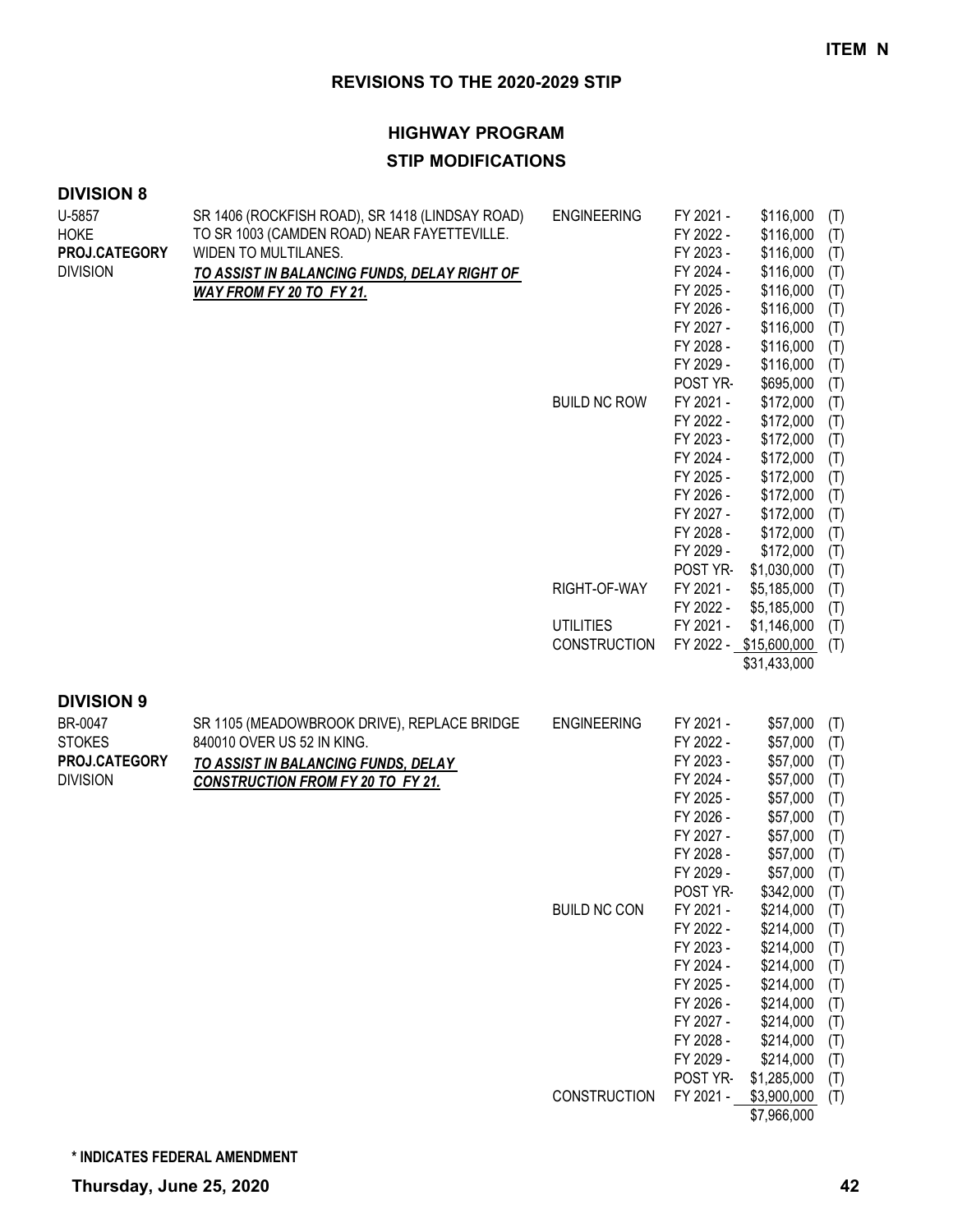## **HIGHWAY PROGRAM STIP MODIFICATIONS**

| R-2247EA<br><b>FORSYTH</b><br>PROJ.CATEGORY<br><b>REGIONAL</b> | NEW ROUTE (FUTURE NC 452), WINSTON-SALEM<br>NORTHERN BELTWAY, WESTERN SECTION, NC 67 TO<br>SOUTH OF US 52<br>TO ALLOW ADDITIONAL TIME FOR PLANNING AND<br>DESIGN. DELAY RIGHT-OF-WAY FROM FY 21 TO FY 22. | RIGHT-OF-WAY<br><b>UTILITIES</b><br><b>CONSTRUCTION</b> | FY 2022 -<br>FY 2022 -<br>FY 2023 -<br>FY 2024 -<br>FY 2025 -                                                                 | \$3,534,000<br>\$5,685,000<br>\$8,725,000<br>\$8,725,000<br>\$8,725,000<br>FY 2026 - \$8,725,000<br>\$44,119,000                                   | (T)<br>(T)<br>(NHP)<br>(NHP)<br>(NHP)<br>(NHP)                     |
|----------------------------------------------------------------|-----------------------------------------------------------------------------------------------------------------------------------------------------------------------------------------------------------|---------------------------------------------------------|-------------------------------------------------------------------------------------------------------------------------------|----------------------------------------------------------------------------------------------------------------------------------------------------|--------------------------------------------------------------------|
| R-2577A<br><b>FORSYTH</b><br>PROJ.CATEGORY<br><b>REGIONAL</b>  | US 158, MULTI-LANES NORTH OF US 421 / I-40<br>BUSINESS TO SR 1965 (BELEWS CREEK ROAD)<br>TO ASSIST IN BALANCING FUNDS, DELAY RIGHT-OF-<br>WAY FROM FY 20 TO FY 21.                                        | <b>ENGINEERING</b>                                      | FY 2021 -<br>FY 2022 -<br>FY 2023 -<br>FY 2024 -<br>FY 2025 -<br>FY 2026 -<br>FY 2027 -<br>FY 2028 -<br>FY 2029 -<br>POST YR- | \$155,000<br>\$155,000<br>\$155,000<br>\$155,000<br>\$155,000<br>\$155,000<br>\$155,000<br>\$155,000<br>\$155,000<br>\$931,000                     | (T)<br>(T)<br>(T)<br>(T)<br>(T)<br>(T)<br>(T)<br>(T)<br>(T)<br>(T) |
|                                                                |                                                                                                                                                                                                           | <b>BUILD NC ROW</b>                                     | FY 2021 -<br>FY 2022 -<br>FY 2023 -<br>FY 2024 -<br>FY 2025 -<br>FY 2026 -<br>FY 2027 -<br>FY 2028 -<br>FY 2029 -<br>POST YR- | \$1,201,000<br>\$1,201,000<br>\$1,201,000<br>\$1,201,000<br>\$1,201,000<br>\$1,201,000<br>\$1,201,000<br>\$1,201,000<br>\$1,201,000<br>\$7,206,000 | (T)<br>(T)<br>(T)<br>(T)<br>(T)<br>(T)<br>(T)<br>(T)<br>(T)<br>(T) |
|                                                                |                                                                                                                                                                                                           | RIGHT-OF-WAY                                            | FY 2021 -<br>FY 2022 -<br>FY 2023 -                                                                                           | \$7,433,000<br>\$7,433,000<br>\$7,434,000                                                                                                          | (T)<br>(T)<br>(T)                                                  |
|                                                                |                                                                                                                                                                                                           | <b>UTILITIES</b><br><b>BUILD NC CON</b>                 | FY 2021 -<br>FY 2023 -<br>FY 2024 -<br>FY 2025 -<br>FY 2026 -<br>FY 2027 -<br>FY 2028 -<br>FY 2029 -<br>POST YR-              | \$469,000<br>\$858,000<br>\$858,000<br>\$858,000<br>\$858,000<br>\$858,000 (T)<br>\$858,000<br>\$858,000<br>\$6,864,000                            | (T)<br>(T)<br>(T)<br>(T)<br>(T)<br>(T)<br>(T)<br>(T)               |
|                                                                |                                                                                                                                                                                                           | <b>CONSTRUCTION</b>                                     | FY 2023 -<br>FY 2024 -                                                                                                        | \$11,800,000<br>\$11,800,000<br>FY 2025 - \$11,800,000<br>\$91,380,000                                                                             | (T)<br>(T)<br>(T)                                                  |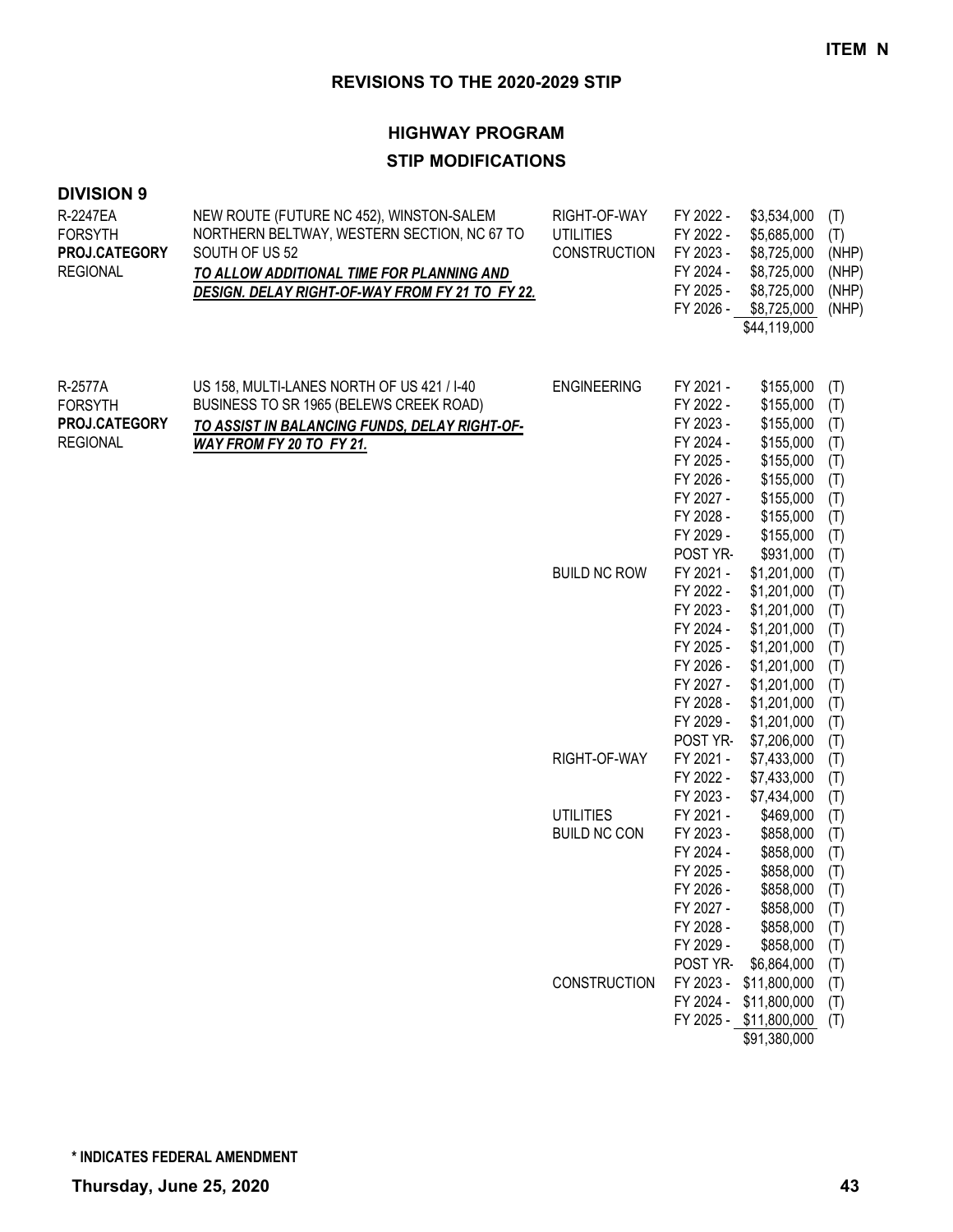#### **HIGHWAY PROGRAM**

#### **STIP MODIFICATIONS**

| <b>DIVISION 9</b><br>* U-4734<br><b>FORSYTH</b><br>PROJ.CATEGORY<br><b>DIVISION</b>  | NEW ROUTE, MACY GROVE ROAD EXTENSION, SR<br>1005 (EAST MOUNTAIN STREET) TO NC 150 (NORTH<br>MAIN STREET) IN KERNERSVILLE. FOUR-LANE<br>DIVIDED FACILITY ON NEW LOCATION.<br>PROJECT TO UTILIZE BUILD NC BONDS.                                                                                                                                                       | <b>BUILD NC CON</b>                 | FY 2020 -<br>FY 2021 -<br>FY 2022 -<br>FY 2023 -<br>FY 2024 -<br>FY 2025 -<br>FY 2026 -<br>FY 2027 -<br>FY 2028 -<br>FY 2029 -<br>POST YR- | \$1,500,000<br>\$750,000<br>\$750,000<br>\$750,000<br>\$750,000<br>\$750,000<br>\$750,000<br>\$750,000<br>\$750,000<br>\$750,000<br>\$3,000,000<br>\$11,250,000 | (T)<br>(T)<br>(T)<br>(T)<br>(T)<br>(T)<br>(T)<br>(T)<br>(T)<br>(T)<br>(T) |
|--------------------------------------------------------------------------------------|----------------------------------------------------------------------------------------------------------------------------------------------------------------------------------------------------------------------------------------------------------------------------------------------------------------------------------------------------------------------|-------------------------------------|--------------------------------------------------------------------------------------------------------------------------------------------|-----------------------------------------------------------------------------------------------------------------------------------------------------------------|---------------------------------------------------------------------------|
| * U-5820A<br><b>ROWAN</b><br>PROJ.CATEGORY<br><b>DIVISION</b>                        | NEW ROUTE, SR 2576 (BENDIX DRIVE) TO SR 1006<br>(FAITH ROAD) IN SALISBURY.<br>PROJECT TO UTILIZE BUILD NC BONDS.                                                                                                                                                                                                                                                     | <b>BUILD NC CON</b>                 | FY 2020 -<br>FY 2021 -<br>FY 2022 -<br>FY 2023 -<br>FY 2024 -<br>FY 2025 -<br>FY 2026 -<br>FY 2027 -<br>FY 2028 -<br>FY 2029 -<br>POST YR- | \$347,000<br>\$174,000<br>\$174,000<br>\$174,000<br>\$174,000<br>\$174,000<br>\$174,000<br>\$174,000<br>\$174,000<br>\$174,000<br>\$696,000<br>\$2,609,000      | (T)<br>(T)<br>(T)<br>(T)<br>(T)<br>(T)<br>(T)<br>(T)<br>(T)<br>(T)<br>(T) |
| <b>DIVISION 10</b><br>AV-5889<br><b>CABARRUS</b><br>PROJ.CATEGORY<br><b>REGIONAL</b> | CONCORD REGIONAL AIRPORT (JQF), EXTEND<br>RUNWAY SAFETY AREA.<br>TO ASSIST IN BALANCING FUNDS, DELAY<br><b>CONSTRUCTION FROM FY 20 TO FY 23.</b>                                                                                                                                                                                                                     | <b>CONSTRUCTION</b>                 | FY 2023 -                                                                                                                                  | \$300,000<br>\$300,000                                                                                                                                          | (T)                                                                       |
| EB-5723<br><b>UNION</b><br>PROJ.CATEGORY<br><b>DIVISION</b>                          | US 74, SR 1520 (INDIAN TRAIL FAIRVIEW ROAD) TO SR<br>1367 (UNIONVILLE INDIAN TRAIL ROAD). CONSTRUCT<br>A MULTI-USE PATH. SR 1367 (UNIONVILLE INDIAN<br>TRAIL ROAD) TO OAKWOOD LANE. CONSTRUCT A<br>MULTI-USE GREENWAY.<br>TO ALLOW ADDITIONAL TIME FOR PLANNING AND<br><b>DESIGN, DELAY RIGHT-OF-WAY FROM FY 20 TO FY 21</b><br>AND CONSTRUCTION FROM FY 21 TO FY 22 | RIGHT-OF-WAY<br><b>CONSTRUCTION</b> | FY 2021 -<br>FY 2021 -<br>FY 2022 -<br>FY 2022 -                                                                                           | \$100,000<br>$$25,000$ (L)<br>\$2,042,000 (CMAQ)<br>\$868,000<br>FY 2022 - \$1,020,000<br>\$4,055,000                                                           | (TAANY)<br>(TAANY)<br>(L)                                                 |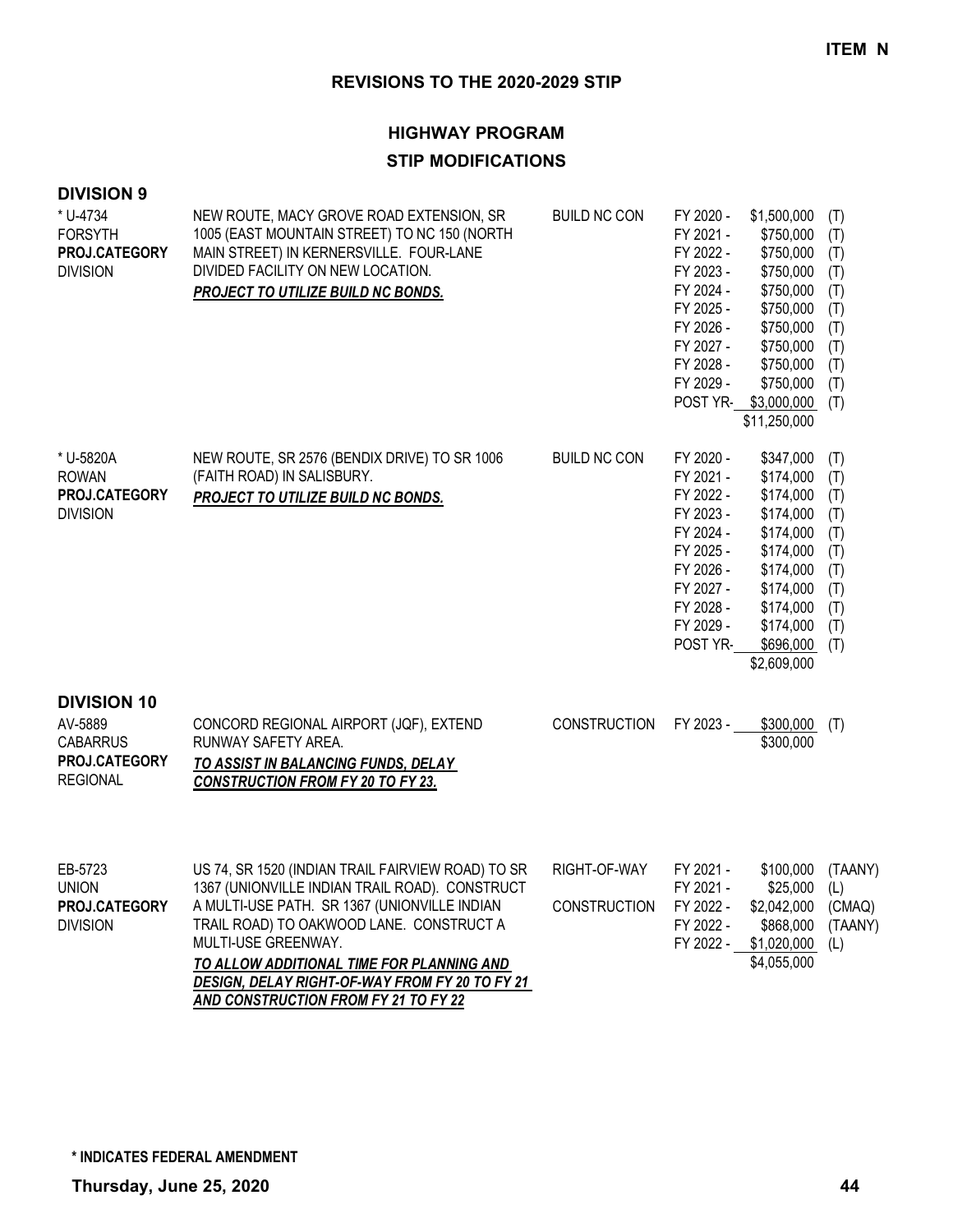| <b>DIVISION 10</b><br>EB-5732<br><b>CABARRUS</b><br>PROJ.CATEGORY<br><b>DIVISION</b> | BRUTON SMITH BLVD/CONCORD MILLS BLVD/<br>PORTION OF WEDDINGTON ROAD, US 29 TO<br>WEDDINGTON ROAD. CONSTRUCT SIDEWALK ON<br>BOTH SIDES OF THE ROAD, INCLUDING A PORTION OF<br>WEDDINGTON ROAD.<br>TO ALLOW ADDITIONAL TIME FOR PLANNING AND<br>DESIGN, DELAY RIGHT-OF-WAY FROM FY 20 TO FY 21.            | RIGHT-OF-WAY<br><b>CONSTRUCTION</b>                     | FY 2021 -<br>\$80,000<br>FY 2021 -<br>\$20,000<br>FY 2022 -<br>\$4,800,000<br>FY 2022 - \$1,200,000<br>\$6,100,000                                                                                                              | (TAANY)<br>(L)<br>(TAANY)<br>(L)                                        |
|--------------------------------------------------------------------------------------|----------------------------------------------------------------------------------------------------------------------------------------------------------------------------------------------------------------------------------------------------------------------------------------------------------|---------------------------------------------------------|---------------------------------------------------------------------------------------------------------------------------------------------------------------------------------------------------------------------------------|-------------------------------------------------------------------------|
| EB-5777<br><b>MECKLENBURG</b><br>PROJ.CATEGORY<br><b>DIVISION</b>                    | CORNELIUS, MCDOWELL CREEK TRIBUTARY<br><b>GREENWAY; CONSTRUCT GREENWAY FROM</b><br>SMITHVILLE PARK TO J.V. WASHAM ELEMENTARY.<br>CONSTRUCT MULTI-USE PATH ALONG<br>WESTMORELAND ROAD TO LAKE PINES DRIVE.<br>TO ALLOW ADDITIONAL TIME FOR PLANNING AND<br>DESIGN, DELAY RIGHT-OF-WAY FROM FY 20 TO FY 21 | RIGHT-OF-WAY<br><b>CONSTRUCTION</b>                     | FY 2021 -<br>\$300,000<br>FY 2021 -<br>\$75,000<br>FY 2022 -<br>\$2,100,000<br>FY 2022 -<br>\$525,000<br>\$3,000,000                                                                                                            | (CMAQ)<br>(L)<br>(CMAQ)<br>(L)                                          |
| EB-5785<br><b>MECKLENBURG</b><br>PROJ.CATEGORY<br><b>DIVISION</b>                    | HUNTERSVILLE, UPPER MCDOWELL CREEK<br>GREENWAY, CHILGROVE LANE TO NC 73.<br>CONSTRUCT GREENWAY.<br>TO ALLOW ADDITIONAL TIME FOR PLANNING AND<br><b>DESIGN, DELAY CONSTRUCTION FROM FY 20 TO FY 21</b>                                                                                                    | <b>CONSTRUCTION</b>                                     | FY 2021 -<br>\$4,271,000<br>FY 2021 - \$1,068,000<br>\$5,339,000                                                                                                                                                                | (BGDA)<br>(L)                                                           |
| EB-5819<br><b>UNION</b><br><b>PROJ.CATEGORY</b><br><b>DIVISION</b>                   | WAXHAW, DOWNTOWN WAXHAW PEDESTRIAN AND<br>BICYCLE FACILITY ENHANCEMENTS.<br>TO ALLOW ADDITIONAL TIME FOR PLANNING AND<br><b>DESIGN, DELAY CONSTRUCTION FROM FY 20 TO FY 21</b>                                                                                                                           | <b>CONSTRUCTION</b>                                     | FY 2021 -<br>\$515,000<br>\$515,000<br>FY 2021 -<br>\$1,030,000                                                                                                                                                                 | (BGDA)<br>(L)                                                           |
| * I-5718A<br><b>MECKLENBURG</b><br>PROJ.CATEGORY<br><b>STATEWIDE</b>                 | I-77, SOUTH CAROLINA STATE LINE TO I-277/US 74<br>(BELK FREEWAY). WIDEN EXISTING FREEWAY TO TEN<br>LANES BY CONSTRUCTING MANAGED LANES,<br>RECONSTRUCT I-77/I-277 (BELK FREEWAY)<br>INTERCHANGE, AND INSTALL RAMP METERS.<br>PROJECT TO NO LONGER UTILIZE GARVEE BONDS                                   | RIGHT-OF-WAY<br><b>UTILITIES</b><br><b>CONSTRUCTION</b> | FY 2025 - \$61,000,000<br>FY 2026 - \$61,000,000<br>FY 2027 - \$61,000,000<br>FY 2028 - \$61,000,000<br>FY 2025 -<br>\$1,500,000<br>FY 2029 - \$61,600,000<br>FY 2029 - \$237,000,000<br>POST YR-\$246,400,000<br>\$790,500,000 | (NHP)<br>(NHP)<br>(NHP)<br>(NHP)<br>(NHP)<br>(NHP)<br>(BOND R)<br>(NHP) |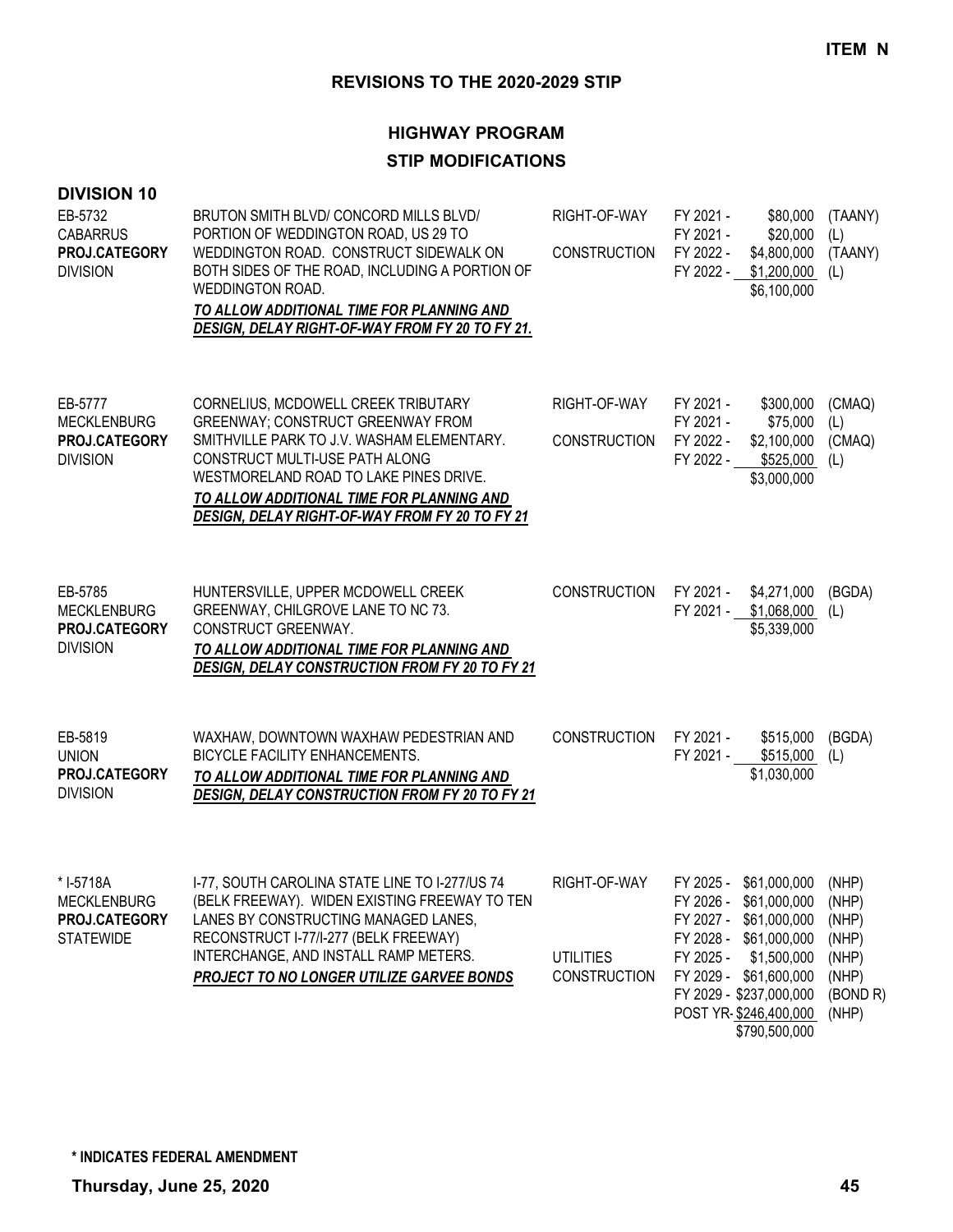| <b>DIVISION 10</b><br>I-5838<br><b>MECKLENBURG</b><br>PROJ.CATEGORY<br><b>STATEWIDE</b> | I-85, REHABIILITATE BRIDGES 590203 (I-85 NB) AND<br>590204 (I-85 SB) OVER SEABOARD COASTLINE<br>RAILROAD.<br>TO ASSIST IN BALANCING FUNDS, DELAY<br><b>CONSTRUCTION FROM FY 21 TO FY 22.</b>                                                                                                                                     | <b>CONSTRUCTION</b>                                                            | FY 2022 -<br>\$900,000<br>\$900,000                                                                                                                                                                                                                                                                                                               | (NHPIM)                                                                   |
|-----------------------------------------------------------------------------------------|----------------------------------------------------------------------------------------------------------------------------------------------------------------------------------------------------------------------------------------------------------------------------------------------------------------------------------|--------------------------------------------------------------------------------|---------------------------------------------------------------------------------------------------------------------------------------------------------------------------------------------------------------------------------------------------------------------------------------------------------------------------------------------------|---------------------------------------------------------------------------|
| * I-6014<br><b>MECKLENBURG</b><br>PROJ.CATEGORY<br><b>STATEWIDE</b>                     | I-77, I-85 INTERCHANGE. IMPROVE INTERCHANGE.<br>PROJECT TO NO LONGER UTILIZE GARVEE BONDS                                                                                                                                                                                                                                        | RIGHT-OF-WAY<br><b>UTILITIES</b><br><b>CONSTRUCTION</b>                        | FY 2025 -<br>\$1,000,000<br>FY 2025 -<br>\$1,000,000<br>FY 2026 -<br>\$20,025,000<br>FY 2027 -<br>\$20,025,000<br>FY 2028 -<br>\$20,025,000<br>FY 2029 - \$20,025,000<br>\$82,100,000                                                                                                                                                             | (NHP)<br>(NHP)<br>(NHP)<br>(NHP)<br>(NHP)<br>(NHP)                        |
| * I-6019<br><b>MECKLENBURG</b><br><b>PROJ.CATEGORY</b><br><b>STATEWIDE</b>              | I-485, NC 49 (SOUTH TRYON STREET) INTERCHANGE.<br><b>IMPROVE INTERCHANGE.</b><br><b>COST INCREASE EXCEEDING \$2 MILLION AND 25%</b><br>THRESHOLDS.                                                                                                                                                                               | RIGHT-OF-WAY<br><b>UTILITIES</b><br><b>CONSTRUCTION</b>                        | FY 2029 -<br>\$2,775,000<br>POST YR-<br>\$8,325,000<br>FY 2029 -<br>\$5,200,000<br>POST YR-\$29,000,000<br>\$45,300,000                                                                                                                                                                                                                           | (NHP)<br>(NHP)<br>(NHP)<br>(NHP)                                          |
| * P-5754<br><b>MECKLENBURG</b><br>PROJ.CATEGORY<br><b>EXEMPT</b>                        | SR 2623 (TRAILER DRIVE), IMPROVE AT-GRADE<br>CROSSING WITH NORFOLK SOUTHERN RAILROAD<br>(CROSSING NUMBER 910 618A, MP O4.11)<br>ADD PRELIMINARY ENGINEERING IN FY 20 NOT<br>PREVIOUSLY PROGRAMMED. TO ALLOW ADDITIONAL<br>TIME FOR PLANNING AND DESIGN, DELAY<br>CONSTRUCTION FROM FY 20 TO FY 22 AT REQUEST<br>OF RAIL DIVISION | <b>ENGINEERING</b><br><b>CONSTRUCTION</b>                                      | FY 2020 -<br>\$50,000<br>\$1,200,000<br>FY 2022 -<br>\$1,250,000                                                                                                                                                                                                                                                                                  | (O)<br>(O)                                                                |
| * R-2246A<br><b>CABARRUS</b><br>PROJ.CATEGORY<br><b>DIVISION</b>                        | GEORGE LILES PARKWAY, NC 49 TO SR 1304<br>(ROBERTA ROAD)<br>PROJECT TO NO LONGER UTILIZE BUILD NC BONDS<br><b>FOR CONSTRUCTION</b>                                                                                                                                                                                               | <b>BUILD NC ROW</b><br>RIGHT-OF-WAY<br><b>UTILITIES</b><br><b>CONSTRUCTION</b> | \$687,000<br>FY 2025 -<br>FY 2026 -<br>$$687,000$ (T)<br>FY 2027 -<br>\$687,000<br>\$687,000<br>FY 2028 -<br>\$687,000<br>FY 2029 -<br>\$6,870,000<br>POST YR-<br>FY 2025 -<br>\$400,000<br>FY 2026 -<br>\$400,000<br>FY 2025 -<br>\$2,600,000<br>FY 2028 -<br>\$4,125,000<br>FY 2029 -<br>\$4,125,000<br>POST YR-<br>\$8,250,000<br>\$30,205,000 | (T)<br>(T)<br>(T)<br>(T)<br>(T)<br>(T)<br>(T)<br>(T)<br>(T)<br>(T)<br>(T) |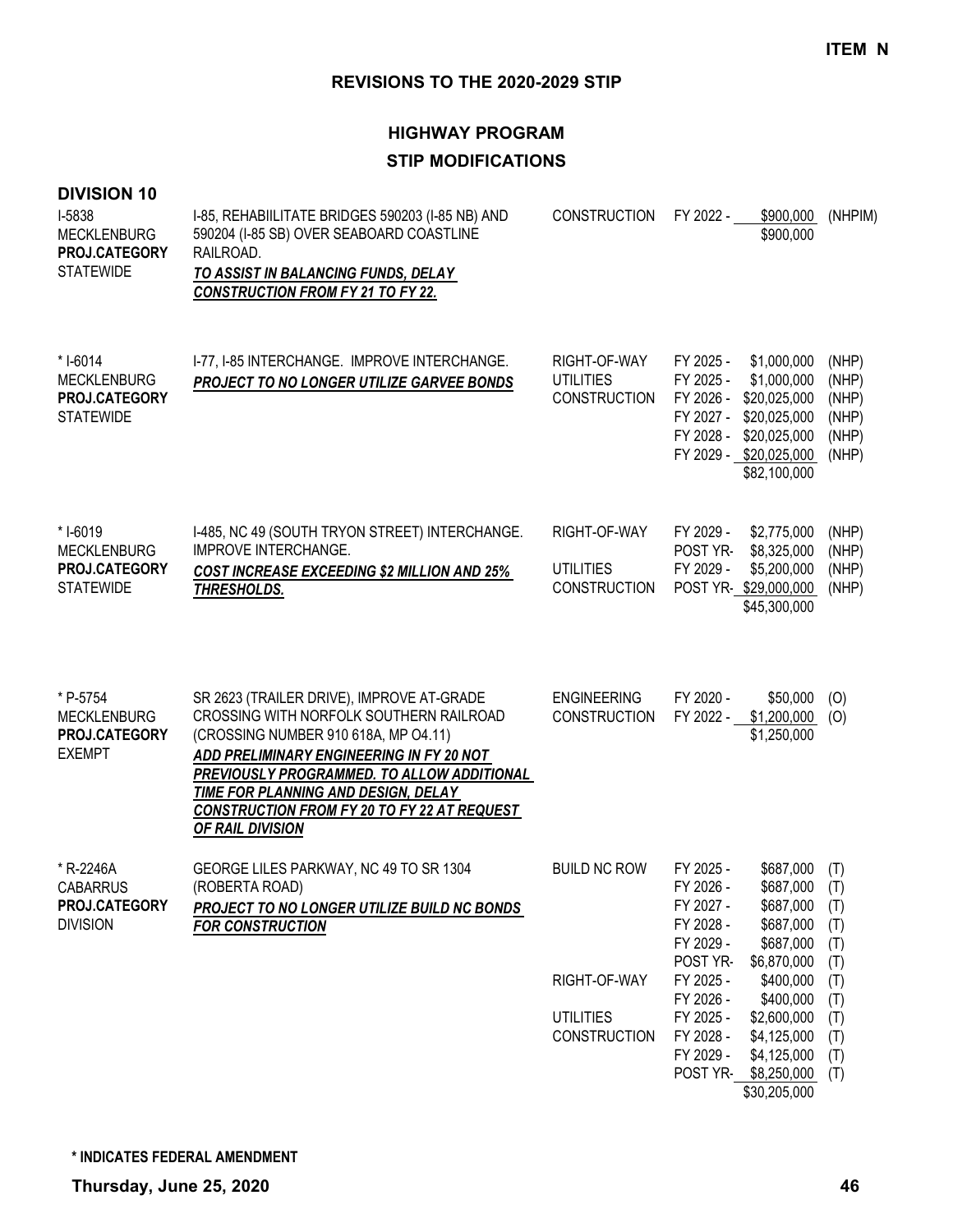## **HIGHWAY PROGRAM**

#### **STIP MODIFICATIONS**

| <b>DIVISION 10</b><br>* R-2555B<br><b>MECKLENBURG</b><br>PROJ.CATEGORY<br><b>DIVISION</b> | SR 5544 (WEST CATAWBA AVENUE), NC 73 (SAM FURR<br>ROAD) TO SR 2151 (JETTON ROAD). WIDEN TO FOUR-<br>LANES DIVIDED.<br>PROJECT TO UTILIZE BUILD NC BONDS                                                     | <b>BUILD NC CON</b><br><b>CONSTRUCTION</b>                              | FY 2023 -<br>FY 2024 -<br>FY 2025 -<br>FY 2026 -<br>FY 2027 -<br>FY 2028 -<br>FY 2029 -<br>POST YR-<br>FY 2023 -<br>FY 2023 -<br>FY 2024 -<br>FY 2025 -<br>FY 2026 -                                        | \$858,000<br>\$858,000<br>\$858,000<br>\$858,000<br>\$858,000<br>\$858,000<br>\$858,000<br>\$6,864,000<br>\$2,375,000<br>\$1,200,000<br>\$2,375,000<br>\$2,375,000<br>\$2,375,000<br>\$23,570,000                                            | (T)<br>(T)<br>(T)<br>(T)<br>(T)<br>(T)<br>(T)<br>(T)<br>(T)<br>(L)<br>(T)<br>(T)<br>(T)                                      |
|-------------------------------------------------------------------------------------------|-------------------------------------------------------------------------------------------------------------------------------------------------------------------------------------------------------------|-------------------------------------------------------------------------|-------------------------------------------------------------------------------------------------------------------------------------------------------------------------------------------------------------|----------------------------------------------------------------------------------------------------------------------------------------------------------------------------------------------------------------------------------------------|------------------------------------------------------------------------------------------------------------------------------|
| * R-2632AB<br><b>MECKLENBURG</b><br>PROJ.CATEGORY<br><b>REGIONAL</b>                      | NC 73, NC 115 TO SR 2693 (DAVIDSON-CONCORD<br>ROAD).<br>TO ASSIST IN BALANCING FUNDS AND ALIGN<br>SCHEDULE WITH R-5706A, DELAY RIGHT-OF-WAY<br>FROM FY 21 TO FY 23 AND CONSTRUCTION FROM FY<br>23 TO FY 26. | <b>BUILD NC ROW</b><br>RIGHT-OF-WAY<br><b>UTILITIES</b><br>CONSTRUCTION | FY 2023 -<br>FY 2024 -<br>FY 2025 -<br>FY 2026 -<br>FY 2027 -<br>FY 2028 -<br>FY 2029 -<br>POST YR-<br>FY 2023 -<br>FY 2024 -<br>FY 2025 -<br>FY 2023 -<br>FY 2026 -<br>FY 2027 -<br>FY 2028 -<br>FY 2029 - | \$429,000<br>\$429,000<br>\$429,000<br>\$429,000<br>\$429,000<br>\$429,000<br>\$429,000<br>\$3,432,000<br>\$2,000,000<br>\$2,000,000<br>\$2,000,000<br>\$500,000<br>\$6,850,000<br>\$6,850,000<br>\$6,850,000<br>\$6,850,000<br>\$40,335,000 | (T)<br>(T)<br>(T)<br>(T)<br>(T)<br>(T)<br>(T)<br>(T)<br>(T)<br>(T)<br>(T)<br>(T)<br>(BGANY)<br>(BGANY)<br>(BGANY)<br>(BGANY) |
| R-5798<br><b>ANSON</b><br>PROJ.CATEGORY<br><b>STATEWIDE</b>                               | US 74 (ANDREW JACKSON HIGHWAY), GRAHAM<br>STREET TO SR 1749. CONSTRUCT MEDIAN.<br>TO ASSIST IN BALANCING FUNDS, DELAY RIGHT-OF-<br>WAY FROM FY 21 TO FY 22.                                                 | RIGHT-OF-WAY<br><b>UTILITIES</b><br><b>CONSTRUCTION</b>                 | FY 2022 -<br>FY 2023 -<br>FY 2022 -<br>FY 2024 -<br>FY 2025 -<br>FY 2026 -                                                                                                                                  | \$245,000<br>\$5,225,000<br>\$600,000<br>\$3,766,000<br>\$3,767,000<br>\$3,767,000<br>\$17,370,000                                                                                                                                           | (T)<br>(T)<br>(T)<br>(T)<br>(T)<br>(T)                                                                                       |

NEW ROUTE - WADESBORO BYPASS, US 74 WEST OF WADESBORO TO US 74 EAST OF WADESBORO. CONSTRUCT FREEWAY ON NEW LOCATION. *PROJECT TO UTILIZE BUILD NC BONDS* R-5878 ANSON **PROJ.CATEGORY**

**\* INDICATES FEDERAL AMENDMENT**

**Thursday, June 25, 2020 47**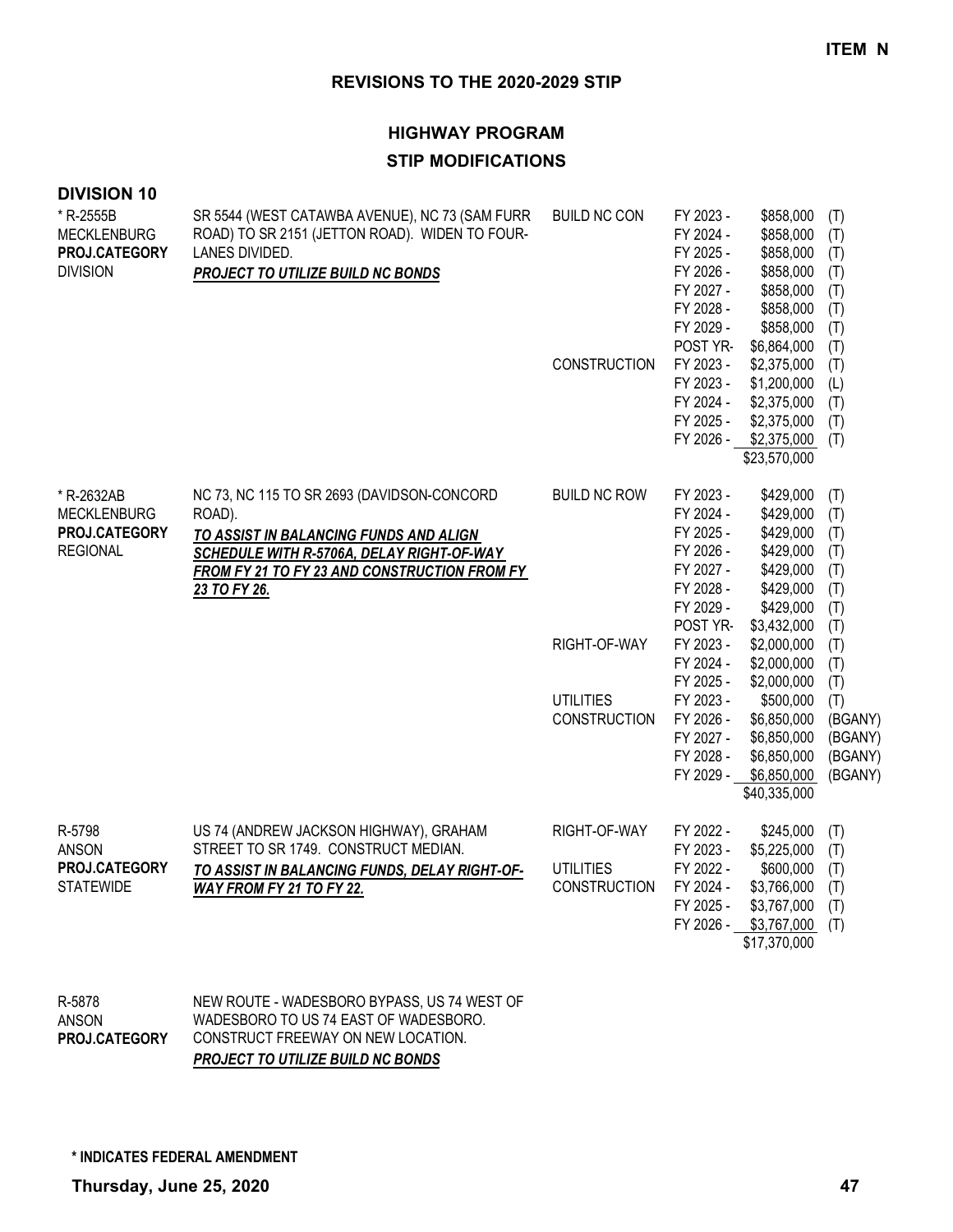#### **HIGHWAY PROGRAM**

#### **STIP MODIFICATIONS**

| * R-5878B<br><b>ANSON</b><br>PROJ.CATEGORY<br><b>REGIONAL</b>        | NEW ROUTE - WADESBORO BYPASS, US 52 NORTH OF<br>WADESBORO TO US 74 EAST OF WADESBORO.<br>CONSTRUCT FREEWAY ON NEW LOCATION.<br><b>PROJECT TO UTILIZE BUILD NC BONDS</b>                                                                                                                                                                                             | <b>BUILD NC ROW</b>                                     | FY 2024 -<br>\$172,000<br>FY 2025 -<br>\$172,000<br>FY 2026 -<br>\$172,000<br>FY 2027 -<br>\$172,000<br>FY 2028 -<br>\$172,000<br>FY 2029 -<br>\$172,000<br>POST YR-<br>\$1,548,000                | (T)<br>(T)<br>(T)<br>(T)<br>(T)<br>(T)                |
|----------------------------------------------------------------------|---------------------------------------------------------------------------------------------------------------------------------------------------------------------------------------------------------------------------------------------------------------------------------------------------------------------------------------------------------------------|---------------------------------------------------------|----------------------------------------------------------------------------------------------------------------------------------------------------------------------------------------------------|-------------------------------------------------------|
|                                                                      |                                                                                                                                                                                                                                                                                                                                                                     | RIGHT-OF-WAY<br><b>UTILITIES</b><br><b>CONSTRUCTION</b> | FY 2024 -<br>\$2,000,000<br>FY 2024 -<br>\$500,000<br>FY 2027 - \$21,750,000<br>FY 2028 -<br>\$21,750,000<br>FY 2029 -<br>\$21,750,000<br>FY 2030 - \$21,750,000<br>\$92,080,000                   | (T)<br>(T)<br>(T)<br>(NHP)<br>(NHP)<br>(NHP)<br>(NHP) |
| * TA-5173<br><b>CABARRUS</b><br>PROJ.CATEGORY                        | RIDER TRANSIT/ CONCORD, RIDER TRANSIT STIP<br>AMENDMENT FOR PURCHASE OF REPLACEMENT<br>BUSES. ADD A TOTAL PROJECT COST OF \$8,500,000<br>TO TA-5173 FOR PURCHASE OF REPLACEMENT BUSES<br>WITH EIGHT BUSES BEING PURCHASED IN FY 21 AND<br>TWO BUSES BEING PURCHASED IN FY 22<br>FUNDING ADDED TO FY 21 AND FY 22 AT THE<br><b>REQUEST OF THE CABARRUS ROWAN MPO</b> | CAPITAL                                                 | FY 2021 -<br>\$680,000<br>FY 2021 -<br>\$680,000<br>FY 2021 -<br>\$5,440,000<br>FY 2022 -<br>\$170,000<br>FY 2022 -<br>\$170,000<br>FY 2022 - \$1,360,000<br>\$8,500,000                           | (S)<br>(L)<br>(5307)<br>(S)<br>(L)<br>(5307)          |
| * U-4714AA<br><b>MECKLENBURG</b><br>PROJ.CATEGORY<br><b>DIVISION</b> | SR 1009 (JOHN STREET-OLD MONROE ROAD), SR 3448-<br>SR 3474 (TRADE STREET) TO WEST OF I-485.<br>PROJECT TO UTILIZE BUILD NC BONDS                                                                                                                                                                                                                                    | <b>BUILD NC ROW</b><br>RIGHT-OF-WAY                     | FY 2025 -<br>\$429,000<br>FY 2026 -<br>\$429,000<br>FY 2027 -<br>\$429,000<br>FY 2028 -<br>\$429,000<br>FY 2029 -<br>\$429,000<br>POST YR-<br>\$4,290,000<br>FY 2025 -<br>\$2,074,000<br>FY 2026 - | (T)<br>(T)<br>(T)<br>(T)<br>(T)<br>(T)<br>(T)         |
|                                                                      |                                                                                                                                                                                                                                                                                                                                                                     | <b>CONSTRUCTION</b>                                     | \$2,074,000<br>FY 2027 -<br>\$1,932,000<br>FY 2028 -<br>\$1,932,000<br>\$1,932,000<br>FY 2029 -<br>POST YR- \$1,932,000<br>\$18,311,000                                                            | (T)<br>(BGANY)<br>(BGANY)<br>(BGANY)<br>(BGANY)       |
| U-5764<br><b>UNION</b><br>PROJ.CATEGORY<br><b>REGIONAL</b>           | US 74, NC 200 (DICKERSON BOULEVARD) TO SR 1007<br>(ROCKY RIVER ROAD). WIDEN EXISTING ROADWAY.<br>TO ASSIST IN BALANCING FUNDS, DELAY RIGHT-OF-<br>WAY FROM FY 20 TO FY 21.                                                                                                                                                                                          | RIGHT-OF-WAY<br><b>CONSTRUCTION</b>                     | FY 2021 - \$22,350,000<br>FY 2024 - \$11,950,000<br>FY 2025 - \$11,950,000<br>FY 2026 - \$11,950,000<br>FY 2027 - \$11,950,000<br>\$70,150,000                                                     | (T)<br>(T)<br>(T)<br>(T)<br>(T)                       |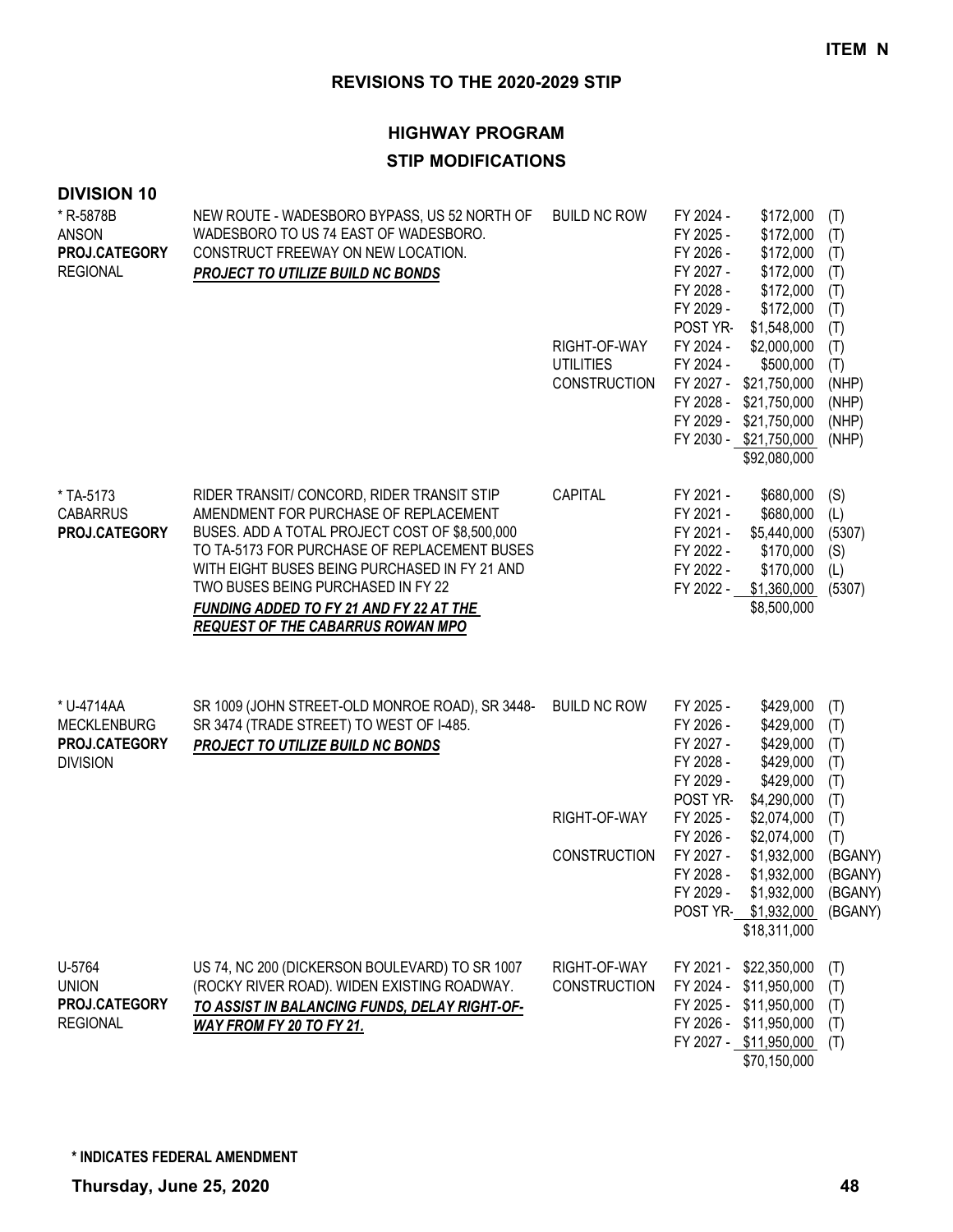#### **HIGHWAY PROGRAM**

### **STIP MODIFICATIONS**

| <b>DIVISION 10</b> |
|--------------------|
|--------------------|

| * U-5765<br>MECKLENBURG<br><b>PROJ.CATEGORY</b><br><b>REGIONAL</b> | NC 73 (SAM FURR ROAD), SR 5544 (WEST CATAWBA<br>AVENUE) TO SR 2316 (NORTHCROSS DRIVE). WIDEN<br>EXISTING ROADWAY.<br>TO ASSIST IN BALANCING FUNDS, DELAY RIGHT-OF-                                                                                                                                                                                                                     | <b>BUILD NC ROW</b>                                     | FY 2021 -<br>FY 2022 -<br>FY 2023 -<br>FY 2024 -                                        | \$1,287,000<br>\$1,287,000<br>\$1,287,000<br>\$1,287,000                                                              | (T)<br>(T)<br>(T)<br>(T)                      |
|--------------------------------------------------------------------|----------------------------------------------------------------------------------------------------------------------------------------------------------------------------------------------------------------------------------------------------------------------------------------------------------------------------------------------------------------------------------------|---------------------------------------------------------|-----------------------------------------------------------------------------------------|-----------------------------------------------------------------------------------------------------------------------|-----------------------------------------------|
|                                                                    | WAY FROM FY 20 TO FY 21. PROJECT TO UTILIZE<br><b>BUILD NC BONDS.</b>                                                                                                                                                                                                                                                                                                                  |                                                         | FY 2025 -<br>FY 2026 -<br>FY 2027 -<br>FY 2028 -<br>FY 2029 -                           | \$1,287,000<br>\$1,287,000<br>\$1,287,000<br>\$1,287,000<br>\$7,722,000                                               | (T)<br>(T)<br>(T)<br>(T)<br>(T)               |
|                                                                    |                                                                                                                                                                                                                                                                                                                                                                                        | RIGHT-OF-WAY                                            | POST YR-<br>FY 2021 -<br>FY 2022 -                                                      | \$1,287,000<br>\$6,000,000<br>\$6,000,000                                                                             | (T)<br>(T)<br>(T)                             |
|                                                                    |                                                                                                                                                                                                                                                                                                                                                                                        | <b>UTILITIES</b><br><b>BUILD NC CON</b>                 | FY 2021 -<br>FY 2023 -<br>FY 2024 -<br>FY 2025 -<br>FY 2026 -<br>FY 2027 -              | \$2,700,000<br>\$1,030,000<br>\$1,030,000<br>\$1,030,000<br>\$1,030,000<br>\$1,030,000                                | (T)<br>(T)<br>(T)<br>(T)<br>(T)<br>(T)        |
|                                                                    |                                                                                                                                                                                                                                                                                                                                                                                        | <b>CONSTRUCTION</b>                                     | FY 2028 -<br>FY 2029 -<br>POST YR-<br>FY 2023 -                                         | \$1,030,000<br>\$1,030,000<br>\$8,240,000<br>\$3,025,000                                                              | (T)<br>(T)<br>(T)<br>(T)                      |
|                                                                    |                                                                                                                                                                                                                                                                                                                                                                                        |                                                         | FY 2024 -<br>FY 2025 -<br>FY 2026 -                                                     | \$3,025,000<br>\$3,025,000<br>\$3,025,000<br>\$61,555,000                                                             | (T)<br>(T)<br>(T)                             |
| * U-5769A                                                          | NC 16 (PROVIDENCE ROAD SOUTH), SR 1316 (REA                                                                                                                                                                                                                                                                                                                                            | RIGHT-OF-WAY                                            | FY 2023 -                                                                               | \$5,800,000                                                                                                           | (T)                                           |
| union<br><b>PROJ.CATEGORY</b><br><b>REGIONAL</b>                   | ROAD EXTENSION) TO SR 1307 (BONDS GROVE<br>CHURCH RD). WIDEN TO MULTI-LANES.<br>MODIFY PROJECT LIMITS AT REQUEST OF DIVISION;<br>TO ASSIST IN BALANCING FUNDS, DELAY RIGHT-OF-<br><b>WAY FROM FY 22 TO FY 23 AND CONSTRUCTION</b><br><b>FROM FY 24 TO FY 26.</b>                                                                                                                       | <b>UTILITIES</b><br>CONSTRUCTION                        | FY 2024 -<br>FY 2023 -<br>FY 2026 -<br>FY 2027 -<br>FY 2028 -<br>FY 2029 -              | \$5,800,000<br>\$1,400,000<br>\$6,600,000<br>\$6,600,000<br>\$6,600,000<br>\$6,600,000                                | (T)<br>(T)<br>(T)<br>(T)<br>(T)<br>(T)        |
|                                                                    |                                                                                                                                                                                                                                                                                                                                                                                        |                                                         |                                                                                         | \$39,400,000                                                                                                          |                                               |
| * U-5769B<br>union<br><b>PROJ.CATEGORY</b><br><b>REGIONAL</b>      | NC 16 (PROVIDENCE ROAD SOUTH), SR 1307 (BONDS<br>GROVE CHURCH RD) TO SR 3530 (WAXHAW PARKWAY)<br>IN WAXHAW. WIDEN TO MULTI-LANES.<br>MODIFY PROJECT LIMITS AT REQUEST OF DIVISION.<br><b>COST INCREASE EXCEEDING \$2 MILLION AND 25%</b><br>THRESHOLDS. TO ASSIST IN BALANCING FUNDS,<br><u>DELAY RIGHT-OF-WAY FROM FY 22 TO FY 23 AND</u><br><b>CONSTRUCTION FROM FY 24 TO FY 26.</b> | RIGHT-OF-WAY<br><b>UTILITIES</b><br><b>CONSTRUCTION</b> | FY 2023 -<br>FY 2024 -<br>FY 2023 -<br>FY 2026 -<br>FY 2027 -<br>FY 2028 -<br>FY 2029 - | \$4,800,000<br>\$4,800,000<br>\$1,200,000<br>\$7,850,000<br>\$7,850,000<br>\$7,850,000<br>\$7,850,000<br>\$42,200,000 | (T)<br>(T)<br>(T)<br>(T)<br>(T)<br>(T)<br>(T) |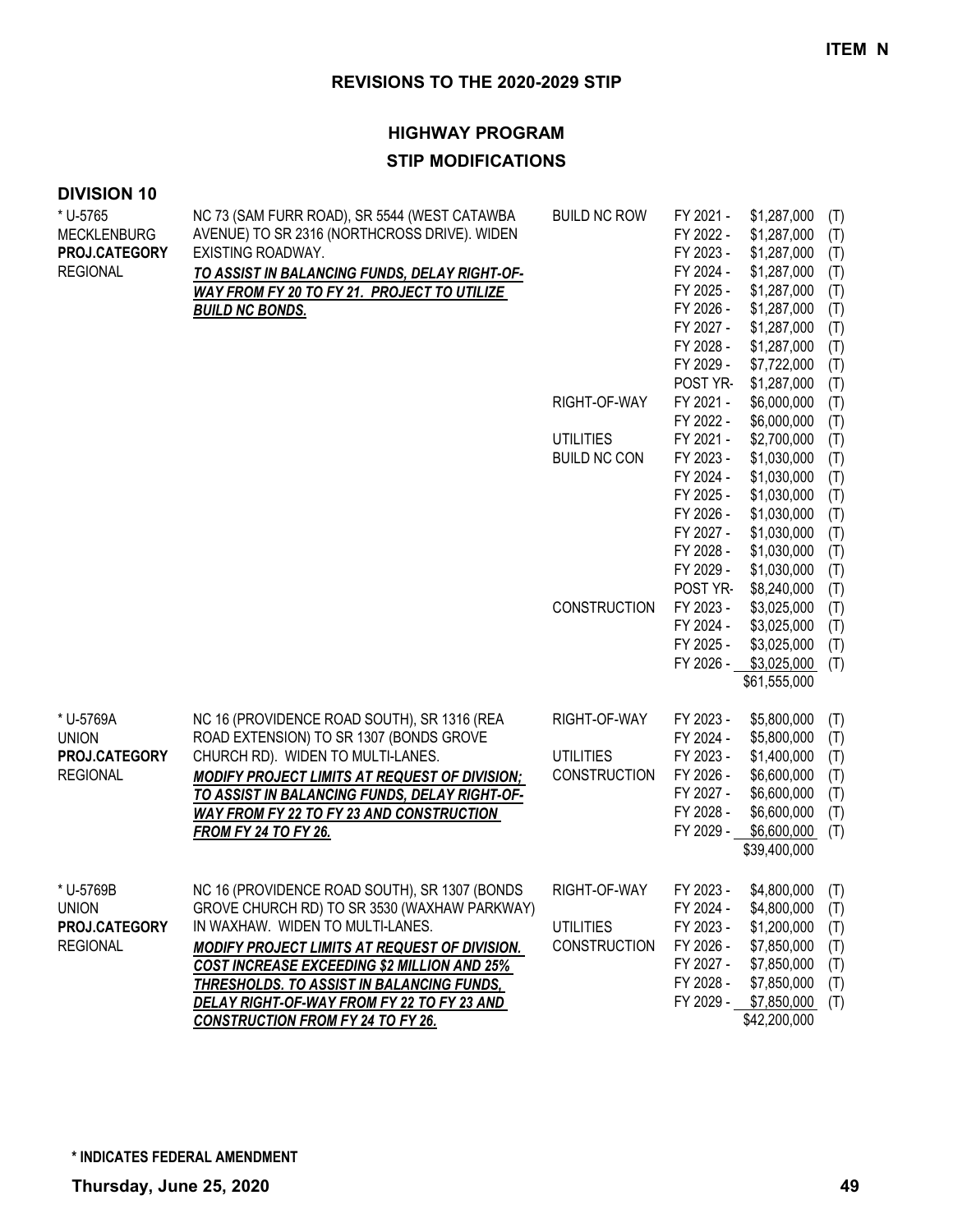| <b>DIVISION 10</b><br>* U-5804B                                  | SR 3448 (SOUTH TRADE STREET), FOUR MILE CREEK                                                                                                                                                                           | <b>BUILD NC CON</b>                 | FY 2020 -                                                                               | \$242,000                                                                                                      | (T)                                                         |
|------------------------------------------------------------------|-------------------------------------------------------------------------------------------------------------------------------------------------------------------------------------------------------------------------|-------------------------------------|-----------------------------------------------------------------------------------------|----------------------------------------------------------------------------------------------------------------|-------------------------------------------------------------|
| <b>MECKLENBURG</b><br>PROJ.CATEGORY<br><b>DIVISION</b>           | TO WEDDINGTON ROAD. WIDEN TO FOUR-LANES.<br>PROJECT TO UTILIZE BUILD NC BONDS.                                                                                                                                          |                                     | FY 2021 -<br>FY 2022 -<br>FY 2023 -<br>FY 2024 -                                        | \$121,000<br>\$121,000<br>\$121,000<br>\$121,000                                                               | (T)<br>(T)<br>(T)<br>(T)                                    |
|                                                                  |                                                                                                                                                                                                                         |                                     | FY 2025 -<br>FY 2026 -<br>FY 2027 -                                                     | \$121,000<br>\$121,000<br>\$121,000                                                                            | (T)<br>(T)<br>(T)                                           |
|                                                                  |                                                                                                                                                                                                                         |                                     | FY 2028 -<br>FY 2029 -<br>POST YR-                                                      | \$121,000<br>\$121,000<br>\$484,000<br>\$1,815,000                                                             | (T)<br>(T)<br>(T)                                           |
| U-5805<br><b>MECKLENBURG</b><br>PROJ.CATEGORY<br><b>DIVISION</b> | SR 1009 (MONROE ROAD), INTERSECTION OF SR 1009<br>(MONROE ROAD) AND RAMA ROAD/IDLEWILD ROAD.<br>CONSTRUCT INTERSECTION IMPROVEMENTS.<br>TO ASSIST IN BALANCING FUNDS, DELAY<br><b>CONSTRUCTION FROM FY 21 TO FY 22.</b> | RIGHT-OF-WAY<br><b>CONSTRUCTION</b> | FY 2020 -<br>FY 2022 -<br>FY 2022 -<br>FY 2022 -<br>FY 2023 -<br>FY 2023 -<br>FY 2023 - | \$750,000<br>\$1,070,000<br>\$2,120,000<br>\$530,000<br>\$1,070,000<br>\$2,120,000<br>\$530,000<br>\$8,190,000 | (T)<br>(BGANY)<br>(BGDA)<br>(L)<br>(BGANY)<br>(BGDA)<br>(L) |
| * U-6028                                                         | SR 2467 (MALLARD CREEK ROAD), SR 2472 (MALLARD                                                                                                                                                                          | RIGHT-OF-WAY                        | FY 2022 -                                                                               | \$2,000,000                                                                                                    | (T)                                                         |
| <b>MECKLENBURG</b><br>PROJ.CATEGORY                              | CREEK CHURCH ROAD) TO BREEZEWOOD DRIVE.<br>WIDEN TO FOUR-LANES.<br>PROJECT TO UTILIZE BUILD NC BONDS.                                                                                                                   | <b>UTILITIES</b>                    | FY 2023 -<br>FY 2022 -                                                                  | \$2,000,000<br>\$250,000                                                                                       | (T)<br>(T)                                                  |
| <b>DIVISION</b>                                                  |                                                                                                                                                                                                                         |                                     | FY 2023 -                                                                               | \$250,000                                                                                                      | (T)                                                         |
|                                                                  |                                                                                                                                                                                                                         | <b>BUILD NC CON</b>                 | FY 2025 -<br>FY 2026 -<br>FY 2027 -<br>FY 2028 -                                        | \$686,000<br>\$686,000<br>\$686,000<br>\$686,000                                                               | (T)<br>(T)<br>(T)<br>(T)                                    |
|                                                                  |                                                                                                                                                                                                                         |                                     | FY 2029 -<br>POST YR-                                                                   | \$686,000<br>\$6,860,000                                                                                       | (T)<br>(T)                                                  |
|                                                                  |                                                                                                                                                                                                                         | <b>CONSTRUCTION</b>                 | FY 2025 -                                                                               | \$1,900,000                                                                                                    | (T)                                                         |
|                                                                  |                                                                                                                                                                                                                         |                                     | FY 2026 -<br>FY 2027 -                                                                  | \$1,900,000<br>\$1,900,000                                                                                     | (T)<br>(T)                                                  |
|                                                                  |                                                                                                                                                                                                                         |                                     | FY 2028 -                                                                               | \$1,900,000<br>\$22,390,000                                                                                    | (T)                                                         |
| * U-6032                                                         | SR 2467 (MALLARD CREEK ROAD)/ SR 1445 (DERITA                                                                                                                                                                           | RIGHT-OF-WAY                        | FY 2021 -                                                                               | \$1,450,000                                                                                                    | (T)                                                         |
| <b>CABARRUS</b><br><b>MECKLENBURG</b>                            | ROAD), I-485 TO CONCORD MILLS BOULEVARD (SR<br>2894). WIDEN TO MULTI-LANES.                                                                                                                                             | <b>UTILITIES</b>                    | FY 2022 -<br>FY 2021 -                                                                  | \$1,450,000<br>\$500,000                                                                                       | (T)<br>(T)                                                  |
| PROJ.CATEGORY                                                    | PROJECT TO NO LONGER UTILIZE BUILD NC BONDS.                                                                                                                                                                            | <b>CONSTRUCTION</b>                 | FY 2023 -                                                                               | \$8,333,000                                                                                                    | (T)                                                         |
| <b>DIVISION</b>                                                  |                                                                                                                                                                                                                         |                                     | FY 2024 -<br>FY 2025 -                                                                  | \$8,333,000<br>\$8,334,000<br>\$28,400,000                                                                     | (T)<br>(T)                                                  |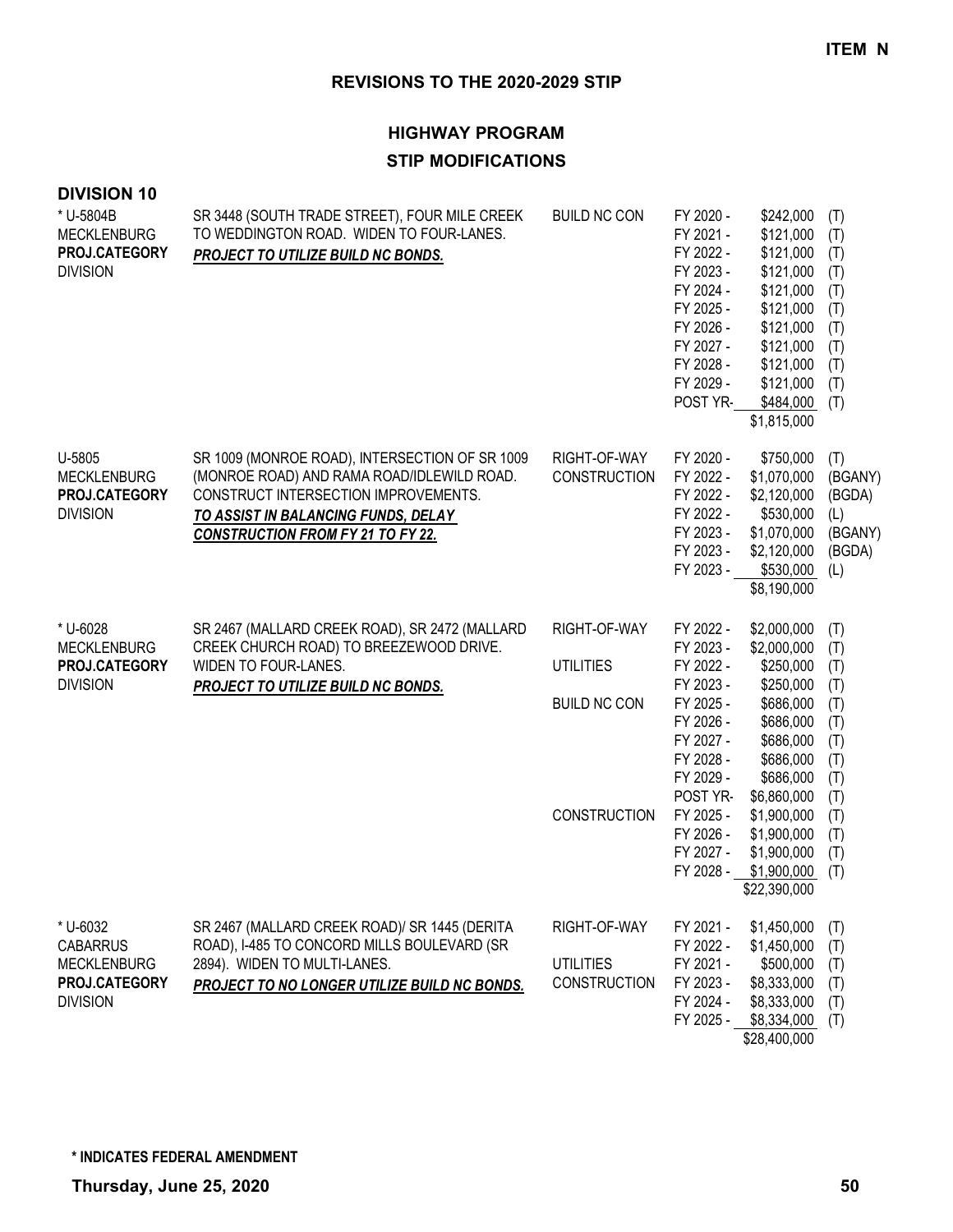## **HIGHWAY PROGRAM STIP MODIFICATIONS**

| <b>DIVISION 10</b>                                                 |                                                                                                                                                                                                                |                                         |                                                                                        |                                                                                                 |                                               |
|--------------------------------------------------------------------|----------------------------------------------------------------------------------------------------------------------------------------------------------------------------------------------------------------|-----------------------------------------|----------------------------------------------------------------------------------------|-------------------------------------------------------------------------------------------------|-----------------------------------------------|
| U-6087                                                             | WESLEY CHAPEL, POTTER ROAD AT WESLEY CHAPEL                                                                                                                                                                    | <b>ENGINEERING</b>                      | FY 2020 -                                                                              | \$7,000                                                                                         | (CMAQ)                                        |
| <b>UNION</b><br>PROJ.CATEGORY<br><b>DIVISION</b>                   | ROAD. CONSTRUCT ROUNDABOUT.<br>TO ASSIST IN BALANCING FUNDS, DELAY RIGHT-OF-<br>WAY FROM FY 20 TO FY 21.                                                                                                       | RIGHT-OF-WAY                            | FY 2020 -<br>FY 2021 -<br>FY 2021 -<br>FY 2021 -                                       | \$5,000<br>\$74,000<br>\$26,000<br>\$26,000                                                     | (S(M))<br>(CMAQ)<br>(L)<br>(S(M))             |
|                                                                    |                                                                                                                                                                                                                | <b>CONSTRUCTION</b>                     | FY 2022 -<br>FY 2022 -<br>FY 2022 -                                                    | \$1,006,000<br>\$390,000<br>\$313,000<br>\$1,847,000                                            | (CMAQ)<br>(L)<br>(S(M))                       |
| * U-6109<br><b>MECKLENBURG</b><br>PROJ.CATEGORY<br><b>REGIONAL</b> | US 521 (LANCASTER HIGHWAY/ JOHNSTON ROAD),<br>SOUTH CAROLINA STATE LINE TO SR 4979<br>(BALLANTYNE COMMONS PARKWAY). WIDEN TO<br>MULTILANES.<br>PROJECT TO UTILIZE BUILD NC BONDS.                              | <b>BUILD NC ROW</b>                     | FY 2024 -<br>FY 2025 -<br>FY 2026 -<br>FY 2027 -<br>FY 2028 -<br>FY 2029 -<br>POST YR- | \$601,000<br>\$601,000<br>\$601,000<br>\$601,000<br>\$601,000<br>\$601,000<br>\$5,409,000       | (T)<br>(T)<br>(T)<br>(T)<br>(T)<br>(T)<br>(T) |
|                                                                    |                                                                                                                                                                                                                | RIGHT-OF-WAY                            | FY 2024 -<br>FY 2025 -                                                                 | \$3,150,000<br>\$3,150,000                                                                      | (T)<br>(T)                                    |
|                                                                    |                                                                                                                                                                                                                | <b>UTILITIES</b><br><b>BUILD NC CON</b> | FY 2024 -<br>FY 2026 -<br>FY 2027 -<br>FY 2028 -<br>FY 2029 -                          | \$1,600,000<br>\$1,287,000<br>\$1,287,000<br>\$1,287,000<br>\$1,287,000<br>POST YR-\$14,157,000 | (T)<br>(T)<br>(T)<br>(T)<br>(T)<br>(T)        |
|                                                                    |                                                                                                                                                                                                                | <b>CONSTRUCTION</b>                     | FY 2026 -<br>FY 2027 -<br>FY 2028 -                                                    | \$4,600,000<br>\$4,600,000<br>\$4,600,000<br>\$50,020,000                                       | (T)<br>(T)<br>(T)                             |
| W-5710Y<br><b>UNION</b><br><b>PROJ.CATEGORY</b><br><b>DIVISION</b> | UNION COUNTY, CONSTRUCT IMPROVEMENTS AT SR<br>1315 (NEW TOWN ROAD) AND SR 1008 (WAXHAW-<br>INDIAN TRAIL ROAD) INTERSECTION.<br>TO ASSIST IN BALANCING FUNDS, DELAY<br><b>CONSTRUCTION FROM FY 21 TO FY 22.</b> | <b>CONSTRUCTION</b>                     | FY 2022 -<br>FY 2022 -<br>FY 2022 -                                                    | \$850,000<br>\$1,385,000<br>\$346,000<br>\$2,581,000                                            | (HSIP)<br>(BGDA)<br>(S(M))                    |

**\* INDICATES FEDERAL AMENDMENT**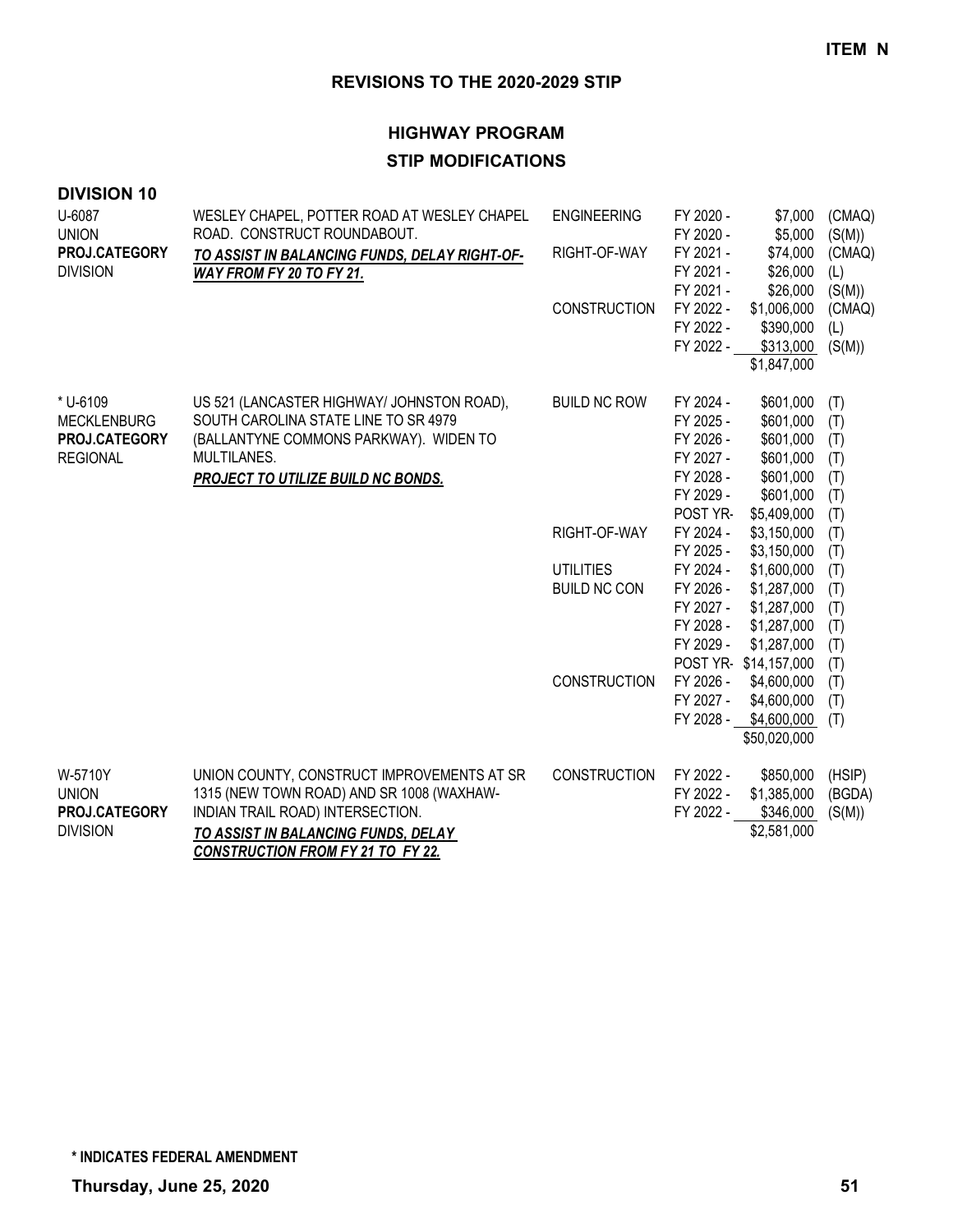## **HIGHWAY PROGRAM STIP MODIFICATIONS**

| B-5825<br><b>YADKIN</b><br>PROJ.CATEGORY<br><b>REGIONAL</b>   | NC 67, REPLACE BRIDGE 980035 OVER YADKIN RIVER.<br>TO ASSIST IN BALANCING FUNDS, DELAY<br><b>CONSTRUCTION FROM FY 20 TO FY 21.</b>                                                                               | <b>ENGINEERING</b><br><b>BUILD NC CON</b> | FY 2021 -<br>FY 2022 -<br>FY 2023 -<br>FY 2024 -<br>FY 2025 -<br>FY 2026 -<br>FY 2027 -<br>FY 2028 -<br>FY 2029 -<br>POST YR-<br>FY 2021 -<br>FY 2022 -<br>FY 2023 - | \$45,000<br>\$45,000<br>\$45,000<br>\$45,000<br>\$45,000<br>\$45,000<br>\$45,000<br>\$45,000<br>\$45,000<br>\$270,000<br>\$429,000<br>\$429,000<br>\$429,000 | (T)<br>(T)<br>(T)<br>(T)<br>(T)<br>(T)<br>(T)<br>(T)<br>(T)<br>(T)<br>(T)<br>(T)<br>(T) |
|---------------------------------------------------------------|------------------------------------------------------------------------------------------------------------------------------------------------------------------------------------------------------------------|-------------------------------------------|----------------------------------------------------------------------------------------------------------------------------------------------------------------------|--------------------------------------------------------------------------------------------------------------------------------------------------------------|-----------------------------------------------------------------------------------------|
|                                                               |                                                                                                                                                                                                                  | <b>CONSTRUCTION</b>                       | FY 2024 -<br>FY 2025 -<br>FY 2026 -<br>FY 2027 -<br>FY 2028 -<br>FY 2029 -<br>POST YR-<br>FY 2021 -                                                                  | \$429,000<br>\$429,000<br>\$429,000<br>\$429,000<br>\$429,000<br>\$429,000<br>\$2,574,000<br>\$3,700,000<br>FY 2022 - \$3,700,000<br>\$14,510,000            | (T)<br>(T)<br>(T)<br>(T)<br>(T)<br>(T)<br>(T)<br>(T)<br>(T)                             |
| B-5979<br><b>WATAUGA</b><br>PROJ.CATEGORY<br><b>DIVISION</b>  | HUNTING HILLS LANE, REPLACE BRIDGE NO. 940346<br>OVER SOUTH FORK OF NEW RIVER IN BOONE.<br>TO ASSIST IN BALANCING FUNDS, DELAY RIGHT-OF-<br><b>WAY FROM FY 20 TO 21 AND CONSTRUCTION FROM</b><br>FY 21 TO FY 22. | RIGHT-OF-WAY<br><b>CONSTRUCTION</b>       | FY 2021 -<br>FY 2021 -<br>FY 2022 -<br>FY 2022 -                                                                                                                     | \$80,000<br>\$20,000<br>\$1,200,000<br>\$300,000<br>\$1,600,000                                                                                              | (BGOFF)<br>(L)<br>(BGOFF)<br>(L)                                                        |
| BR-0108<br><b>WILKES</b><br>PROJ.CATEGORY<br><b>HWY FUNDS</b> | SR 2418, REPLACE BRIDGE 960004 OVER LITTLE<br>HUNTING CREEK.<br>TO ASSIST IN BALANCING FUNDS, DELAY<br><b>CONSTRUCTION FROM FY 21 TO FY 22.</b>                                                                  | <b>CONSTRUCTION</b>                       | FY 2022 -                                                                                                                                                            | \$1,200,000<br>\$1,200,000                                                                                                                                   | (HFB)                                                                                   |
| BR-0109<br><b>YADKIN</b><br>PROJ.CATEGORY<br><b>HWY FUNDS</b> | SR 1512, REPLACE BRIDGE 980080 OVER UT TO<br><b>FARMERS CREEK.</b><br>TO ASSIST IN BALANCING FUNDS, DELAY<br><b>CONSTRUCTION FROM FY 21 TO FY 22.</b>                                                            | <b>CONSTRUCTION</b>                       | FY 2022 -                                                                                                                                                            | \$600,000<br>\$600,000                                                                                                                                       | (HFB)                                                                                   |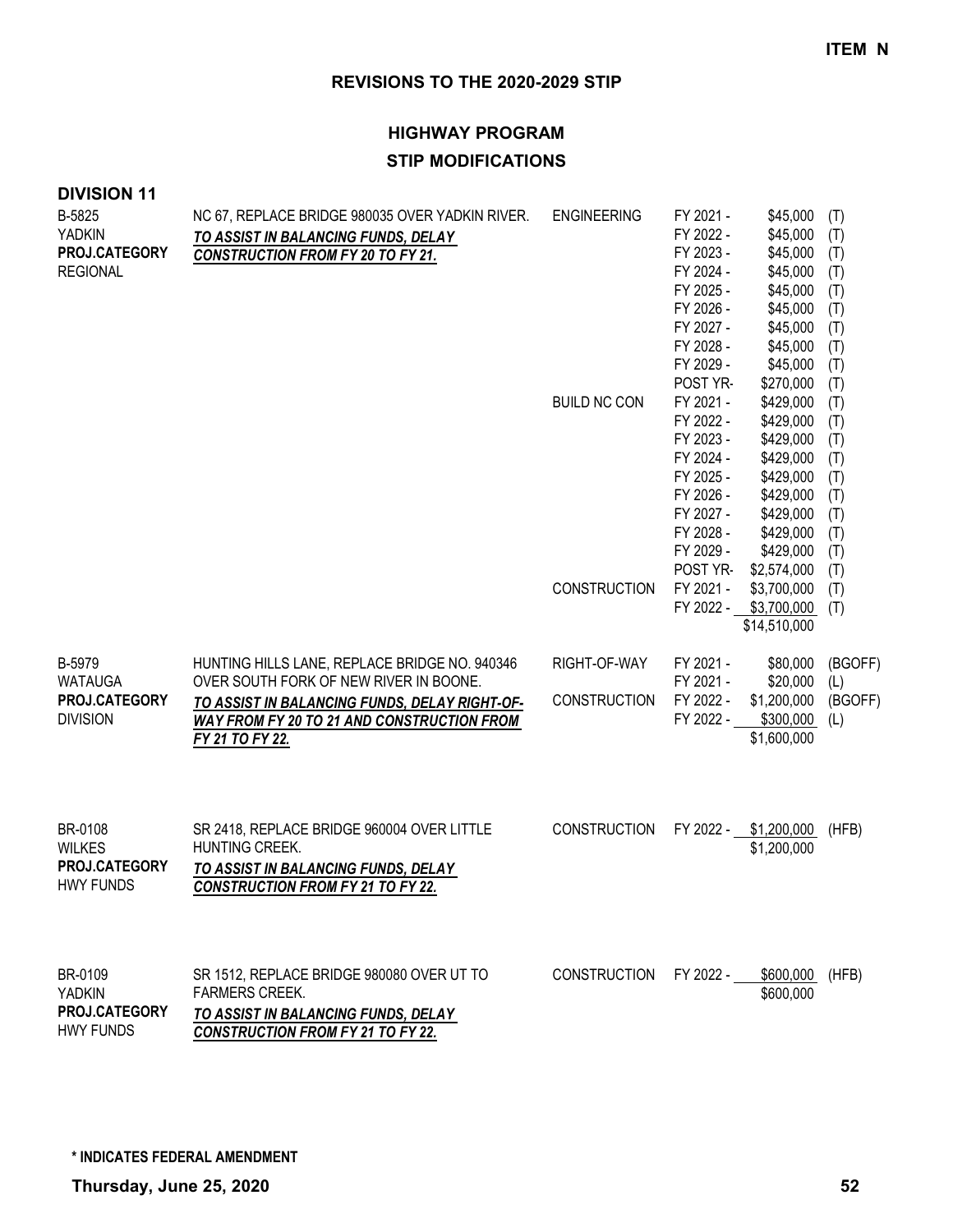## **HIGHWAY PROGRAM**

## **STIP MODIFICATIONS**

| <b>DIVISION 11</b><br>BR-0124<br><b>WILKES</b><br>PROJ.CATEGORY<br><b>HWY FUNDS</b> | SR 1745 (SHUMATE MOUNTAIN ROAD), REPLACE<br>BRIDGE 960166 ON SR 1745 OVER WEST PRONG<br><b>ROARING RIVER.</b><br>TO ASSIST IN BALANCING FUNDS, DELAY<br><b>CONSTRUCTION FROM FY 20 TO FY 21.</b> | RIGHT-OF-WAY<br>CONSTRUCTION        | FY 2020 -<br>FY 2021 -<br>FY 2022 - | \$210,000<br>\$1,450,000<br>\$1,450,000<br>\$3,110,000                        | (HFB)<br>(0)<br>(O)          |
|-------------------------------------------------------------------------------------|--------------------------------------------------------------------------------------------------------------------------------------------------------------------------------------------------|-------------------------------------|-------------------------------------|-------------------------------------------------------------------------------|------------------------------|
| BR-0125<br><b>WILKES</b><br>PROJ.CATEGORY<br><b>HWY FUNDS</b>                       | SR 1002 (TRAPHILL ROAD), REPLACE BRIDGE 960663<br>ON SR 1002 OVER EAST PRONG ROARING RIVER.<br>TO ASSIST IN BALANCING FUNDS, DELAY<br><b>CONSTRUCTION FROM FY 20 TO FY 21.</b>                   | RIGHT-OF-WAY<br><b>CONSTRUCTION</b> | FY 2020 -<br>FY 2021 -<br>FY 2021 - | \$280,000<br>\$1,175,000<br>\$450,000<br>FY 2022 - \$1,175,000<br>\$3,080,000 | (HFB)<br>(O)<br>(HFB)<br>(O) |
| BR-0126<br><b>WILKES</b><br>PROJ.CATEGORY<br><b>HWY FUNDS</b>                       | SR 1749 (AUSTIN TRAPHILL ROAD), REPLACE BRIDGE<br>960667 ON SR 1749 OVER SPARKS CREEK.<br>TO ASSIST IN BALANCING FUNDS, DELAY<br><b>CONSTRUCTION FROM FY 20 TO FY 21.</b>                        | RIGHT-OF-WAY<br><b>CONSTRUCTION</b> | FY 2020 -<br>FY 2021 -<br>FY 2022 - | \$60,000<br>\$875,000<br>\$875,000<br>\$1,810,000                             | (HFB)<br>(O)<br>(O)          |
| BR-0127<br><b>YADKIN</b><br>PROJ.CATEGORY<br><b>HWY FUNDS</b>                       | SR 1325 (MOUNTAIN VIEW CHURCH ROAD), REPLACE<br>BRIDGE 980189 ON SR 1325 OVER SOUTH DEEP<br>TO ASSIST IN BALANCING FUNDS, DELAY<br><b>CONSTRUCTION FROM FY 20 TO FY 21.</b>                      | RIGHT-OF-WAY<br><b>CONSTRUCTION</b> | FY 2020 -<br>FY 2021 -<br>FY 2022 - | \$45,000<br>\$600,000<br>\$600,000<br>\$1,245,000                             | (HFB)<br>(0)<br>(O)          |
| BR-0205<br><b>YADKIN</b><br>PROJ.CATEGORY<br><b>HWY FUNDS</b>                       | SR 1119, REPLACE BRIDGE 980028 OVER NORTH<br>LITTLE HUNTING CREEK.<br>TO ASSIST IN BALANCING FUNDS, DELAY<br><b>CONSTRUCTION FROM FY 20 TO FY 21.</b>                                            | <b>CONSTRUCTION</b>                 | FY 2021 -                           | \$2,000,000<br>\$2,000,000                                                    | (HFB)                        |
| BR-0206<br><b>ALLEGHANY</b><br>PROJ.CATEGORY                                        | SR 1422, REPLACE BRIDGE 20035 OVER GLADE CREEK.<br>TO ASSIST IN BALANCING FUNDS, DELAY<br><b>CONSTRUCTION FROM FY 21 TO FY 22.</b>                                                               | <b>CONSTRUCTION</b>                 | FY 2022 -                           | \$750,000<br>\$750,000                                                        | (HFB)                        |

**\* INDICATES FEDERAL AMENDMENT**

HWY FUNDS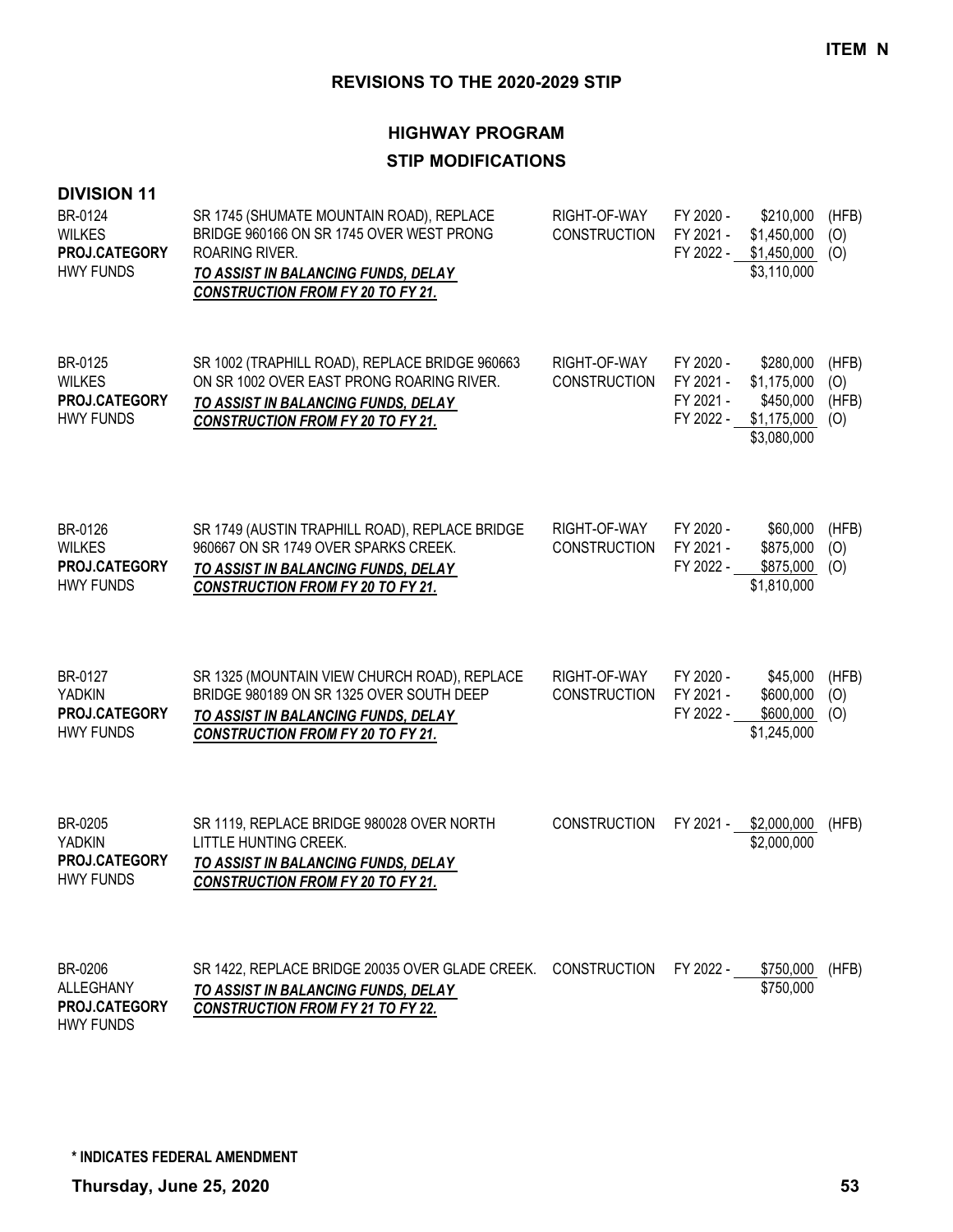## **HIGHWAY PROGRAM STIP MODIFICATIONS**

#### **DIVISION 11**

| BR-0207              | SR 1433, REPLACE BRIDGE 20133 OVER LITTLE RIVER. | CONSTRUCTION FY 2022 - | \$500,000 | (HFB) |
|----------------------|--------------------------------------------------|------------------------|-----------|-------|
| ALLEGHANY            | TO ASSIST IN BALANCING FUNDS, DELAY              |                        | \$500,000 |       |
| <b>PROJ.CATEGORY</b> | <b>CONSTRUCTION FROM FY 21 TO FY 22.</b>         |                        |           |       |
| HWY FUNDS            |                                                  |                        |           |       |
|                      |                                                  |                        |           |       |
|                      |                                                  |                        |           |       |
|                      |                                                  |                        |           |       |

SR 2516, REPLACE BRIDGE 960733 OVER CUB CREEK. CONSTRUCTION FY 2022 - \_ \$600,000 (HFB) *TO ASSIST IN BALANCING FUNDS, DELAY CONSTRUCTION FROM FY 21 TO FY 22.* \$600,000 BR-0208 WILKES HWY FUNDS **PROJ.CATEGORY**

| BR-0210              | SR 2081. REPLACE BRIDGE 850153 OVER HOGAN | CONSTRUCTION FY 2022 - | \$875.000 | (O) |
|----------------------|-------------------------------------------|------------------------|-----------|-----|
| <b>SURRY</b>         | CREEK.                                    |                        | \$875,000 |     |
| <b>PROJ.CATEGORY</b> | TO ASSIST IN BALANCING FUNDS, DELAY       |                        |           |     |
| <b>HWY FUNDS</b>     | <b>CONSTRUCTION FROM FY 21 TO FY 22.</b>  |                        |           |     |
|                      |                                           |                        |           |     |

| EB-5924              | TOWN OF BLOWING ROCK, MIDDLE FORK GREENWAY,    | RIGHT-OF-WAY | FY 2021 - | \$73,000 (FLAP)    |        |
|----------------------|------------------------------------------------|--------------|-----------|--------------------|--------|
| WATAUGA              | SECTION 1. CONSTRUCT GREENWAY. NC FLAP         |              | FY 2021 - | \$17.000           | (L)    |
| <b>PROJ.CATEGORY</b> | BLOWING ROCK 321(1).                           | CONSTRUCTION | FY 2022 - | \$1,624,000 (FLAP) |        |
| EXEMPT               | TO ALLOW ADDITIONAL TIME FOR PLANNING AND      |              | FY 2022 - | \$245,000          | (L)    |
|                      | DESIGN, DELAY RIGHT-OF-WAY FROM FY 20 TO FY 21 |              | FY 2022 - | \$145,000          | (S(M)) |
|                      | AND CONSTRUCTION FROM FY 20 TO FY 22           |              |           | \$2,104,000        |        |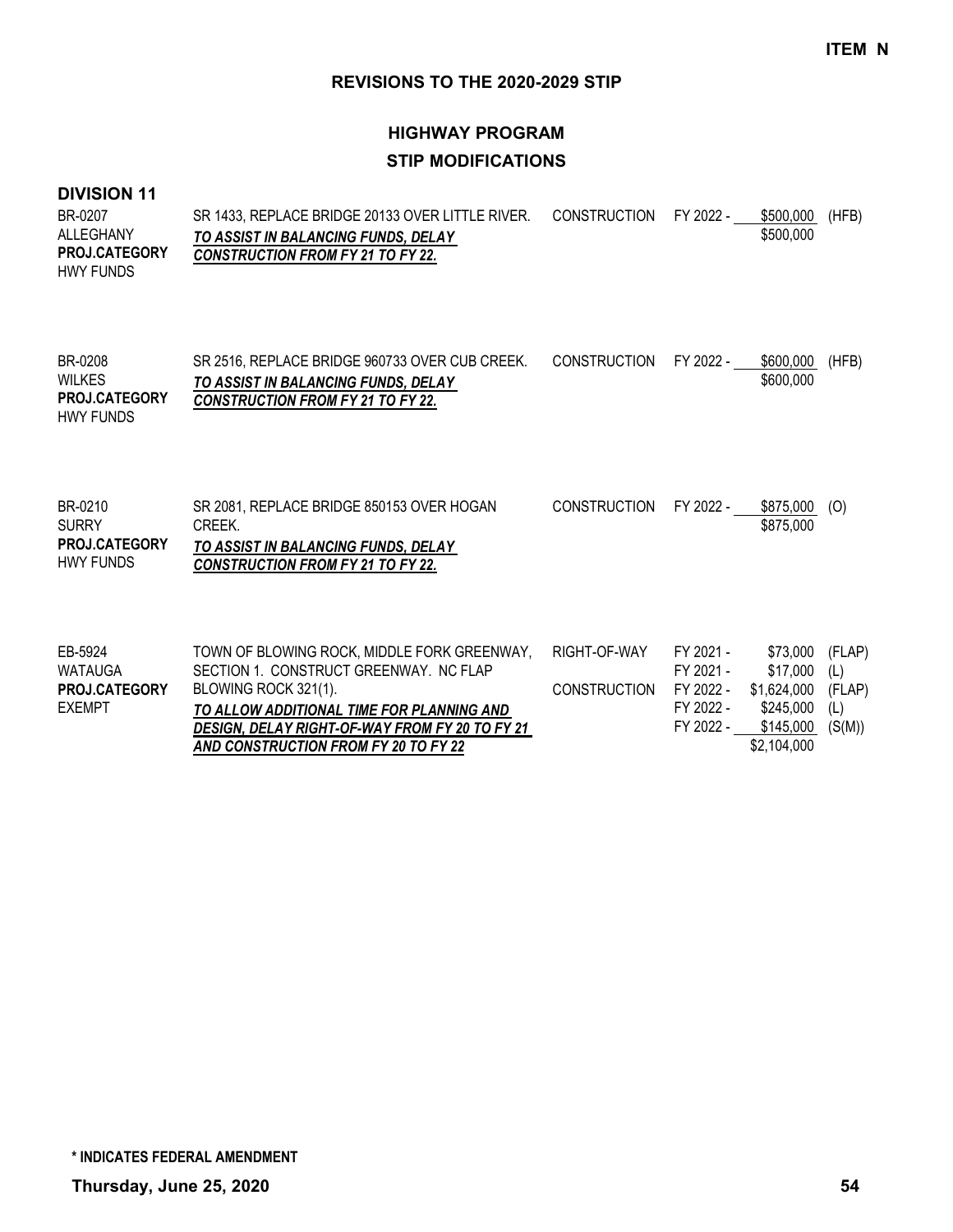## **HIGHWAY PROGRAM STIP MODIFICATIONS**

| * R-2566B       | NC 105, SR 1136 (CLARKS CREEK ROAD) TO SR 1107 | <b>BUILD NC ROW</b> | FY 2021 - | \$686,000              | (T) |
|-----------------|------------------------------------------------|---------------------|-----------|------------------------|-----|
| <b>WATAUGA</b>  | (NC 105 BYPASS) IN BOONE.                      |                     | FY 2022 - | \$686,000              | (T) |
| PROJ.CATEGORY   | PROJECT TO UTILIZE BUILD NC BONDS              |                     | FY 2023 - | \$686,000              | (T) |
| <b>REGIONAL</b> |                                                |                     | FY 2024 - | \$686,000              | (T) |
|                 |                                                |                     | FY 2025 - | \$686,000              | (T) |
|                 |                                                |                     | FY 2026 - | \$686,000              | (T) |
|                 |                                                |                     | FY 2027 - | \$686,000              | (T) |
|                 |                                                |                     | FY 2028 - | \$686,000              | (T) |
|                 |                                                |                     | FY 2029 - | \$686,000              | (T) |
|                 |                                                |                     | POST YR-  | \$4,116,000            | (T) |
|                 |                                                | RIGHT-OF-WAY        | FY 2021 - | \$500,000              | (T) |
|                 |                                                |                     | FY 2022 - | \$2,360,000            | (T) |
|                 |                                                |                     | FY 2023 - | \$2,360,000            | (T) |
|                 |                                                | <b>UTILITIES</b>    | FY 2021 - | \$3,400,000            | (T) |
|                 |                                                |                     | FY 2022 - | \$3,400,000            | (T) |
|                 |                                                | <b>CONSTRUCTION</b> | FY 2023 - | \$11,075,000           | (T) |
|                 |                                                |                     | FY 2024 - | \$11,075,000           | (T) |
|                 |                                                |                     | FY 2025 - | \$11,075,000           | (T) |
|                 |                                                |                     |           | FY 2026 - \$11,075,000 | (T) |
|                 |                                                |                     |           | \$66,610,000           |     |
|                 |                                                |                     |           |                        |     |
| * R-5745        | US 64/NC 90/NC 18 (WILKESBORO BLVD),           | <b>BUILD NC CON</b> | FY 2020 - | \$230,000              | (T) |
| CALDWELL        | INTERSECTION OF US 64/NC 90/NC 18 (WILKESBORO  |                     | FY 2021 - | \$115,000              | (T) |
| PROJ.CATEGORY   | BOULEVARD) AND US 64/NC 90 (TAYLORSVILLE       |                     | FY 2022 - | \$115,000              | (T) |
| <b>DIVISION</b> | ROAD). CONSTRUCT INTERSECTION IMPROVEMENTS.    |                     | FY 2023 - | \$115,000              | (T) |
|                 | <b>PROJECT TO UTILIZE BUILD NC BONDS</b>       |                     | FY 2024 - | \$115,000              | (T) |
|                 |                                                |                     | FY 2025 - | \$115,000              | (T) |
|                 |                                                |                     | FY 2026 - | \$115,000              | (T) |
|                 |                                                |                     | FY 2027 - | \$115,000              | (T) |
|                 |                                                |                     | FY 2028 - | \$115,000              | (T) |
|                 |                                                |                     | FY 2029 - | \$115,000              | (T) |
|                 |                                                |                     | POST YR-  | \$460,000              | (T) |
|                 |                                                |                     |           | \$1,725,000            |     |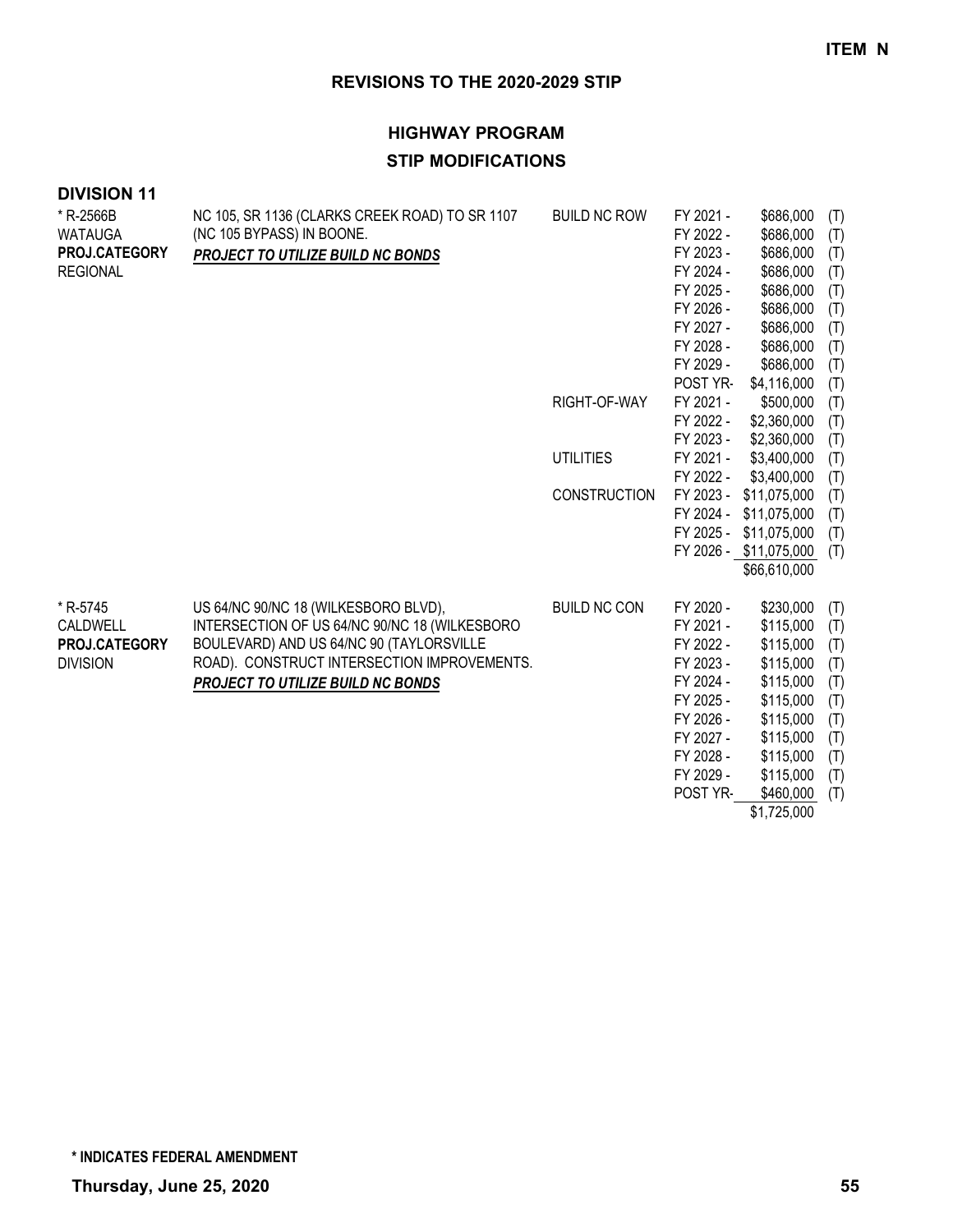| * R-5759        | NC 115, US 421 TO 2ND STREET. WIDEN ROADWAY.      | <b>ENGINEERING</b>  | FY 2020 - | \$62,000               | (T) |
|-----------------|---------------------------------------------------|---------------------|-----------|------------------------|-----|
| <b>WILKES</b>   | COST INCREASE EXCEEDING \$2 MILLION AND 25%       |                     | FY 2021 - | \$62,000               | (T) |
| PROJ.CATEGORY   | THRESHOLDS.                                       |                     | FY 2022 - | \$62,000               | (T) |
| <b>DIVISION</b> |                                                   |                     | FY 2023 - | \$62,000               | (T) |
|                 |                                                   |                     | FY 2024 - | \$62,000               | (T) |
|                 |                                                   |                     | FY 2025 - | \$62,000               | (T) |
|                 |                                                   |                     | FY 2026 - | \$62,000               | (T) |
|                 |                                                   |                     | FY 2027 - | \$62,000               | (T) |
|                 |                                                   |                     | FY 2028 - | \$62,000               | (T) |
|                 |                                                   |                     | FY 2029 - | \$62,000               | (T) |
|                 |                                                   |                     | POST YR-  | \$310,000              | (T) |
|                 |                                                   | <b>BUILD NC ROW</b> | FY 2020 - | \$515,000              | (T) |
|                 |                                                   |                     | FY 2021 - | \$515,000              | (T) |
|                 |                                                   |                     | FY 2022 - | \$515,000              | (T) |
|                 |                                                   |                     | FY 2023 - | \$515,000              | (T) |
|                 |                                                   |                     | FY 2024 - | \$515,000              | (T) |
|                 |                                                   |                     | FY 2025 - | \$515,000              | (T) |
|                 |                                                   |                     | FY 2026 - | \$515,000              | (T) |
|                 |                                                   |                     | FY 2027 - | \$515,000              | (T) |
|                 |                                                   |                     | FY 2028 - | \$515,000              | (T) |
|                 |                                                   |                     | FY 2029 - | \$515,000              | (T) |
|                 |                                                   |                     | POST YR-  | \$2,575,000            | (T) |
|                 |                                                   | RIGHT-OF-WAY        | FY 2020 - | \$3,300,000            | (T) |
|                 |                                                   |                     | FY 2021 - | \$3,300,000            | (T) |
|                 |                                                   | <b>UTILITIES</b>    | FY 2020 - | \$450,000              | (T) |
|                 |                                                   |                     | FY 2021 - | \$450,000              | (T) |
|                 |                                                   | <b>CONSTRUCTION</b> | FY 2021 - | \$9,100,000            | (T) |
|                 |                                                   |                     | FY 2022 - | \$9,100,000            | (T) |
|                 |                                                   |                     | FY 2023 - | \$9,100,000            | (T) |
|                 |                                                   |                     |           | \$43,455,000           |     |
| R-5836          | US 601, I-74 TO SR 1104 (CODY TRAIL). WIDEN TO 4- | RIGHT-OF-WAY        | FY 2021 - | \$160,000              | (T) |
| <b>SURRY</b>    | LANES.                                            |                     | FY 2022 - | \$3,040,000            | (T) |
| PROJ.CATEGORY   | TO ASSIST IN BALANCING FUNDS, DELAY RIGHT-OF-     | <b>UTILITIES</b>    | FY 2021 - | \$500,000              | (T) |
| <b>DIVISION</b> | WAY FROM FY 20 TO FY 21.                          | <b>CONSTRUCTION</b> | FY 2023 - | \$12,750,000           | (T) |
|                 |                                                   |                     |           | FY 2024 - \$12,750,000 | (T) |
|                 |                                                   |                     |           | FY 2025 - \$12,750,000 | (T) |
|                 |                                                   |                     |           | FY 2026 - \$12,750,000 | (T) |
|                 |                                                   |                     |           | \$54,700,000           |     |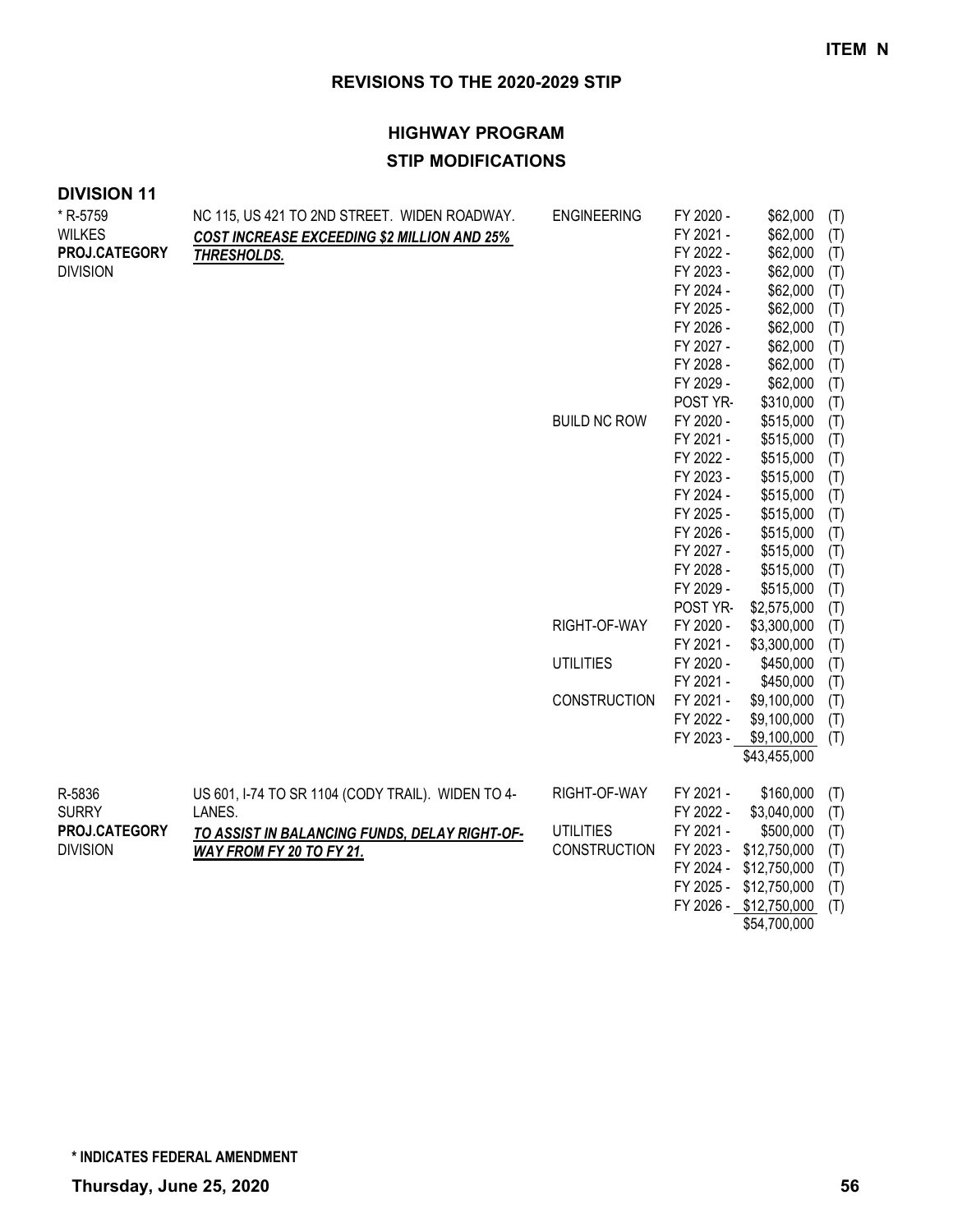### **HIGHWAY PROGRAM**

## **STIP MODIFICATIONS**

| * U-5312             | US 421, NC 16 TO US 421 BUSINESS. CONVERT | <b>BUILD NC CON</b> | FY 2022 - | \$1,287,000  | (T) |
|----------------------|-------------------------------------------|---------------------|-----------|--------------|-----|
| WILKES               | EXISTING ROADWAY TO SUPERSTREET AND ADD   |                     | FY 2023 - | \$1,287,000  | (T) |
| <b>PROJ.CATEGORY</b> | SERVICE ROADS.                            |                     | FY 2024 - | \$1,287,000  | (T) |
| REGIONAL             | PROJECT TO UTILIZE BUILD NC BONDS.        |                     | FY 2025 - | \$1,287,000  | (T) |
|                      |                                           |                     | FY 2026 - | \$1,287,000  | (T) |
|                      |                                           |                     | FY 2027 - | \$1,287,000  | (T) |
|                      |                                           |                     | FY 2028 - | \$1,287,000  | (T) |
|                      |                                           |                     | FY 2029 - | \$1,287,000  | (T) |
|                      |                                           |                     | POST YR-  | \$9,009,000  | (T) |
|                      |                                           | <b>CONSTRUCTION</b> | FY 2022 - | \$4,550,000  | (T) |
|                      |                                           |                     | FY 2023 - | \$4,550,000  | (T) |
|                      |                                           |                     | FY 2024 - | \$4,550,000  | (T) |
|                      |                                           |                     | FY 2025 - | \$4,550,000  | (T) |
|                      |                                           |                     |           | \$37,505,000 |     |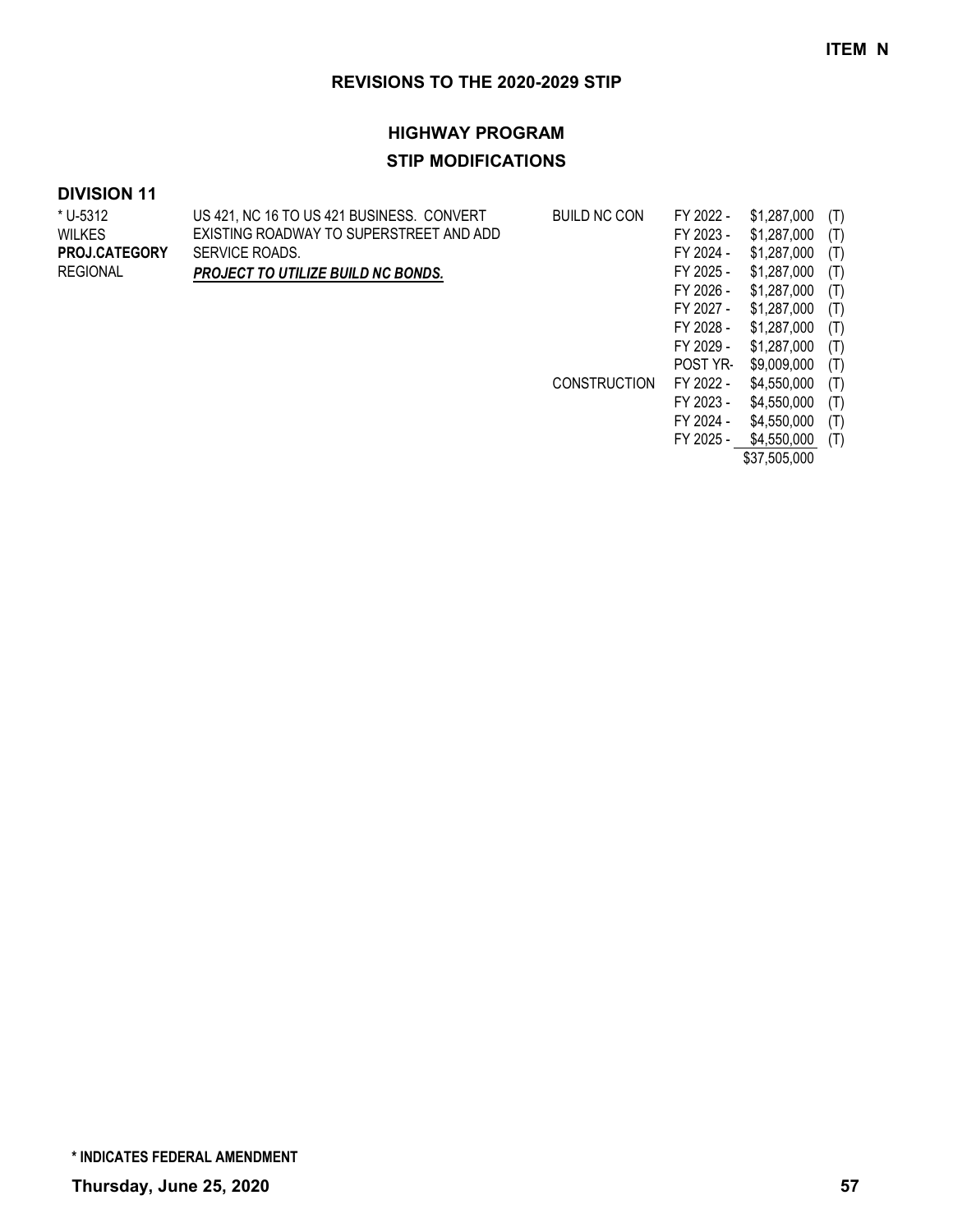#### **HIGHWAY PROGRAM**

#### **STIP MODIFICATIONS**

#### **DIVISION 11**

| * U-5810                | SR 1514 (BAMBOO ROAD); SR 1523 (WILSON RIDGE),   | <b>ENGINEERING</b>  | FY 2021 - | \$76,000              | (T) |
|-------------------------|--------------------------------------------------|---------------------|-----------|-----------------------|-----|
| WATAUGA                 | US 421/US 221 TO SR 1522 (DEERFIELD ROAD). WIDEN |                     | FY 2022 - | \$76,000              | (T) |
| <b>PROJ.CATEGORY</b>    | ROADWAY TO 12-FEET LANES WITH 4-FEET PAVED       |                     | FY 2023 - | \$76,000              | (T) |
| <b>DIVISION</b>         | SHOULDERS.                                       |                     | FY 2024 - | \$76,000              | (T) |
|                         | COST INCREASE EXCEEDING \$2 MILLION AND 25%      |                     | FY 2025 - | \$76,000              | (T) |
|                         | THRESHOLDS.                                      |                     | FY 2026 - | \$76,000              | (T) |
|                         |                                                  |                     | FY 2027 - | \$76,000              | (T) |
|                         |                                                  |                     | FY 2028 - | \$76,000              | (T) |
|                         |                                                  |                     | FY 2029 - | \$76,000              | (T) |
|                         |                                                  |                     | POST YR-  | \$456,000             | (T) |
|                         |                                                  | <b>BUILD NC ROW</b> | FY 2020 - | \$300,000             | (T) |
|                         |                                                  |                     | FY 2021 - | \$300,000             | (T) |
|                         |                                                  |                     | FY 2022 - | \$300,000             | (T) |
|                         |                                                  |                     | FY 2023 - | \$300,000             | (T) |
|                         |                                                  |                     | FY 2024 - | \$300,000             | (T) |
|                         |                                                  |                     | FY 2025 - | \$300,000             | (T) |
|                         |                                                  |                     | FY 2026 - | \$300,000             | (T) |
|                         |                                                  |                     | FY 2027 - | \$300,000             | (T) |
|                         |                                                  |                     | FY 2028 - | \$300,000             | (T) |
|                         |                                                  |                     | FY 2029 - | \$300,000             | (T) |
|                         |                                                  |                     | POST YR-  | \$1,500,000           | (T) |
|                         |                                                  | RIGHT-OF-WAY        | FY 2020 - | \$3,525,000           | (T) |
|                         |                                                  | <b>BUILD NC CON</b> | FY 2021 - | \$943,000             | (T) |
|                         |                                                  |                     | FY 2022 - | \$943,000             | (T) |
|                         |                                                  |                     | FY 2023 - | \$943,000             | (T) |
|                         |                                                  |                     | FY 2024 - | \$943,000             | (T) |
|                         |                                                  |                     | FY 2025 - | \$943,000             | (T) |
|                         |                                                  |                     | FY 2026 - | \$943,000             | (T) |
|                         |                                                  |                     | FY 2027 - | \$943,000             | (T) |
|                         |                                                  |                     | FY 2028 - | \$943,000             | (T) |
|                         |                                                  |                     | FY 2029 - | \$943,000             | (T) |
|                         |                                                  |                     | POST YR-  | \$5,658,000           | (T) |
|                         |                                                  | <b>CONSTRUCTION</b> | FY 2021 - | \$3,766,000           | (T) |
|                         |                                                  |                     | FY 2022 - | \$3,767,000           | (T) |
|                         |                                                  |                     |           | FY 2023 - \$3,767,000 | (T) |
|                         |                                                  |                     |           | \$34,610,000          |     |
| <b><i>BURIALLIA</i></b> |                                                  |                     |           |                       |     |
|                         |                                                  |                     |           |                       |     |

#### **DIVISION 12**

| BR-0107              | SR 1577. REPLACE BRIDGE 480131 OVER UT TO SNOW | CONSTRUCTION | FY 2022 - \$2,325,000 | (HFB) |
|----------------------|------------------------------------------------|--------------|-----------------------|-------|
| <b>IREDELL</b>       | <b>CREEK.</b>                                  |              | \$2,325,000           |       |
| <b>PROJ.CATEGORY</b> | TO ASSIST IN BALANCING FUNDS, DELAY            |              |                       |       |
| <b>HWY FUNDS</b>     | <b>CONSTRUCTION FROM FY 21 TO FY 22.</b>       |              |                       |       |

**\* INDICATES FEDERAL AMENDMENT**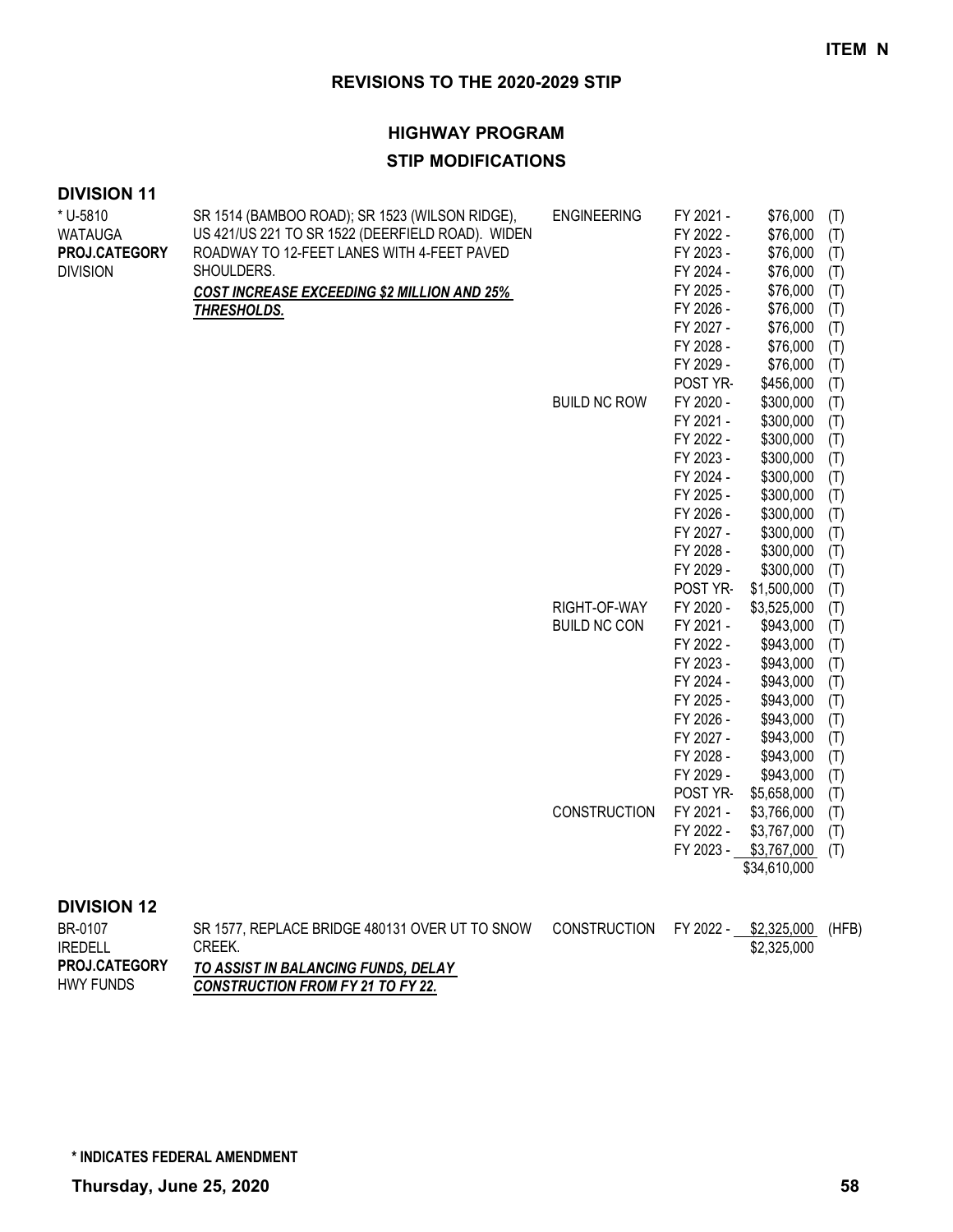## **HIGHWAY PROGRAM STIP MODIFICATIONS**

#### **DIVISION 12**

| BR-0114<br><b>IREDELL</b><br>PROJ.CATEGORY<br><b>HWY FUNDS</b> | SR 1601 (BRANTON ROAD), REPLACE BRIDGE 480165<br>ON SR 1601 OVER ROCKY CREEK.<br>TO ASSIST IN BALANCING FUNDS, DELAY<br><b>CONSTRUCTION FROM FY 20 TO FY 21.</b>   | RIGHT-OF-WAY<br><b>CONSTRUCTION</b> | FY 2020 -<br>FY 2021 -<br>FY 2021 -<br>FY 2022 -<br>FY 2022 - | \$150,000<br>\$150,000<br>\$650,000<br>\$150,000<br>\$650,000<br>\$1,750,000 | (HFB)<br>(O)<br>(HFB)<br>(O)<br>(HFB) |
|----------------------------------------------------------------|--------------------------------------------------------------------------------------------------------------------------------------------------------------------|-------------------------------------|---------------------------------------------------------------|------------------------------------------------------------------------------|---------------------------------------|
| BR-0115<br><b>IREDELL</b><br>PROJ.CATEGORY<br><b>HWY FUNDS</b> | SR 1595 (COOLBROOK ROAD), REPLACE BRIDGE<br>480166 ON SR 1595 OVER ROCKY CREEK.<br>TO ASSIST IN BALANCING FUNDS, DELAY<br><b>CONSTRUCTION FROM FY 20 TO FY 21.</b> | RIGHT-OF-WAY<br><b>CONSTRUCTION</b> | FY 2020 -<br>FY 2021 -<br>FY 2021 -<br>FY 2022 -              | \$170,000<br>\$800,000<br>\$100,000<br>\$800,000<br>\$1,870,000              | (HFB)<br>(O)<br>(HFB)<br>(0)          |
| BR-0201<br>ALEXANDER<br>PROJ.CATEGORY<br><b>HWY FUNDS</b>      | SR 1348, REPLACE BRIDGE 10291 OVER DUCK CREEK.<br>TO ASSIST IN BALANCING FUNDS, DELAY<br><b>CONSTRUCTION FROM FY 20 TO FY 21.</b>                                  | <b>CONSTRUCTION</b>                 | FY 2021 - \$1,050,000                                         | \$1,050,000                                                                  | (HFB)                                 |
| BR-0202<br><b>IREDELL</b><br>PROJ.CATEGORY<br><b>HWY FUNDS</b> | SR 1892, REPLACE BRIDGE 480212 OVER PATTERSON<br>CREEK.<br>TO ASSIST IN BALANCING FUNDS, DELAY<br><b>CONSTRUCTION FROM FY 20 TO FY 21.</b>                         | <b>CONSTRUCTION</b>                 | FY 2021 -                                                     | \$1,250,000<br>\$1,250,000                                                   | (HFB)                                 |
| BR-0203<br><b>IREDELL</b><br>PROJ.CATEGORY<br><b>HWY FUNDS</b> | SR 1896, REPLACE BRIDGE 480214 OVER PATTERSON<br><b>CREEK</b><br>TO ASSIST IN BALANCING FUNDS, DELAY<br><b>CONSTRUCTION FROM FY 20 TO FY 21.</b>                   | <b>CONSTRUCTION</b>                 | FY 2021 -                                                     | \$1,000,000<br>\$1,000,000                                                   | (HFB)                                 |
| BR-0204<br><b>IREDELL</b><br>PROJ.CATEGORY                     | SR 1892, REPLACE BRIDGE 480219 OVER OLIN CREEK.<br>TO ASSIST IN BALANCING FUNDS, DELAY<br><b>CONSTRUCTION FROM FY 20 TO FY 21.</b>                                 | <b>CONSTRUCTION</b>                 | FY 2021 -                                                     | \$900,000<br>\$900,000                                                       | (HFB)                                 |

HWY FUNDS

**\* INDICATES FEDERAL AMENDMENT**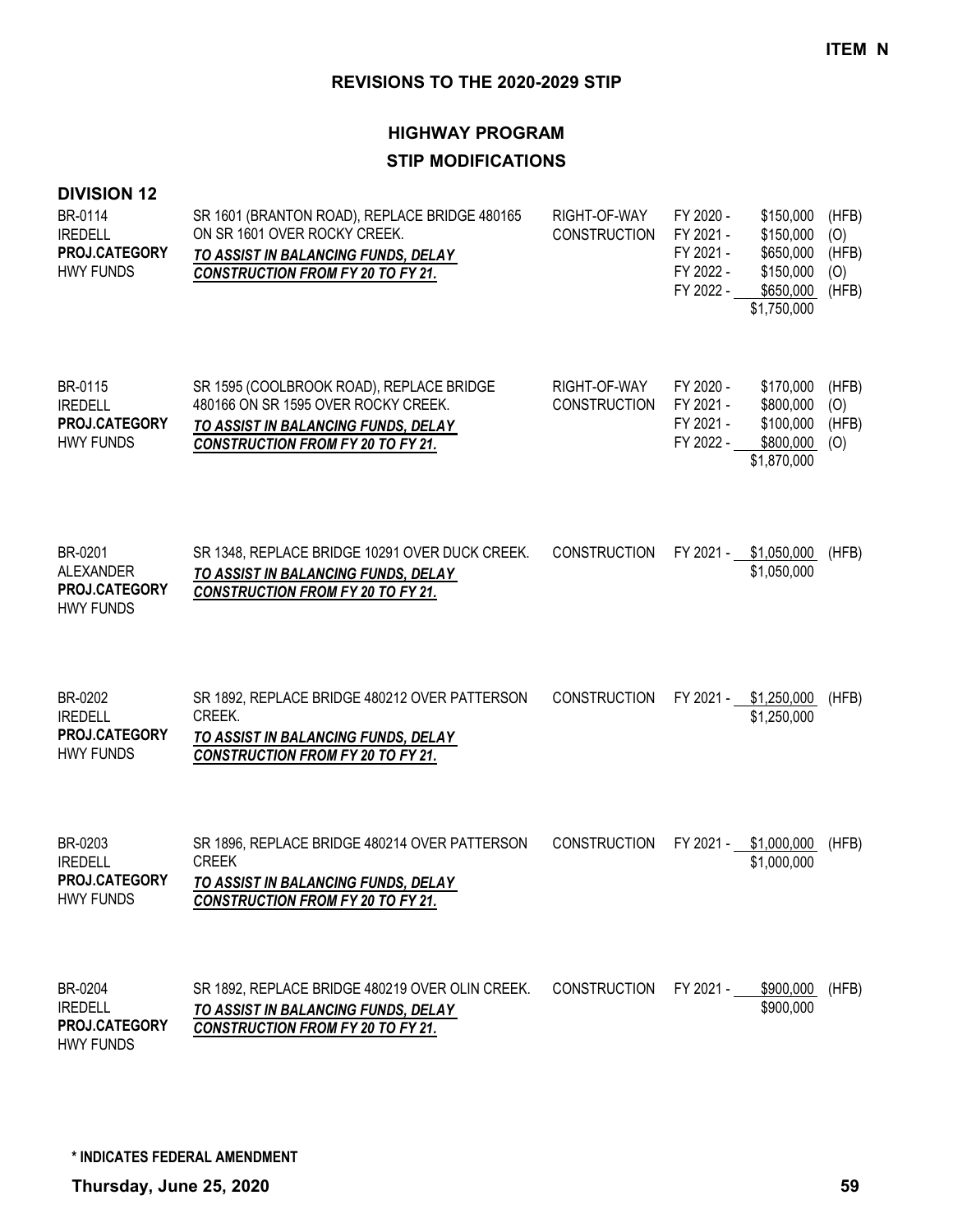| <b>DIVISION 12</b><br>EB-6037A<br><b>CLEVELAND</b><br>PROJ.CATEGORY<br><b>DIVISION</b> | SHELBY RAIL TRAIL, SOUTH CAROLINA STATE LINE TO<br>WEST OF GROVER STREET IN SHELBY. CONSTRUCT<br><b>MULTIUSE PATH.</b><br>TO ALLOW ADDITIONAL TIME FOR PLANNING AND<br>DESIGN, DELAY RIGHT-OF-WAY FROM FY 20 TO FY 21 | RIGHT-OF-WAY                                     | FY 2021 -<br>FY 2021 -                                                                                                         | \$4,160,000<br>\$1,040,000<br>\$5,200,000                                                                                                                                | (TAANY)<br>(L)                                                            |
|----------------------------------------------------------------------------------------|-----------------------------------------------------------------------------------------------------------------------------------------------------------------------------------------------------------------------|--------------------------------------------------|--------------------------------------------------------------------------------------------------------------------------------|--------------------------------------------------------------------------------------------------------------------------------------------------------------------------|---------------------------------------------------------------------------|
| P-5200D<br><b>GASTON</b><br>PROJ.CATEGORY<br><b>TRANSITION</b>                         | P & N CORRIDOR REACTIVATION, BELMONT SPUR<br>TO ALLOW ADDITIONAL TIME FOR PLANNING AND<br>DESIGN, DELAY RIGHT-OF-WAY FROM FY 19 TO FY 22<br>AND CONSTRUCTION FROM FY 19 TO FY 22.                                     | RIGHT-OF-WAY<br><b>CONSTRUCTION</b>              | FY 2022 -<br>FY 2022 -                                                                                                         | \$50,000<br>\$850,000<br>\$900,000                                                                                                                                       | (STBG)<br>(STBG)                                                          |
| * R-2522<br><b>IREDELL</b><br>PROJ.CATEGORY<br><b>REGIONAL</b>                         | US 21 - NC 115, CEDAR LANE IN TROUTMAN TO<br>BARIUM LANE IN BARIUM SPRINGS. WIDEN TO MULTI-<br>LANES.<br>PROJECT TO NO LONGER UTILIZE BUILD NC BONDS                                                                  | RIGHT-OF-WAY<br><b>UTILITIES</b><br>CONSTRUCTION | FY 2021 -<br>FY 2021 -<br>FY 2023 -<br>FY 2024 -                                                                               | \$11,425,000<br>FY 2022 - \$11,425,000<br>\$2,900,000<br>\$2,000,000<br>\$2,000,000<br>FY 2025 - \$2,400,000<br>\$32,150,000                                             | (T)<br>(T)<br>(T)<br>(T)<br>(T)<br>(T)                                    |
| * R-2707C<br><b>CLEVELAND</b><br>PROJ.CATEGORY<br><b>REGIONAL</b>                      | US 74 SHELBY BYPASS, EAST OF NC 226 TO EAST OF<br>NC 150. GRADING, STRUCTURES, AND PAVING.<br>PROJECT TO UTILIZE BUILD NC BONDS.                                                                                      | <b>BUILD NC CON</b>                              | FY 2020 -<br>FY 2021 -<br>FY 2022 -<br>FY 2023 -<br>FY 2024 -<br>FY 2025 -<br>FY 2026 -<br>FY 2027 -<br>FY 2028 -<br>FY 2029 - | \$1,946,000<br>\$973,000<br>\$973,000<br>\$973,000<br>\$973,000<br>\$973,000<br>\$973,000<br>\$973,000<br>\$973,000<br>\$973,000<br>POST YR- \$3,892,000<br>\$14,595,000 | (T)<br>(T)<br>(T)<br>(T)<br>(T)<br>(T)<br>(T)<br>(T)<br>(T)<br>(T)<br>(T) |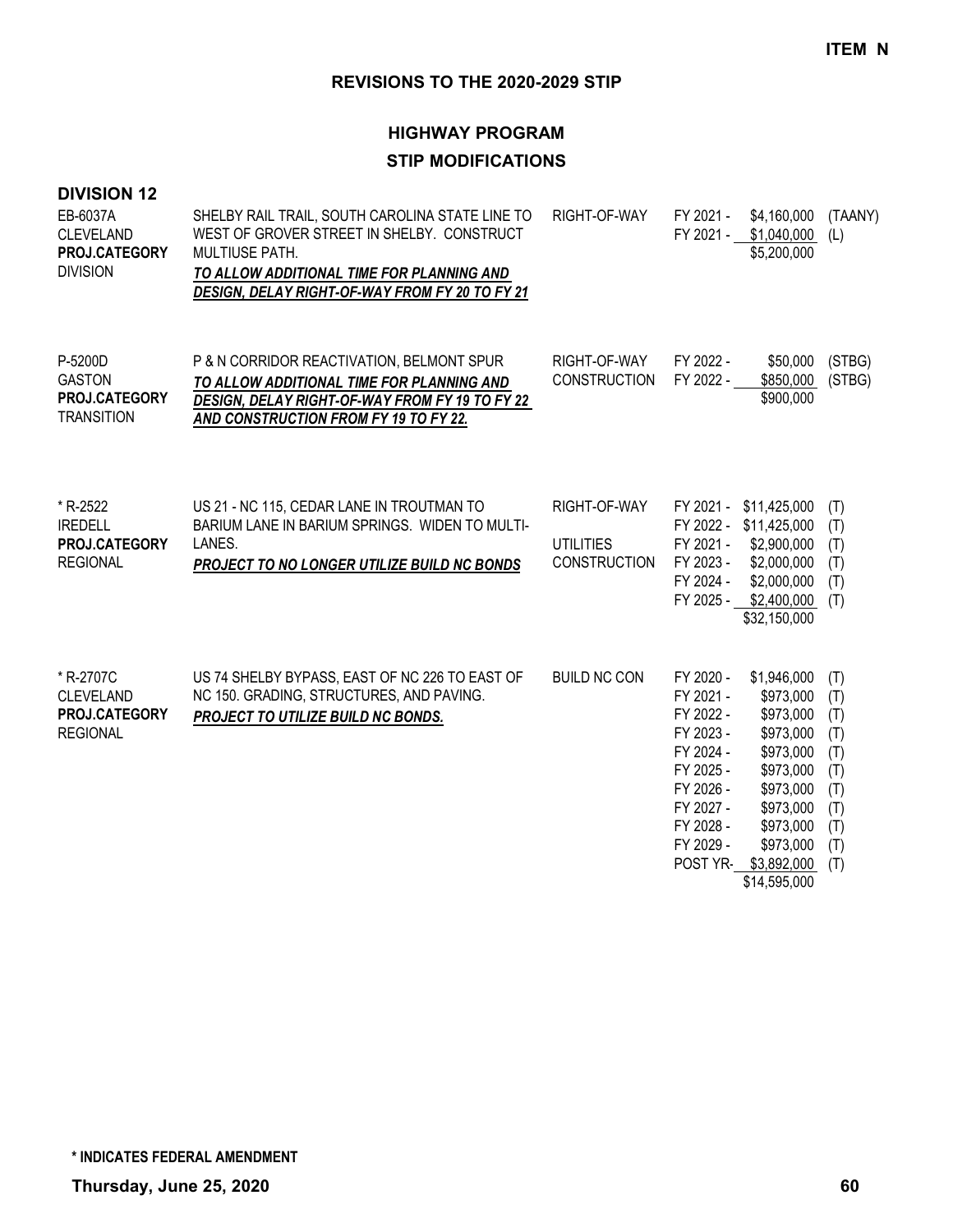| <b>DIVISION 12</b>                                                                    |                                                                                                                                                               |                                                                                |                                                                                                                                                                                                                                                                 |                                                                                                                                                                                                                                                                    |                                                                                                                                          |
|---------------------------------------------------------------------------------------|---------------------------------------------------------------------------------------------------------------------------------------------------------------|--------------------------------------------------------------------------------|-----------------------------------------------------------------------------------------------------------------------------------------------------------------------------------------------------------------------------------------------------------------|--------------------------------------------------------------------------------------------------------------------------------------------------------------------------------------------------------------------------------------------------------------------|------------------------------------------------------------------------------------------------------------------------------------------|
| * R-5100B<br><b>IREDELL</b><br>PROJ.CATEGORY<br><b>DIVISION</b>                       | SR 1109 (WILLIAMSON ROAD), SR 1100 (BRAWLEY<br>SCHOOL ROAD) TO NC 150. WIDEN TO MULTI-LANES.<br>PROJECT TO UTILIZE BUILD NC BONDS FOR<br><b>CONSTRUCTION.</b> | <b>BUILD NC ROW</b><br>RIGHT-OF-WAY<br><b>UTILITIES</b><br><b>BUILD NC CON</b> | FY 2020 -<br>FY 2021 -<br>FY 2022 -<br>FY 2023 -<br>FY 2024 -<br>FY 2025 -<br>FY 2026 -<br>FY 2027 -<br>FY 2028 -<br>FY 2029 -<br>POST YR-<br>FY 2020 -<br>FY 2020 -<br>FY 2021 -<br>FY 2022 -<br>FY 2023 -<br>FY 2024 -<br>FY 2025 -<br>FY 2026 -<br>FY 2027 - | \$172,000<br>\$172,000<br>\$172,000<br>\$172,000<br>\$172,000<br>\$172,000<br>\$172,000<br>\$172,000<br>\$172,000<br>\$172,000<br>\$860,000<br>\$950,000<br>\$1,425,000<br>\$215,000<br>\$215,000<br>\$215,000<br>\$215,000<br>\$215,000<br>\$215,000<br>\$215,000 | (T)<br>(T)<br>(T)<br>(T)<br>(T)<br>(T)<br>(T)<br>(T)<br>(T)<br>(T)<br>(T)<br>(T)<br>(T)<br>(T)<br>(T)<br>(T)<br>(T)<br>(T)<br>(T)<br>(T) |
|                                                                                       |                                                                                                                                                               | <b>CONSTRUCTION</b>                                                            | FY 2028 -<br>FY 2029 -<br>POST YR-                                                                                                                                                                                                                              | \$215,000<br>\$215,000<br>\$1,290,000<br>FY 2021 - \$3,100,000<br>\$11,280,000                                                                                                                                                                                     | (T)<br>(T)<br>(T)<br>(T)                                                                                                                 |
| * R-5721A<br><b>LINCOLN</b><br><b>MECKLENBURG</b><br>PROJ.CATEGORY<br><b>REGIONAL</b> | NC 73, NC 16 TO VANCE ROAD EXTENSION/BEATTIES<br>FORD ROAD.<br>PROJECT TO UTILIZE BUILD NC BONDS.                                                             | <b>BUILD NC ROW</b>                                                            | FY 2021 -<br>FY 2022 -<br>FY 2023 -<br>FY 2024 -<br>FY 2025 -<br>FY 2026 -<br>FY 2027 -<br>FY 2028 -<br>FY 2029 -<br>POST YR-                                                                                                                                   | \$1,287,000<br>\$1,287,000<br>\$1,287,000<br>\$1,287,000<br>\$1,287,000<br>\$1,287,000<br>\$1,287,000<br>\$1,287,000<br>\$1,287,000<br>\$7,722,000                                                                                                                 | (T)<br>(T)<br>(T)<br>(T)<br>(T)<br>(T)<br>(T)<br>(T)<br>(T)<br>(T)                                                                       |
|                                                                                       |                                                                                                                                                               | RIGHT-OF-WAY                                                                   | FY 2021 -<br>FY 2022 -<br>FY 2023 -                                                                                                                                                                                                                             | \$5,000,000<br>\$5,000,000<br>\$5,000,000                                                                                                                                                                                                                          | (T)<br>(T)<br>(T)                                                                                                                        |
|                                                                                       |                                                                                                                                                               | <b>UTILITIES</b>                                                               | FY 2021 -                                                                                                                                                                                                                                                       | \$2,400,000                                                                                                                                                                                                                                                        | (T)                                                                                                                                      |
|                                                                                       |                                                                                                                                                               |                                                                                | FY 2022 -                                                                                                                                                                                                                                                       | \$2,400,000                                                                                                                                                                                                                                                        | (T)                                                                                                                                      |
|                                                                                       |                                                                                                                                                               | CONSTRUCTION                                                                   | FY 2023 -<br>FY 2024 -                                                                                                                                                                                                                                          | \$22,025,000<br>\$22,025,000                                                                                                                                                                                                                                       | (T)<br>(T)                                                                                                                               |
|                                                                                       |                                                                                                                                                               |                                                                                | FY 2025 -                                                                                                                                                                                                                                                       | \$22,025,000                                                                                                                                                                                                                                                       | (T)                                                                                                                                      |
|                                                                                       |                                                                                                                                                               |                                                                                |                                                                                                                                                                                                                                                                 | FY 2026 - \$22,025,000<br>\$127,205,000                                                                                                                                                                                                                            | (T)                                                                                                                                      |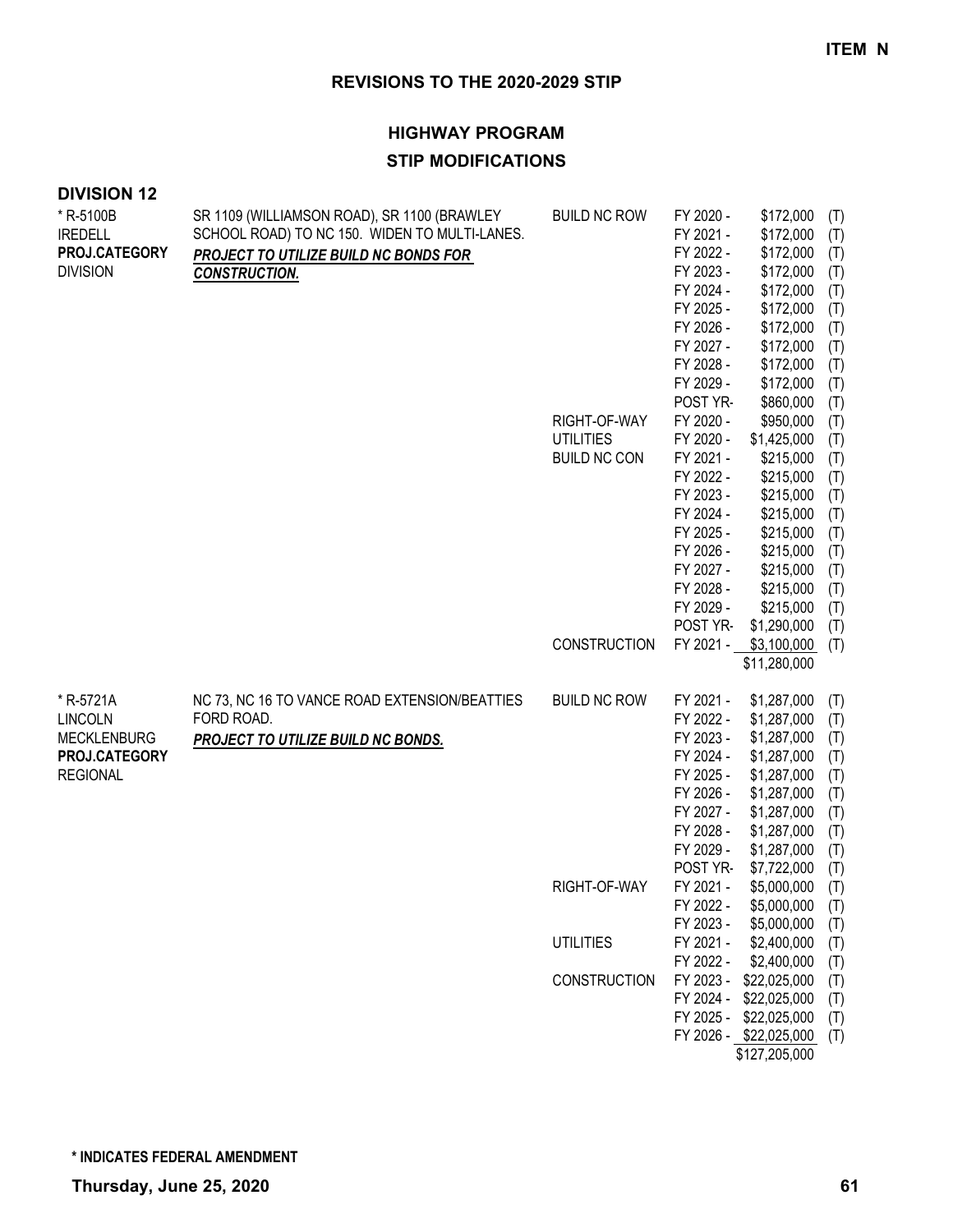| <b>DIVISION 12</b> |  |
|--------------------|--|
|--------------------|--|

| NC 279, NORTH OF SR 2275 (ROBINSON-CLEMMER        | <b>BUILD NC ROW</b>                                                      | FY 2020 -                                               | \$429,000                                                                                                                                                                                                                             | (T)                                                                                                                                                                                                                                                                                                                     |
|---------------------------------------------------|--------------------------------------------------------------------------|---------------------------------------------------------|---------------------------------------------------------------------------------------------------------------------------------------------------------------------------------------------------------------------------------------|-------------------------------------------------------------------------------------------------------------------------------------------------------------------------------------------------------------------------------------------------------------------------------------------------------------------------|
|                                                   |                                                                          |                                                         |                                                                                                                                                                                                                                       | (T)                                                                                                                                                                                                                                                                                                                     |
|                                                   |                                                                          |                                                         |                                                                                                                                                                                                                                       | (T)                                                                                                                                                                                                                                                                                                                     |
|                                                   |                                                                          |                                                         |                                                                                                                                                                                                                                       | (T)                                                                                                                                                                                                                                                                                                                     |
|                                                   |                                                                          |                                                         |                                                                                                                                                                                                                                       | (T)                                                                                                                                                                                                                                                                                                                     |
|                                                   |                                                                          |                                                         |                                                                                                                                                                                                                                       | (T)                                                                                                                                                                                                                                                                                                                     |
|                                                   |                                                                          |                                                         |                                                                                                                                                                                                                                       | (T)                                                                                                                                                                                                                                                                                                                     |
|                                                   |                                                                          |                                                         |                                                                                                                                                                                                                                       | (T)                                                                                                                                                                                                                                                                                                                     |
|                                                   |                                                                          |                                                         |                                                                                                                                                                                                                                       | (T)                                                                                                                                                                                                                                                                                                                     |
|                                                   |                                                                          |                                                         |                                                                                                                                                                                                                                       | (T)                                                                                                                                                                                                                                                                                                                     |
|                                                   |                                                                          |                                                         |                                                                                                                                                                                                                                       | (T)                                                                                                                                                                                                                                                                                                                     |
|                                                   |                                                                          |                                                         |                                                                                                                                                                                                                                       | (T)                                                                                                                                                                                                                                                                                                                     |
|                                                   |                                                                          |                                                         |                                                                                                                                                                                                                                       | (T)                                                                                                                                                                                                                                                                                                                     |
|                                                   |                                                                          |                                                         |                                                                                                                                                                                                                                       | (T)                                                                                                                                                                                                                                                                                                                     |
|                                                   |                                                                          |                                                         |                                                                                                                                                                                                                                       | (T)                                                                                                                                                                                                                                                                                                                     |
|                                                   |                                                                          |                                                         |                                                                                                                                                                                                                                       | (T)                                                                                                                                                                                                                                                                                                                     |
|                                                   |                                                                          |                                                         |                                                                                                                                                                                                                                       | (T)                                                                                                                                                                                                                                                                                                                     |
|                                                   |                                                                          |                                                         |                                                                                                                                                                                                                                       |                                                                                                                                                                                                                                                                                                                         |
| NC 127, SR 1132 (HUFFMAN FARM ROAD) TO SR 1008    | <b>BUILD NC ROW</b>                                                      | FY 2022 -                                               | \$300,000                                                                                                                                                                                                                             | (T)                                                                                                                                                                                                                                                                                                                     |
| (ZION CHURCH ROAD).                               |                                                                          | FY 2023 -                                               | \$300,000                                                                                                                                                                                                                             | (T)                                                                                                                                                                                                                                                                                                                     |
| TO ASSIST IN BALANCING FUNDS, DELAY RIGHT-OF-     |                                                                          | FY 2024 -                                               | \$300,000                                                                                                                                                                                                                             | (T)                                                                                                                                                                                                                                                                                                                     |
| <b>WAY FROM FY 20 TO 22 AND CONSTRUCTION FROM</b> |                                                                          | FY 2025 -                                               | \$300,000                                                                                                                                                                                                                             | (T)                                                                                                                                                                                                                                                                                                                     |
| FY 22 TO FY 24. PROJECT TO UTILIZE BUILD NC       |                                                                          | FY 2026 -                                               | \$300,000                                                                                                                                                                                                                             | (T)                                                                                                                                                                                                                                                                                                                     |
| <b>BONDS.</b>                                     |                                                                          | FY 2027 -                                               | \$300,000                                                                                                                                                                                                                             | (T)                                                                                                                                                                                                                                                                                                                     |
|                                                   |                                                                          | FY 2028 -                                               |                                                                                                                                                                                                                                       | (T)                                                                                                                                                                                                                                                                                                                     |
|                                                   |                                                                          | FY 2029 -                                               | \$2,100,000                                                                                                                                                                                                                           | (T)                                                                                                                                                                                                                                                                                                                     |
|                                                   |                                                                          | POST YR-                                                | \$1,200,000                                                                                                                                                                                                                           | (T)                                                                                                                                                                                                                                                                                                                     |
|                                                   | RIGHT-OF-WAY                                                             |                                                         |                                                                                                                                                                                                                                       | (T)                                                                                                                                                                                                                                                                                                                     |
|                                                   |                                                                          |                                                         |                                                                                                                                                                                                                                       | (T)                                                                                                                                                                                                                                                                                                                     |
|                                                   | <b>UTILITIES</b>                                                         |                                                         |                                                                                                                                                                                                                                       | (T)                                                                                                                                                                                                                                                                                                                     |
|                                                   | <b>CONSTRUCTION</b>                                                      | FY 2024 -                                               | \$7,500,000                                                                                                                                                                                                                           | (T)                                                                                                                                                                                                                                                                                                                     |
|                                                   |                                                                          | FY 2025 -                                               | \$7,500,000                                                                                                                                                                                                                           | (T)                                                                                                                                                                                                                                                                                                                     |
|                                                   |                                                                          |                                                         | \$7,500,000                                                                                                                                                                                                                           | (T)                                                                                                                                                                                                                                                                                                                     |
|                                                   |                                                                          |                                                         | \$31,900,000                                                                                                                                                                                                                          |                                                                                                                                                                                                                                                                                                                         |
|                                                   | ROAD) TO WEST OF NC 275 IN DALLAS.<br>PROJECT TO UTILIZE BUILD NC BONDS. | RIGHT-OF-WAY<br><b>UTILITIES</b><br><b>CONSTRUCTION</b> | FY 2021 -<br>FY 2022 -<br>FY 2023 -<br>FY 2024 -<br>FY 2025 -<br>FY 2026 -<br>FY 2027 -<br>FY 2028 -<br>FY 2029 -<br>POST YR-<br>FY 2020 -<br>FY 2021 -<br>FY 2020 -<br>FY 2022 -<br>FY 2023 -<br>FY 2022 -<br>FY 2023 -<br>FY 2022 - | \$429,000<br>\$429,000<br>\$429,000<br>\$429,000<br>\$429,000<br>\$429,000<br>\$429,000<br>\$429,000<br>\$429,000<br>\$2,145,000<br>\$3,125,000<br>\$3,125,000<br>\$500,000<br>\$5,233,000<br>\$5,234,000<br>FY 2024 - \$5,233,000<br>\$28,885,000<br>\$300,000<br>\$1,600,000<br>\$1,600,000<br>\$800,000<br>FY 2026 - |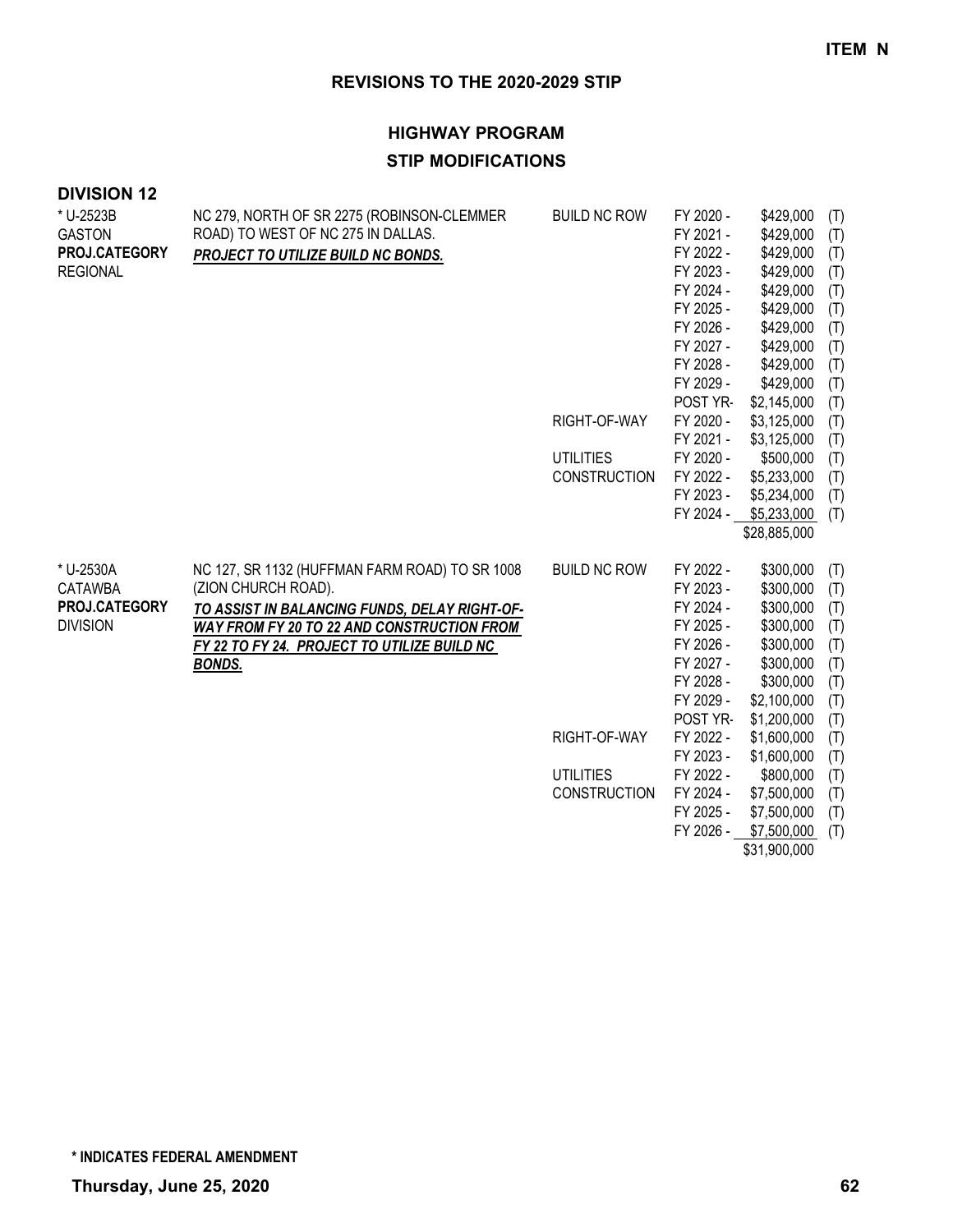#### **HIGHWAY PROGRAM**

### **STIP MODIFICATIONS**

| * U-5799        | US 21, SR 1933 TO FORT DOBBS ROAD. WIDEN TO        | <b>ENGINEERING</b>                                                                                                          | FY 2020 -        | \$115,000<br>(T)   |
|-----------------|----------------------------------------------------|-----------------------------------------------------------------------------------------------------------------------------|------------------|--------------------|
| <b>IREDELL</b>  | MULTI-LANES AND REALIGN OFFSET INTERSECTIONS       |                                                                                                                             | FY 2021 -        | \$115,000<br>(T)   |
| PROJ.CATEGORY   | OF SR 1922 AND SR 2171.                            |                                                                                                                             | FY 2022 -        | \$115,000<br>(T)   |
| <b>REGIONAL</b> | <b>COST INCREASE EXCEEDING \$2 MILLION AND 25%</b> |                                                                                                                             | FY 2023 -        | \$115,000<br>(T)   |
|                 | THRESHOLDS. PROJECT TO UTILIZE BUILD NC BONDS      |                                                                                                                             | FY 2024 -        | \$115,000<br>(T)   |
|                 | FOR CONSTRUCTION.                                  |                                                                                                                             | FY 2025 -        | \$115,000<br>(T)   |
|                 |                                                    |                                                                                                                             | FY 2026 -        | \$115,000<br>(T)   |
|                 |                                                    |                                                                                                                             | FY 2027 -        | \$115,000<br>(T)   |
|                 |                                                    |                                                                                                                             | FY 2028 -        | \$115,000<br>(T)   |
|                 |                                                    |                                                                                                                             | FY 2029 -        | \$115,000<br>(T)   |
|                 |                                                    |                                                                                                                             | POST YR-         | \$575,000<br>(T)   |
|                 |                                                    | <b>BUILD NC ROW</b><br>FY 2020 -<br>FY 2021 -<br>FY 2022 -<br>FY 2023 -<br>FY 2024 -<br>FY 2025 -<br>FY 2026 -<br>FY 2027 - | \$172,000<br>(T) |                    |
|                 |                                                    |                                                                                                                             |                  | \$172,000<br>(T)   |
|                 |                                                    |                                                                                                                             | \$172,000<br>(T) |                    |
|                 |                                                    |                                                                                                                             |                  | \$172,000<br>(T)   |
|                 |                                                    |                                                                                                                             |                  | \$172,000<br>(T)   |
|                 |                                                    |                                                                                                                             |                  | \$172,000<br>(T)   |
|                 |                                                    |                                                                                                                             |                  | \$172,000<br>(T)   |
|                 |                                                    |                                                                                                                             |                  | \$172,000<br>(T)   |
|                 |                                                    |                                                                                                                             | FY 2028 -        | \$172,000<br>(T)   |
|                 |                                                    |                                                                                                                             | FY 2029 -        | \$172,000<br>(T)   |
|                 |                                                    |                                                                                                                             | POST YR-         | \$860,000<br>(T)   |
|                 |                                                    | RIGHT-OF-WAY                                                                                                                | FY 2020 -        | \$600,000<br>(T)   |
|                 |                                                    |                                                                                                                             | FY 2021 -        | \$600,000<br>(T)   |
|                 |                                                    | <b>UTILITIES</b>                                                                                                            | FY 2020 -        | \$400,000<br>(T)   |
|                 |                                                    | <b>BUILD NC CON</b>                                                                                                         | FY 2021 -        | \$429,000<br>(T)   |
|                 |                                                    |                                                                                                                             | FY 2022 -        | \$429,000<br>(T)   |
|                 |                                                    |                                                                                                                             | FY 2023 -        | \$429,000<br>(T)   |
|                 |                                                    |                                                                                                                             | FY 2024 -        | \$429,000<br>(T)   |
|                 |                                                    |                                                                                                                             | FY 2025 -        | \$429,000<br>(T)   |
|                 |                                                    |                                                                                                                             | FY 2026 -        | \$429,000<br>(T)   |
|                 |                                                    |                                                                                                                             | FY 2027 -        | \$429,000<br>(T)   |
|                 |                                                    |                                                                                                                             | FY 2028 -        | \$429,000<br>(T)   |
|                 |                                                    |                                                                                                                             | FY 2029 -        | \$429,000<br>(T)   |
|                 |                                                    |                                                                                                                             | POST YR-         | \$2,574,000<br>(T) |
|                 |                                                    | <b>CONSTRUCTION</b>                                                                                                         | FY 2021 -        | \$5,100,000<br>(T) |
|                 |                                                    |                                                                                                                             | FY 2022 -        | \$5,100,000<br>(T) |
|                 |                                                    |                                                                                                                             |                  | \$22,540,000       |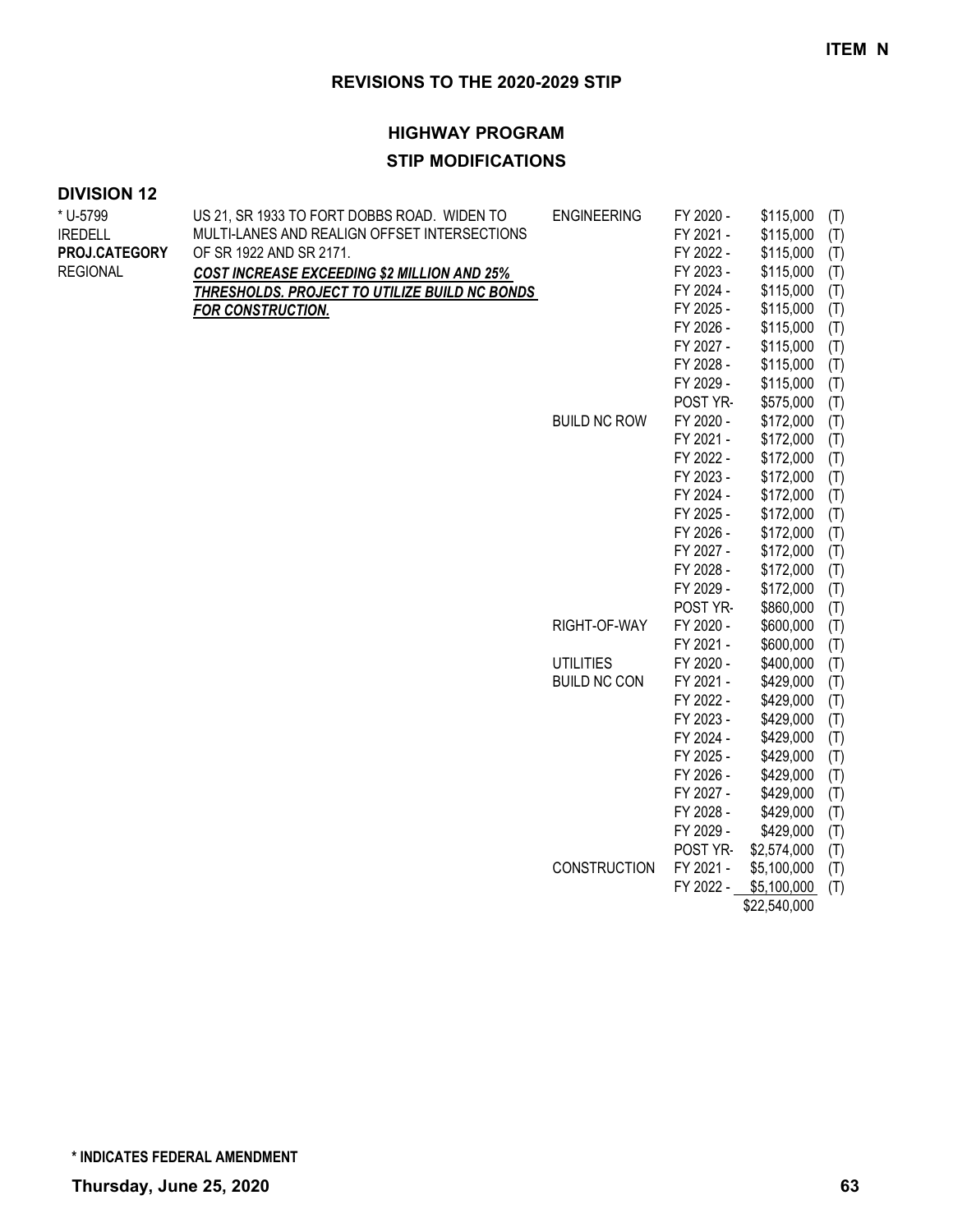### **HIGHWAY PROGRAM**

### **STIP MODIFICATIONS**

| * U-5821<br><b>GASTON</b><br>PROJ.CATEGORY                     | NC 279 (NEW HOPE ROAD), SR 2478 (TITMAN ROAD) TO<br>SR 2435 (UNION-NEW HOPE ROAD). WIDEN TO 4-<br>LANES.                                                                                                                        | <b>BUILD NC ROW</b>                                     | FY 2021 -<br>FY 2022 -<br>FY 2023 -                                                     | \$1,544,000<br>\$1,544,000<br>\$1,544,000                                                                       | (T)<br>(T)<br>(T)                             |
|----------------------------------------------------------------|---------------------------------------------------------------------------------------------------------------------------------------------------------------------------------------------------------------------------------|---------------------------------------------------------|-----------------------------------------------------------------------------------------|-----------------------------------------------------------------------------------------------------------------|-----------------------------------------------|
| <b>DIVISION</b>                                                | PROJECT TO UTILIZE BUILD NC BONDS. TO ASSIST IN<br><b>BALANCING FUNDS, DELAY RIGHT-OF-WAY FROM FY</b><br>20 TO 21 AND CONSTRUCTION FROM FY 23 TO FY 24.                                                                         |                                                         | FY 2024 -<br>FY 2025 -<br>FY 2026 -                                                     | \$1,544,000<br>\$1,544,000<br>\$1,544,000                                                                       | (T)<br>(T)<br>(T)                             |
|                                                                |                                                                                                                                                                                                                                 |                                                         | FY 2027 -<br>FY 2028 -<br>FY 2029 -                                                     | \$1,544,000<br>\$1,544,000<br>\$1,544,000                                                                       | (T)<br>(T)<br>(T)                             |
|                                                                |                                                                                                                                                                                                                                 | RIGHT-OF-WAY                                            | POST YR-<br>FY 2021 -                                                                   | \$9,264,000<br>\$6,600,000                                                                                      | (T)<br>(T)                                    |
|                                                                |                                                                                                                                                                                                                                 | <b>UTILITIES</b>                                        | FY 2022 -<br>FY 2023 -<br>FY 2021 -                                                     | \$6,600,000<br>\$6,600,000<br>\$1,950,000                                                                       | (T)<br>(T)<br>(T)                             |
|                                                                |                                                                                                                                                                                                                                 |                                                         | FY 2022 -                                                                               | \$1,950,000                                                                                                     | (T)                                           |
|                                                                |                                                                                                                                                                                                                                 | CONSTRUCTION                                            | FY 2024 -<br>FY 2025 -<br>FY 2026 -                                                     | \$8,275,000<br>\$8,275,000<br>\$8,275,000                                                                       | (T)<br>(T)<br>(T)                             |
|                                                                |                                                                                                                                                                                                                                 |                                                         | FY 2027 -                                                                               | \$8,275,000<br>\$79,960,000                                                                                     | (T)                                           |
| U-5965<br><b>GASTON</b><br>PROJ.CATEGORY<br><b>REGIONAL</b>    | US 29 (FRANKLIN BOULEVARD), US 29 (FRANKLIN<br>BOULEVARD) AND NC 274. CONSTRUCT<br>INTERSECTION IMPROVEMENTS.<br>TO ASSIST IN BALANCING FUNDS, DELAY RIGHT-OF-<br>WAY FROM FY 20 TO 21 AND CONSTRUCTION FROM<br>FY 21 TO FY 22. | RIGHT-OF-WAY<br><b>UTILITIES</b><br>CONSTRUCTION        | FY 2021 -<br>FY 2021 -<br>FY 2022 -                                                     | \$500,000<br>\$100,000<br>\$1,200,000<br>FY 2023 - \$1,200,000<br>\$3,000,000                                   | (T)<br>(T)<br>(T)<br>(T)                      |
| * U-6037<br><b>IREDELL</b><br>PROJ.CATEGORY<br><b>DIVISION</b> | US 21 (CHARLOTTE HIGHWAY), NC 150 (PLAZA DRIVE)<br>TO SR 1245 (MEDICAL PARK ROAD). WIDEN TO 4-<br>LANES DIVIDED.<br><b>PROJECT TO UTILIZE BUILD NC BONDS.</b>                                                                   | RIGHT-OF-WAY<br><b>UTILITIES</b><br><b>BUILD NC CON</b> | FY 2022 -<br>FY 2023 -<br>FY 2022 -<br>FY 2025 -<br>FY 2026 -<br>FY 2027 -<br>FY 2028 - | \$3,250,000<br>\$3,250,000<br>\$800,000<br>\$1,115,000<br>\$1,115,000<br>\$1,115,000<br>\$1,115,000             | (T)<br>(T)<br>(T)<br>(T)<br>(T)<br>(T)<br>(T) |
|                                                                |                                                                                                                                                                                                                                 | <b>CONSTRUCTION</b>                                     | FY 2029 -<br>FY 2025 -<br>FY 2026 -<br>FY 2027 -<br>FY 2028 -                           | \$1,115,000<br>POST YR-\$11,150,000<br>\$3,700,000<br>\$3,700,000<br>\$3,700,000<br>\$3,700,000<br>\$38,825,000 | (T)<br>(T)<br>(T)<br>(T)<br>(T)<br>(T)        |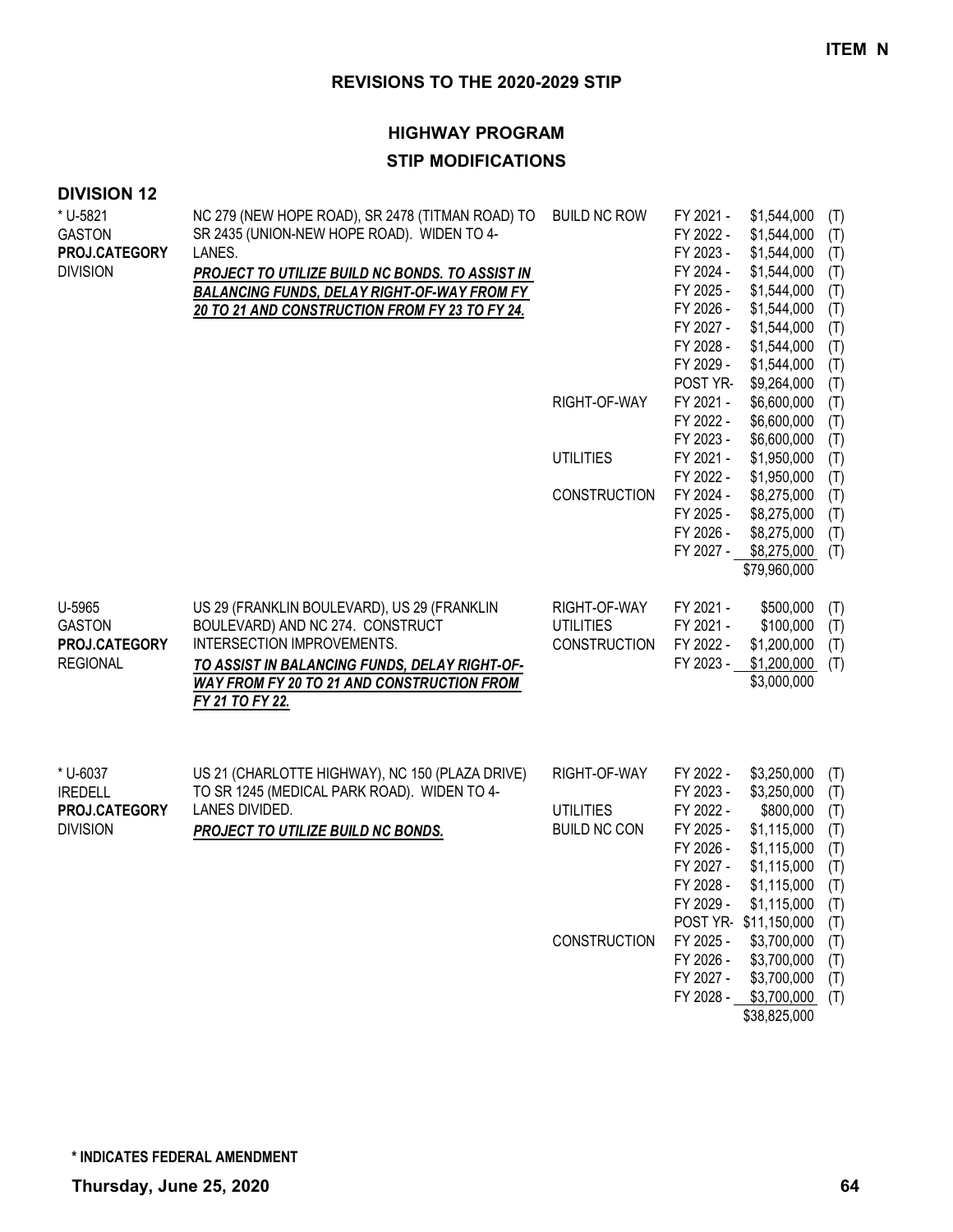#### **HIGHWAY PROGRAM**

#### **STIP MODIFICATIONS**

#### **DIVISION 12**

| * U-6038<br><b>GASTON</b><br>PROJ.CATEGORY<br><b>DIVISION</b>    | US 74 (WILKINSON BOULEVARD), NC 7 (CATAWBA<br>STREET) TO SR 2209 (WESLEYAN DRIVE). IMPLEMENT<br>ADAPTIVE SIGNAL SYSTEM.<br>PROJECT TO UTILIZE BUILD NC BONDS                                                                                              | <b>BUILD NC CON</b><br><b>CONSTRUCTION</b>                              | FY 2020 -<br>FY 2021 -<br>FY 2022 -<br>FY 2023 -<br>FY 2024 -<br>FY 2025 -<br>FY 2026 -<br>FY 2027 -<br>FY 2028 -<br>FY 2029 -<br>POST YR-<br>FY 2020 -        | \$80,000<br>\$40,000<br>\$40,000<br>\$40,000<br>\$40,000<br>\$40,000<br>\$40,000<br>\$40,000<br>\$40,000<br>\$40,000<br>\$160,000<br>\$143,000<br>\$743,000                                                | (T)<br>(T)<br>(T)<br>(T)<br>(T)<br>(T)<br>(T)<br>(T)<br>(T)<br>(T)<br>(T)<br>(T)          |
|------------------------------------------------------------------|-----------------------------------------------------------------------------------------------------------------------------------------------------------------------------------------------------------------------------------------------------------|-------------------------------------------------------------------------|----------------------------------------------------------------------------------------------------------------------------------------------------------------|------------------------------------------------------------------------------------------------------------------------------------------------------------------------------------------------------------|-------------------------------------------------------------------------------------------|
| U-6054<br><b>IREDELL</b><br>PROJ.CATEGORY<br><b>DIVISION</b>     | STATESVILLE, CONSTRUCT BROOKDALE DRIVE-US 21<br>CONNECTOR.<br>TO ASSIST IN BALANCING FUNDS, DELAY RIGHT-OF-<br>WAY FROM FY 20 TO FY 21 AND CONSTRUCTION<br><b>FROM FY 21 TO FY 22.</b>                                                                    | <b>ENGINEERING</b><br>RIGHT-OF-WAY<br>CONSTRUCTION                      | FY 2020 -<br>FY 2020 -<br>FY 2021 -<br>FY 2021 -<br>FY 2022 -<br>FY 2022 -                                                                                     | \$225,000<br>\$101,000<br>\$1,063,000<br>\$477,000<br>\$1,644,000<br>\$574,000<br>\$4,084,000                                                                                                              | (BGDA)<br>(L)<br>(BGDA)<br>(L)<br>(BGDA)<br>(L)                                           |
| * U-6146<br><b>GASTON</b><br>PROJ.CATEGORY<br><b>REGIONAL</b>    | US 74 (WILKINSON BOULEVARD), MARKET STREET TO<br>SR 2015 (ALBERTA AVENUE. WIDEN TO SIX LANES.<br><b>COST INCREASE EXCEEDING \$2 MILLION AND 25%</b><br><b>THRESHOLDS. TO ASSIST IN BALANCING FUNDS,</b><br><b>DELAY CONSTRUCTION FROM FY 22 TO FY 23.</b> | RIGHT-OF-WAY<br>UTILITIES<br><b>BUILD NC CON</b><br><b>CONSTRUCTION</b> | FY 2021 -<br>FY 2022 -<br>FY 2021 -<br>FY 2023 -<br>FY 2024 -<br>FY 2025 -<br>FY 2026 -<br>FY 2027 -<br>FY 2028 -<br>FY 2029 -<br><b>POST YR-</b><br>FY 2023 - | \$3,900,000<br>\$3,900,000<br>\$500,000<br>\$687,000<br>\$687,000<br>\$687,000<br>\$687,000<br>\$687,000<br>\$687,000<br>\$687,000<br>\$5,496,000<br>\$2,000,000<br>FY 2023 - \$10,000,000<br>\$30,605,000 | (T)<br>(T)<br>(T)<br>(T)<br>(T)<br>(T)<br>(T)<br>(T)<br>(T)<br>(T)<br>(T)<br>(T)<br>(HFB) |
| <b>DIVISION 13</b><br>R-5964<br><b>McDOWELL</b><br>PROJ.CATEGORY | NEW ROUTE, CONSTRUCT ACCESS ROAD TO<br>UNIVERSAL PROPERTY.<br><b>UPDATE CONSTRUCTION FROM FY 22 TO FY 20 TO</b>                                                                                                                                           | <b>CONSTRUCTION</b>                                                     | FY 2020 -                                                                                                                                                      | \$600,000<br>\$600,000                                                                                                                                                                                     | (APD)                                                                                     |

*MATCH ORIGINAL LET DATE.*

EXEMPT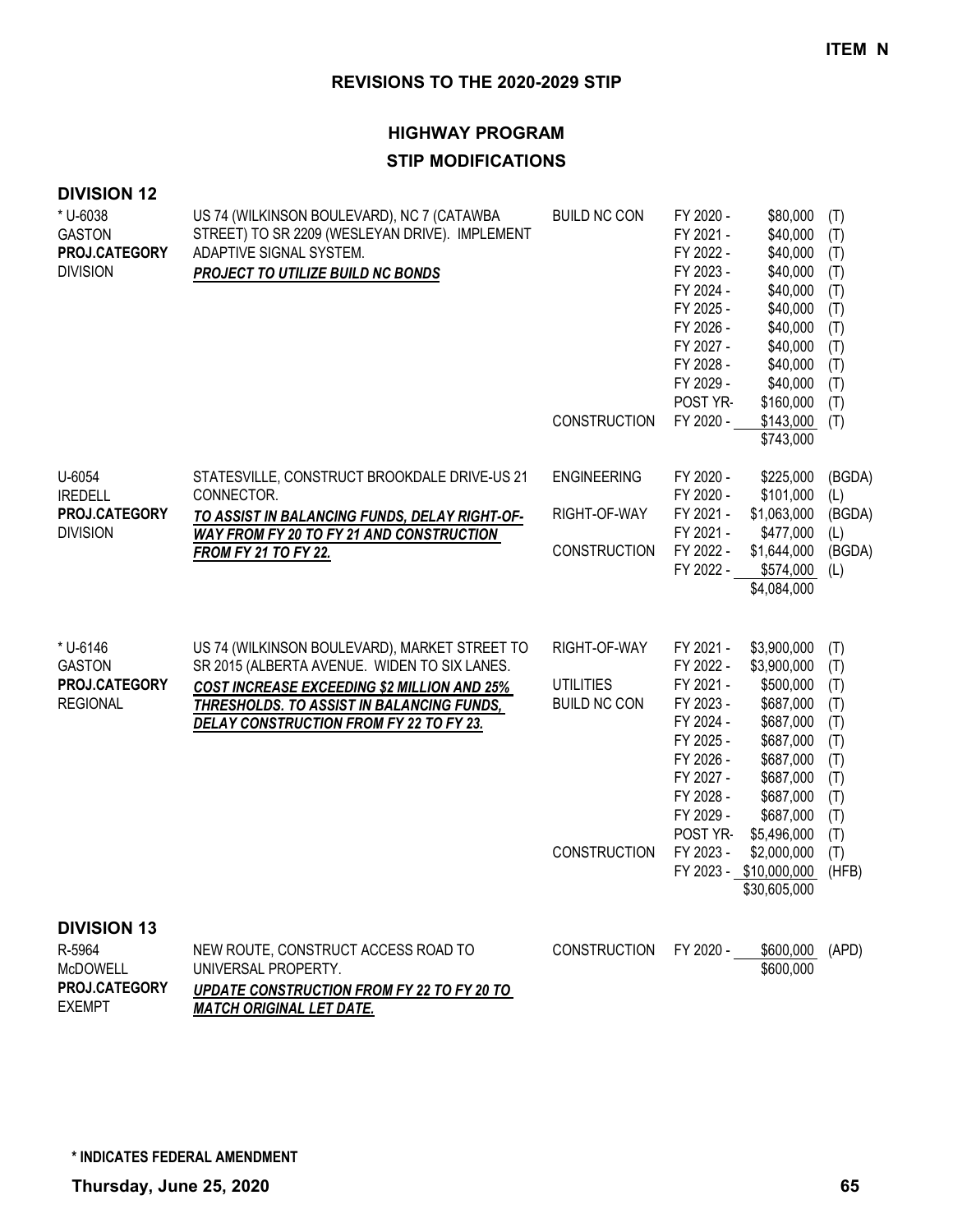## **HIGHWAY PROGRAM STIP MODIFICATIONS**

| <b>DIVISION 13</b><br>R-5967<br><b>BURKE</b><br>PROJ.CATEGORY<br><b>EXEMPT</b> | SR 1687 (GOAT FARM ROAD), IMPROVE EXISTING SR<br>1687 (GOAT FARM ROAD) ACCESS ROAD INTO THE<br>PROPOSED INDUSTRIAL PARK.<br>UPDATE CONSTRUCTION FROM FY 22 TO FY 20 TO<br><b>MATCH ORIGINAL LET DATE.</b>                            | <b>CONSTRUCTION</b>                                     | FY 2020 -<br>FY 2020 -                                                                 | \$1,246,000<br>\$1,611,000<br>\$2,857,000                                                                  | (APD)<br>(L)                                  |
|--------------------------------------------------------------------------------|--------------------------------------------------------------------------------------------------------------------------------------------------------------------------------------------------------------------------------------|---------------------------------------------------------|----------------------------------------------------------------------------------------|------------------------------------------------------------------------------------------------------------|-----------------------------------------------|
| TA-6723<br>YANCEY<br>PROJ.CATEGORY<br><b>DIVISION</b>                          | YANCEY COUNTY TRANSPORTATION AUTHORITY,<br>CONSTRUCT OFFICE / TRAINING / MAINTENANCE<br>FACILITY.<br>TO ASSIST IN BALANCING FUNDS, DELAY<br>PRELIMINARY ENGINEERING FROM FY 20 TO 21 AND<br><b>CONSTRUCTION FROM FY 21 TO FY 22.</b> | <b>ENGINEERING</b><br><b>CONSTRUCTION</b>               | FY 2021 -<br>FY 2021 -<br>FY 2022 -<br>FY 2022 -                                       | \$100,000<br>\$25,000<br>\$675,000<br>\$75,000<br>\$875,000                                                | (T)<br>(L)<br>(T)<br>(L)                      |
| * U-3403B<br><b>BUNCOMBE</b><br>PROJ.CATEGORY<br><b>REGIONAL</b>               | NC 191 (BREVARD ROAD - OLD HAYWOOD ROAD), SR<br>3498 (LEDBETTER ROAD) TO NORTH OF BLUE RIDGE<br>PARKWAY.<br>PROJECT TO NO LONGER UTILIZE BUILD NC BONDS                                                                              | RIGHT-OF-WAY<br><b>UTILITIES</b><br><b>CONSTRUCTION</b> | FY 2024 -<br>FY 2025 -<br>FY 2024 -<br>FY 2027 -<br>FY 2028 -<br>FY 2029 -<br>POST YR- | \$2,550,000<br>\$2,550,000<br>\$600,000<br>\$515,000<br>\$515,000<br>\$515,000<br>\$515,000<br>\$7,760,000 | (T)<br>(T)<br>(T)<br>(T)<br>(T)<br>(T)<br>(T) |
| * U-5834<br><b>BUNCOMBE</b><br>PROJ.CATEGORY<br><b>DIVISION</b>                | SR 3116 (MILLS GAP ROAD), US 25 (HENDERSONVILLE<br>ROAD) TO SR 3157 (WESTON ROAD). UPGRADE<br>EXISTING ROADWAY.<br><b>COST INCREASE EXCEEDING \$2 MILLION AND 25%</b><br>THRESHOLDS.                                                 | RIGHT-OF-WAY<br><b>CONSTRUCTION</b>                     | FY 2020 -<br>FY 2021 -<br>FY 2024 -<br>FY 2025 -                                       | \$6,167,000<br>\$6,166,000<br>\$6,600,000<br>\$6,600,000<br>\$25,533,000                                   | (T)<br>(T)<br>(T)<br>(T)                      |
| U-5973<br><b>BUNCOMBE</b><br>PROJ.CATEGORY<br><b>REGIONAL</b>                  | WEAVERVILLE, US 19 BUSINESS (WEAVERVILLE<br>HIGHWAY) AND SR 1740 (NEW STOCK ROAD).<br>CONSTRUCT INTERSECTION IMPROVEMENTS.<br>TO ASSIST IN BALANCING FUNDS, DELAY RIGHT-OF-                                                          | RIGHT-OF-WAY<br><b>UTILITIES</b><br><b>CONSTRUCTION</b> | FY 2022 -<br>FY 2022 -<br>FY 2023 -                                                    | \$200,000<br>\$100,000<br>\$1,000,000<br>\$1,300,000                                                       | (T)<br>(T)<br>(T)                             |

*WAY FROM FY 21 TO 22 AND CONSTRUCTION FROM* 

*FY 21 TO FY 23.*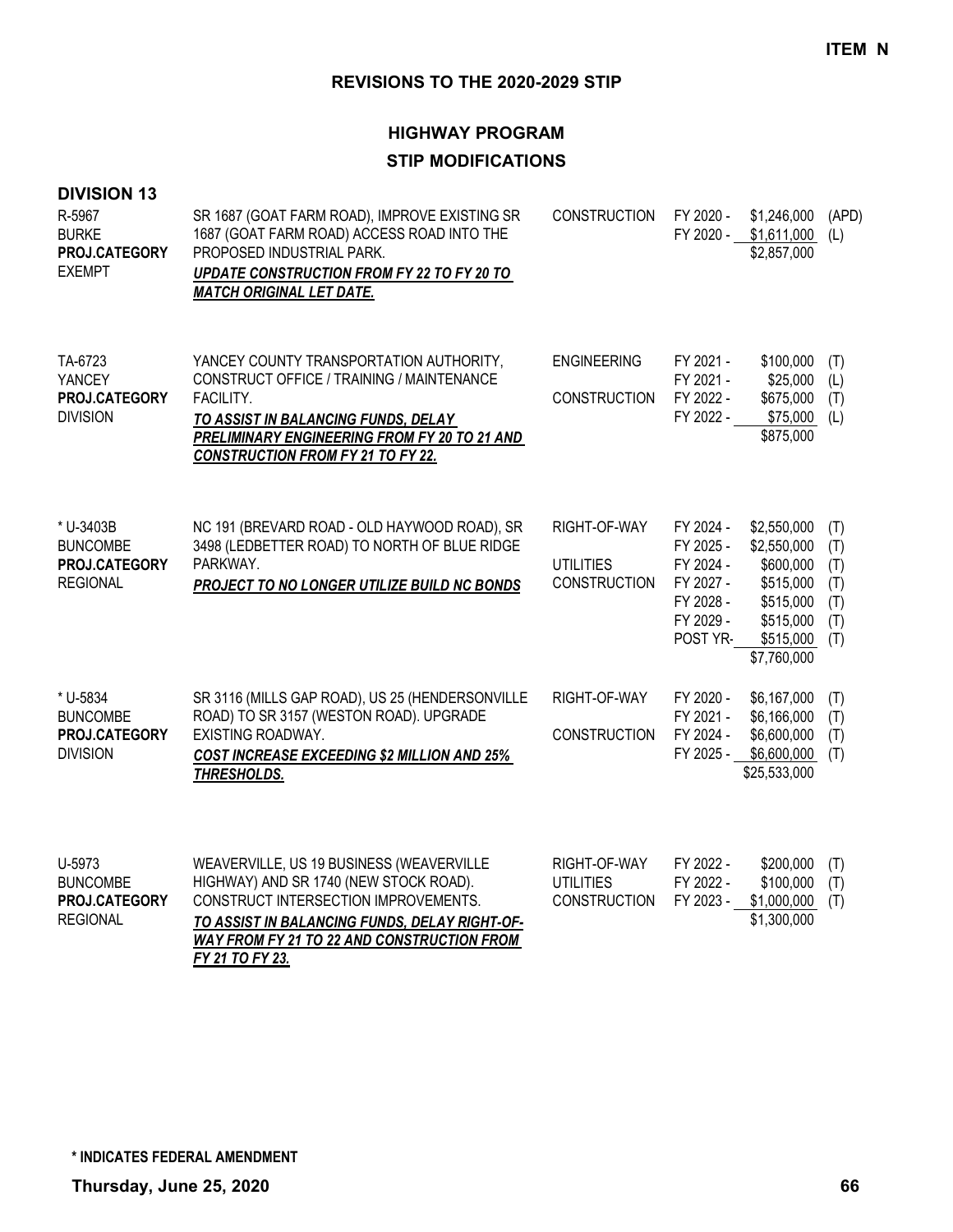## **HIGHWAY PROGRAM STIP MODIFICATIONS**

| * U-6047<br><b>BUNCOMBE</b><br>PROJ.CATEGORY<br><b>DIVISION</b>                                                 | NC 112 (SARDIS ROAD/ SANDHILL ROAD), NC 191<br>(BREVARD ROAD) TO US 19/23 (SMOKEY PARK<br>HIGHWAY). WIDEN ROADWAY.<br>PROJECT TO NO LONGER UTILIZE BUILD NC BONDS                                                                                        | RIGHT-OF-WAY<br><b>UTILITIES</b><br><b>CONSTRUCTION</b> | FY 2024 -<br>FY 2024 -<br>FY 2028 -<br>FY 2029 - | \$1,300,000<br>\$1,600,000<br>\$9,350,000<br>\$9,350,000<br>POST YR-\$18,700,000<br>\$40,300,000 | (T)<br>(T)<br>(T)<br>(T)<br>(T) |
|-----------------------------------------------------------------------------------------------------------------|----------------------------------------------------------------------------------------------------------------------------------------------------------------------------------------------------------------------------------------------------------|---------------------------------------------------------|--------------------------------------------------|--------------------------------------------------------------------------------------------------|---------------------------------|
| * W-5813A<br><b>BUNCOMBE</b><br>PROJ.CATEGORY<br><b>REGIONAL</b>                                                | US 25, US 25 (MCDOWELL STREET) AT DOCTOR'S<br>DRIVE/ASHEVILLE HIGH SCHOOL ENTRANCE. INSTALL<br>PEDESTRIAN SIGNALS, HIGH VISIBILITY CROSSWALKS,<br>AND CURB RAMPS.<br>ADD NEW PROJECT BREAK AT REQUEST OF<br>TRANSPORTATION MOBILITY AND SAFETY DIVISION. | <b>CONSTRUCTION</b>                                     | FY 2020 -                                        | \$74,000<br>\$74,000                                                                             | (HSIP)                          |
| * W-5813B<br><b>BURKE</b><br><b>MITCHELL</b><br><b>RUTHERFORD</b><br>YANCEY<br>PROJ.CATEGORY<br><b>DIVISION</b> | VARIOUS, VARIOUS SR LOCATIONS. INSTALL LONG<br>LIFE PAVEMENT MARKINGS.<br>ADD NEW PROJECT BREAK AT REQUEST OF<br>TRANSPORTATION MOBILITY AND SAFETY DIVISION.                                                                                            | <b>CONSTRUCTION</b>                                     |                                                  | FY 2021 - \$1,504,000<br>\$1,504,000                                                             | (HSIP)                          |
| * W-5813C<br><b>BUNCOMBE</b><br>PROJ.CATEGORY<br><b>DIVISION</b>                                                | SR 1332, SR 1332 (N. LOUISIANA AVENUE) AT SR 1338<br>(EMMA ROAD). INSTALL PEDESTRIAN SIGNAL<br>PHASING, HIGH VISIBILITY CROSSWALKS, SIDEWALK<br>AND CURB RAMPS.<br>ADD NEW PROJECT BREAK AT REQUEST OF<br>TRANSPORTATION MOBILITY AND SAFETY DIVISION.   | <b>CONSTRUCTION</b>                                     | FY 2021 -                                        | \$95,000<br>\$95,000                                                                             | (HSIP)                          |
| * W-5813D<br><b>BUNCOMBE</b><br>PROJ.CATEGORY<br><b>REGIONAL</b>                                                | US 25, (1) US 25 AT ALL SOULS CRESCENT, (2) US 25<br>AT US 25 ALT (LODGE STREET). INSTALL CURB RAMPS,<br>SIDEWALK, AND SIGNAL UPGRADES<br>ADD NEW PROJECT BREAK AT REQUEST OF<br>TRANSPORTATION MOBILITY AND SAFETY DIVISION.                            | <b>CONSTRUCTION</b>                                     | FY 2020 -                                        | \$96,000<br>\$96,000                                                                             | (HSIP)                          |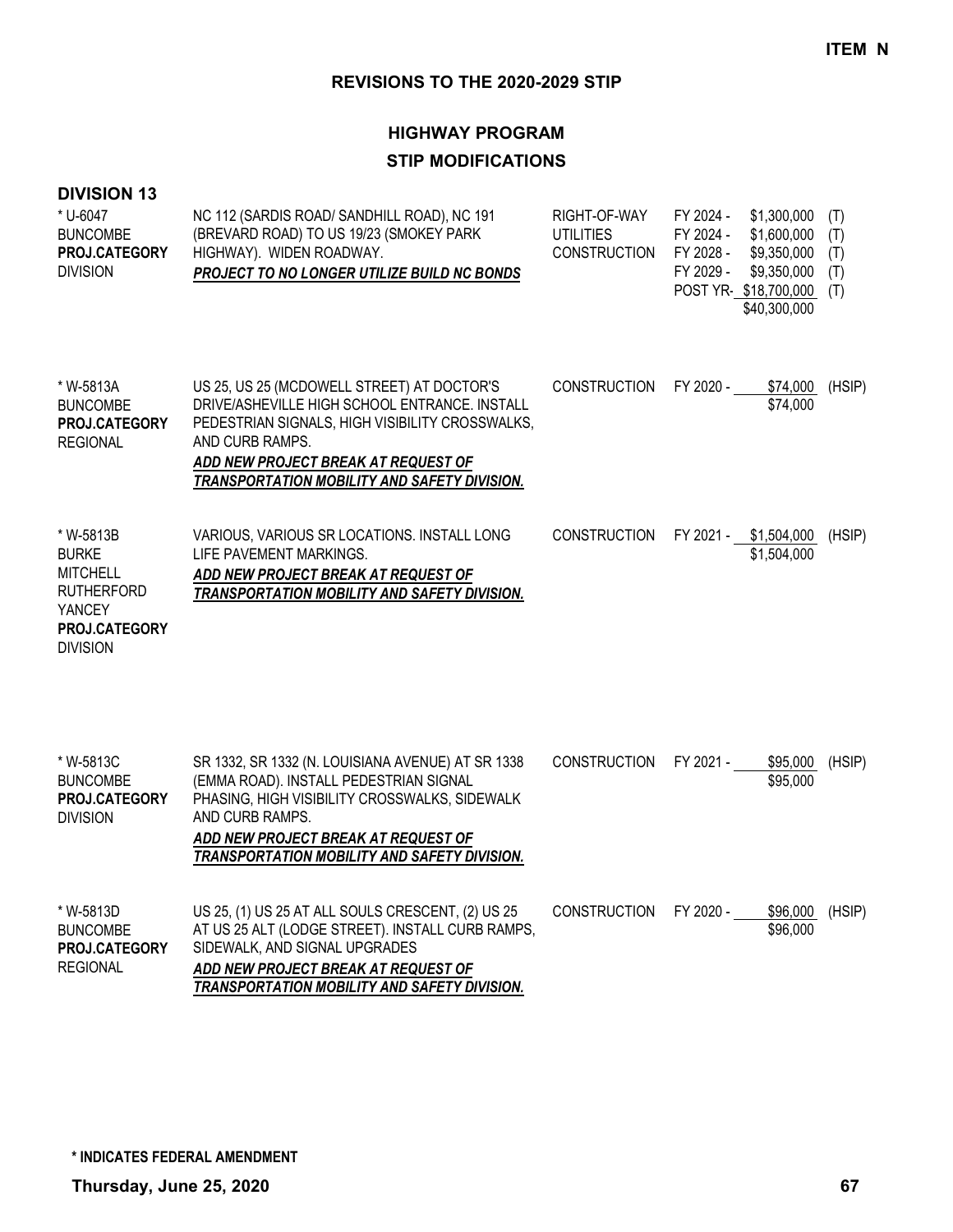| <b>DIVISION 13</b><br>* W-5813E<br><b>BUNCOMBE</b><br>PROJ.CATEGORY<br><b>REGIONAL</b> | US 19-23-74 ALT, US 19-23-74 ALT (PATTON AVENUE)<br>AT US 19-23 BUS (HAYWOOD ROAD)/SR 1319<br>(JOHNSTON ROAD). INSTALL PEDESTRIAN SIGNAL<br>PHASING, HIGH VISIBILITY CROSSWALKS AND CURB<br>RAMPS.<br>ADD NEW PROJECT BREAK AT REQUEST OF<br>TRANSPORTATION MOBILITY AND SAFETY DIVISION.                                                       | CONSTRUCTION        | FY 2020 - | \$115,000<br>\$115,000 | (HSIP) |
|----------------------------------------------------------------------------------------|-------------------------------------------------------------------------------------------------------------------------------------------------------------------------------------------------------------------------------------------------------------------------------------------------------------------------------------------------|---------------------|-----------|------------------------|--------|
| * W-5813F<br><b>BUNCOMBE</b><br>PROJ.CATEGORY<br><b>REGIONAL</b>                       | US 19-23-74 ALT, US 19-23-74 ALT (SMOKEY PARK<br>HIGHWAY) AT OLD HAYWOOD ROAD. INSTALL<br>PEDESTRIAN SIGNAL PHASING, HGIH VISIBILITY<br>CROSSWALKS, AND CURB RAMPS.<br>ADD NEW PROJECT BREAK AT REQUEST OF<br>TRANSPORTATION MOBILITY AND SAFETY DIVISION.                                                                                      | <b>CONSTRUCTION</b> | FY 2020 - | \$70,000<br>\$70,000   | (HSIP) |
| * W-5813G<br><b>BUNCOMBE</b><br>PROJ.CATEGORY<br><b>REGIONAL</b>                       | US 70; US 74 ALT, (1) US 70 (TUNNEL ROAD) AT OLD<br>CHUNNS COVE ROAD, (2) US 74 ALT (S. TUNNEL ROAD)<br>AT MAIN MALL ENTRANCE (EAST LEG), (3) US 74ALT (S.<br>TUNNEL ROAD) AT LOWER MALL ENTRANCE. INSTALL<br>CURB RAMPS, SIDEWALK, AND SIGNAL UPGRADES.<br>ADD NEW PROJECT BREAK AT REQUEST OF<br>TRANSPORTATION MOBILITY AND SAFETY DIVISION. | <b>CONSTRUCTION</b> | FY 2020 - | \$92,000<br>\$92,000   | (HSIP) |
| * W-5813H<br><b>YANCEY</b><br>PROJ.CATEGORY<br><b>REGIONAL</b>                         | NC 197, NC 197 FROM SR 1338 TO THE MITCHELL<br>COUNTY LINE, NEAR GREEN MOUNTAIN. INSTALL<br>SHOULDER GUARDRAIL.<br>ADD NEW PROJECT BREAK AT REQUEST OF<br><b>TRANSPORTATION MOBILITY AND SAFETY DIVISION.</b>                                                                                                                                   | <b>CONSTRUCTION</b> | FY 2021 - | \$474,000<br>\$474,000 | (HSIP) |
| * W-5813I<br><b>BUNCOMBE</b><br>PROJ.CATEGORY<br><b>DIVISION</b>                       | SR 2806, SR 2806 (GARREN CREEK ROAD) FROM SR<br>2815 TO SR 2786, NEAR FAIRVIEW. INSTALL SHOULDER<br><b>GUARDRAIL.</b><br>ADD NEW PROJECT BREAK AT REQUEST OF<br>TRANSPORTATION MOBILITY AND SAFETY DIVISION.                                                                                                                                    | <b>CONSTRUCTION</b> | FY 2021 - | \$460,000<br>\$460,000 | (HSIP) |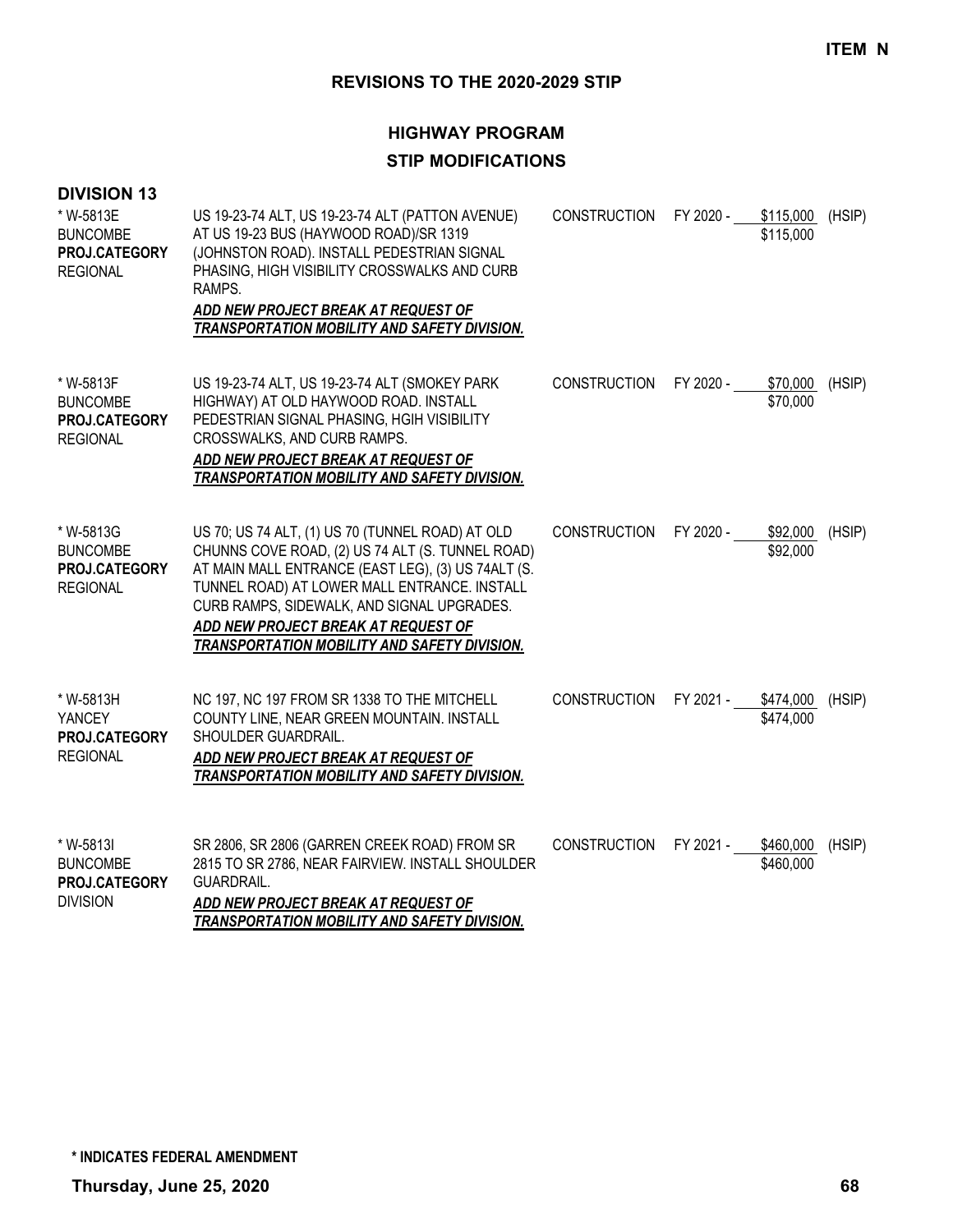# **HIGHWAY PROGRAM STIP MODIFICATIONS**

#### **DIVISION 13**

| * W-5813J        | US 221, (1) US 221 IN RUTHERFORD COUNTY FROM US | CONSTRUCTION FY 2021 - | \$501,000 | (HSIP) |
|------------------|-------------------------------------------------|------------------------|-----------|--------|
| <b>McDOWELL</b>  | 64 TO THE MCDOWELL COUNTY LINE. (2) US 221 IN   |                        | \$501,000 |        |
| RUTHERFORD       | MCDOWELL COUNTY ROM THE RUTHERFOD COUNTY        |                        |           |        |
| PROJ.CATEGORY    | LINE TO 1-40. INSTALL SINUSIODAL CENTERLINE     |                        |           |        |
| <b>STATEWIDE</b> | RUMBLESTRIPES WITH LONG-LIFE PAVEMENT           |                        |           |        |
|                  | MARKINGS.                                       |                        |           |        |
|                  | ADD NEW PROJECT BREAK AT REQUEST OF             |                        |           |        |

## *TRANSPORTATION MOBILITY AND SAFETY DIVISION.*

| EB-5756<br><b>MACON</b><br>PROJ.CATEGORY<br><b>DIVISION</b>          | SR 1729 (DEPOT STREET), US 441 BUSINESS (EAST<br>MAIN STREET) TO SR 1667 (WAYAH STREET).<br>CONSTRUCT MISSING SECTIONS OF SIDEWALK<br>ALONG WEST SIDE AND CONSTRUCT NEW SIDEWALK<br>ALONG EAST SIDE.<br>TO ALLOW ADDITIONAL TIME FOR PLANNING AND<br><b>DESIGN, DELAY CONSTRUCTION FROM FY 21 TO FY 22</b> | <b>ENGINEERING</b><br><b>CONSTRUCTION</b>                 | FY 2021 -<br>FY 2021 -<br>FY 2022 -<br>FY 2022 -                           | \$14,000<br>\$4,000<br>\$221,000<br>\$55,000<br>\$294,000                                          | (TA5200)<br>(L)<br>(TA5200)<br>(L)                    |
|----------------------------------------------------------------------|------------------------------------------------------------------------------------------------------------------------------------------------------------------------------------------------------------------------------------------------------------------------------------------------------------|-----------------------------------------------------------|----------------------------------------------------------------------------|----------------------------------------------------------------------------------------------------|-------------------------------------------------------|
| * EB-5858<br><b>TRANSYLVANIA</b><br>PROJ.CATEGORY<br><b>DIVISION</b> | BREVARD, CONSTRUCT BIKE/PEDESTRIAN BRIDGE<br>FROM CITY OF BREVARD EXISTING SHARED USE PATH<br>ACROSS DAVIDSON RIVER.<br>ADD RIGHT-OF-WAY IN FY 22 NOT PREVIOUSLY<br>PROGRAMMED. TO ALLOW ADDITIONAL TIME FOR<br>PLANNNING AND DESIGN, DELAY CONSTRUCTION<br><b>FROM FY 22 TO FY 23</b>                     | <b>ENGINEERING</b><br>RIGHT-OF-WAY<br><b>CONSTRUCTION</b> | FY 2021 -<br>FY 2021 -<br>FY 2022 -<br>FY 2022 -<br>FY 2023 -<br>FY 2023 - | \$144,000<br>\$36,000<br>\$8,000<br>\$2,000<br>\$336,000<br>\$84,000<br>\$610,000                  | (TA5200)<br>(L)<br>(TA5200)<br>(L)<br>(TA5200)<br>(L) |
| I-5834<br><b>HAYWOOD</b><br>PROJ.CATEGORY<br><b>STATEWIDE</b>        | I-40, MILE MARKER 27 TO MILE MARKER 34.<br>PAVEMENT AND BRIDGE REHABILITATION.<br>TO ASSIST IN BALANCING FUNDS, DELAY<br><b>CONSTRUCTION FROM FY 21 TO FY 23.</b>                                                                                                                                          | <b>CONSTRUCTION</b>                                       | FY 2023 -<br>FY 2024 -                                                     | \$2,665,000<br>\$2,665,000<br>\$5,330,000                                                          | (NHPIM)<br>(NHPIM)                                    |
| R-2822B<br><b>GRAHAM</b><br>PROJ.CATEGORY<br><b>REGIONAL</b>         | NC 143, WEST BUFFALO CREEK TO NC 143 BUSINESS.<br>UPGRADE CORRIDOR.<br>TO ASSIST IN BALANCING FUNDS, DELAY RIGHT-OF-<br>WAY FROM FY 21 TO FY 22.                                                                                                                                                           | RIGHT-OF-WAY<br><b>UTILITIES</b><br><b>CONSTRUCTION</b>   | FY 2022 -<br>FY 2022 -<br>FY 2024 -<br>FY 2025 -<br>FY 2026 -<br>FY 2027 - | \$500,000<br>\$635,000<br>\$6,425,000<br>\$6,425,000<br>\$6,425,000<br>\$6,425,000<br>\$26,835,000 | (T)<br>(T)<br>(T)<br>(T)<br>(T)<br>(T)                |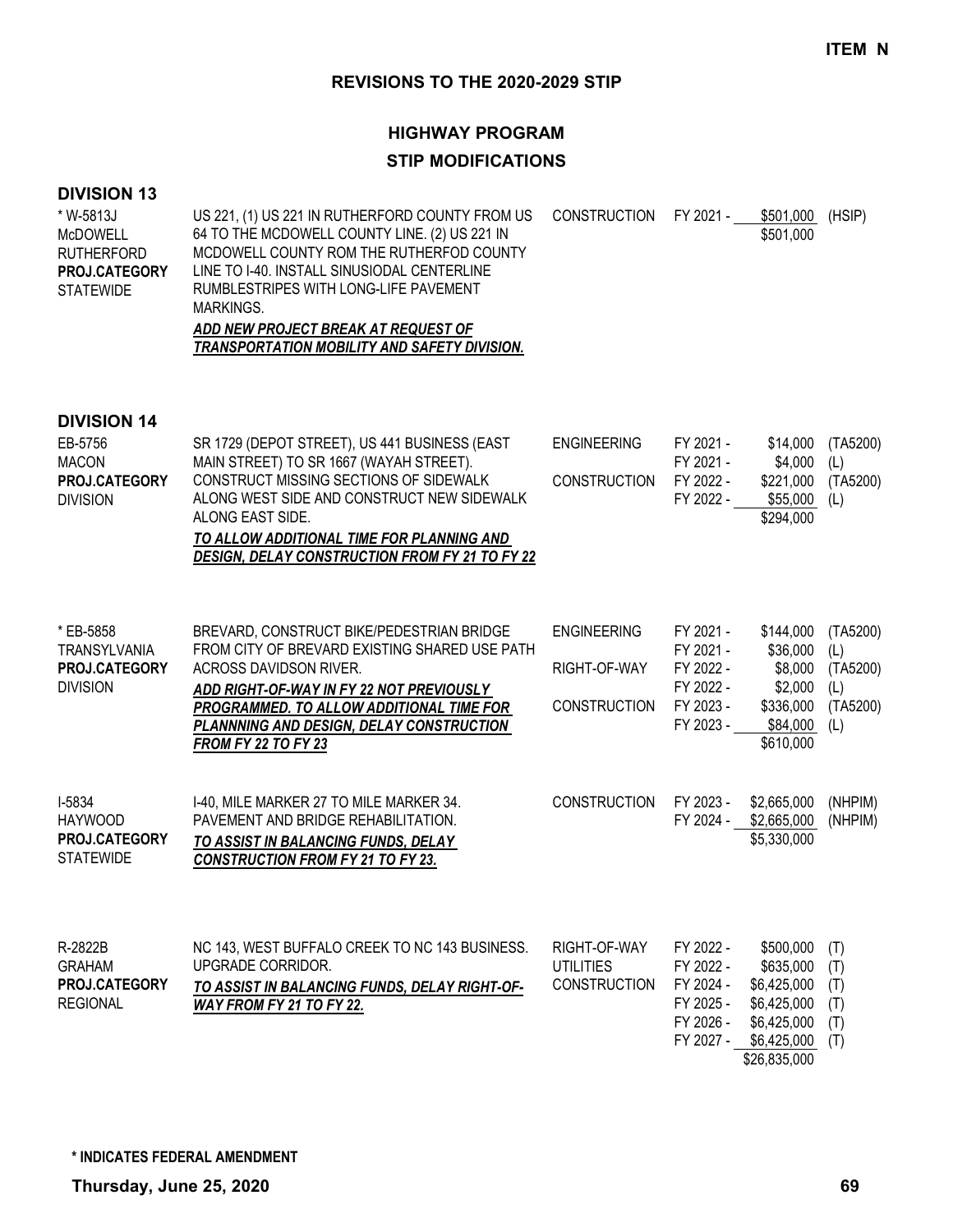| <b>DIVISION 14</b> |  |
|--------------------|--|
|--------------------|--|

| * R-5605<br><b>TRANSYLVANIA</b><br>PROJ.CATEGORY<br><b>DIVISION</b> | DAVIDSON RIVER VILLAGE CONNECTOR, US 64 TO US<br>276/US 64 IN PISGAH FOREST.<br>PROJECT TO UTILIZE BUILD NC BONDS.                                                                                                                    | <b>BUILD NC CON</b>                                     | FY 2020 -<br>FY 2021 -<br>FY 2022 -<br>FY 2023 -<br>FY 2024 -<br>FY 2025 -<br>FY 2026 -<br>FY 2027 -<br>FY 2028 -<br>FY 2029 -<br>POST YR- | \$446,000<br>\$223,000<br>\$223,000<br>\$223,000<br>\$223,000<br>\$223,000<br>\$223,000<br>\$223,000<br>\$223,000<br>\$223,000<br>\$892,000<br>\$3,345,000 | (T)<br>(T)<br>(T)<br>(T)<br>(T)<br>(T)<br>(T)<br>(T)<br>(T)<br>(T)<br>(T) |
|---------------------------------------------------------------------|---------------------------------------------------------------------------------------------------------------------------------------------------------------------------------------------------------------------------------------|---------------------------------------------------------|--------------------------------------------------------------------------------------------------------------------------------------------|------------------------------------------------------------------------------------------------------------------------------------------------------------|---------------------------------------------------------------------------|
| * R-5734B<br><b>MACON</b><br>PROJ.CATEGORY<br><b>REGIONAL</b>       | US 23/US 441, SR 1652 (WIDE HORIZON DRIVE)/SR 1152<br>(BELDEN CIRCLE) TO SR 1649 (PRENTISS BRIDGE<br>ROAD).<br>PROJECT TO NO LONGER UTILIZE BUILD NC BONDS.                                                                           | RIGHT-OF-WAY<br><b>UTILITIES</b><br><b>CONSTRUCTION</b> | FY 2021 -<br>FY 2022 -<br>FY 2021 -<br>FY 2022 -<br>FY 2023 -<br>FY 2024 -<br>FY 2025 -<br>FY 2026 -                                       | \$6,300,000<br>\$6,300,000<br>\$650,000<br>\$650,000<br>\$4,275,000<br>\$4,275,000<br>\$4,275,000<br>\$4,275,000<br>\$31,000,000                           | (T)<br>(T)<br>(T)<br>(T)<br>(T)<br>(T)<br>(T)<br>(T)                      |
| * R-5748<br><b>HENDERSON</b><br>PROJ.CATEGORY<br><b>DIVISION</b>    | SR 1127 (KANUGA ROAD), US 25 BUSINESS (CHURCH<br>STREET) TO SR 1123 (LITTLE RIVER ROAD). UPGRADE<br>ROADWAY.<br>TO ASSIST IN BALANCING FUNDS, DELAY RIGHT-OF-<br><b>WAY FROM FY 21 TO 22 AND CONSTRUCTION FROM</b><br>FY 23 TO FY 24. | RIGHT-OF-WAY<br><b>UTILITIES</b><br><b>CONSTRUCTION</b> | FY 2022 -<br>FY 2022 -<br>FY 2024 -<br>FY 2025 -<br>FY 2026 -                                                                              | \$450,000<br>\$100,000<br>\$4,167,000<br>\$4,167,000<br>\$4,166,000<br>\$13,050,000                                                                        | (T)<br>(T)<br>(T)<br>(T)<br>(T)                                           |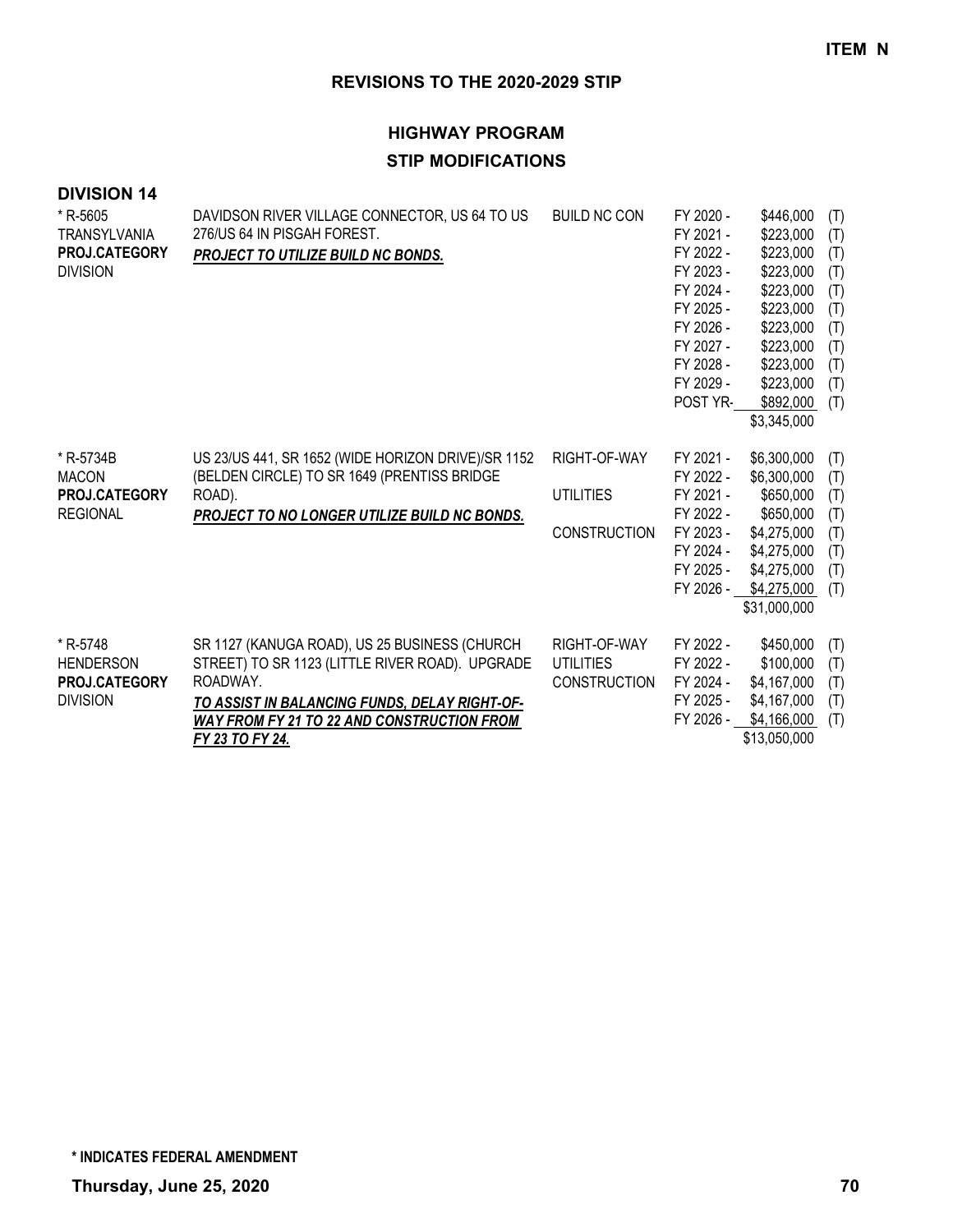| <b>DIVISION 14</b>  |                                                     |                     |                        |                          |     |
|---------------------|-----------------------------------------------------|---------------------|------------------------|--------------------------|-----|
| * R-5799            | US 64, US 276, NC 280, US 64, US 276, NC 280 AND US | <b>ENGINEERING</b>  | FY 2021 -              | \$118,000                | (T) |
| <b>TRANSYLVANIA</b> | 64. CONSTRUCT INTERSECTION IMPROVEMENTS.            |                     | FY 2022 -              | \$118,000                | (T) |
| PROJ.CATEGORY       | <b>COST INCREASE EXCEEDING \$2 MILLION AND 25%</b>  |                     | FY 2023 -              | \$118,000                | (T) |
| <b>REGIONAL</b>     | THRESHOLDS.                                         |                     | FY 2024 -              | \$118,000                | (T) |
|                     |                                                     |                     | FY 2025 -              | \$118,000                | (T) |
|                     |                                                     |                     | FY 2026 -              | \$118,000                | (T) |
|                     |                                                     |                     | FY 2027 -              | \$118,000                | (T) |
|                     |                                                     |                     | FY 2028 -              | \$118,000                | (T) |
|                     |                                                     |                     | FY 2029 -              | \$118,000                | (T) |
|                     |                                                     |                     | POST YR-               | \$708,000                | (T) |
|                     |                                                     | <b>BUILD NC ROW</b> | FY 2020 -              | \$215,000                | (T) |
|                     |                                                     |                     | FY 2021 -              | \$215,000                | (T) |
|                     |                                                     |                     | FY 2022 -              | \$215,000                | (T) |
|                     |                                                     |                     | FY 2023 -              | \$215,000                | (T) |
|                     |                                                     |                     | FY 2024 -              | \$215,000                | (T) |
|                     |                                                     |                     | FY 2025 -              | \$215,000                | (T) |
|                     |                                                     |                     | FY 2026 -              | \$215,000                | (T) |
|                     |                                                     |                     | FY 2027 -              | \$215,000                | (T) |
|                     |                                                     |                     | FY 2028 -              | \$215,000                | (T) |
|                     |                                                     |                     | FY 2029 -              | \$215,000                | (T) |
|                     |                                                     |                     | POST YR-               | \$1,075,000              | (T) |
|                     |                                                     | RIGHT-OF-WAY        | FY 2020 -              | \$1,550,000              | (T) |
|                     |                                                     | <b>UTILITIES</b>    | FY 2021 -              | \$1,550,000              | (T) |
|                     |                                                     | <b>CONSTRUCTION</b> | FY 2020 -<br>FY 2022 - | \$100,000<br>\$4,800,000 | (T) |
|                     |                                                     |                     | FY 2023 -              | \$4,800,000              | (T) |
|                     |                                                     |                     |                        | \$17,795,000             | (T) |
|                     |                                                     |                     |                        |                          |     |
| * R-5847            | US 64, US 64 BUSINESS WEST OF HAYESVILLE TO         | RIGHT-OF-WAY        | FY 2025 -              | \$5,075,000              | (T) |
| <b>CHEROKEE</b>     | EAST OF NC 141. WIDEN TO FOUR-LANES DIVIDED.        |                     | FY 2026 -              | \$5,075,000              | (T) |
| <b>CLAY</b>         | PROJECT TO NO LONGER UTILIZE BUILD NC BONDS.        |                     | FY 2027 -              | \$5,075,000              | (T) |
| PROJ.CATEGORY       |                                                     |                     | FY 2028 -              | \$5,075,000              | (T) |
| <b>REGIONAL</b>     |                                                     | <b>UTILITIES</b>    | FY 2025 -              | \$1,522,000              | (T) |
|                     |                                                     |                     | FY 2026 -              | \$1,523,000              | (T) |
|                     |                                                     | <b>CONSTRUCTION</b> |                        | POST YR-\$72,900,000     | (T) |
|                     |                                                     |                     |                        | \$96,245,000             |     |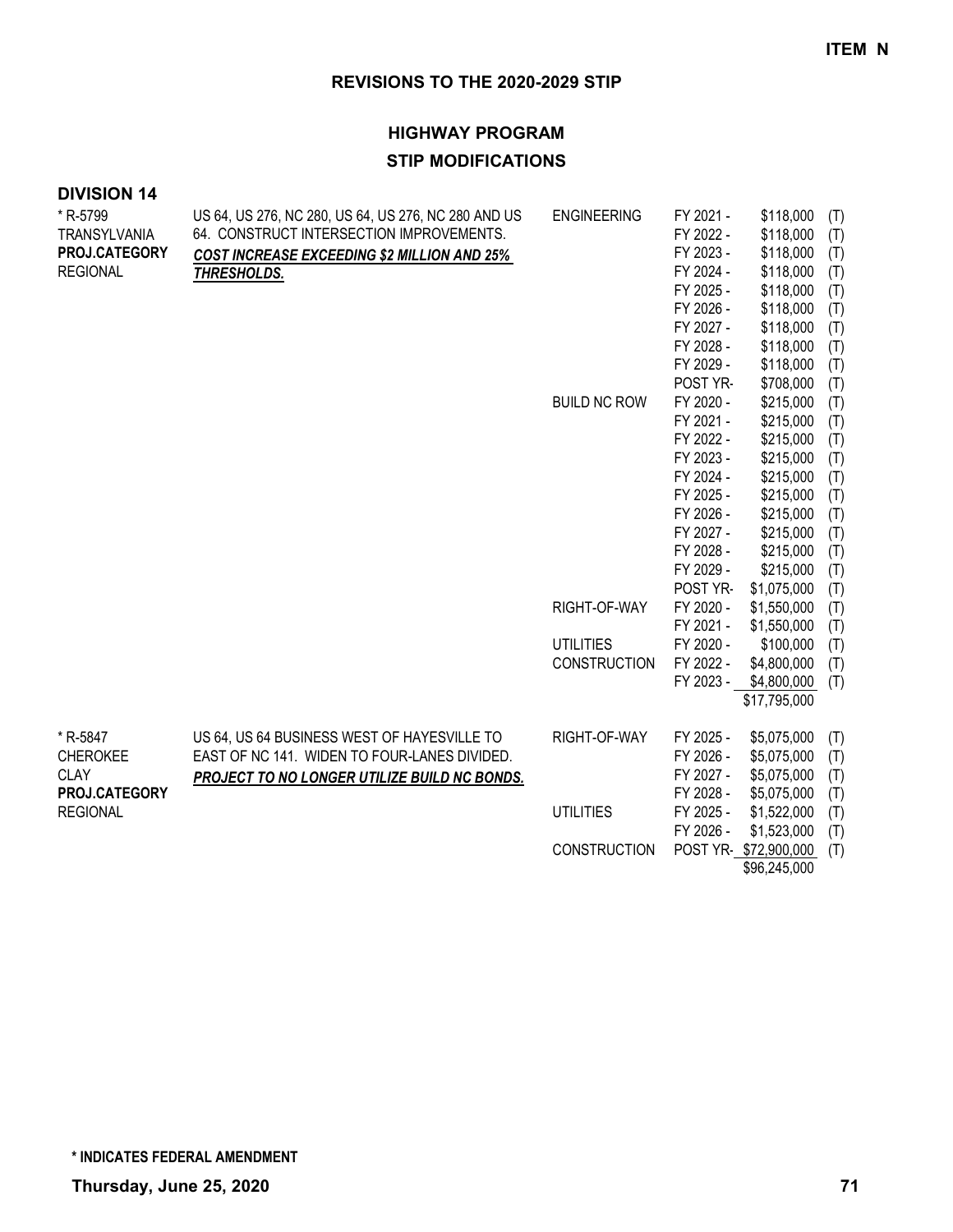### **HIGHWAY PROGRAM**

#### **STIP MODIFICATIONS**

| <b>DIVISION 14</b><br>* U-5604<br><b>MACON</b><br>PROJ.CATEGORY<br><b>REGIONAL</b> | US 441 BUSINESS, US 23/US 64/US 441 TO PORTER<br>STREET. INTERSECTION IMPROVEMENTS AT WOMAK<br>STREET, MAPLE STREET, PORTER STREET, AND<br>DEPOT STREET IN FRANKLIN.<br>PROJECT TO UTILIZE BUILD NC BONDS.         | <b>BUILD NC CON</b>                                        | FY 2020 -<br>FY 2021 -<br>FY 2022 -<br>FY 2023 -<br>FY 2024 -<br>FY 2025 -<br>FY 2026 -<br>FY 2027 -<br>FY 2028 -<br>FY 2029 -<br>POST YR-              | \$426,000<br>\$213,000<br>\$213,000<br>\$213,000<br>\$213,000<br>\$213,000<br>\$213,000<br>\$213,000<br>\$213,000<br>\$213,000<br>\$852,000<br>\$3,195,000 | (T)<br>(T)<br>(T)<br>(T)<br>(T)<br>(T)<br>(T)<br>(T)<br>(T)<br>(T)<br>(T)        |
|------------------------------------------------------------------------------------|--------------------------------------------------------------------------------------------------------------------------------------------------------------------------------------------------------------------|------------------------------------------------------------|---------------------------------------------------------------------------------------------------------------------------------------------------------|------------------------------------------------------------------------------------------------------------------------------------------------------------|----------------------------------------------------------------------------------|
| * U-5887<br><b>HENDERSON</b><br>PROJ.CATEGORY<br><b>DIVISION</b>                   | SR 1783 (HIGHLAND LAKE ROAD), NC 225 TO US 176.<br>UPGRADE ROADWAY.<br><b>COST INCREASE EXCEEDING \$2 MILLION AND 25%</b><br>THRESHOLDS.                                                                           | RIGHT-OF-WAY<br><b>BUILD NC CON</b><br><b>CONSTRUCTION</b> | FY 2020 -<br>FY 2021 -<br>FY 2022 -<br>FY 2023 -<br>FY 2024 -<br>FY 2025 -<br>FY 2026 -<br>FY 2027 -<br>FY 2028 -<br>FY 2029 -<br>POST YR-<br>FY 2021 - | \$500,000<br>\$86,000<br>\$86,000<br>\$86,000<br>\$86,000<br>\$86,000<br>\$86,000<br>\$86,000<br>\$86,000<br>\$86,000<br>\$516,000<br>\$4,000,000          | (T)<br>(T)<br>(T)<br>(T)<br>(T)<br>(T)<br>(T)<br>(T)<br>(T)<br>(T)<br>(T)<br>(T) |
|                                                                                    |                                                                                                                                                                                                                    |                                                            |                                                                                                                                                         | \$5,790,000                                                                                                                                                |                                                                                  |
| * W-5814B<br><b>POLK</b><br>PROJ.CATEGORY<br><b>STATEWIDE</b>                      | US 74 WB, US 74 WB FROM I-26 TO THE RUTHERFORD<br>COUNTY LINE. UPGRADE +/- 27 END TERMINALS TO<br><b>CURRENT STANDARDS.</b><br>ADD NEW PROJECT BREAK AT REQUEST OF<br>TRANSPORTATION MOBILITY AND SAFETY DIVISION. | <b>CONSTRUCTION</b>                                        | FY 2020 -                                                                                                                                               | \$199,000<br>\$199,000                                                                                                                                     | (HSIP)                                                                           |
| * W-5814C<br><b>POLK</b><br>PROJ.CATEGORY<br><b>STATEWIDE</b>                      | US 74 EB, US 74 EB FROM I-26 TO THE RUTHERFORD<br>COUNTY LINE. UPGRADE +/- 27 END TERMINALS TO<br><b>CURRENT STANDARDS.</b><br>ADD NEW PROJECT BREAK AT REQUEST OF                                                 | <b>CONSTRUCTION</b>                                        | FY 2020 -                                                                                                                                               | \$179,000<br>\$179,000                                                                                                                                     | (HSIP)                                                                           |

*ADD NEW PROJECT BREAK AT REQUEST OF TRANSPORTATION MOBILITY AND SAFETY DIVISION.*

**\* INDICATES FEDERAL AMENDMENT**

**Thursday, June 25, 2020 72**